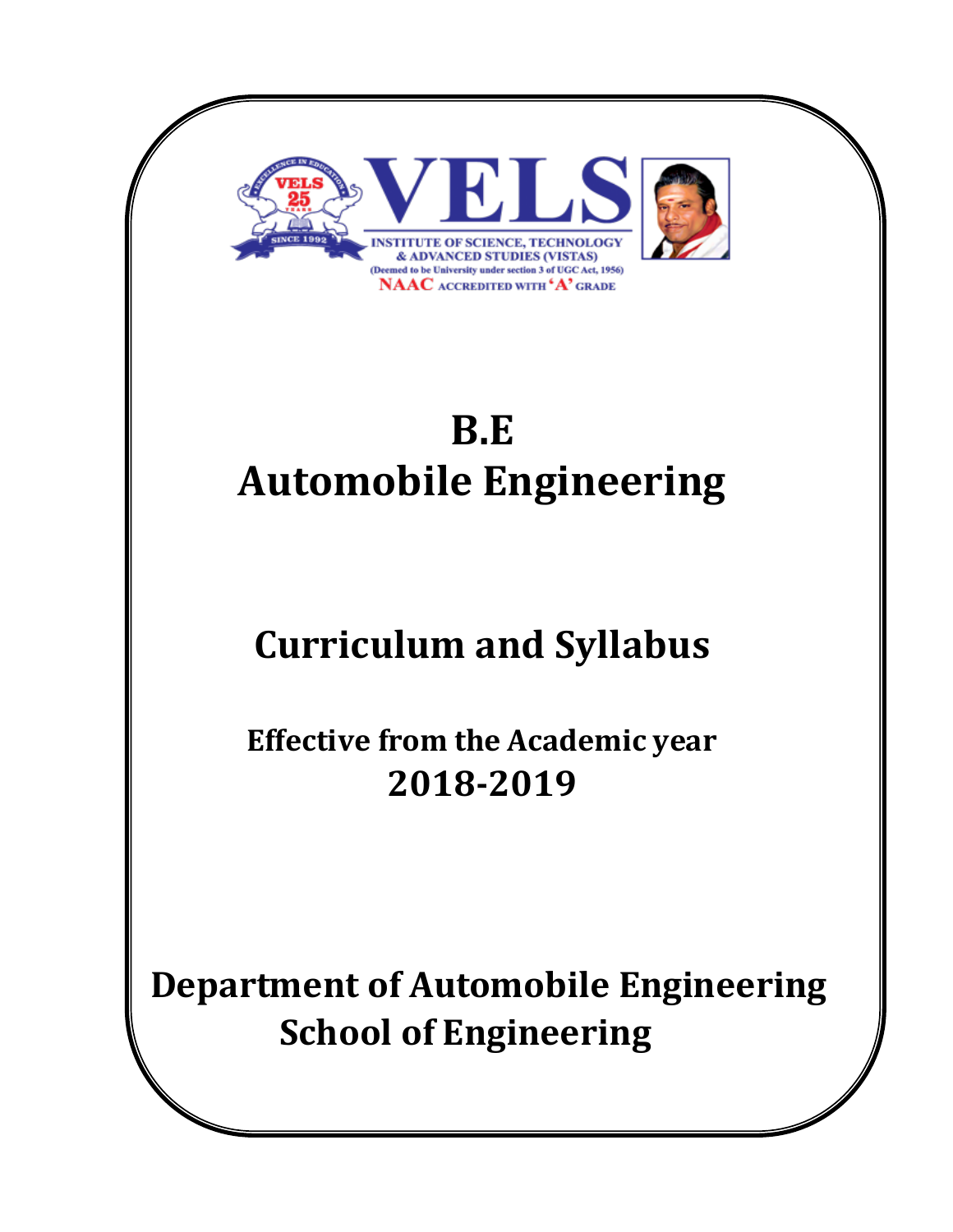# PROGRAM EDUCATIONAL OBJECTIVES (PEOS)

**PEO-1:** The graduates shall have ability to understand and apply core subject knowledge to various automotive engineering problems.

**PEO-2:** The graduates will be able to work in team, investigate the problem, apply engineering knowledge and present a trustworthy solution.

**PEO-3:** The graduates shall be competent in continue their intellectual expansion ability for lifetime learning by pursuing higher education.

**PEO-4:** The graduates will exhibit professionalism in their chosen career and adapt to current technologies, trends and industrial needs.

**PEO-5:** The graduates shall have good communication and leadership skill, high moral and social values.

# PROGRAM OUTCOMES (POS)

**PO-1: Engineering knowledge:** Apply the knowledge of mathematics, science, engineering fundamentals, and an engineering specialization to the solution of complex engineering problems.

**PO-2: Problem analysis:** Identify, formulate, review research literature, and analyze complex engineering problems reaching substantiated conclusions using first principles of mathematics, natural sciences, and engineering sciences.

**PO-3: Design/development of solutions**: Design solutions for complex engineering problems and design system components or processes that meet the specified needs with appropriate consideration for the public health and safety, and the cultural, societal, and environmental considerations.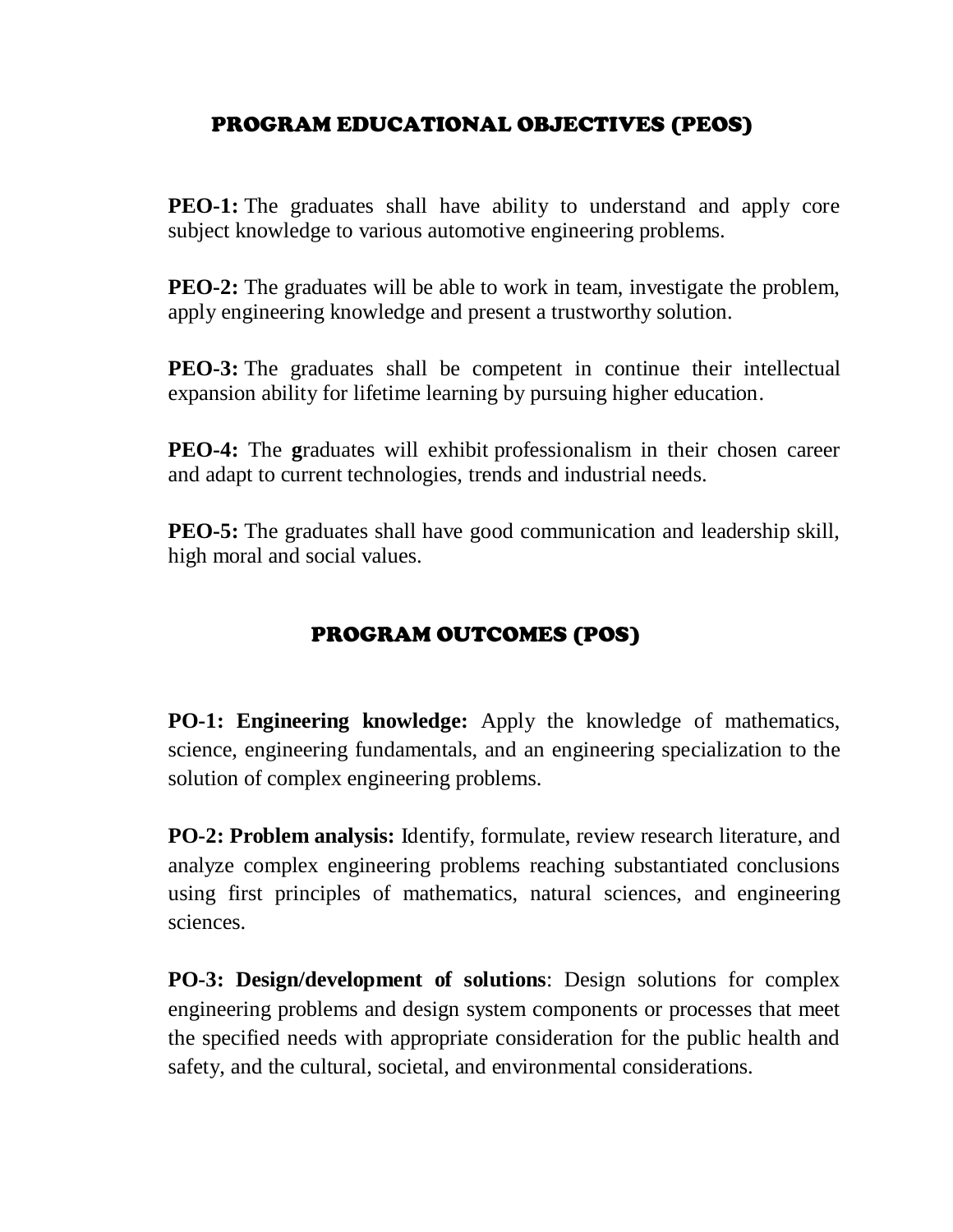**PO-4: Conduct investigations of complex problems:** Use research-based knowledge and research methods including design of experiments, analysis and interpretation of data, and synthesis of the information to provide valid conclusions.

**PO-5: Modern tool usage:** Create, select, and apply appropriate techniques, resources, and modern engineering and IT tools including prediction and modeling to complex engineering activities with an understanding of the **limitations** 

**PO-6: The engineer and society:** Apply reasoning informed by the contextual knowledge to assess societal, health, safety, legal and cultural issues and the consequent responsibilities relevant to the professional engineering practice.

**PO-7: Environment and sustainability**: Understand the impact of the professional engineering solutions in societal and environmental contexts, and demonstrate the knowledge of, and need for sustainable development.

**PO-8: Ethics**: Apply ethical principles and commit to professional ethics and responsibilities and norms of the engineering practice.

**PO-9: Individual and teamwork**: Function effectively as an individual, and as a member or leader in diverse teams, and in multidisciplinary settings.

**PO-10: Communication**: Communicate effectively on complex engineering activities with the engineering community and with society at large, such as, being able to comprehend and write effective reports and design documentation, make effective presentations, and give and receive clear instructions.

**PO-11: Project management and finance**: Demonstrate knowledge and understanding of the engineering and management principles and apply these to one's own work, as a member and leader in a team, to manage projects and in multidisciplinary environments.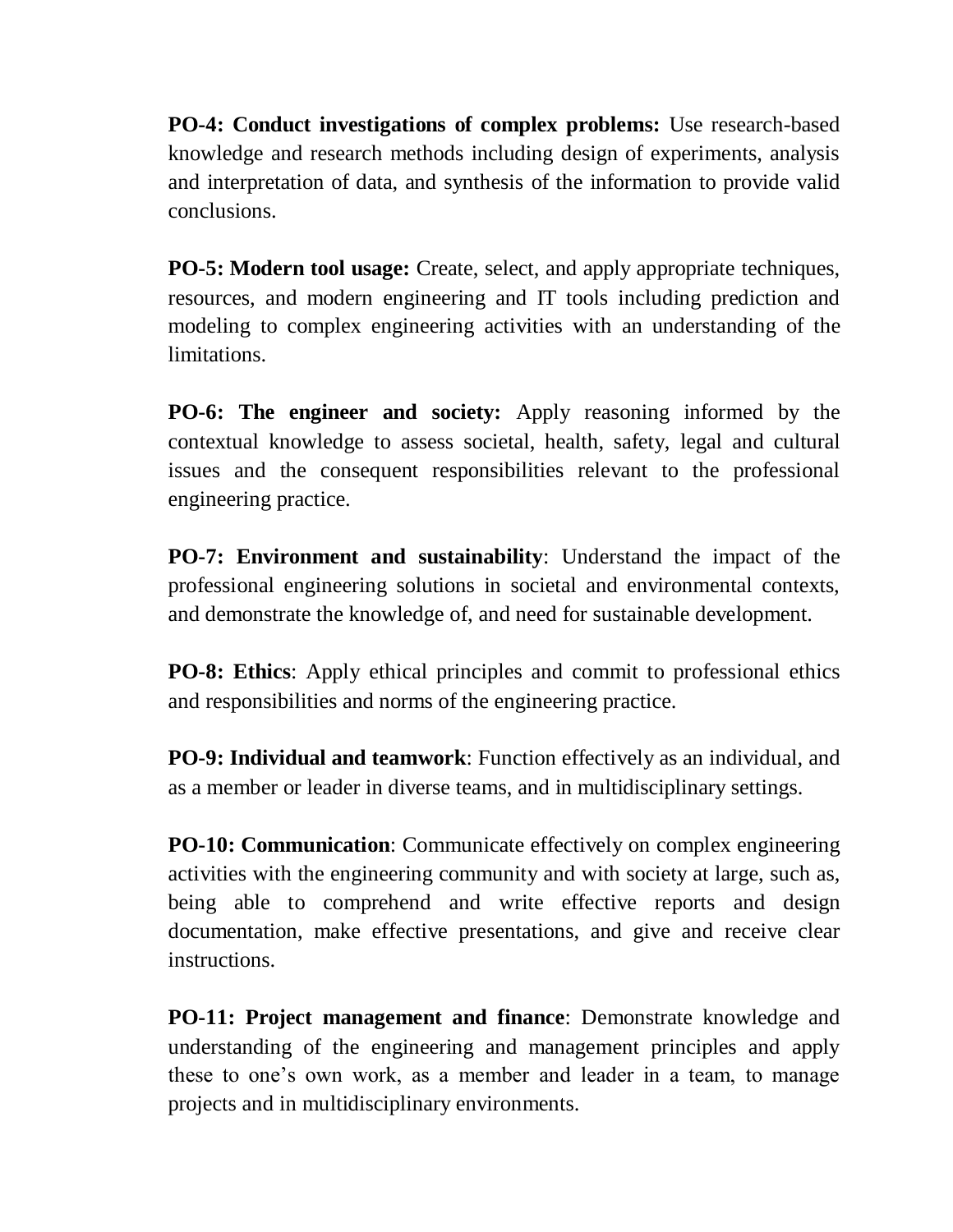**PO-12: Lifelong learning**: Recognize the need for, and have the preparation and ability to engage in independent and life-long learning in the broadest context of technological change.

# PROGRAM SPECIFIC OUTCOMES (PSOS)

**PSO-1:** To apply the concepts of design, development, research, innovation, analysis and maintenance of automotives in the manufacturing and servicing industries.

**PSO-2:** To be employable in Automotive, Manufacturing, Design, Production industries, academic institutes, Research and development organizations.

**PSO-3:** To Identify, formulate and solve automotive engineering problems in the research laboratory and perform multidisciplinary tasks in Automobile Engineering and allied areas.

**PSO-4:** To work as an expert and/or as an entrepreneur by applying Automotive engineering principles and management practices.

**PSO-5:** To pursue higher degrees in engineering and other professional fields to expand their technical and professional skills.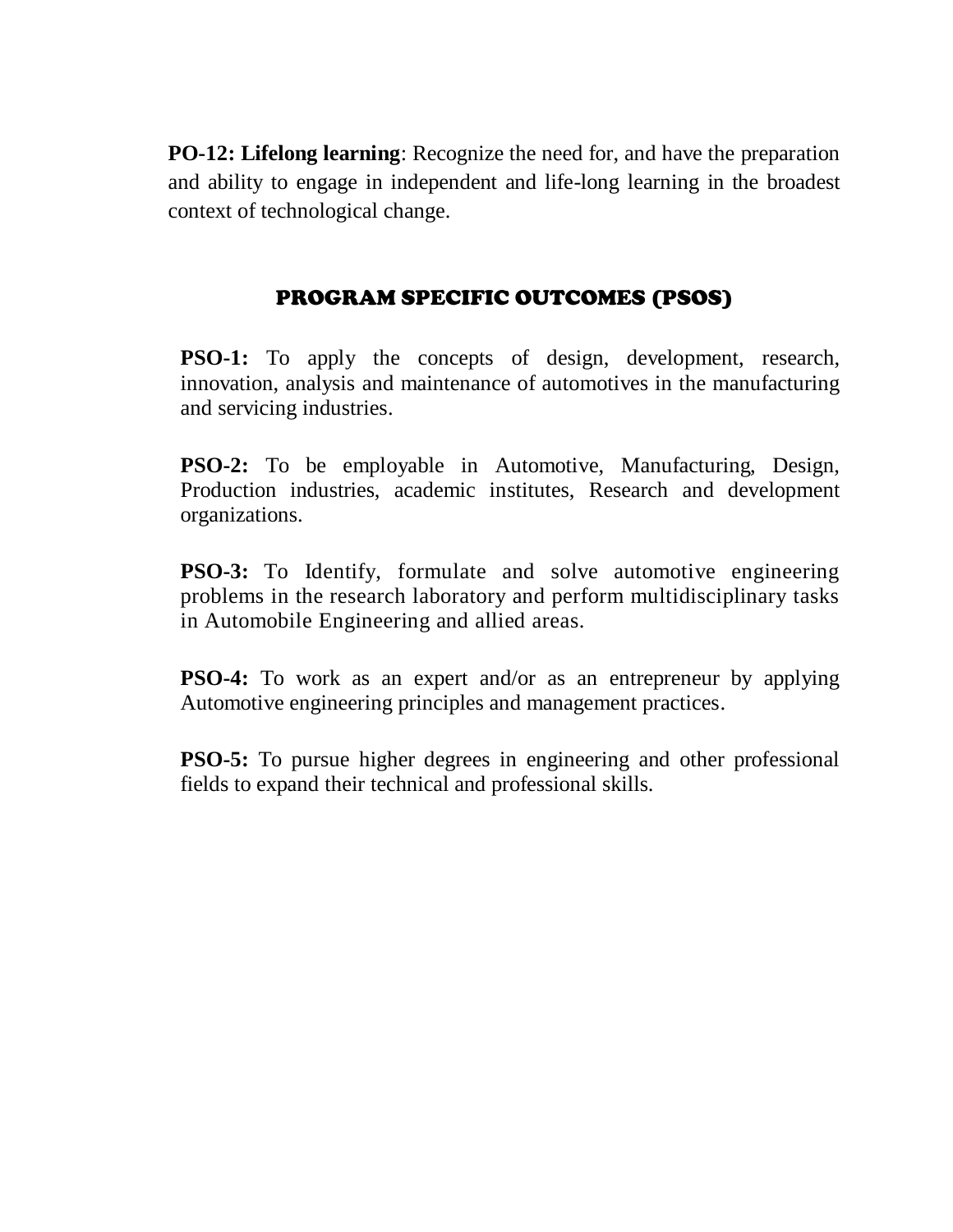# **BOARD OF STUDIES**

| S.No           | <b>Name</b>               | <b>Affiliation</b>                                                                                                              | Role                 |
|----------------|---------------------------|---------------------------------------------------------------------------------------------------------------------------------|----------------------|
| 1              | Dr. L.KARIKALAN           | <b>Associate Professor and Head</b><br>Dept. of Automobile Engineering<br>VISTAS, Chennai                                       | Chairman             |
| $\overline{2}$ | Dr. GOLDEN RENJIT NIMAL   | Associate Professor<br>Dept. of Mechanical Engineering<br><b>Bharath Institute of Higher</b><br>Education and Research, Chennai | Academic<br>Expert   |
| 3              | Mr. JEROME PETER MOHANDAS | Chief Executive Officer<br>Jerry Motor Company, Chennai                                                                         | Industrial<br>Expert |
| 4              | Dr. M.CHANDRASEKARAN      | Director - Mechanical<br>Dept. of Mechanical Engineering<br>VISTAS, Chennai                                                     | Internal<br>Member   |
| 5              | Dr. S.RAMASUBRAMANIAN     | <b>Assistant Professor</b><br>Dept. of Automobile Engineering<br>VISTAS, Chennai                                                | Internal<br>Member   |
| 6              | Dr. M.RUBAN               | <b>Assistant Professor</b><br>Dept. of Automobile Engineering<br>VISTAS, Chennai                                                | Internal<br>Member   |
| $\overline{7}$ | Mr. K. MATHAN             | Engineer<br>VE Commercial Vehicles Ltd.,<br>Chennai                                                                             | Alumni               |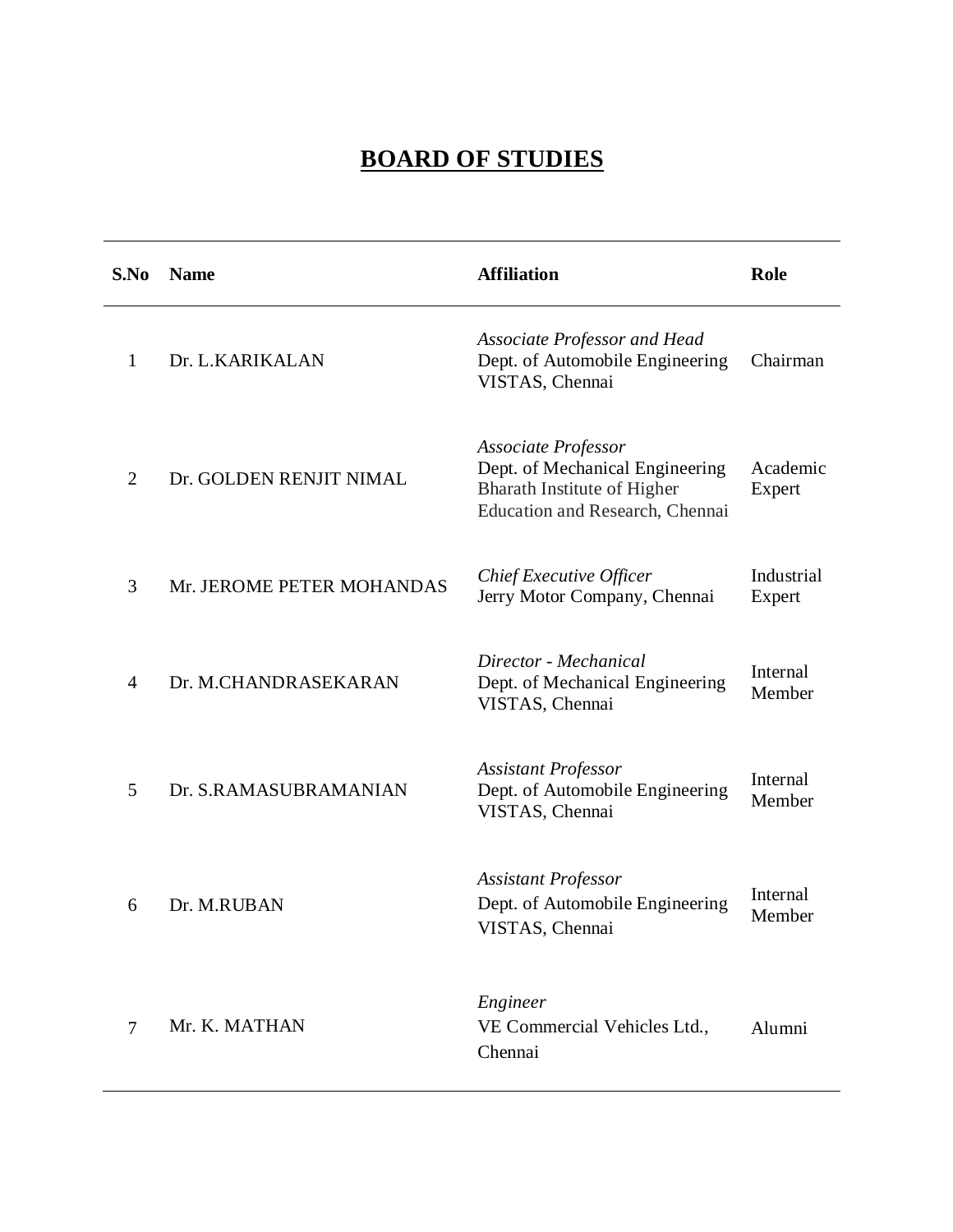# **B.E. - AUTOMOBILE ENGINEERING DEGREE COURSE COURSE OF STUDY AND SCHEME OF ASSESSMENT (MINIMUM CREDITS TO BE EARNED: 170)**

| Code No.<br>Category<br>Course      |          |                                          | Hours/Week     |                | $\mathsf{C}$   |                | <b>Maximum Marks</b>     |                      |       |
|-------------------------------------|----------|------------------------------------------|----------------|----------------|----------------|----------------|--------------------------|----------------------|-------|
|                                     |          |                                          | L              | T              | P              |                | CA                       | <b>SEE</b>           | Total |
| <b>SEMESTER 1</b>                   |          |                                          |                |                |                |                |                          |                      |       |
| <b>HSC</b>                          | 18HSAU11 | English                                  | $\overline{2}$ | $\overline{0}$ | 0              | $\overline{2}$ | 40                       | 60                   | 100   |
| <b>BSC</b>                          | 18BSAU11 | Physics                                  | 3              | $\mathbf{1}$   | $\mathbf 0$    | 4              | 40                       | 60                   | 100   |
| <b>BSC</b>                          | 18BSAU12 | Mathematics - I                          | 3              | $\mathbf{1}$   | $\mathbf 0$    | 4              | 40                       | 60                   | 100   |
| <b>ESC</b>                          | 18ESAU11 | <b>Basic Electrical Engineering</b>      | 3              | $\mathbf{1}$   | 0              | 4              | 40                       | 60                   | 100   |
| <b>ESC</b>                          | 18ESAU12 | Engineering Graphics & Design            | 1              | $\overline{0}$ | 4              | 3              | 40                       | 60                   | 100   |
| <b>BSC</b>                          | 18BSAU13 | Physics Laboratory                       | 0              | 0              | 4              | $\overline{2}$ | 40                       | 60                   | 100   |
| <b>ESC</b>                          | 18ESAU13 | <b>Electrical Engineering Laboratory</b> | $\Omega$       | $\Omega$       | $\overline{2}$ | $\mathbf{1}$   | 40                       | 60                   | 100   |
| <b>HSC</b>                          | 18HSAU12 | <b>English Laboratory</b>                | 0              | $\mathbf 0$    | $\overline{2}$ | $\mathbf{1}$   | 40                       | 60                   | 100   |
| 12<br>3<br>12<br>21<br><b>Total</b> |          |                                          |                |                |                |                | $\overline{\phantom{0}}$ |                      |       |
| <b>SEMESTER 2</b>                   |          |                                          |                |                |                |                |                          |                      |       |
|                                     |          |                                          |                | Hours/Week     |                |                |                          | <b>Maximum Marks</b> |       |
| Category                            | Code No. | Course                                   | L              | T              | P              | $\mathsf{C}$   | CA                       | <b>SEE</b>           | Total |
| <b>BSC</b>                          | 18BSAU21 | Chemistry                                | 3              | $\mathbf{1}$   | $\Omega$       | 4              | 40                       | 60                   | 100   |
| <b>BSC</b>                          | 18BSAU22 | Mathematics - II                         | 3              | $\mathbf{1}$   | $\mathbf 0$    | 4              | 40                       | 60                   | 100   |
| <b>ESC</b>                          | 18ESAU21 | Programming for Problem solving          | 3              | 0              | 0              | 3              | 40                       | 60                   | 100   |
| <b>BSC</b>                          | 18BSAU23 | Chemistry Lab                            | 0              | 0              | $\overline{4}$ | $\overline{2}$ | 40                       | 60                   | 100   |
| <b>ESC</b>                          | 18ESAU22 | Programming for Problem Solving<br>Lab   | 0              | $\Omega$       | 4              | $\overline{2}$ | 40                       | 60                   | 100   |
| <b>ESC</b>                          | 18ESAU23 | <b>Workshop/Engineering Practices</b>    | 1              | $\Omega$       | $\overline{4}$ | 3              | 40                       | 60                   | 100   |
| MC                                  | 18MCAU21 | Constitution of India                    | 0              | 0              | $\mathbf 0$    | 0              | $\overline{a}$           |                      |       |
|                                     |          | <b>Total</b>                             | 10             | $\overline{2}$ | 12             | 18             |                          |                      |       |

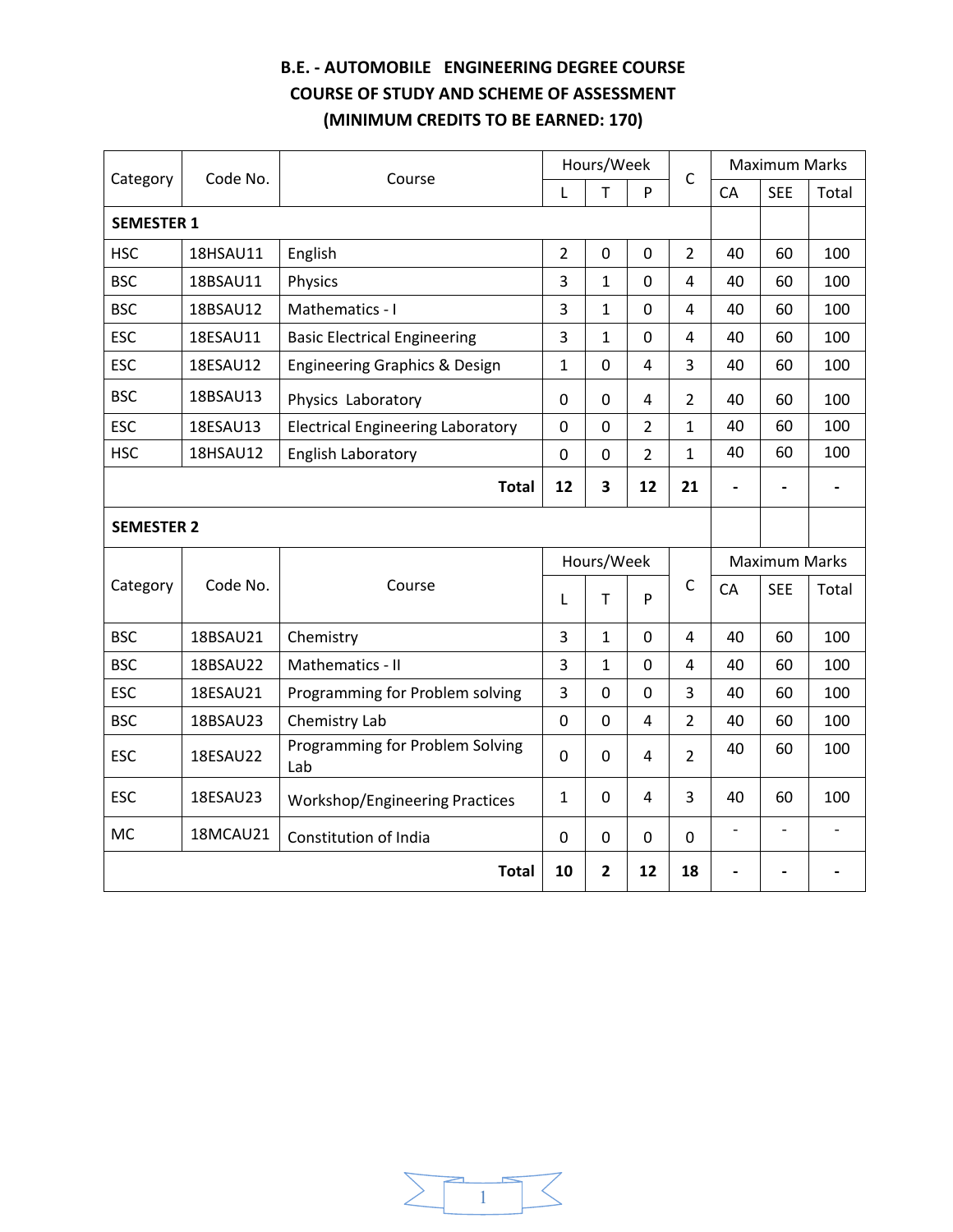# **B.E. - AUTOMOBILE ENGINEERING DEGREE COURSE COURSE OF STUDY AND SCHEME OF ASSESSMENT**

| Category          | Code No.<br>Course | Hours/Week                                                   |                | $\mathsf{C}$ | <b>Maximum Marks</b> |                |                              |                          |                          |
|-------------------|--------------------|--------------------------------------------------------------|----------------|--------------|----------------------|----------------|------------------------------|--------------------------|--------------------------|
|                   |                    |                                                              | L              | T            | P                    |                | CA                           | <b>SEE</b>               | Total                    |
| <b>SEMESTER 3</b> |                    |                                                              |                |              |                      |                |                              |                          |                          |
| <b>BSC</b>        | 18BSAU31           | <b>Mathematics III</b>                                       | 3              | $\mathbf 0$  | 0                    | 3              | 40                           | 60                       | 100                      |
| PCC               | 18PCAU31           | <b>Engineering Thermodynamics</b>                            | 3              | $\mathbf 0$  | 0                    | 3              | 40                           | 60                       | 100                      |
| <b>ESC</b>        | 18ESAU31           | <b>Electrical Drives and Control</b>                         | 3              | 0            | 0                    | 3              | 40                           | 60                       | 100                      |
| PCC               | 18PCAU32           | <b>Automotive Engines</b>                                    | 3              | 0            | 0                    | 3              | 40                           | 60                       | 100                      |
| PCC               | 18PCAU33           | <b>Manufacturing Technology</b>                              | 3              | 0            | 0                    | 3              | 40                           | 60                       | 100                      |
| <b>PCC</b>        | 18PCAU34           | <b>Fluid Mechanics and</b><br>Machinery                      | 3              | 0            | 0                    | 3              | 40                           | 60                       | 100                      |
| <b>PCC</b>        | 18PCAU35           | Electronics and<br>Microprocessors Laboratory                | 0              | 0            | $\overline{2}$       | 1              | 40                           | 60                       | 100                      |
| <b>PCC</b>        | 18PCAU36           | Fluid Mechanics & Strength of<br><b>Materials Laboratory</b> | 0              | 0            | $\overline{2}$       | 1              | 40                           | 60                       | 100                      |
| <b>HSMC</b>       | 18HSAU31           | <b>Personality Development I</b>                             | $\overline{2}$ | 0            | 0                    | $\overline{2}$ | 40                           | 60                       | 100                      |
| <b>MC</b>         | 18MCAU31           | <b>Industrial Safety</b>                                     | $\overline{2}$ | $\mathbf 0$  | 0                    | $\overline{2}$ | $\blacksquare$               | 100                      | 100                      |
| <b>MC</b>         | 18MCAU32           | Industrial Visit/N.S.S                                       | 0              | $\mathbf 0$  | 0                    | $\mathbf 0$    | $\frac{1}{2}$                | $\overline{\phantom{0}}$ |                          |
|                   |                    | <b>Total</b>                                                 | 22             | 0            | 4                    | 24             | $\qquad \qquad \blacksquare$ | -                        | $\overline{\phantom{0}}$ |
| <b>SEMESTER 4</b> |                    |                                                              |                |              |                      |                |                              |                          |                          |
|                   |                    |                                                              |                | Hours/Week   |                      |                |                              | <b>Maximum Marks</b>     |                          |
| Category          | Code No.           | Course                                                       | L              | T            | P                    | $\mathsf{C}$   | CA                           | <b>SEE</b>               | Total                    |
| <b>BSC</b>        | 18BSAU41           | <b>Mathematics IV</b>                                        | 3              | 0            | 0                    | 3              | 40                           | 60                       | 100                      |
| <b>ESC</b>        | 18PCAU41           | Automotive Fuels and<br>Lubricants                           | 3              | 0            | 0                    | 3              | 40                           | 60                       | 100                      |
| PCC               | 18PCAU42           | <b>Engineering Metallurgy</b>                                | 3              | 0            | 0                    | 3              | 40                           | 60                       | 100                      |
| PCC               | 18PCAU43           | <b>Automotive Chassis</b>                                    | 3              | $\mathbf 0$  | $\mathbf 0$          | $\overline{3}$ | 40                           | 60                       | 100                      |
| <b>PCC</b>        | 18PCAU44           | <b>Heat and Mass Transfer</b>                                | 3              | $\mathbf{1}$ | $\mathbf 0$          | $\overline{4}$ | 40                           | 60                       | 100                      |
| <b>MC</b>         | 18MCAU41           | <b>Environmental Science and</b><br>Engineering              | 3              | 0            | 0                    | 3              | 40                           | 60                       | 100                      |
| <b>HSMC</b>       | 18HSAU41           | Personality Development II                                   | $\overline{2}$ | 0            | 0                    | $\overline{2}$ | 40                           | 60                       | 100                      |
| <b>PCC</b>        | 18PCAU45           | <b>Automotive Chassis</b><br><b>Components Laboratory</b>    | 0              | 0            | $\overline{2}$       | $\mathbf{1}$   | 40                           | 60                       | 100                      |
| PCC               | 18PCAU46           | Automotive Engine<br><b>Components Laboratory</b>            | 0              | $\mathbf 0$  | $\overline{2}$       | $\mathbf{1}$   | 40                           | 60                       | 100                      |
| <b>HSC</b>        | 18BESY41           | Basic Life Skills/ Yoga                                      | 0              | 0            | $\overline{2}$       | $\mathbf{1}$   | $\overline{\phantom{a}}$     | 100                      | 100                      |
| <b>MC</b>         | 18MCAU41           | Industrial Visit/N.S.S                                       | 0              | $\mathbf 0$  | 0                    | $\mathbf 0$    | $\overline{\phantom{a}}$     | $\overline{\phantom{0}}$ |                          |
|                   |                    | <b>Total</b>                                                 | 20             | $\mathbf{1}$ | 6                    | 24             |                              |                          |                          |

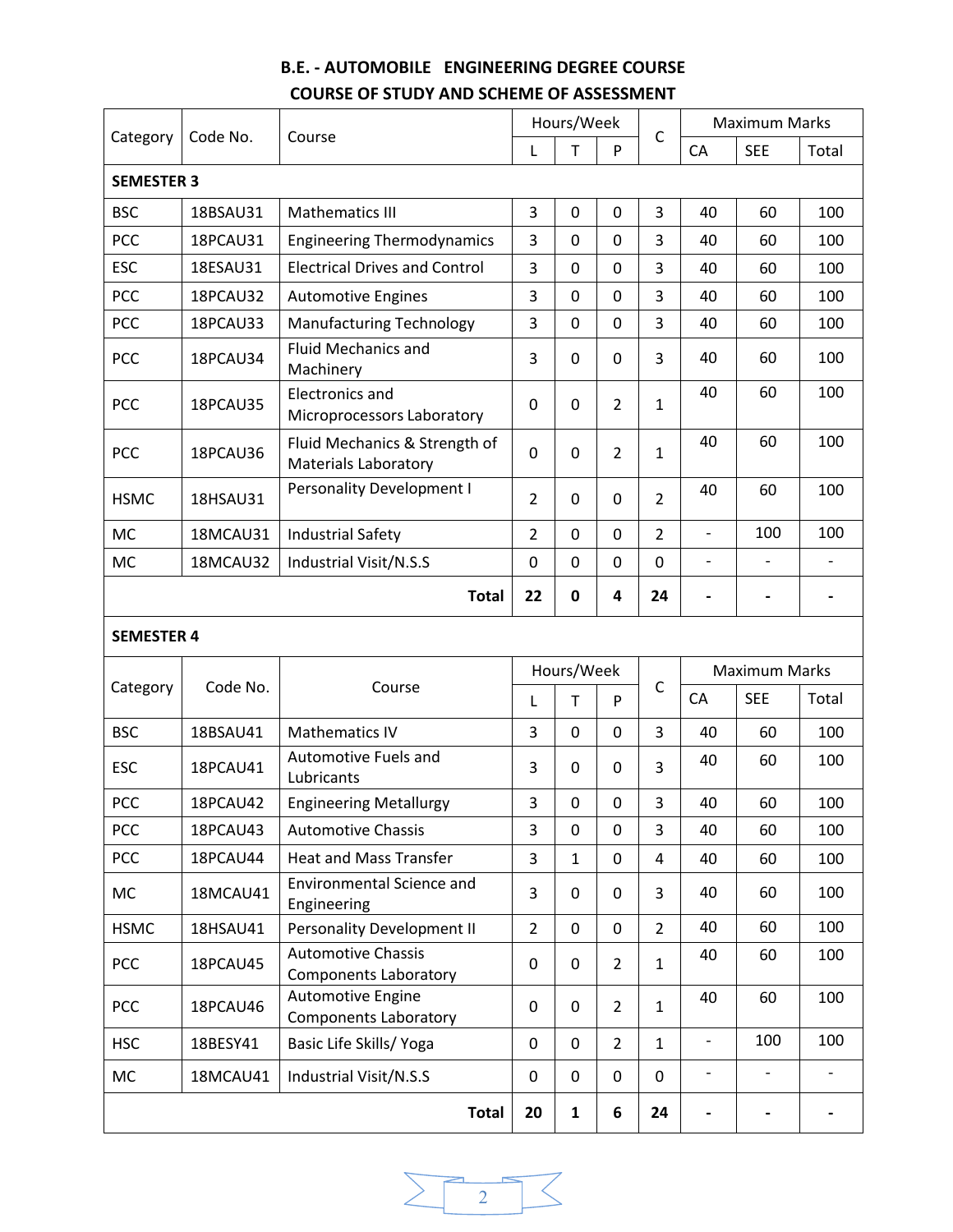# **B.E. - AUTOMOBILE ENGINEERING DEGREE COURSE COURSE OF STUDY AND SCHEME OF ASSESSMENT**

|                   | Code No. |                                                                            | Hours/Week     |              |                | <b>Maximum Marks</b> |                          |                          |       |
|-------------------|----------|----------------------------------------------------------------------------|----------------|--------------|----------------|----------------------|--------------------------|--------------------------|-------|
| Category          |          | Course                                                                     | L              | T            | P              | $\mathsf C$          | CA                       | <b>SEE</b>               | Total |
| <b>SEMESTER 5</b> |          |                                                                            |                |              |                |                      |                          |                          |       |
| <b>PCC</b>        | 18PCAU51 | <b>Automotive Transmission</b>                                             | 3              | $\mathbf{1}$ | 0              | 4                    | 40                       | 60                       | 100   |
| <b>PCC</b>        | 18PCAU52 | Automotive Engine<br><b>Components Design</b>                              | 3              | $\mathbf{1}$ | 0              | 4                    | 40                       | 60                       | 100   |
| PCC               | 18PCAU53 | Vehicle Design Data<br>Characteristics                                     | 3              | 0            | 0              | 3                    | 40                       | 60                       | 100   |
| PCC               | 18PCAU54 | Automotive Pollution and<br>Control                                        | 3              | 0            | 0              | 3                    | 40                       | 60                       | 100   |
| <b>OEC</b>        | 18PEAU   | Open Elective - I                                                          | 3              | 0            | $\mathbf 0$    | 3                    | 40                       | 60                       | 100   |
| PEC               | 18PEAU   | Professional Elective - I                                                  | 3              | 0            | 0              | 3                    | 40                       | 60                       | 100   |
| <b>HSMC</b>       | 18HSAE51 | Personality Development III                                                | $\overline{2}$ | 0            | 0              | $\overline{2}$       | 40                       | 60                       | 100   |
| <b>PCC</b>        | 18PCAE54 | Performance and Emission<br><b>Testing Laboratory</b>                      | 0              | 0            | $\overline{2}$ | $\mathbf{1}$         | 40                       | 60                       | 100   |
| <b>PCC</b>        | 18PCAU55 | <b>Computer Aided</b><br><b>Automobile Components</b><br>Design Laboratory | 0              | 0            | $\overline{2}$ | $\mathbf{1}$         | 40                       | 60                       | 100   |
| <b>MC</b>         | 18MCAU51 | Industrial Visit/N.S.S                                                     | 0              | 0            | 0              | 0                    | $\overline{\phantom{a}}$ | $\overline{\phantom{a}}$ |       |
|                   |          | <b>Total</b>                                                               | 20             | 2            | 4              | 24                   |                          |                          |       |
| <b>SEMESTER 6</b> |          |                                                                            |                |              |                |                      |                          |                          |       |
|                   |          |                                                                            | Hours/Week     |              |                |                      | <b>Maximum Marks</b>     |                          |       |
| Category          | Code No. | Course                                                                     | L              | T            | P              | $\mathsf{C}$         | CA                       | <b>SEE</b>               | Total |
| <b>PCC</b>        | 18PCAU61 | Automotive Electrical and<br><b>Electronics Systems</b>                    | 3              | 0            | 0              | 3                    | 40                       | 60                       | 100   |
| PCC               | 18PCAU62 | <b>Automotive Chassis</b><br><b>Components Design</b>                      | 3              | $\mathbf{1}$ | 0              | 4                    | 40                       | 60                       | 100   |
| <b>PCC</b>        | 18PCAU63 | Two and Three Wheelers                                                     | 3              | 0            | $\mathbf 0$    | 3                    | 40                       | 60                       | 100   |
| PEC               | 18PEAU   | Professional Elective - II                                                 | 3              | 0            | 0              | 3                    | 40                       | 60                       | 100   |
| PEC               | 18PEAU   | Professional Elective - III                                                | 3              | 0            | 0              | 3                    | 40                       | 60                       | 100   |
| <b>PEC</b>        | 18PEAU   | Open Elective - II                                                         | 3              | 0            | 0              | 3                    | 40                       | 60                       | 100   |
| <b>HSMC</b>       | 18HSAU61 | Personality Development IV                                                 | $\overline{2}$ | 0            | 0              | $\overline{2}$       | 40                       | 60                       | 100   |
| PCC               | 18PCAU64 | Automotive Electrical and<br><b>Electronics Laboratory</b>                 | 0              | 0            | $\overline{2}$ | $\mathbf{1}$         | 40                       | 60                       | 100   |
| SI                | 18PRAU61 | Summer Internship                                                          | 0              | 0            | 0              | 0                    | $\qquad \qquad -$        | $\overline{\phantom{0}}$ |       |
|                   |          |                                                                            | 20             |              | $\mathbf{2}$   | 22                   |                          |                          |       |

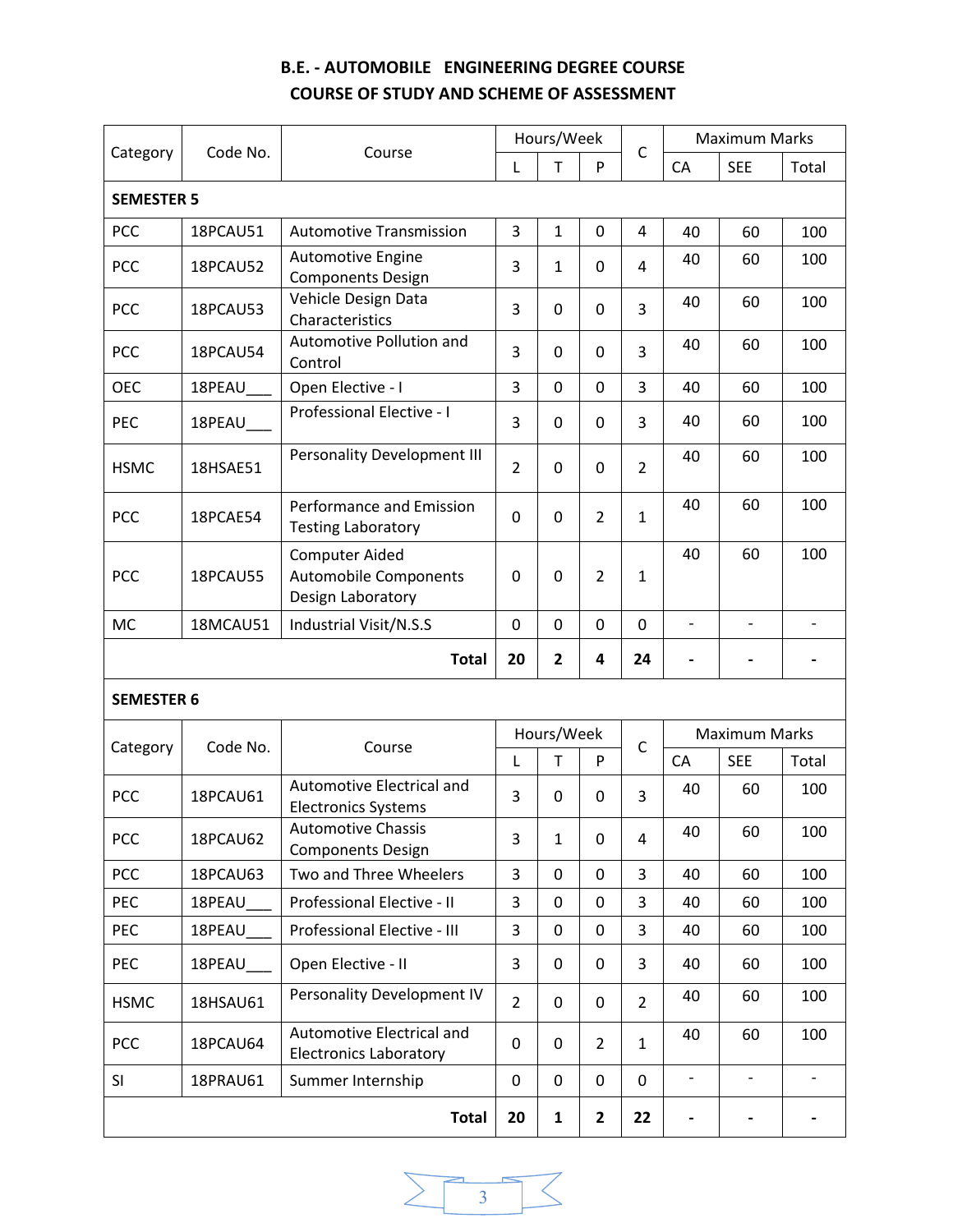# **B.E. - AUTOMOBILE ENGINEERING DEGREE COURSE COURSE OF STUDY AND SCHEME OF ASSESSMENT**

|                   | Code No.        |                                               |                | Hours/Week     |                |                      | <b>Maximum Marks</b>     |            |                              |
|-------------------|-----------------|-----------------------------------------------|----------------|----------------|----------------|----------------------|--------------------------|------------|------------------------------|
| Category          |                 | Course                                        | L              | T              | P              | $\mathsf C$          | <b>CA</b>                | <b>SEE</b> | Total                        |
| <b>SEMESTER 7</b> |                 |                                               |                |                |                |                      |                          |            |                              |
| <b>PEC</b>        | 18PEAU_         | Professional Elective-IV                      | 3              | 0              | 0              | 3                    | 40                       | 60         | 100                          |
| PEC               | 18PEAU          | Professional Elective - V                     | 3              | 0              | 0              | 3                    | 40                       | 60         | 100                          |
| PEC               | 18PEAU          | Professional Elective - VI                    | 3              | $\overline{0}$ | $\mathbf{0}$   | 3                    | 40                       | 60         | 100                          |
| <b>OEC</b>        | 180EAU_         | Open Elective - III                           | 3              | 0              | 0              | 3                    | 40                       | 60         | 100                          |
| <b>PCC</b>        | 18PCAU71        | Vehicle Maintenance and<br>Reconditioning Lab | 0              | 0              | $\overline{2}$ | $\mathbf{1}$         | 40                       | 60         | 100                          |
| <b>HSMC</b>       | 18HSAU71        | N.S.S                                         | $\overline{2}$ | $\mathbf{0}$   | 0              | $\overline{2}$       | 40                       | 60         | 100                          |
| <b>PROJ</b>       | 18PRAU71        | Project Phase I                               | 0              | 0              | 10             | 5                    | 40                       | 60         | 100                          |
|                   |                 | <b>Total</b>                                  | 14             | $\mathbf 0$    | 12             | 20                   | $\overline{\phantom{a}}$ |            | $\qquad \qquad \blacksquare$ |
| <b>SEMESTER 8</b> |                 |                                               |                |                |                |                      |                          |            |                              |
|                   |                 |                                               | Hours/Week     |                |                | <b>Maximum Marks</b> |                          |            |                              |
| Category          | Code No.        | Course                                        | L              | T              | P              | $\mathsf{C}$         | CA                       | <b>SEE</b> | Total                        |
| PEC               | 18PEAU_         | Professional Elective - VII                   | 3              | $\mathbf{0}$   | 0              | 3                    | 40                       | 60         | 100                          |
| <b>OEC</b>        | 180EAU          | Open Elective - IV                            | 3              | 0              | 0              | 3                    | 40                       | 60         | 100                          |
| <b>OEC</b>        | 180EAU_         | Open Elective - V                             | 3              | 0              | 0              | 3                    | 40                       | 60         | 100                          |
| <b>PROJ</b>       | <b>18PRAU81</b> | Project Phase II                              | 0              | $\mathbf{0}$   | 16             | 8                    | 40                       | 60         | 100                          |
|                   |                 | <b>Total</b>                                  | 9              | $\mathbf 0$    | 16             | 17                   | $\blacksquare$           |            |                              |

- L : Lecture
- T : Tutorial
- P : Practical
- C : Credits
- CA : Continuous Assessment
- SEE : Semester End Examination
- HSC : Humanities and Social Sciences
- BSC : Basic Science Courses
- ESC : Engineering Science Courses
- HSMC : Humanities and Social Sciences including Management courses
- MC : Mandatory courses
- PCC : Professional core courses
- PEC : Professional Elective courses
- OEC : Open Elective courses
- SI : Summer Internship
- PROJ : Project Work

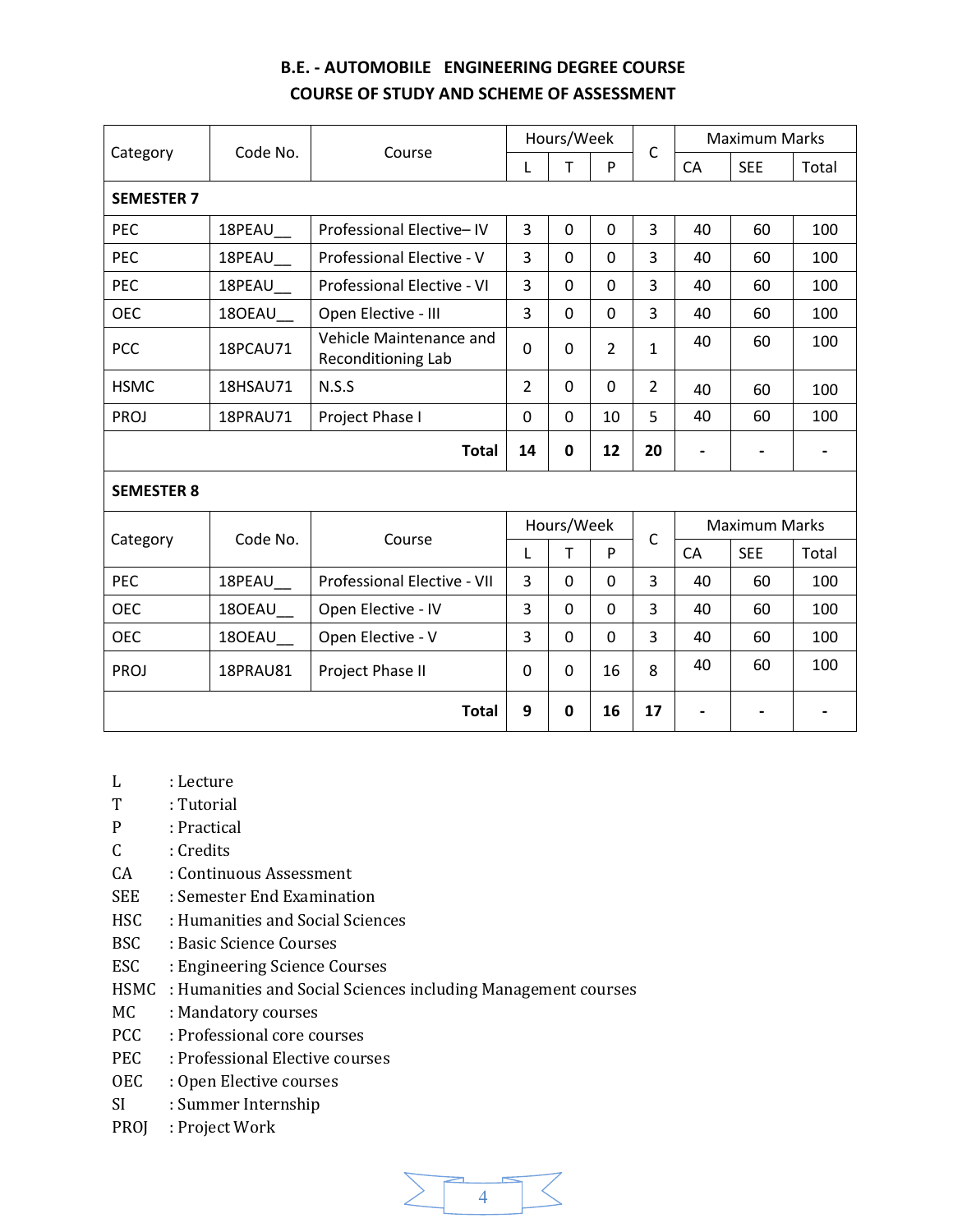# **B.E. - AUTOMOBILE ENGINEERING CURRICULUM**

# **LIST OF PROFESSIONAL ELECTIVE COURSES**

|                 |                                                                   | Hours / Week |              |             |         |
|-----------------|-------------------------------------------------------------------|--------------|--------------|-------------|---------|
| Code No.        | Course                                                            | Lecture      | Tutorial     | Practical   | Credits |
| 18PEAU01        | Vehicle Dynamics                                                  | 3            | 0            | 0           | 3       |
| 18PEAU02        | Vehicle Maintenance                                               | 3            | 0            | $\mathbf 0$ | 3       |
| 18PEAU03        | Simulation of I.C Engine Processes                                | 3            | $\mathbf 0$  | $\mathbf 0$ | 3       |
| 18PEAU04        | Vehicle Body Engineering                                          | 3            | $\mathbf 0$  | 0           | 3       |
| 18PEAU05        | <b>Special Types of Vehicles</b>                                  | 3            | $\mathbf 0$  | $\mathbf 0$ | 3       |
| 18PEAU06        | Alternate Fuels and energy systems                                | 3            | $\mathbf 0$  | $\mathbf 0$ | 3       |
| 18PEAU07        | <b>Finite Element Analysis</b>                                    | 3            | $\mathbf 0$  | $\mathbf 0$ | 3       |
| 18PEAU08        | <b>Transport Management</b>                                       | 3            | 0            | 0           | 3       |
| 18PEAU09        | <b>Automotive Aerodynamics</b>                                    | 3            | 0            | $\mathbf 0$ | 3       |
| 18PEAU10        | Modern Automobile Accessories                                     | 3            | $\mathbf 0$  | $\mathbf 0$ | 3       |
| 18PEAU11        | Vibration and Noise Engineering                                   | 3            | $\mathbf 0$  | $\mathbf 0$ | 3       |
| 18PEAU12        | Advanced Theory of I.C. Engines                                   | 3            | 0            | $\mathbf 0$ | 3       |
| 18PEAU13        | <b>Computer Integrated Manufacturing Systems</b>                  | 3            | $\mathbf 0$  | $\mathbf 0$ | 3       |
| 18PEAU14        | <b>Hydraulic and Pneumatic Systems</b>                            | 3            | $\mathbf 0$  | $\mathbf 0$ | 3       |
| 18PEAU15        | Waste Heat Recovery and Co-Generation                             | 3            | 0            | $\mathbf 0$ | 3       |
| 18PEAU16        | Design and Analysis of Composites                                 | 3            | $\mathbf 0$  | 0           | 3       |
| 18PEAU17        | <b>Computational Fluid Dynamics</b>                               | 3            | $\mathbf 0$  | $\mathbf 0$ | 3       |
| <b>18PEAU18</b> | <b>Advanced Production Processes for Automotive</b><br>Components | 3            | 0            | 0           | 3       |
| 18PEAU19        | Noise, Vibration and Harshness                                    | 3            | $\mathbf 0$  | $\mathbf 0$ | 3       |
| 18PEAU20        | Metrology and Instrumentation                                     | 3            | 0            | $\mathbf 0$ | 3       |
| 18PEAU21        | Manufacturing Process of Automotive<br>Components                 | 3            | $\mathbf{0}$ | 0           | 3       |
| 18PEAU22        | New Generation and Hybrid Vehicles                                | 3            | $\mathbf 0$  | $\mathbf 0$ | 3       |
| <b>18PEAU23</b> | <b>Composite Materials &amp; Structures</b>                       | 3            | 0            | $\mathbf 0$ | 3       |
| 18PEAU24        | <b>Automotive Air-Conditioning</b>                                | 3            | 0            | 0           | 3       |
| 18PEAU25        | Design of Jigs, Fixtures and Press Tools                          | 3            | 0            | 0           | 3       |
| 18PEAU26        | Robotics                                                          | 3            | 0            | $\mathbf 0$ | 3       |
| 18PEAU27        | Supercharging and Scavenging                                      | 3            | $\mathbf 0$  | $\mathbf 0$ | 3       |
| 18PEAU28        | <b>Automotive Safety</b>                                          | 3            | 0            | 0           | 3       |
| 18PEAU29        | <b>Mechanics of Machines</b>                                      | 3            | 0            | 0           | 3       |
| 18PEAU30        | <b>Automotive Testing</b>                                         | 3            | 0            | 0           | 3       |
| 18PEAU31        | Design of Machine Elements                                        | 3            | $\mathbf 0$  | 0           | 3       |
| 18PEAU32        | Engine and Vehicle Management System                              | 3            | $\mathbf 0$  | $\mathbf 0$ | 3       |
| 18PEAU33        | Metrology and Measurements for Automobile<br>Engineers            | 3            | 0            | 0           | 3       |
| 18PEAU34        | Off Road Vehicles                                                 | 3            | $\mathbf 0$  | $\pmb{0}$   | 3       |

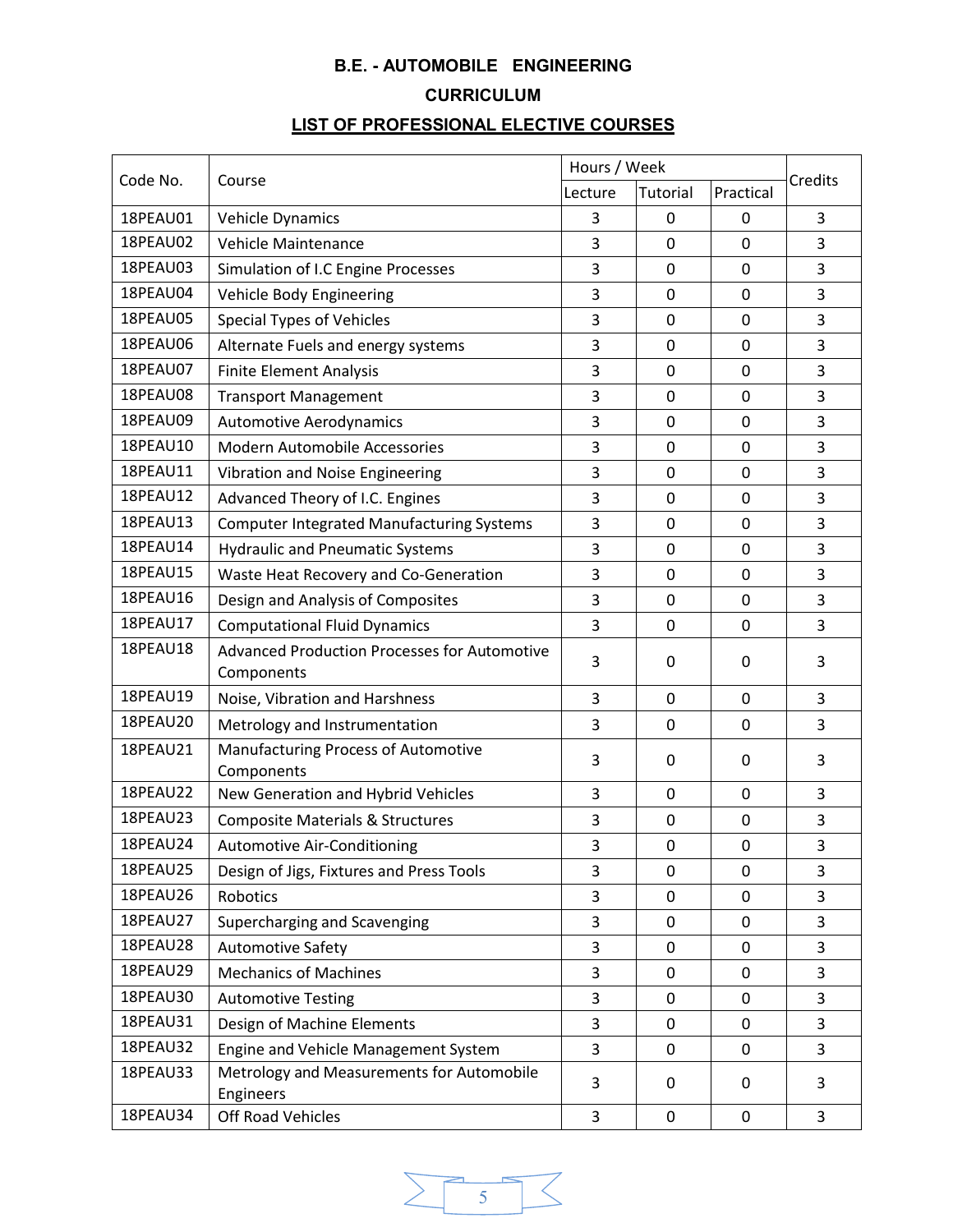# **B.E. - AUTOMOBILE ENGINEERING CURRICULUM LIST OF OPEN ELECTIVE COURSES**

| Code No. |                                                            | Hours / Week | Credits  |           |   |
|----------|------------------------------------------------------------|--------------|----------|-----------|---|
|          | Course                                                     | Lecture      | Tutorial | Practical |   |
| 18GEAU01 | Principles of Management and Professional<br><b>Ethics</b> | 3            | 0        | O         | 3 |
| 18GEAU02 | <b>Total Quality Management</b>                            | 3            | 0        | ŋ         | 3 |
| 18GEAU03 | <b>Quality Control and Reliability Engineering</b>         | 3            | 0        | 0         | 3 |
| 18GEAU04 | Supply Chain Management                                    | 3            | 0        | 0         | 3 |
| 18GEAU05 | <b>Operations Research</b>                                 | 3            | 0        | 0         | 3 |
| 18GEAU06 | <b>Energy Audit and Energy Conservation Methods</b>        | 3            | 0        | ŋ         | 3 |
| 18GEAU07 | <b>Entrepreneurship Development</b>                        | 3            | 0        | 0         | 3 |
| 18GEAU08 | Value Analysis and Value Engineering                       | 3            | 0        | 0         | 3 |
| 18GEAU09 | <b>Industrial Marketing and Market Research</b>            | 3            | O        | O         | 3 |
| 18GEAU10 | Disaster Management                                        | 3            | 0        | ŋ         | 3 |
| 18GEAU11 | New Product Development                                    | 3            | 0        | ი         | 3 |

# **LIST OF HUMANITIES AND SOCIAL SCIENCES COURSES**

| Code No. |                             |                | Hours / Week |           |                |  |
|----------|-----------------------------|----------------|--------------|-----------|----------------|--|
|          | Course                      | Lecture        | Tutorial     | Practical | Credits        |  |
| 18HSPD31 | PERSONALITY DEVELOPMENT I   | 2              | 0            | 0         | $\overline{2}$ |  |
| 18HSPD41 | PERSONALITY DEVELOPMENT II  | 2              | 0            | $\Omega$  | 2              |  |
| 18HSPD51 | PERSONALITY DEVELOPMENT III | 2              | $\Omega$     | $\Omega$  | $\overline{2}$ |  |
| 18HSPD61 | PERSONALITY DEVELOPMENT IV  | 2              | 0            | $\Omega$  | $\overline{2}$ |  |
| 18HSAU71 | NSS <sub>I</sub>            | 2              | $\Omega$     | $\Omega$  | 2              |  |
| 18HSAU72 | <b>NSS II</b>               | 2              | 0            | $\Omega$  | 2              |  |
| 18HSAU73 | NSS III                     | $\overline{2}$ | 0            | $\Omega$  | $\overline{2}$ |  |
| 18HSAU74 | <b>NSS IV</b>               | $\overline{2}$ | 0            | $\Omega$  | 2              |  |
| 18HSAU75 | NSS <sub>V</sub>            | $\overline{2}$ | 0            | $\Omega$  | $\overline{2}$ |  |
| 18HSAU76 | <b>NSS VI</b>               | $\mathfrak{p}$ | $\Omega$     | 0         | $\mathfrak{p}$ |  |

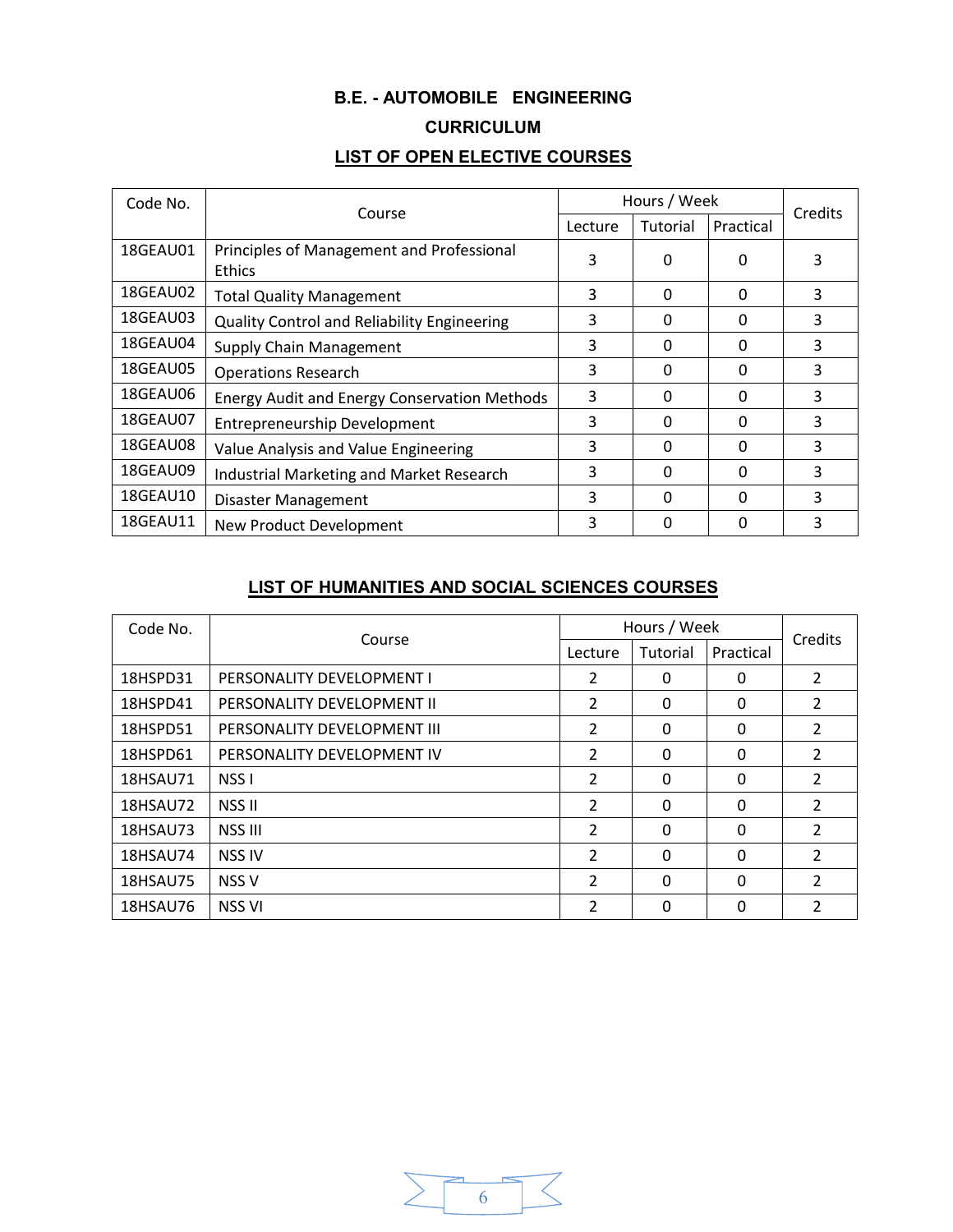# **SYLLABUS Basic/Engineering Science and Professional Core Courses**

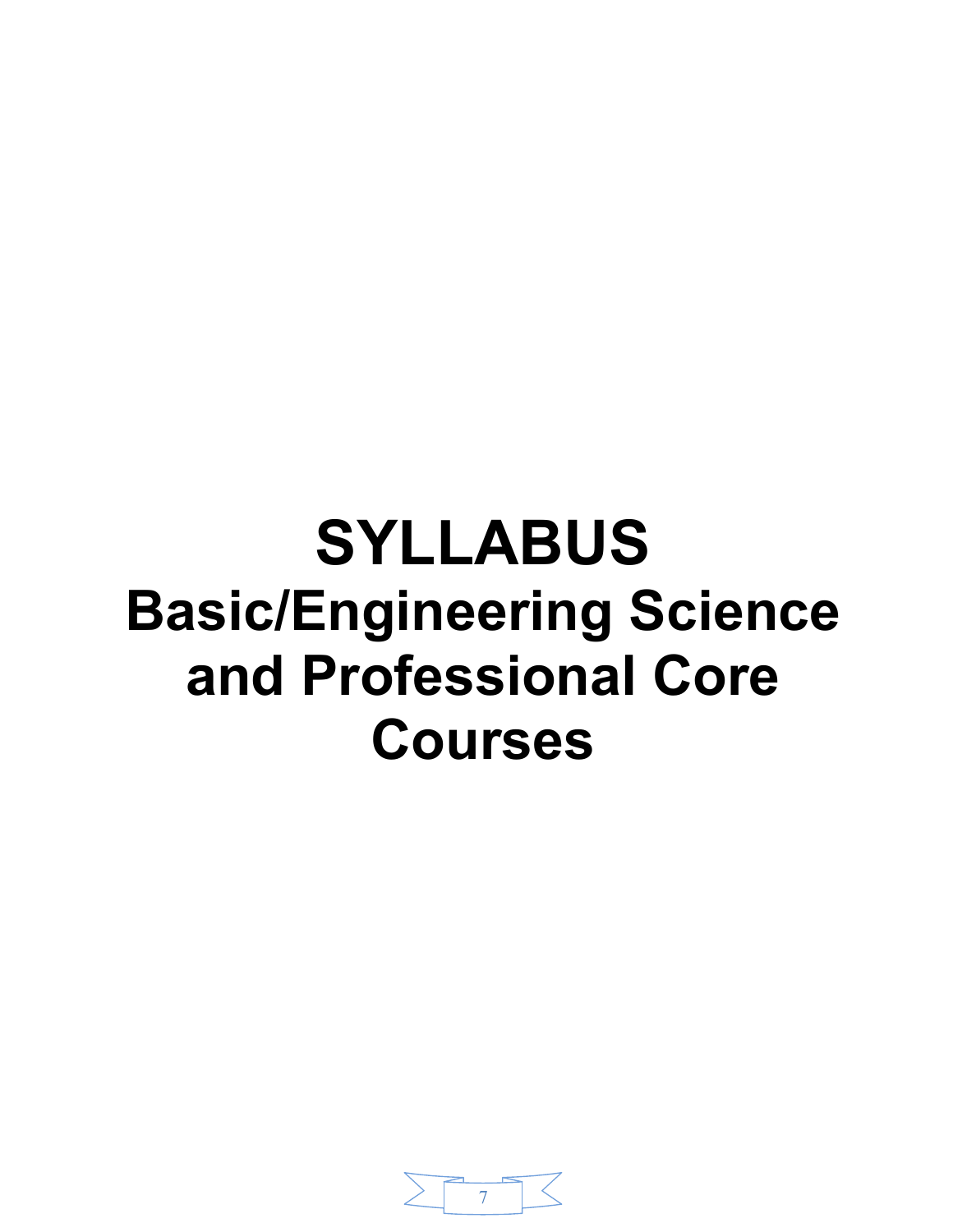#### **COURSE OBJECTIVE:**

- ∑ To acquire ability to speak effectively in real life situations.
- ∑ To write letters and reports effectively in formal and business situations.
- ∑ To develop listening skills for academic and professional purposes.
- ∑ To gain effective speaking and listening skills in communication.
- To develop the soft skills and interpersonal skills to excel in their career.
- ∑ To enhance the performance of students at Placement Interviews, Group Discussions and other
- recruitment procedures.

#### **UNIT I VOCABULARY BUILDING 10**

General Vocabulary –Nouns- Compound nouns, Word borrowing & Word making, Foreign machinery in English, Dictionary and Thesaurus usages, Synonyms , Antonyms, Prefixes and Suffixes, Homonyms, Homographs and Homophones, Changing words from one form to another, Acronyms and Abbreviations.

#### **UNIT II BASIC WRITING 10**

Sentences structures –Kinds of sentences, Types of sentences, Clauses and Phrases, Punctuations, Word Links and Connectives, Summarizing, Precise writing, Paragraph Writing.

#### **UNIT III IDENTIFYING COMMON ERRORS IN ENGLISH 10**

Articles, Prepositions, Subject-verb Agreement, Pronouns - Relative pronouns, Demonstrative pronouns, Misplaced Modifiers, Redundancies, Clichés, Infinitives& Gerund

#### **UNIT IV NATURE AND STYLE OF SENSIBLE WRITING 10** 10

Describing people, place and situations, Process description, Definitions, Numerical Expressions, Information Transfer-Flow chart Bar chart and Pie chart, Checklists, Writing introduction and conclusion.

#### **UNIT V WRITING PRACTICES** 10

Letter Writing- Formal & Informal Letters, Report Writing- Letter Report, Accident Report, Investigation Report and Survey, Essay writing, Comprehension Passages.

**COURSE OUTCOMES:**

After successful completion of the Technical English course, the student will be able to

- **CO1:** Improve the language proficiency of a technical under-graduate in English with emphasis on Learn, Speak, Read and Write skills.
- **CO2:** Acquire the ability to speak effectively in English in real life situations.
- **CO3:** Provide learning environment to practice listening, speaking, reading and writing skills.
- **CO4:** Assist and carry on the tasks and activities through guided instructions and materials.
- **CO5:** Inculcate reading habit and to develop effective reading skills.
- **CO6:** Improve their active and passive vocabulary.
- **CO7:** Effectively integrate English language learning with employability skills and training.
- **CO8:** Provide hands-on experience through case-studies, mini-projects, group and individual presentations.
- **CO9:** Write letters and reports effectively in formal and business situations.
- **CO10:** Variety of self-instructional modes of language learning and develop learner autonomy.



#### **18HSAU11 ENGLISH L T P C 2 0 0 2**

**TOTAL Hrs: 50**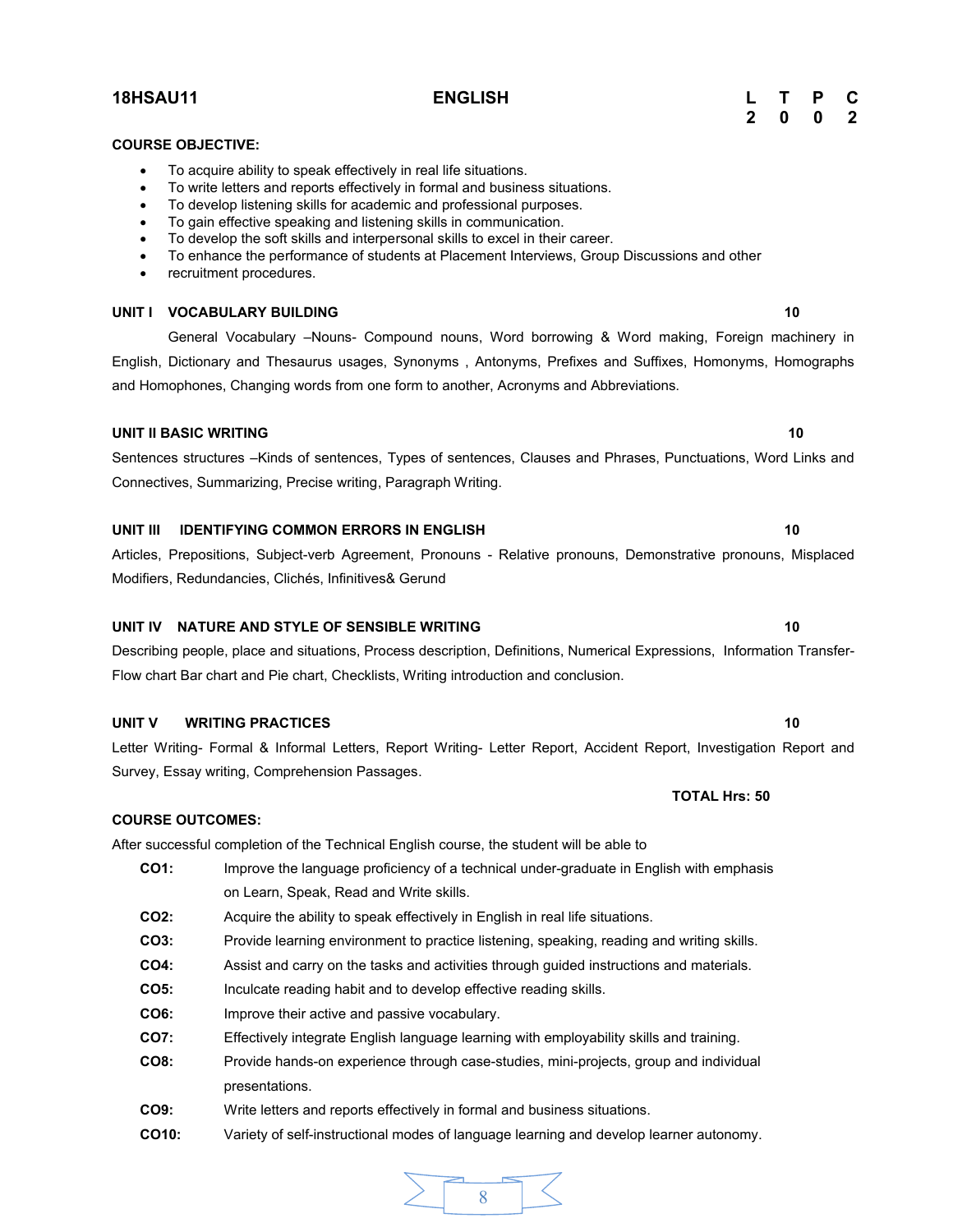#### **TEXT BOOKS:**

- 1. **'English for Scientists**, Prof. K.R.Lakshminarayanan, Former Head, Department of Humanities and Social sciences, Sri Venkateshwara College of Engineering, Pennalur, Sriperumbudur, Tamilnadu SCITECH PUBLICATIONS (INDIA PVT.LTD)2014
- 2. Department of English, Anna University, Mindscapes, '**English for Technologists and Engineers**', Orient Longman Pvt. Ltd, Chennai: 2012.
- 3. Department of Humanities and Social Sciences, Anna University, '**English for Engineers and Technologists**' Combined Edition (Volumes 1 and 2), Chennai: Orient Longman Pvt. Ltd., 2006.
- 4. Department of English, Anna University, Mindscapes, '**English for Technologists and Engineers**', Orient Longman Pvt. Ltd, Chennai: 2012.
- 5. Department of Humanities and Social Sciences, Anna University, ''**English for Engineers and Technologist**s'' Combined Edition (Volumes 1 and 2), Chennai: Orient Longman Pvt. Ltd., 2006.
- 6. M.AshrafRizvi, "**Effective Technical Communication**", Tata McGraw-Hill Publishing Company Limited, New Delhi.2009.

#### **Suggested Readings:**

- (i) Practical English Usage. Michael Swan. OUP. 1995.
- (ii) Remedial English Grammar. F.T. Wood. Macmillan.2007
- (iii) On Writing Well. William Zinsser. Harper Resource Book. 2001
- (iv) Study Writing. Liz Hamp-Lyons and Ben Heasly. Cambridge University Press. 2006.
- (v) Communication Skills. Sanjay Kumar and PushpLata. Oxford University Press. 2011.
- (vi) Exercises in Spoken English. Parts. I-III. CIEFL, Hyderabad. Oxford University Press

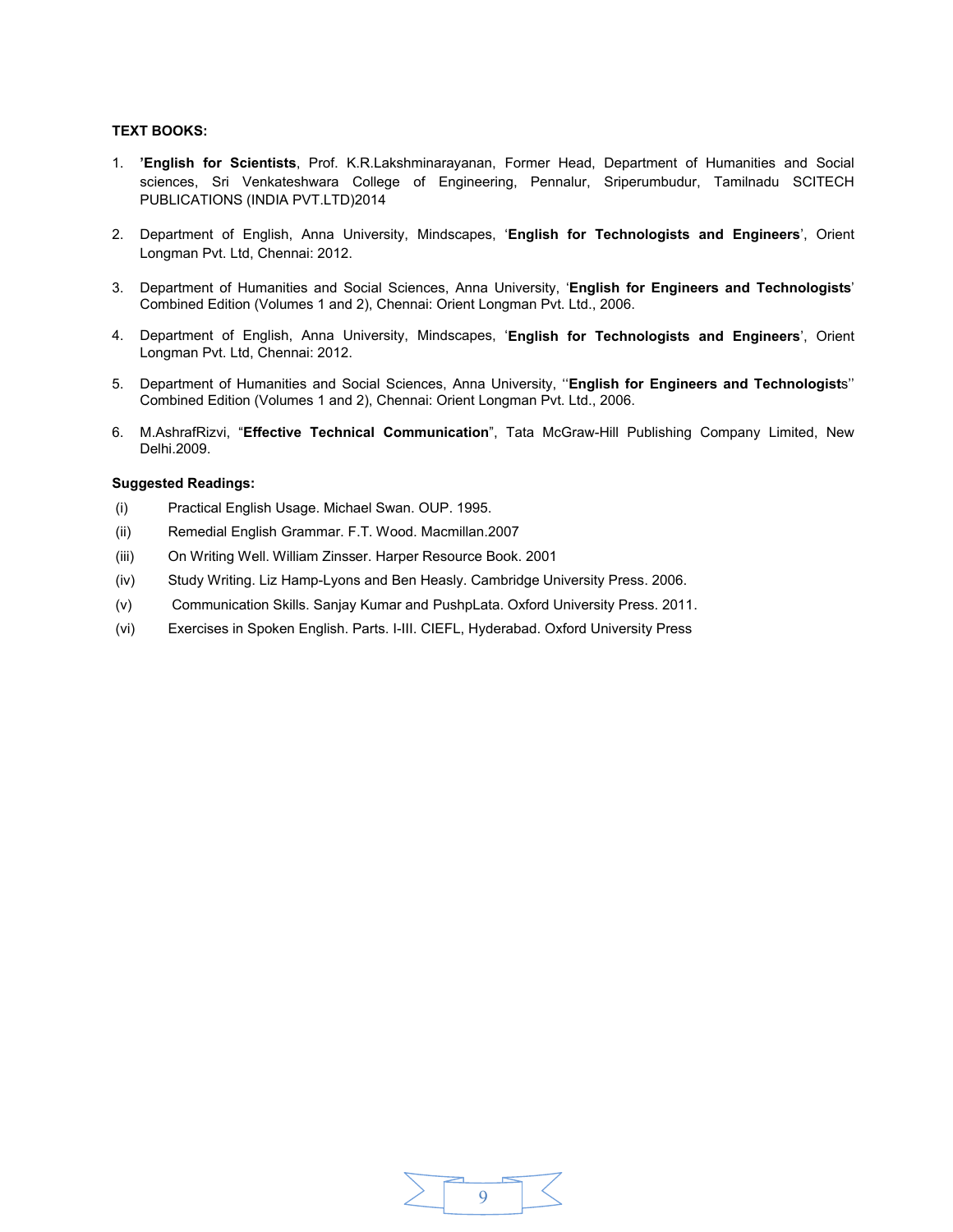**18BSAU11 PHYSICS**

**L T P C 3 1 0 4**

### **(Introduction to Electromagnetic Theory)**

#### **COURSE OBJECTIVE:**

To understand the general concepts in electrostatics, to educate the scientific principles of Electromagnetism and to apply the physics concepts for engineering applications.

#### **UNIT- 1: ELECTROSTATICS IN VACUUM 9**

Coulomb's inverse square law, Super position principle – Gauss theorem – proof and its application (intensity at a point due to charged sphere and cylinder), Laplace's and Poisson's equations for electrostatic potential-potential difference – equipotential surface- potential at a point due to a point charge.

#### **UNIT-2: ELECTROSTATICS IN A LINEAR DIELECTRIC MEDIUM 9**

Electric dipole- potential energy of a dipole – Electric field due to an electric dipole (axial point and equatorial line) - Dielectric constant – Electric susceptibility - Types of polarization- point charge at centre of dielectric sphere in uniform magnetic field- Lorentz method- Clausius Mosotti equation –Dielectric loss – Applications of capacitor and transformer in dielectric materials

#### **UNIT- 3: MAGNETOSTATICS IN A LINEAR MAGNETIC MEDIUM 9**

Bio-Savart law - magnetic induction at a point due to a straight conductor carrying current – magnetic field at centre of a circular coil carrying current- Ampere's circuital law and its application -Field along the axis of a circular coil and solenoid. Intensity of magnetisation - Magnetic susceptibility - Magnetic permeability - Classification of magnetic materials - Domain theory of ferromagnetism – BH curve.

#### **UNIT-4: FARADAY'S LAW AND MAXWELL'S EQUATION 9**

Faraday's law - Differential form of Faraday's law – Self and Mutual inductance- Self-inductance of a long solenoid-Experimental determination of self-inductance (Rayleigh's method) and Mutual inductance - Maxwell's equations and their derivation – Physical significance of Maxwell's equation – Application – Refraction of radiowave in ionosphere (bending of radiowaves).

#### **UNIT-5: ELECTROMAGNETIC WAVES 9**

The wave equation - Plane electromagnetic waves in vacuum, their transverse nature - Relation between electric and magnetic fields of an electromagnetic wave- Hertz experiment: production and detection of electromagnetic wave – Practical electromagnetism – Carbon microphone – Electrodynamic microphone – Condenser microphone and Crystal microphone.

#### **COURSE OUTCOME:**

- CO 1: Formulate general mechanics parameters and distinguish between central and non-central forces.
- CO 2: Learn the basics of ultrasonic.
- CO 3: Understanding about the Fiber optics.
- CO 4: Explain types of waves and interference of light.
- CO 5: Derive thermodynamic parameters and apply fundamental laws to solve thermodynamic problems.
- CO 6: Know about various applications of Lasers.
- CO 7: Basic information in Quantum Physics and crystal physics etc.

#### **TEXT BOOKS**

- 1. R. Murugeshan , Electricity and Magnetism, S. Chand & Co, 2017
- 2. Tai L. Chow, Introduction To Electromagnetic Theory: A Modern Perspective, Laxmi Publications (2012)

#### **REFERENCE BOOKS:**

- 1. David Griffiths, Introduction to Electrodynamics, Pearson Publishers, (2015)
- 2. Halliday and Resnick, Physics, Wiley, (2015)
- 3. Dr. Wayne M. Saslow, Electricity, Magnetism and Light , Academic Press, (2002)



#### **TOTAL Hrs: 45**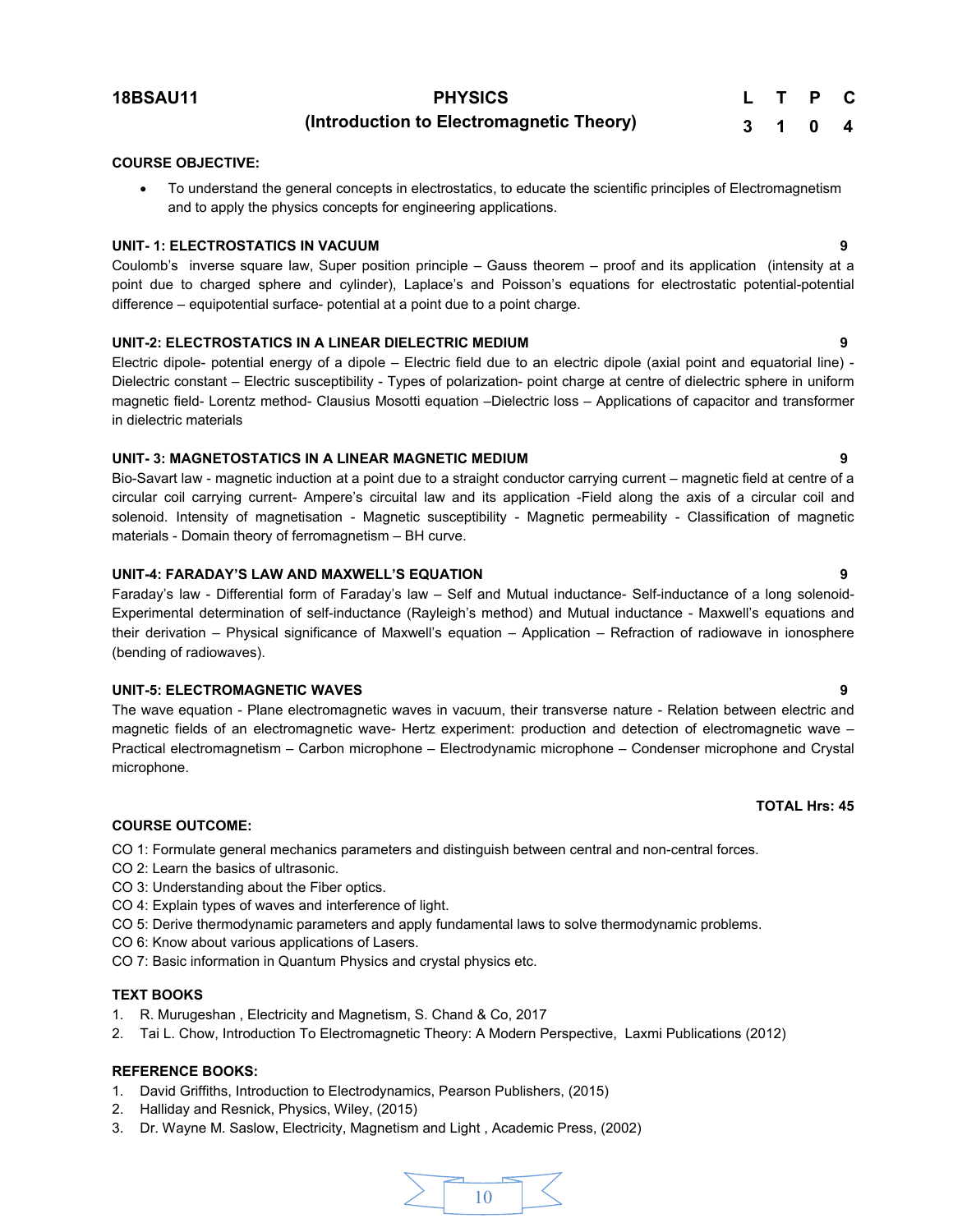# **18BSAU12 MATHEMATICS - I**

#### **Course Objectives:**

The objective of this course is to familiarize the prospective engineers with techniques in calculus and linear algebra. It aims to equip the students with standard concepts and tools at an intermediate to advanced level that will serve them well towards tackling more advanced level of mathematics and applications that they would find useful in their disciplines.

**(Calculus and Linear Algebra)** 

#### **UNIT I: CALCULUS 12**

#### Evolutes and involutes-Evaluation of definite and improper integrals- Beta and Gamma functions and their properties

#### **UNIT II: CALCULUS 12**

Rolle's Theorem, Mean value theorems, Taylor's and Maclaurin theorems with remainders-indeterminate forms and L'Hospital's rule.

#### **UNIT III: SEQUENCES AND SERIES 12 12**

Convergence of sequence and series, tests for convergence- Power series, Taylor's series, series for exponential, trigonometric and logarithm functions.

#### **UNIT IV: MULTIVARIABLE CALCULUS (DIFFERENTIATION) 12**

Limit, continuity and partial derivatives, directional derivatives, total derivative- Tangent plane and normal line-Maxima, minima and saddle points- Method of Lagrange multipliers.

# **UNIT V: MATRICES 12**

Introduction to matrix and rank of a matrix-System of linear equations- Symmetric, skew- symmetric and orthogonal matrices- Eigenvalues and eigenvectors- Diagonalization of matrices-Cayley-Hamilton Theorem, and Orthogonal transformation.

#### **COURSE OUTCOMES:**

CO1: To introduce the idea of applying differential and integral calculus to Notions of curvature and to improper integrals. Apart from some applications it gives a basic introduction on Beta and Gamma functions. CO2: To introduce the fallouts of Rolle's Theorem that is fundamental to application of analysis to Engineering problems.

CO3: To develop the tool of power series for learning advanced Engineering Mathematics. CO4: To familiarize the student with functions of several variables that is essential in most branches of engineering.

CO5: To develop the essential tool of matrices in engineering.

#### **TEXT BOOKS**

1. G.B. Thomas and R.L. Finney, Calculus and Analytic geometry, 9th Edition, Pearson, Reprint, 2002.

2. Ramana B.V., Higher Engineering Mathematics, Tata McGraw Hill New Delhi, 11 ,Reprint, 2010

#### **REFERENCE BOOKS**

- 1. Erwin kreyszig, Advanced Engineering Mathematics, 9th Edition, John Wiley & Sons, 2006.
- 2. Veerarajan T., Engineering Mathematics for first year, Tata McGraw-Hill, New Delhi,2008.
- 3. D. Poole, Linear Algebra: A Modern Introduction, 2nd Edition, Brooks/Cole, 2005.
- 4. N.P. Bali and Manish Goyal, A text book of Engineering Mathematics, Laxmi Publications, Reprint, 2008.
- 5. B.S. Grewal, Higher Engineering Mathematics, Khanna Publishers, 36th Edition, 2010.

#### **TOTAL: 60Hrs.**

**L T P C 3 1 0 4**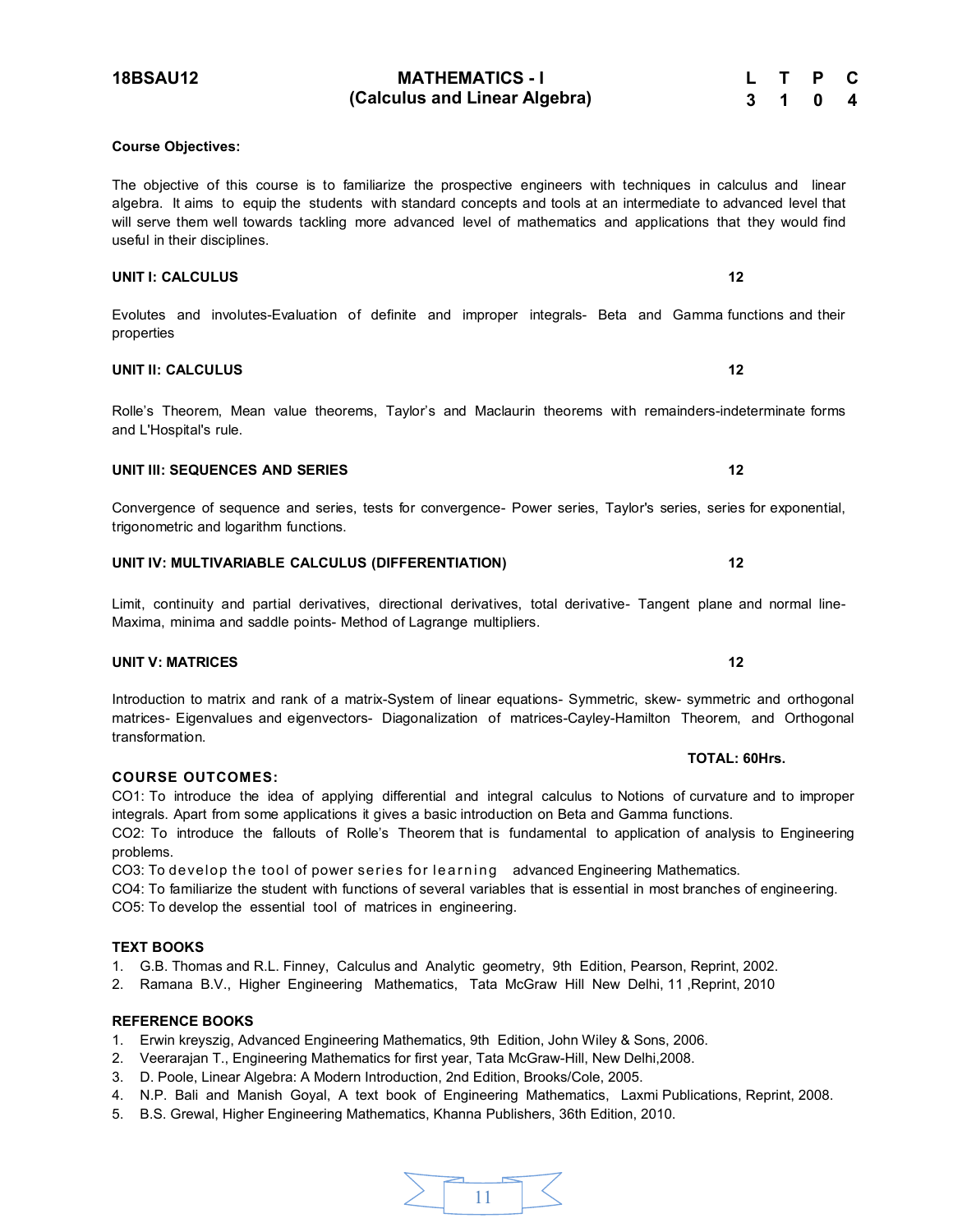# **UNIT I DC CIRCUITS 12**

Electrical circuit elements (R, L and C), voltage and current sources, Kirchoff current and voltage laws, Mesh and Nodal analysis, Analysis of simple circuits with dc excitation, Wye↔Delta Transformation, Superposition, Thevenin and Norton Theorems. Time-domain analysis of first-order RL and RC circuits.

### **UNIT II AC CIRCUITS 12**

Representation of sinusoidal waveforms, peak and rms values, phasor representation, real power, reactive power, apparent power, power factor. Analysis of single-phase ac circuits consisting of R, L, C, RL, RC, RLC combinations (series and parallel), resonance. Three phase balanced circuits, voltage and current relations in star and delta connections.

### **UNIT III TRANSFORMERS 12**

Magnetic materials, BH characteristics, ideal and practical transformer, equivalent circuit, losses in transformers, regulation and efficiency. Auto-transformer and three-phase transformer connections.

### **UNIT IV ELECTRICAL MACHINES & POWER CONVERTERS 12**

● To provide exposure to the students of basic electrical engineering.

Generation of rotating magnetic fields, Construction and working of a three-phase induction motor, Significance of torque-slip characteristic. Single phase induction motor. Construction, working, torque-speed characteristic and speed control of separately excited dc motor. DC-DC buck and boost converters, duty ratio control. Single phase Bridge Rectifier, Single Phase voltage source inverters.

### **UNIT V ELECTRICAL INSTALLATIONS 12**

Components of LT Switchgear: Switch Fuse Unit (SFU), MCB, ELCB, MCCB, Types of Wires and Cables, Earthing. Types of Batteries, Important Characteristics for Batteries. Elementary calculations for energy consumption, power factor improvement and battery backup.

# **COURSE OUTCOMES:**

After successful completion of the Basic Electrical Engineering course, the student will be able to

- **CO1:** Understand the basics of electrical circuits and measurements.
- **CO2:** Understand the Ohm's and Kirchhoff's Laws.
- **CO3:** Understand the principle and construction of DC motor and generator.
- **CO4:** Understand the principle and construction of single phase and three phase induction motors.

### **TEXT / REFERENCES:**

- 1. D. P. Kothari and I. J. Nagrath, "Basic Electrical Engineering", Tata McGraw Hill, 2010.
- 2. D. C. Kulshreshtha, "Basic Electrical Engineering", McGraw Hill, 2009.
- 3. L. S. Bobrow, "Fundamentals of Electrical Engineering", Oxford University Press, 2011.
- 4. E. Hughes, "Electrical and Electronics Technology", Pearson, 2010.
- 5. V. D. Toro, "Electrical Engineering Fundamentals", Prentice Hall India, 1989.

# **18ESAU11 BASIC ELECTRICAL ENGINEERING L T P C**

#### **COURSE OBJECTIVE**

**3 1 0 4**

### **TOTAL Hrs: 60**

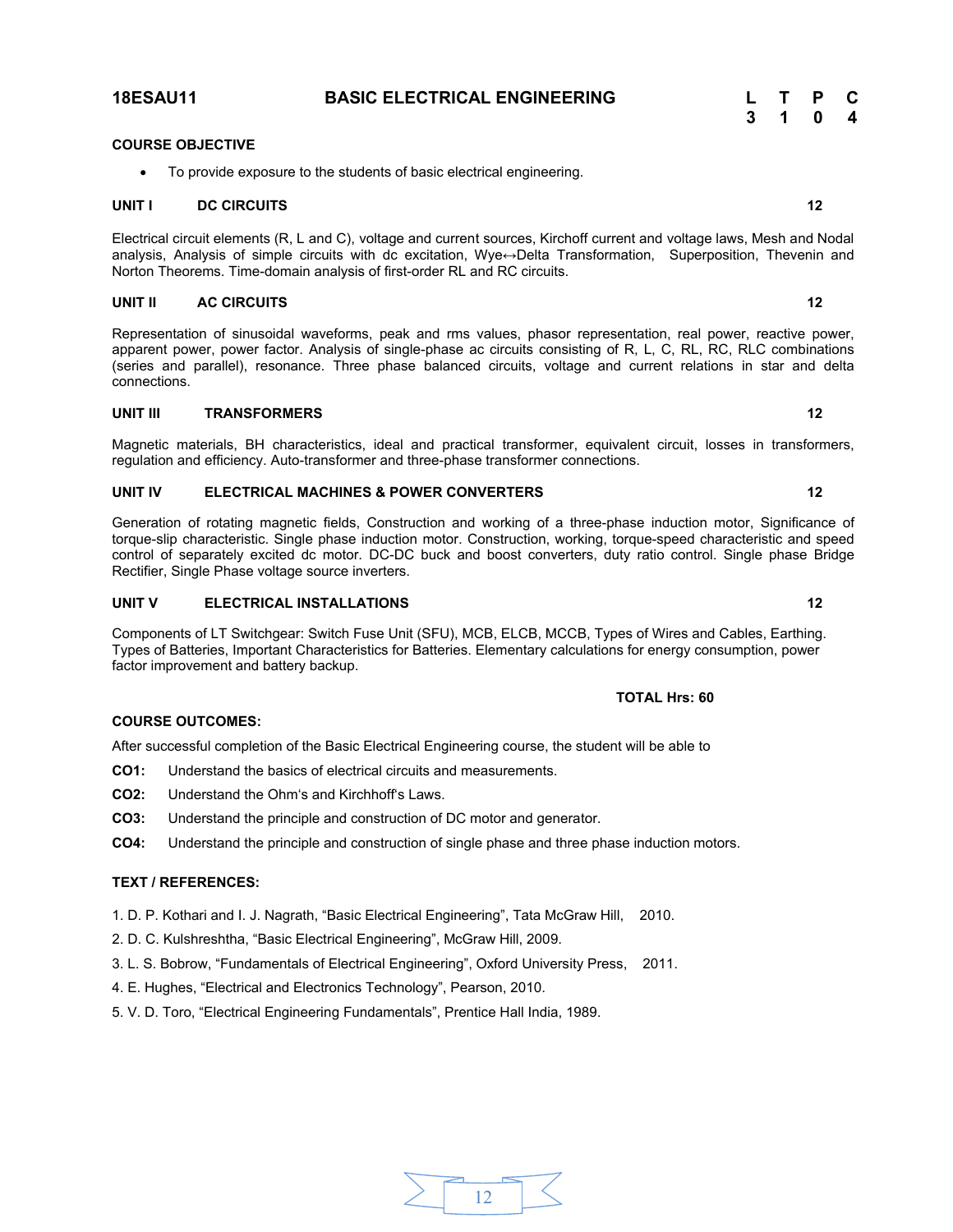#### **18ESAU12 ENGINEERING GRAPHICS& DESIGN**

| L                       | Т                | P  | C  |
|-------------------------|------------------|----|----|
| $\overline{\mathbf{1}}$ | $\boldsymbol{0}$ | -4 | -3 |

#### **COURSE OBJECTIVE:**

- To develop in students, graphic skills for communication of concepts, ideas and design of engineering products.
- To expose them to existing national standards related to technical drawings.

#### **CONCEPTS AND CONVENTIONS (Not for Examination)**

Importance of graphics in engineering applications – Use of drafting instruments – BIS conventions and specifications – Size, layout and folding of drawing sheets – Lettering and dimensioning.

#### **UNIT I INTRODUCTION TO ENGINEERING DRAWING AND PLANE CURVES 12**

Curves used in engineering practices: Conics – Construction of ellipse, Parabola and hyperbola by eccentricity method – Construction of cycloid, Epicycloid, Hypocycloid – construction of involutes of squad and circle – Drawing of tangents and normal to the above curves. Scales – Plain, Diagonal and Vernier Scales.

#### UNIT II PROJECTION OF POINTS, LINES AND PLANE SURFACES **12 12**

Projection of points and straight lines located in the first quadrant – Determination of true lengths and true inclinations – Projection of polygonal surface and circular lamina inclined to both reference planes - Auxiliary Planes

#### **UNIT III** PROJECTION OF SOLIDS 22

Projection of simple solids like prisms, pyramids, cylinder and cone when the axis is inclined to one reference plane by change of position method - Auxiliary Views

#### UNIT IV SECTION OF SOLIDS AND DEVELOPMENT OF SURFACES 42

Sectioning of above solids in simple vertical position by cutting planes inclined to one reference plane and perpendicular to the other – Obtaining true shape of section - Auxiliary Views. Development of lateral surfaces of simple and truncated solids – Prisms, pyramids, cylinders and cones – Development of lateral surfaces of solids with cylindrical cutouts, perpendicular to the axis.

#### **UNIT V ORTHOGRAPHIC PROJECTION AND ISOMETRIC PROJECTION 12**

Free hand sketching: Representation of Three Dimensional objects – General principles of orthographic projection – Need for importance of multiple views and their placement - layout views – Developing visualization skills through free hand sketching of multiple views from pictorial views of objects.

Principles of isometric projection – isometric scale – isometric projections of simple solids, truncated prisms, pyramids, cylinders and cones.

#### **TOTAL: 60 PERIODS**

#### **COURSE OUTCOMES:**

After successful completion of the Engineering Graphics course, the student will be able to

- **CO1:** Understand the theory of projection.
- **CO2:** Able to know and understand the conventions and the methods of engineering drawing.
- **CO3:** Improve their visualization skills so that they can apply these skills in developing new products.
- **CO4:** Able to prepare the simple layout of factory buildings.
- **CO5:** Impart and inculcate a proper understanding of the theory of projection.
- **CO6:** Improve the visualization skills.
- **CO7:** Understand the various concepts like dimensioning, conventioning and standards related to working drawings in order to become professionally efficient.
- **CO8:** Impart the knowledge for understanding and drawing of simple residential/office buildings.
- **CO9:** Ability to produce engineered drawings will improve.
- **CO10:** Ability to convert sketches into engineered drawings will increase.

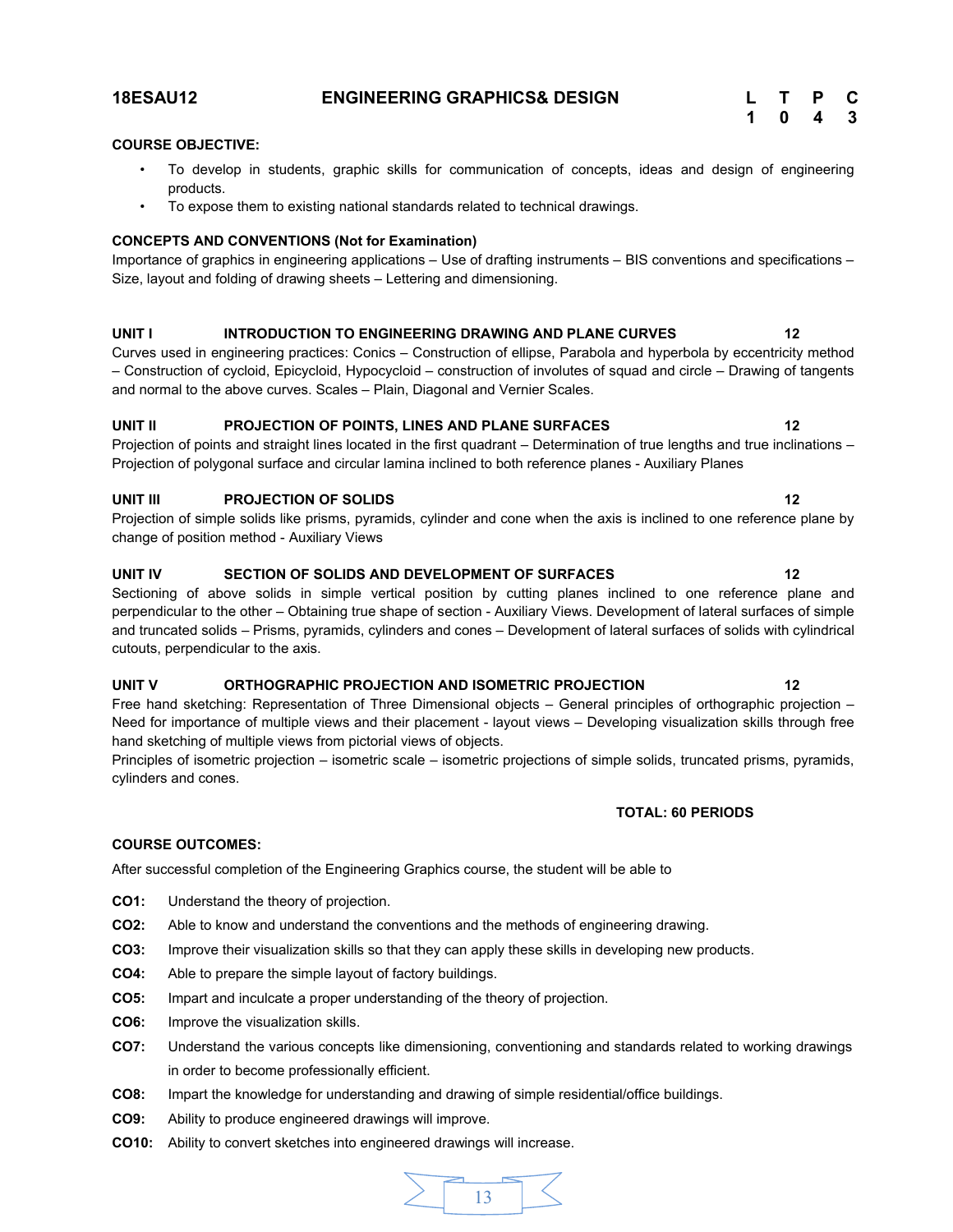#### **TEXT BOOKS:**

1. N.D. Bhatt, "Engineering Drawing" Charotar Publishing House, 46 th Edition, (2003).

#### **REFERENCES:**

- 1. K. V. Natrajan, "A text book of Engineering Graphics", Dhanalakshmi Publishers, Chennai (2006).
- 2. M.S. Kumar, "Engineering Graphics", D.D. Publications, (2007).
- 3. K. Venugopal & V. Prabhu Raja, "Engineering Graphics", New Age International (P) Limited (2008).
- 4. M.B. Shah and B.C. Rana, "Engineering Drawing", Pearson Education (2005).
- 5. K. R. Gopalakrishnana, "Engineering Drawing" (Vol.I&II), Subhas Publications (1998).
- 6. Dhananjay A.Jolhe, "Engineering Drawing with an introduction to AutoCAD" Tata McGraw Hill Publishing Company Limited (2008).
- 7. Basant Agarwal and Agarwal C.M., "Engineering Drawing", Tata McGraw Hill Publishing Company Limited, New Delhi, (2008).

#### **Publication of Bureau of Indian Standards:**

- 1. IS 10711 2001: Technical products Documentation Size and lay out of drawing sheets.
- 2. IS 9609 (Parts 0 & 1) 2001: Technical products Documentation Lettering.
- 3. IS 10714 (Part 20) 2001 & SP 46 2003: Lines for technical drawings.
- 4. IS 11669 1986 & SP 46 2003: Dimensioning of Technical Drawings.
- 5. IS 15021 (Parts 1 to 4) 2001: Technical drawings Projection Methods.

#### **Special points applicable to University Examinations on Engineering Graphics:**

- 1. There will be five questions, each of either or type covering all units of the syllabus.
- 2. All questions will carry equal marks of 20 each making a total of 100.
- 3. The answer paper shall consist of drawing sheets of A3 size only. The students will be permitted to use appropriate scale to fit solution within A3 size.
- 4. Whenever the total number of candidates in a college exceeds 150, the University Examination in that college will be conducted in two sessions (FN and AN on the same day) for 50 percent of student (approx) at a time.

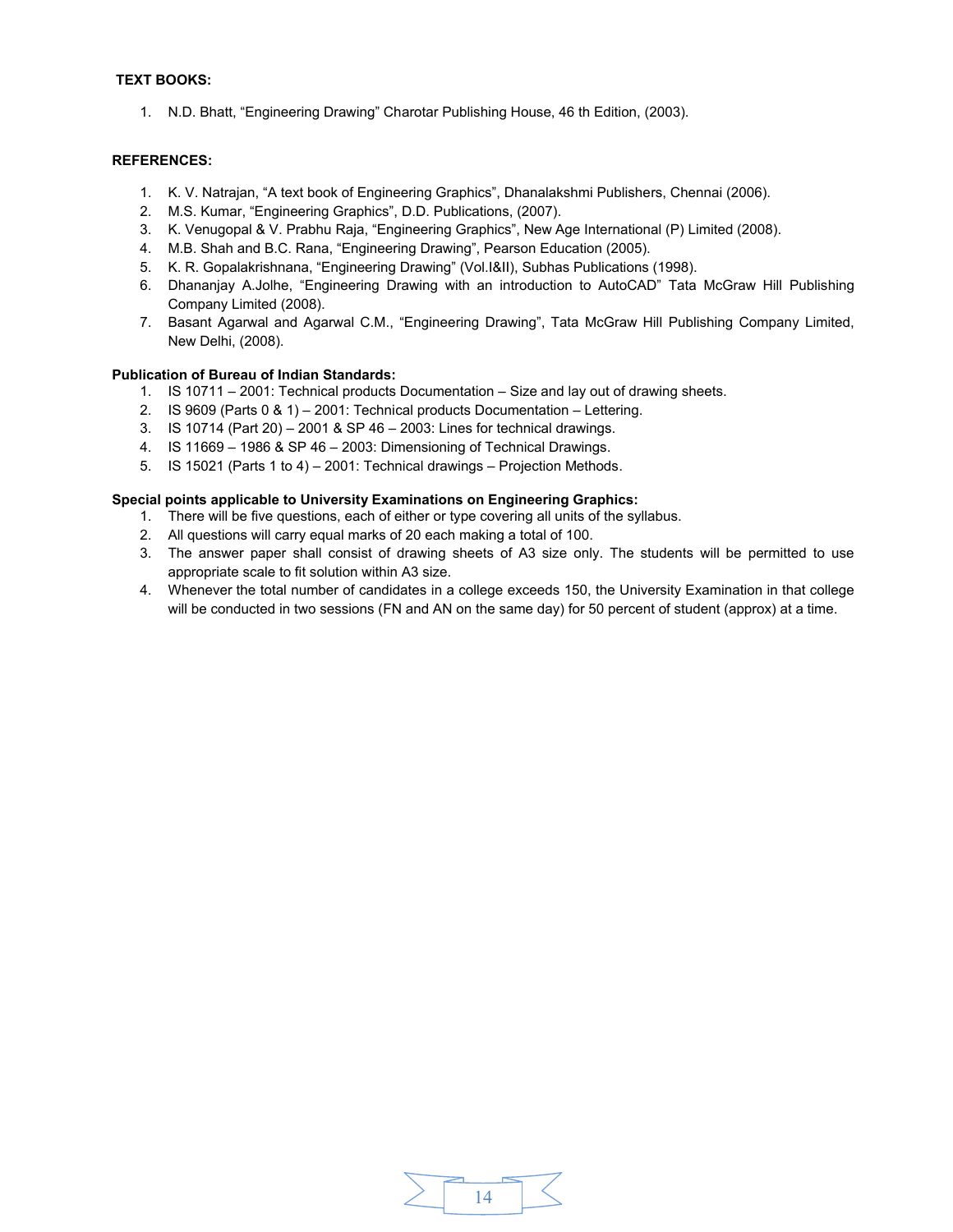#### **COURSE OBJECTIVE:**

● To study and understand the basic physics concepts and study the young's modulus of the uniform and non uniform bending of the materials.

#### **LIST OF EXPERIMENTS (Any '8')**

- 1. Deflection magnetometer Tan A null deflection method
- 2. Deflection magnetometer Tan B null deflection method
- 3. Deflection magnetometer Tan A equal deflection method
- 4. Laser determination of wavelength and particle size
- 5. Potentiometer- Calibration of Low range voltmeter
- 6. Determination of band gap of a semiconductor diode
- 7. Spectrometer Grating
- 8. Spectrometer Dispersive power of prism
- 9. Torsional Pendulum
- 10. Ultrasonic Interferometer.

#### **TOTAL: 45 Hours**

#### **COURSE OUTCOMES:**

After successful completion of the Engineering Physics Laboratory course, the student will be able to

- **CO1:** Ability to Design and Conduct experiments as well as to Analyze and Interpret Data.
- **CO2:** Ability to Identify, Formulate, and Solve Engineering Problems.
- **CO3:** Ability to use Techniques and Skills associated with Modern Engineering Tools such as Lasers and Fiber Optics.
- **CO4:** Provide pre requisite hands-on experience for engineering laboratories.
- **CO5:** Study and understand the basic physics concepts and study the Young's modulus of the uniform and nonuniform bending of the materials.
- **CO6:** Develop skills to impart practical knowledge in real time solution.
- **CO7:** Understand principle, concept, working, and application of new technology and comparison of results with theoretical calculations.
- **CO8:** Design new instruments with practical knowledge.
- **CO9:** Gain knowledge of new concept in the solution of practically oriented problems and
- **CO10:** To understand more deep knowledge about the theoretical solution problems.
- **CO11:** Understand measurement technology, usage of new instruments and real-time applications in engineering studies.

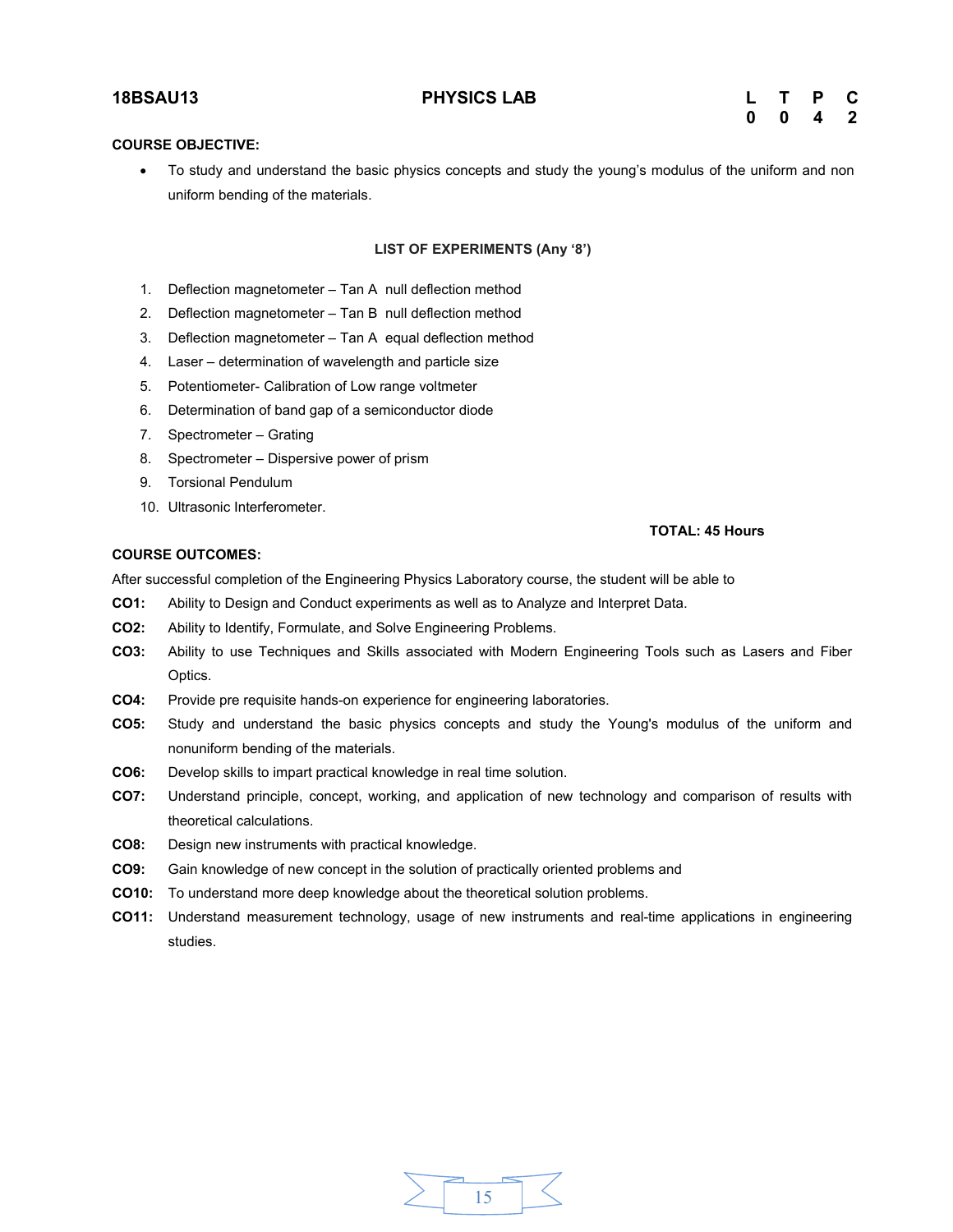#### **COURSE OBJECTIVE:**

To provide exposure to the students with hands on experience on various basic engineering practices in Electrical Engineering.

#### **LIST OF LABORATORY EXPERIMENTS/DEMONSTRATIONS:**

1. Basic safety precautions. Introduction and use of measuring instruments – voltmeter, ammeter, multimeter, oscilloscope. Real-life resistors, capacitors and inductors.

- 2. Sinusoidal steady state response of R-L, and R-C circuits impedance calculation and verification.
- 3. Resonance in R-L-C circuits.
- 4. Loading of a transformer: measurement of primary and secondary voltages and currents, and power
- 5. Three-phase transformers: Star and Delta connections. Voltage and Current relationships (line-
- line voltage, phase-to-neutral voltage, line and phase currents).
- 6. Load Characteristics of a DC Motor
- 7. Torque Slip Characteristic of an Induction motor
- 8. Three phase induction motors Direction reversal by change of phase-sequence of connections.
- 9. Demonstration of dc-dc converter.
- 10. Demonstration of dc-ac converter.
- 11. Demonstration of ac-dc converter.

#### **TOTAL: 30 Hrs**

#### **COURSE OUTCOMES:**

After successful completion of the Electrical Engineering Laboratory course, the student will be able to

- **CO1:** Measure power in three phase circuits.
- **CO2:** Distinguish between the effects of Eddy current and hysteresis losses in magnetic materials.
- **CO3:** Measure performance characteristics of DC generators and three-phase induction motors.
- **CO4:** Perform power transformer open and short circuit tests and determine the values of elements of the equivalent circuit.
- **CO5:** Design the experiments for measuring characteristics of different semiconductor diodes.
- **CO6:** Measuring characteristics and efficiency of a solar cell.
- **CO7:** Extract model parameters of diodes and solar sell form measured I-V characteristics.
- **CO8:** Design the experiments and measure characteristics of transistors.
- **CO9:** Extract transistor model parameters from the measured characteristics.
- **CO10:** Write a professional quality laboratory report describing their work, results and analysis.

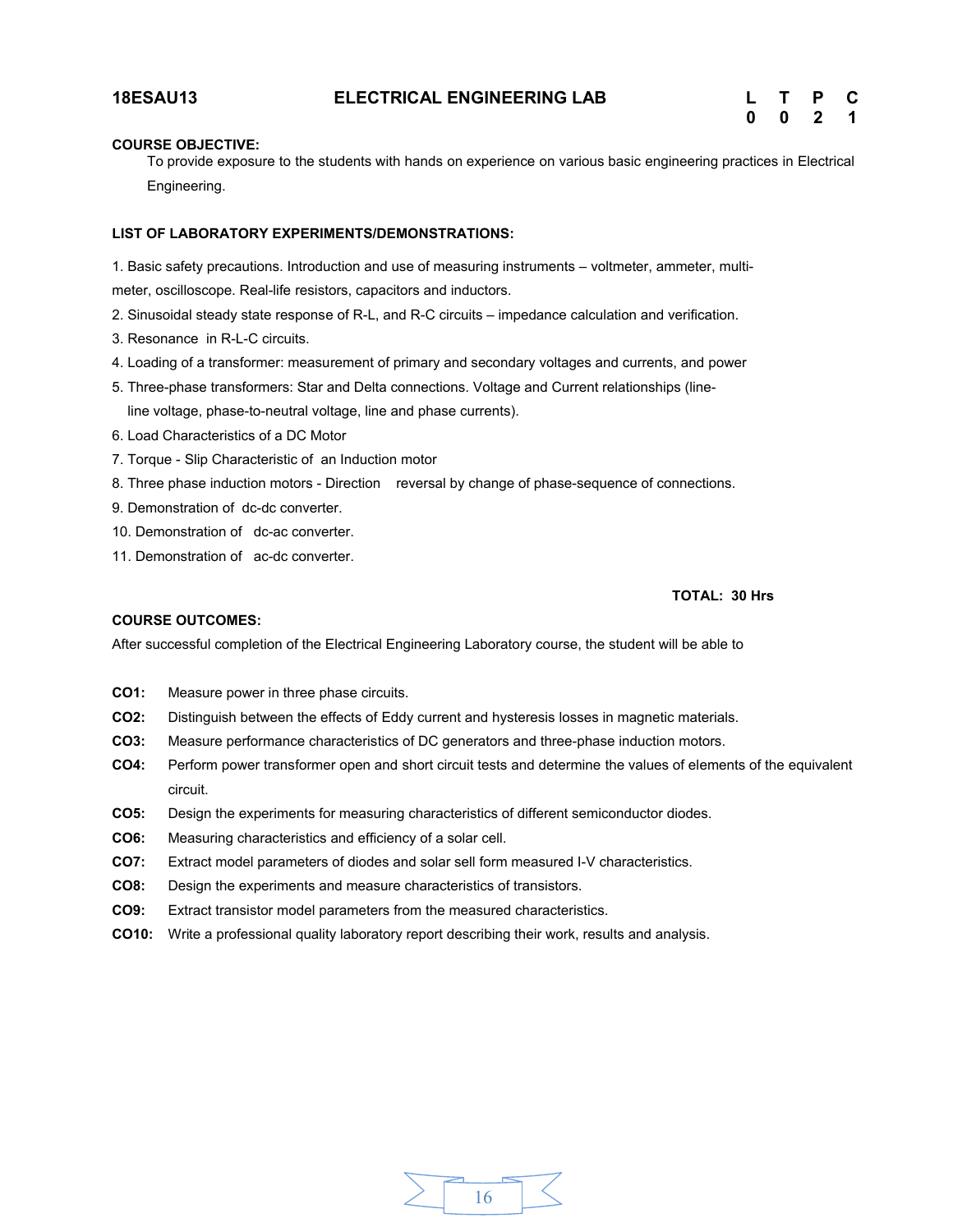#### **18HSAU12 ENGLISH LAB L T P C**

#### **COURSE OBJECTIVE:**

- \* To gain effective speaking and listening skills in communication.
- $\cdot \cdot$  To develop the soft skills and interpersonal skills to excel in their job.
- $\div$  To enhance the performance of students at Placement Interviews, Group Discussions and other recruitment exercises.

#### **ORAL COMMUNICATION 40**

**(This unit involves interactive practice sessions in Language Lab)** 

**Listening comprehensions, Pronunciation, Phonology, Intonation, Stress and Rhythm, Situational Dialogues, Communication in workplace, Interviews, Seminar, Formal Presentations, Group Discussions, Debates, JAM sessions** 

#### **COURSE OUTCOMES:**

After successful completion of the Language Laboratory course, the student will be able to

- **CO1:** Improve the listening capability.
- **CO2:** Get the writing capability through the practices.
- **CO3:** Engage to improve the language capability for reading and writing.
- **CO4:** Use strong vocabulary and fluently like foreigners.
- **CO5:** Prepare their, own resume in professional method.
- **CO6:** Understand the Structure of presentation and the tools available in the power point presentation.
- **CO7:** Present the given topics or their own topic of interest.
- **CO8:** Participates in group discussion without any hesitation.
- **CO9:** Participate in mock interviews to remove the fear factors.
- **CO10:** Get all types of training to prepare them for interview.

#### **TEXT BOOKS:**

- 1. Anderson, P.V, Technical Communication, Thomson Wadsworth, Sixth Edition, New Delhi, 2007.
- 2. Prakash, P, Verbal and Non-Verbal Reasoning, Macmillan India Ltd., Second Edition, New Delhi, 2004.

#### **REFERENCES:**

- 1. John Seely, The Oxford Guide to Writing and Speaking, Oxford University Press, New Delhi, 2004.
- 2. Evans, D, Decisionmaker, Cambridge University Press, 1997.
- 3. Thorpe, E, and Thorpe, S, Objective English, Pearson Education, Second Edition, New Delhi, 2007.
- 4. Turton, N.D and Heaton, J.B, Dictionary of Common Errors, Addison Wesley.

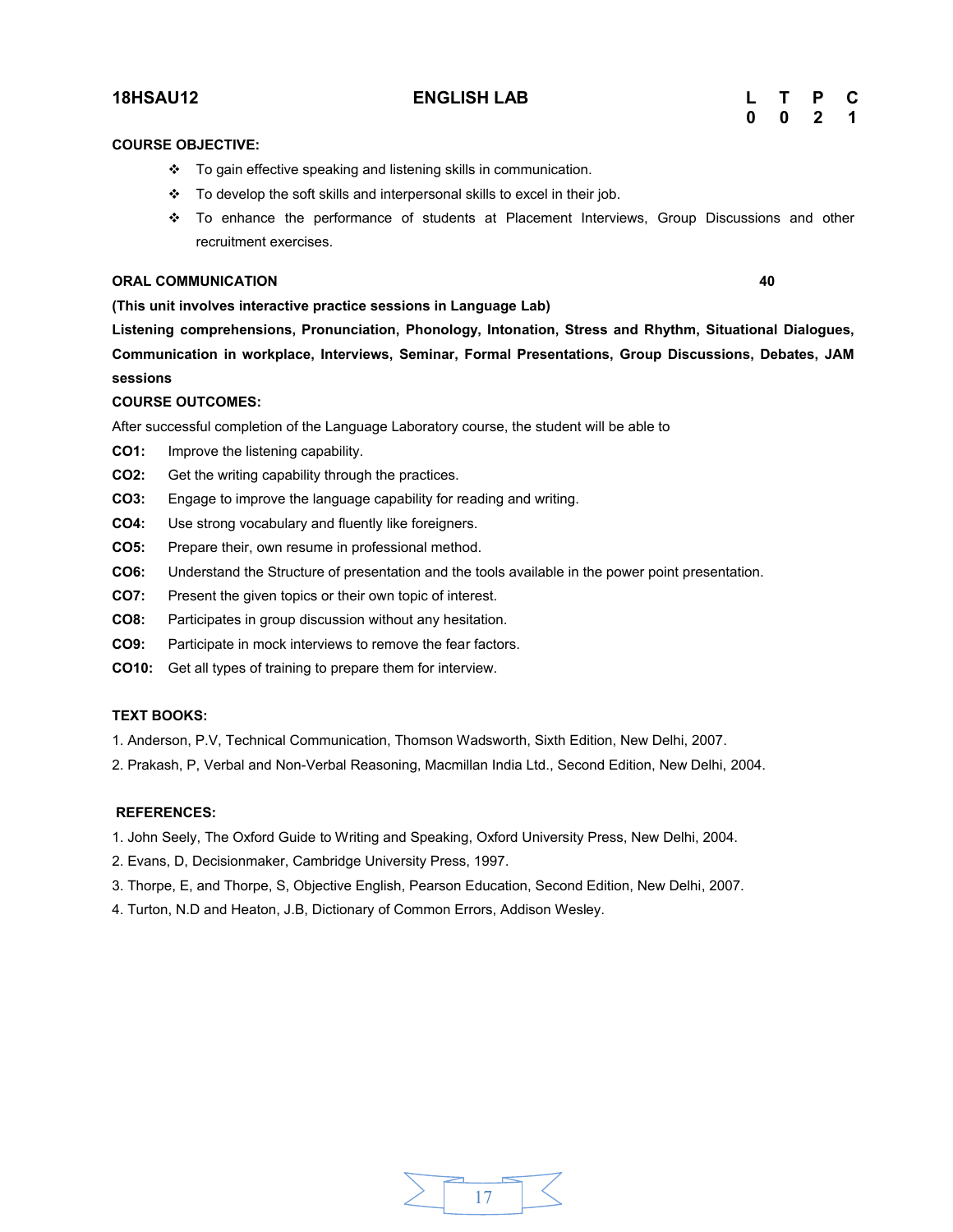### **18BSAU21 CHEMISTRY L T P C 3 1 0 4**

#### **COURSE OBJECTIVE**

- $\triangleright$  To learn about the molecular orbital, ionic interactions and periodic properties.
- $\triangleright$  Rationalize periodic properties such as ionization potential, electro negativity, oxidation states and electro negativity.
- $\triangleright$  List major chemical reactions that are used in the synthesis of molecules.

### **UNIT I** ATOMIC AND MOLECULAR STRUCTURE, INTERMOLECULAR FORCES 14 **AND POTENTIAL ENERGY SURFACES**

Molecular orbitals of diatomic molecules and plots of the multicentre orbitals. Equations for atomic and molecular orbitals. Energy level diagrams of diatomics. Pi-molecular orbitals of butadiene and benzene and aromaticity. Crystal field theory and the energy level diagrams for transition metal ions and their magnetic properties.

Ionic, dipolar and van Der Waals interactions. Equations of state of real gases and critical phenomena. Potential energy surfaces of H<sub>3</sub>, H<sub>2</sub>F and HCN.

#### **UNIT II SPECTROSCOPIC TECHNIQUES AND APPLICATIONS 12**

Principles of spectroscopy and selection rules. Electronic spectroscopy. Vibrational and rotational spectroscopy of diatomic molecules. Applications. Diffraction and scattering

#### **UNIT III USE OF FREE ENERGY IN CHEMICAL EQUILIBRIA 12**

Thermodynamic functions: energy, entropy and free energy. Estimations of entropy and free energies. Free energy and emf. Cell potentials, the Nernst equation and applications. Acid base, oxidation reduction and solubility equilibria. Water chemistry. Corrosion.

#### **UNIT IV PERIODIC PROPERTIES** 12

Variations of s, p, d and f orbital energies of atoms in the periodic table, electronic configurations, atomic and ionic sizes, ionization energies, electron affinity and electronegativity, polarizability, oxidation states, coordination numbers and geometries, hard soft acids and bases, molecular geometries.

#### **UNIT V ORGANIC REACTIONS AND SYNTHESIS OF A DRUG MOLECULE 10**

Introduction to reactions involving substitution, addition, elimination, oxidation, reduction, cyclization and ring openings. Synthesis of a commonly used drug molecule.

**TOTAL Hrs: 60** 

#### **COURSE OUTCOMES:**

After successful completion of the Engineering Chemistry course, the student will be able to

**CO1**: Analyze microscopic chemistry in terms of atomic and molecular orbital and intermolecular forces.

**CO2**: Rationalize bulk properties and processes using thermodynamic considerations.

**CO3**; Distinguish the ranges of the electromagnetic spectrum used for exciting different molecular energy levels in various spectroscopic techniques.

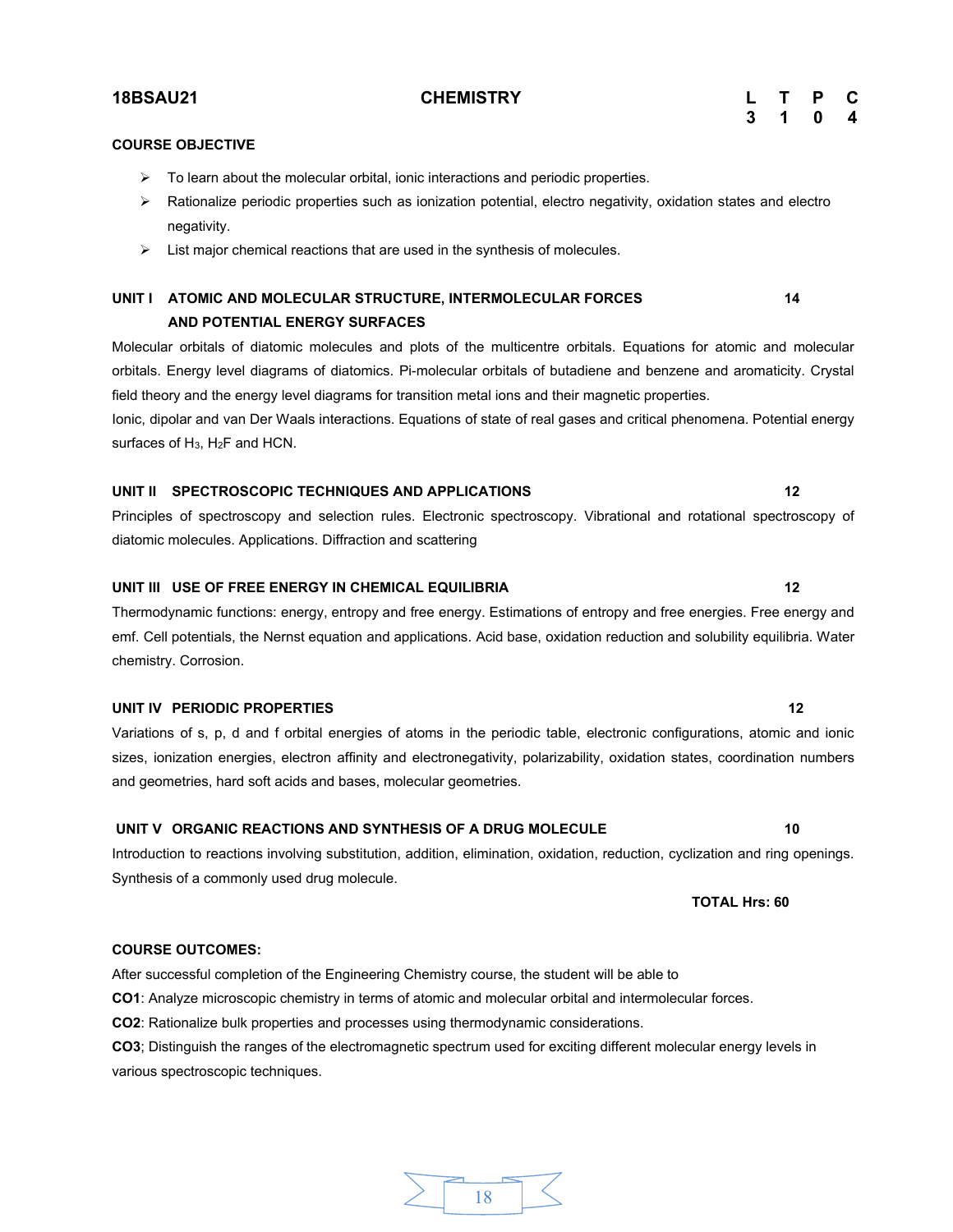### **TEXT BOOKS**

- 1. Chemistry: Principles and Applications, by M. J. Sienko and R. A. Plane.
- 2. Fundamentals of Molecular Spectroscopy, by C. N. Banwell.
- 3. Engineering Chemistry (NPTEL Web-book), by B. L. Tembe, Kamaluddin and M. S. Krishnan.

### **REFERENCE BOOKS**

- 1. Physical Chemistry, by P. W. Atkins.
- 2. Organic Chemistry: Structure and Function by K. P. C. Volhardt and N. E. Schore, 5th Edition [http://bcs.whfreeman.com/vollhardtschore5e/default.asp.](http://bcs.whfreeman.com/vollhardtschore5e/default.asp)
- 3. University chemistry, by B. H. Mahan.

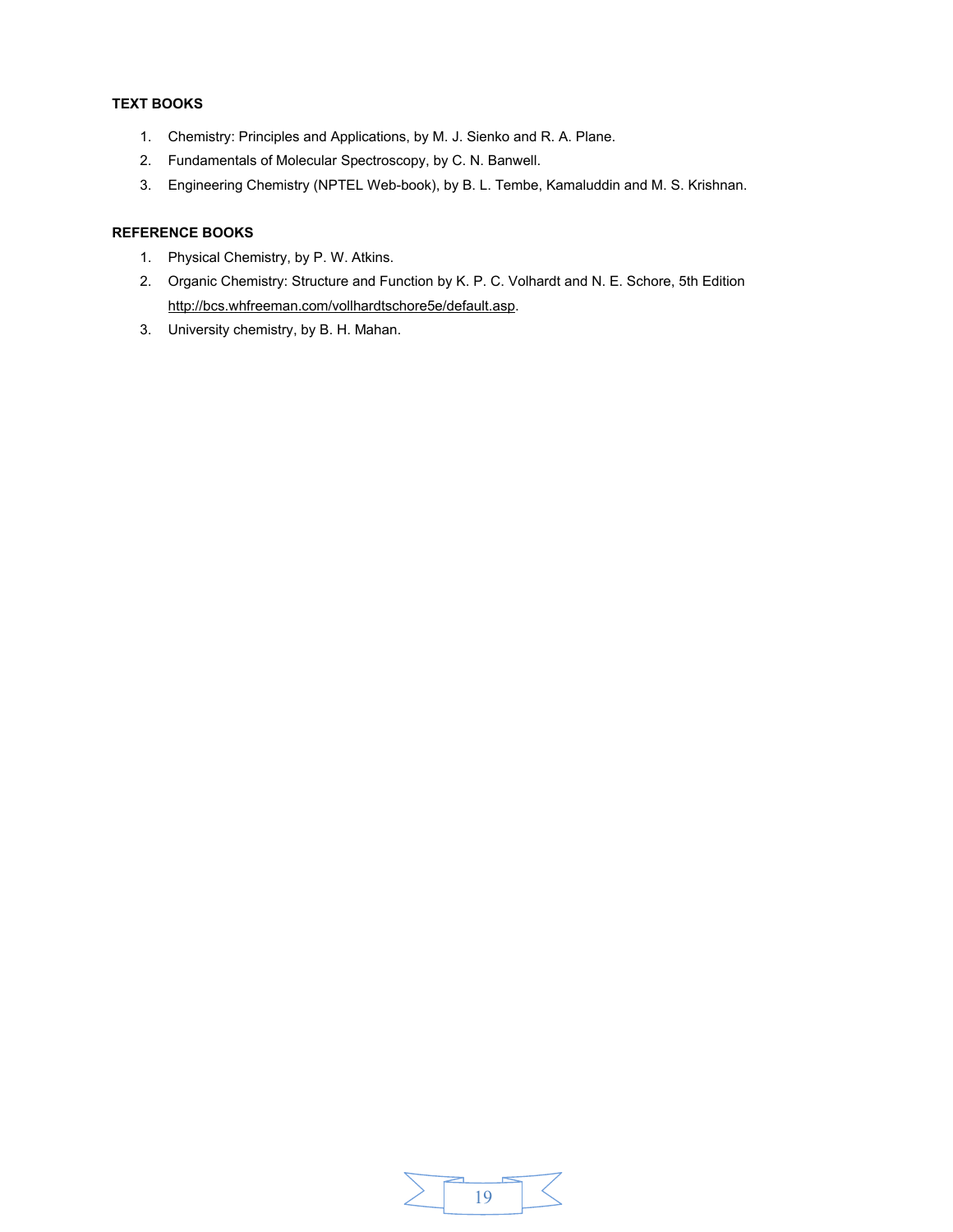#### **18BSAU22 MATHEMATICS-II**

**L T P C**

#### **(Calculus, Ordinary Differential Equations and Complex Variable) 3 1 0 4**

#### **COURSE OBJECTIVE:**

- The objective of this course is to familiarize the prospective engineers with techniques in multivariate integration, ordinary and partial differential equations and complex variables.
- It aims to equip the students to deal with advanced level of mathematics and applications that would be essential for their disciplines.

#### **UNIT 1: MULTIVARIABLE CALCULUS (INTEGRATION) 12**

Multiple Integration: Double integrals (Cartesian)-change of order of integration in double integrals-Change of variables (Cartesian to polar)- Triple integrals(Cartesian)-orthogonal curvilinear coordinates- Green ,Gauss and Stokes theorems (statement only)-Simple problems.

#### **UNIT2: FIRST ORDER ORDINARY DIFFERENTIAL EQUATIONS 12**

#### Exact, linear and Bernoulli's equations, Euler's equations, Equations not of first degree: equations solvable for p,equations solvable for y,equations solvable for x and Clairaut's type.

#### **UNIT3: ORDINARY DIFFERENTIAL EQUATIONS OF HIGHER ORDERS 12**

Second order linear differential equations with variable coefficients, method of variation of parameters, Cauchy-Euler equation;Power series solutions;Legendre polynomials,

#### **UNIT4: COMPLEXVARIABLE–DIFFERENTIATION 12**

Differentiation, Cauchy-Riemann equations, analytic functions, harmonic functions, finding harmonic conjugate; elementary analytic functions (exponential,trigonometric,logarithm) and their properties;Conformal mappings,Mobius transformations and their properties.

#### **UNIT 5: COMPLEXVARIABLE–INTEGRATION 12**

Contour integrals, Cauchy-Goursat theorem (without proof), Cauchy Integral formula (without proof)-Taylor's series,zeros of analytic functions,singularities,Laurent's series;Residues,Cauchy Residue theorem (without proof), Evaluation of definite integral involving sine and cosine.

#### **TOTAL: 60Hrs.**

#### **COURSE OUTCOMES:**

CO1: To introduce the idea of applying integral calculus to improper integrals.

CO2: Applications of Differential equations in engineering

CO3: To develop the ordinary differential equation for learning advanced Engineering Mathematics.

CO4: To familiarize the student with functions of several variables that is essential in most branches of engineering. CO5: To develop the essential tool of complex variable (Integration) in engineering.

#### **TEXT/REFERENCEBOOKS**

1. G.B.Thomas and R.L.Finney, Calculus and Analytic geometry, 9th Edition, Pearson, Reprint,2002.

- 2. Erwinkreyszig, Advanced Engineering Mathematics, 9th Edition, JohnWiley&Sons,2006.
- 3. W.E.Boyce and R.C.Di Prima, Elementary Differential Equations and Boundary Value Problems, WileyIndia,2009.
- 4. S.L.Ross,DifferentialEquations, 3rdEd.,Wiley India,1984.
- 5. E.A.Coddington, An Introduction to Ordinary Differential Equations, PrenticeHallIndia,1995.
- 6. E.L.Ince, Ordinary Differential Equations, DoverPublications,1958.
- 7. J.W.Brown and R.V.Churchill, Complex Variables and Applications,7thEd.,Mc-GrawHill,2004.
- 8. N.P. Bali and Manish Goyal, A text book of Engineering Mathematics, Laxmi Publications,Reprint,2008.
- 9. B.S.Grewal, Higher Engineering Mathematics, Khanna Publishers, 36<sup>th</sup>Edition.2010.

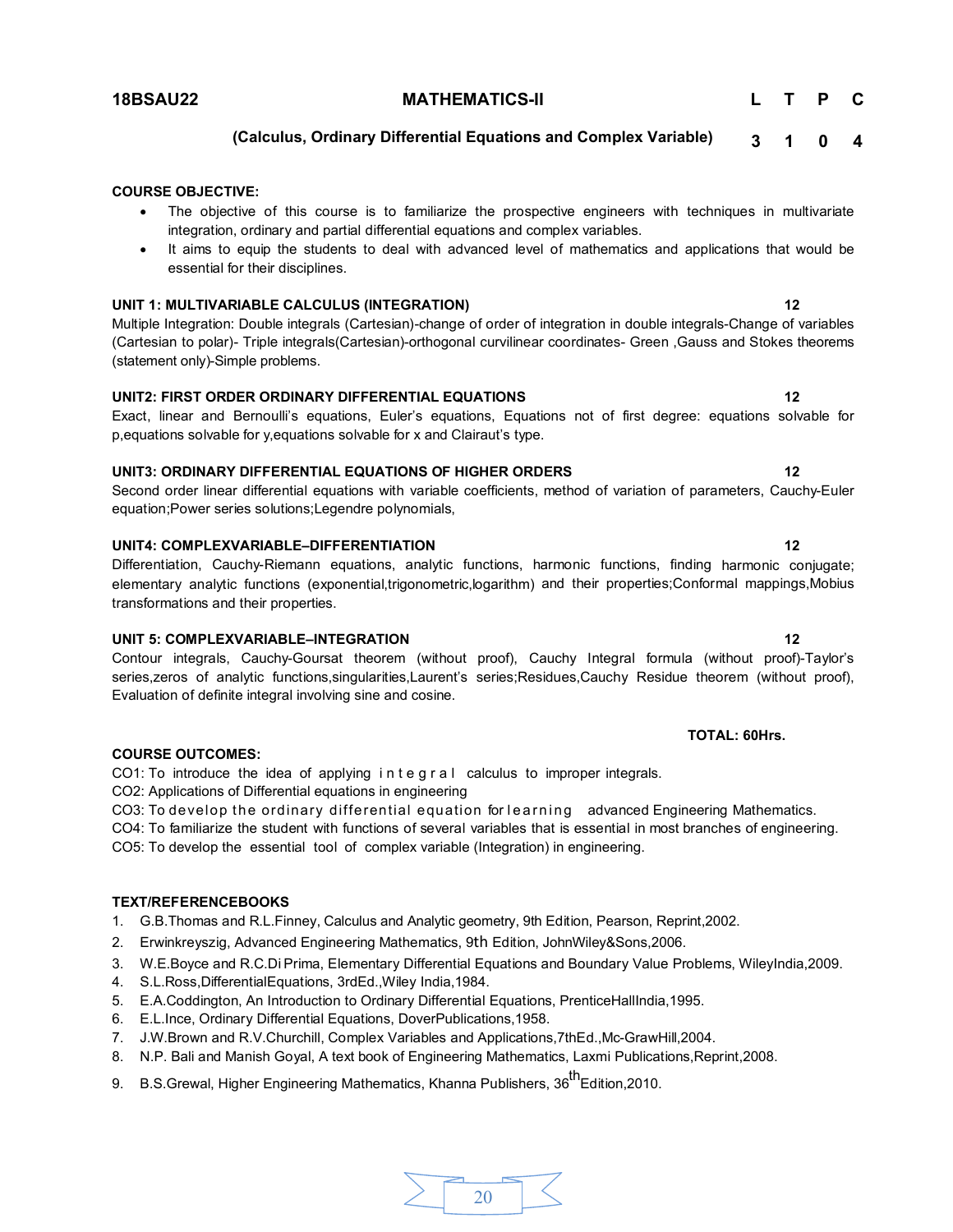#### **COURSE OBJECTIVE:**

- ∑ To understand the basic concepts of programming Flow chart, Pseudocode.
- To learn the fundamentals of C programming declarations, operators, expressions and control statements.

**18ESAU21 PROGRAMMING FOR PROBLEM SOLVING L T P C**

- ∑ To learn the manipulation of strings, functions, pointers and file operations.
- ∑ To understand the concepts of arrays, basic sorting and searching algorithms**.**
- To find the order of time complexity of basic algorithms

#### **UNIT I INTRODUCTION TO PROGRAMMING 9**

Introduction to Programming (Flow chart/pseudo code, compilation etc.), Variables (includingdata types) -Arithmetic expressions and precedence, Conditional Branching and Loops -Writing and evaluation of conditionals and consequent branching - Iteration and loops

#### **UNIT II ARRAYS AND BASIC ALGORITHMS 9**

Arrays (1-D, 2-D), Character arrays and Strings, Searching, Basic Sorting Algorithms, Finding roots of equations, Notion of order of time complexity through example programs

#### **UNIT III FUNCTION AND POINTERS 9**

Functions (including using built in libraries), Parameter passing in functions, call by value ,Passing arrays to functions: idea of call by reference, Recursion with example programs such as Finding Factorial, Fibonacci series, etc. Pointers - Defining pointers, Use of Pointers in self-referential structures

#### **UNIT IV STRUCTURES AND UNIONS 9**

Structures - Defining structures and Array of Structures, Structures containing Pointers, Unions - Storage classes: auto, static, extern, register – Dynamic memory allocation

#### **UNIT V STRING FUNCTIONS AND FILES 9**

Strings - library string functions, pointers in strings, pointers and function arguments, Files - file Operations, processing a file, Preprocessor directives, use of type def, Command line arguments, Enumerated data types.

#### **COURSE OUTCOME:**

At the end of this course, the Student will be able to

- CO 1. Understand the principles of algorithm, flowchart and pseudo code.
- CO 2. Find the order of time complexity of algorithms.
- CO 3. Write programs involving control instructions, arrays, structures and unions.
- CO 4. Use string manipulations, and to write functions for various applications using C programming constructs.
- CO 5. Handle file operations in C programming

#### **TEXT BOOKS:**

- 1. Byron Gottfried, "Schaum's Outline of Programming with C", McGraw-Hill
- 2. E. Balaguruswamy, "Programming in ANSI C", Tata McGraw-Hill

#### **REFERENCES:**

- 1. Brian W. Kernighan and Dennis M. Ritchie, "The C Programming Language", PrenticeHall of India
- 2. YashavantKanetkar, "Let Us C", BPB Publications
- 3. Ashok.N.Kamthane, "Computer Programming", Pearson Education (India)



#### **TOTAL Hrs: 45**

**3 0 0 3**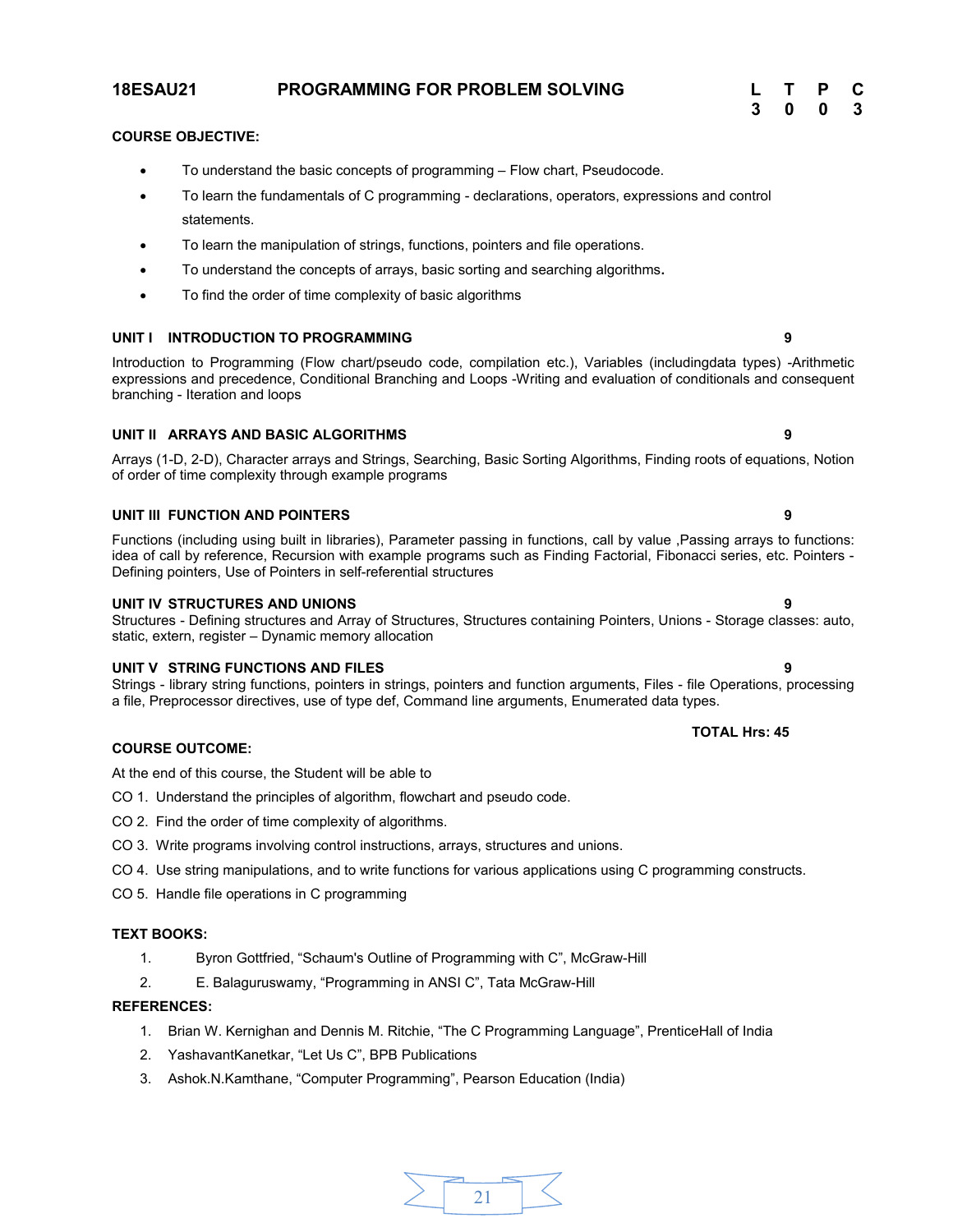#### **18BSAU23 CHEMISTRY LAB**

| L | т | P                | Ć            |
|---|---|------------------|--------------|
| 0 | 0 | $\boldsymbol{4}$ | $\mathbf{2}$ |

### **COURSE OBJECTIVE:**

- $\triangleright$  The chemistry laboratory course will consist of experiments illustrating the principles of chemistry relevant to the study of science and engineering.
- $\triangleright$  The students will learn to:
	- ∑ Estimate rate constants of reactions from concentration of reactants/products as a function of time
	- Measure molecular/system properties such as surface tension, viscosity, conductance of solutions, redox potentials, chloride content of water, etc
	- ∑ Synthesize a small drug molecule and analyze a salt sample

#### **CHOICE OF 10-12 EXPERIMENTS FROM THE FOLLOWING**

- 1. Determination of surface tension and viscosity
- 2. Thin layer chromatography
- 3. Ion exchange column for removal of hardness of water
- 4. Determination of chloride content of water
- 5. Colligative properties using freezing point depression
- 6. Determination of the rate constant of a reaction
- 7. Determination of cell constant and conductance of solutions
- 8. Potentiometry determination of redox potentials and emfs
- 9. Synthesis of a polymer/drug
- 10. Saponification/acid value of an oil
- 11. Chemical analysis of a salt
- 12. Lattice structures and packing of spheres
- 13. Models of potential energy surfaces
- 14. Chemical oscillations- Iodine clock reaction
- 15. Determination of the partition coefficient of a substance between two immiscible liquids
- 16. Adsorption of acetic acid by charcoal
- 17. Use of the capillary viscosimeters to the demonstrate of the isoelectric point as the pH of minimum viscosity for gelatin sols and/or coagulation of the white part of egg .

#### **COURSE OUTCOME**

- $\triangleright$  The students will know to estimate the rate constants of reactions, freezing point depression and partial coefficient of immiscible liquids.
- $\triangleright$  To Synthesize a small drug molecule and analyse a salt sample.
- $\triangleright$  To find the viscosity and partition coefficient of a substance.

#### **TEXT BOOKS**

- 1. S. Sundaram and K. Raghavan "Practical Chemistry", S. Viswanathan. Co. 3rd edition **2011**.
- 2. Gnanaprakasam, Ramamurthy, "Organic Chemistry Lab Manual" S. Viswanathan Pvt. Ltd. 3rd edition **2011**

#### **REFERENCE BOOKS**

- 1. Vogel's "Textbook of qualitative organic Analysis", Longmann, 12<sup>th</sup> edition, 2011
- 2. J. N. Gurtu and R. Kapoor "Advanced experimental Chemistry", S. Chand and Co. 6<sup>th</sup> edition, 2010

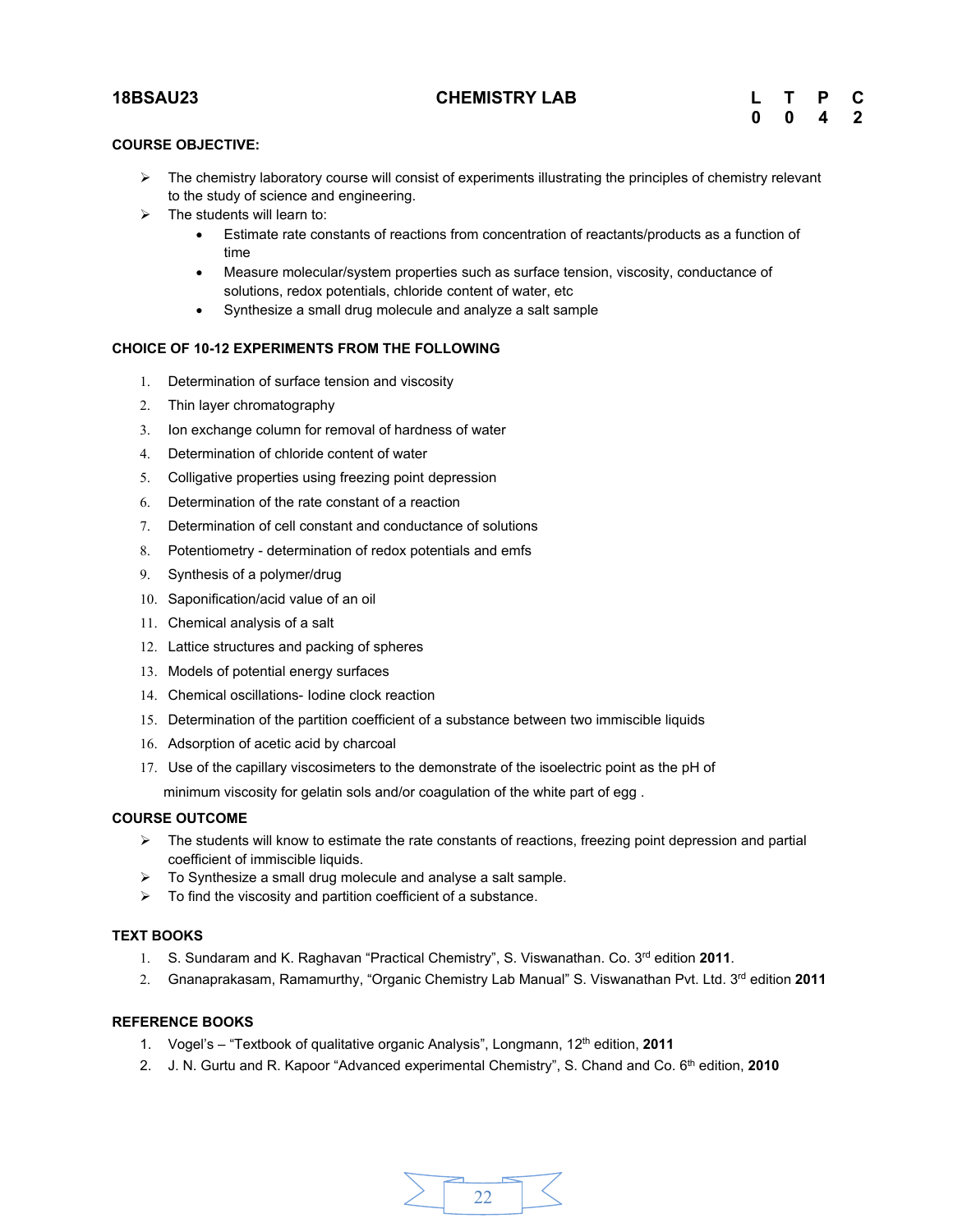### **18ESAU22 PROGRAMMING FOR PROBLEM SOLVING LAB L T P C**

**0 0 4 2**

#### **COURSE OBJECTIVE:**

To design and develop C Programs for various applications

#### **LIST OF EXPERIMENTS:**

- 1. Familiarization with programming environment
- 2. Simple computational problems using arithmetic expressions
- 3. Problems involving if-then-else structures
- 4. Iterative problems
- 5. 1D Array manipulation
- 6. Matrix problems
- 7. String operations
- 8. Simple functions
- 9. Solving Numerical methods problems
- 10. Recursive functions
- 11. Pointers and structures
- 12. File operations

#### **COURSE OUTCOME:**

At the end of this course, the Student will be able to

- CO 1. Familiarize with the Programming Environment.
- CO 2. Develop programs using various control instructions and operator precedence in C Programming.
- CO 3. Implement string manipulations, arrays and functions for various applications in C.
- CO 4. Analyze the use of structures, unions and pointers in C.
- CO 5. Handle various file operations in C.

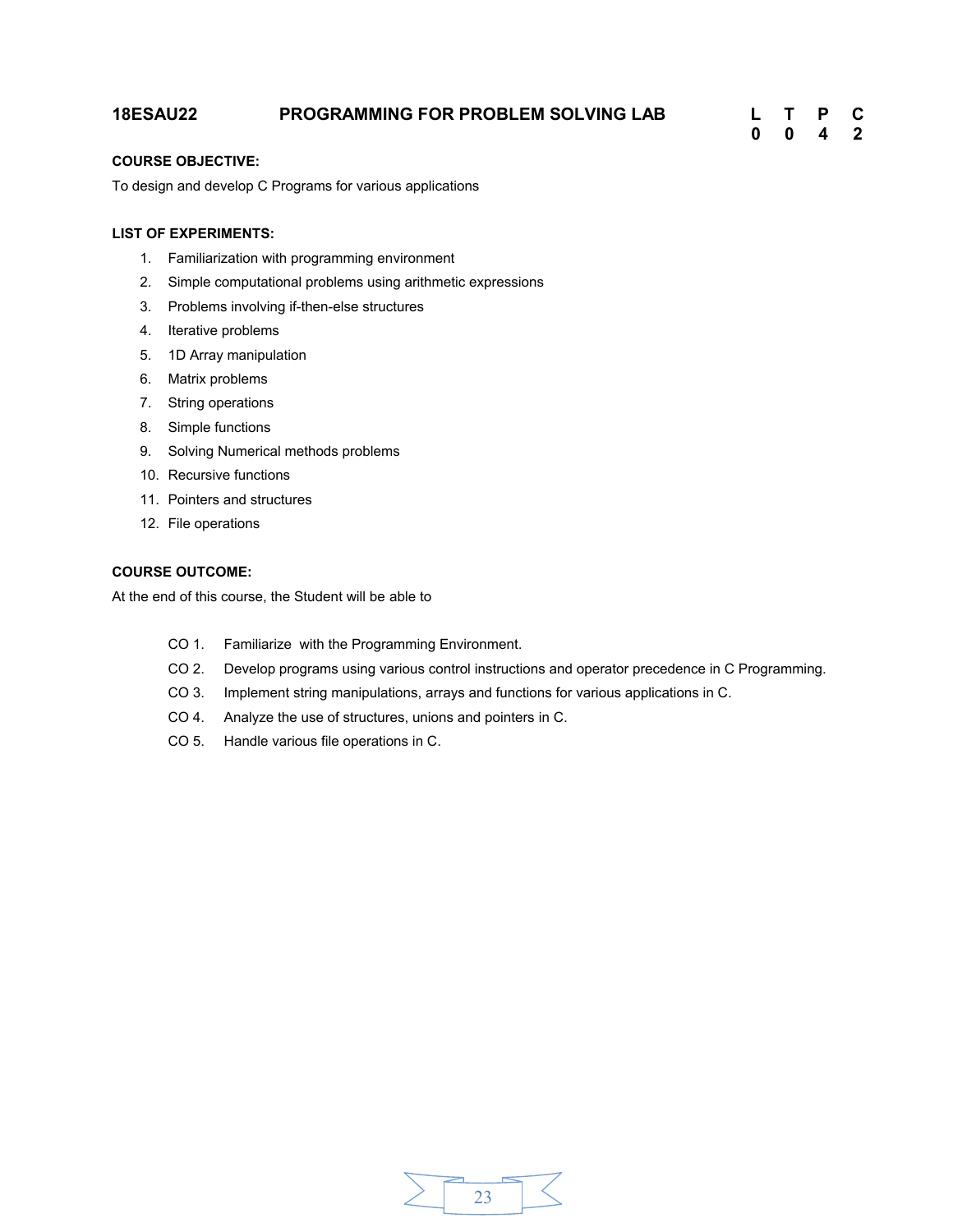## **18ESAU23 WORKSHOP/MANUFACTURING PRACTICES (THEORY & LAB.) L T P C**

#### **COURSE OBJECTIVE:**

∑ To study bench fitting drawings for making male and female fittings as per the given dimensions and Tolerances.

**1 0 4 3**

- To study Arc welding drawings for making common weld joints as per the given dimensions.
- To study sheet metal development drawings for making common metal parts/components as per the given dimensions.

#### **Workshop/Manufacturing Practices [ [L : 1; T:0; P : 0 (1 credit)]**

#### **Lectures & videos: (10 hours)**

#### **Detailed contents:**

- 1. Manufacturing Methods- casting, forming, machining, joining, advanced manufacturing methods (3 lectures)
- 2. CNC machining, Additive manufacturing (1 lecture)
- 3. Fitting operations & power tools (1 lecture)
- 4. Electrical & Electronics (1 lecture)
- 5. Carpentry (1 lecture)
- 6. Plastic moulding, glass cutting (1 lecture)
- 7. Metal casting (1 lecture)
- 8. Welding (arc welding & gas welding), brazing (1 lecture)

#### **(ii) Workshop Practice: (60 hours)[ L : 0; T:0 ; P : 4 (2 credits)]**

#### **1. Machine shop (10 hours)**

To make Facing and plain turning, step turning, drilling in the lathe

#### **2. Fitting shop (8 hours)**

To make square, V joint in bench fitting as per the given dimension and Tolerances

#### **3. Carpentry (6 hours)**

To make half lap joint, dovetail, TEE Lap joint

#### **4. Electrical & Electronics (8 hours)**

- (i) To make fluorescent lamp wiring.
- (ii) To make stair case wiring.
- (iii) To make residential wiring.
- (iv) To measure Peak-peak, rms, period, frequency using CRO.
- (v) To solder components devices and circuits by using general purpose PCB.

#### **5. Welding shop (8 hours (Arc welding 4 hrs + gas welding 4 hrs)**

To make single, butt, lap and T fillet joint by arc welding with the back hand and fore hand welding techniques as per the given dimensions.

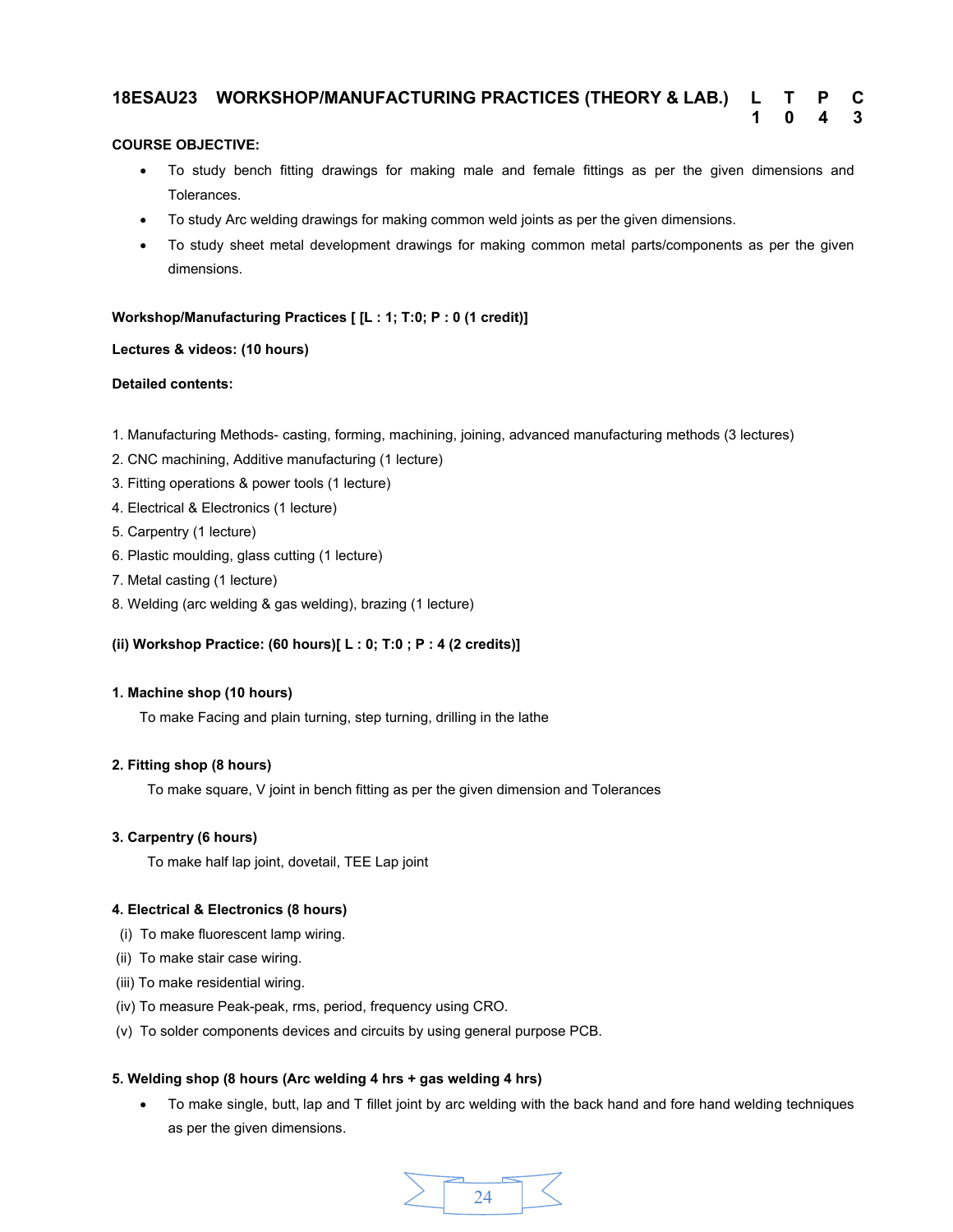#### **6. Plumbing Works**

- Study of pipeline joints, its location and functions: valves, taps, couplings, unions, reducers, elbows in household fittings.
- Basic pipe connections Mixed pipe material connection Pipe connections with different joining components.

#### **7. Sheet Metal Work**

∑ To make simple Dust pan, Rectangular trays in sheet metal with the jigs as per the given Dimensions.

#### **COURSE OUTCOMES:**

After successful completion of the Engineering Practices Laboratory course, the student will be able to

- **CO1:** Able to make various joints in the given object with the available work material.
- **CO2:** Able to know how much time a joint will take for the assessment of time.
- **CO3:** Familiarity with different types of woods used and tools used in wood Working technology.
- **CO4:** Familiarity with different types of tools used in sheet metal working.
- **CO5:** Developments of sheet metal jobs from GI sheets, knowledge of basic concepts of soldering.
- **CO6:** Familiarity with different types of tools used in forging technology.
- **CO7:** Knowledge of different types of furnaces like coal-fired, electrical furnaces etc.
- **CO8:** Familiarity with different types of tools used in fitting technology.
- **CO9:** Utilize the hands-on experience in various fields.
- **CO10:** Basic Engineering Practices in Civil, Mechanical, Electrical and Electronics Engineering.

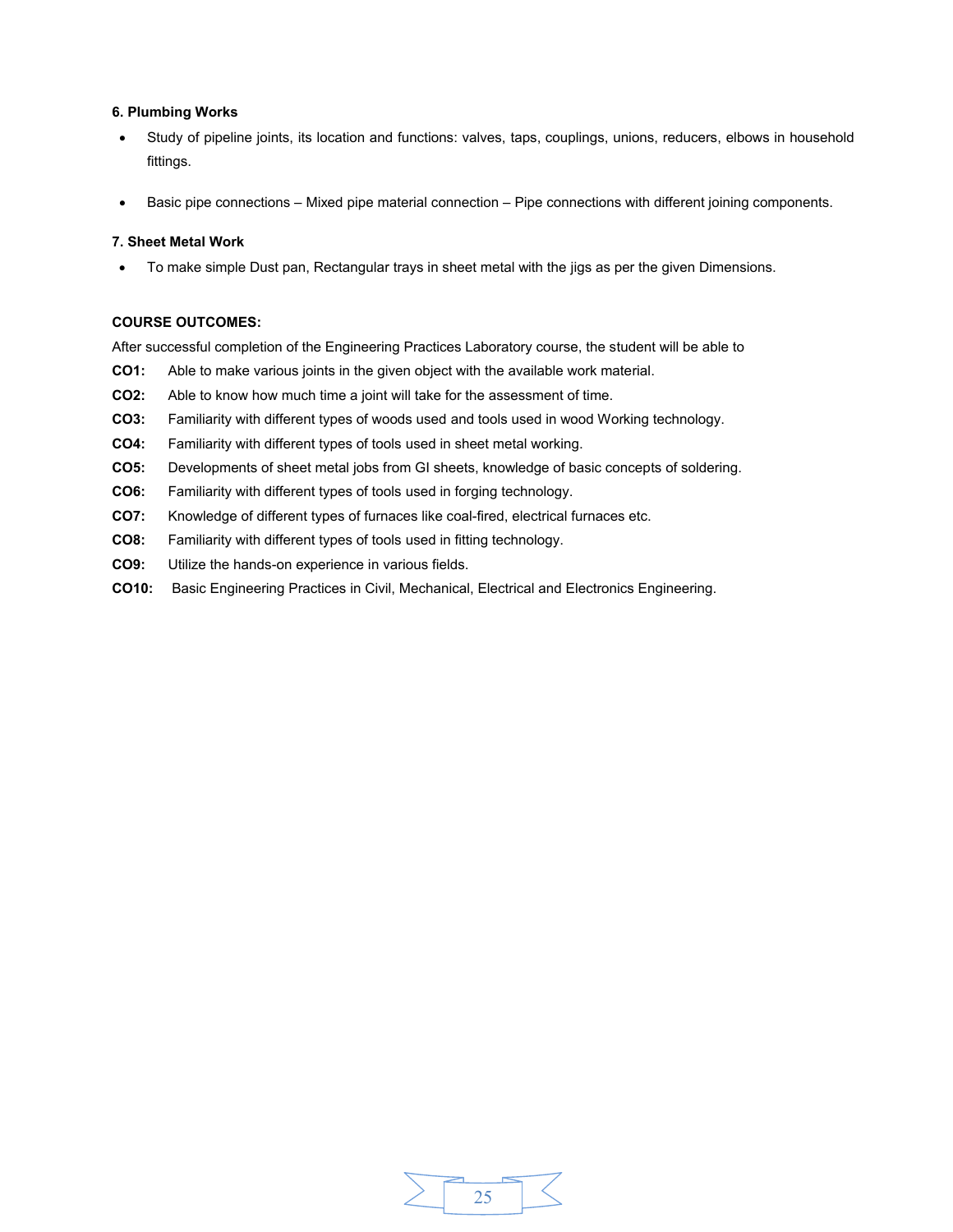### **COURSE CONTENT**

- 1. Meaning of the constitution law and constitutionalism
- 2. Historical perspective of the Constitution of India
- 3. Salient features and characteristics of the Constitution of India
- 4. Scheme of the fundamental rights
- 5. The scheme of the Fundamental Duties and its legal status
- 6. The Directive Principles of State Policy Its importance and implementation
- 7. Federal structure and distribution of legislative and financial powers between the Union and the States
- 8. Parliamentary Form of Government in India The constitution powers and status of the President of India
- 9. Amendment of the Constitutional Powers and Procedure
- 10. The historical perspectives of the constitutional amendments in India
- 11. Emergency Provisions : National Emergency, President Rule, Financial Emergency
- 12. Local Self Government Constitutional Scheme in India
- 13. Scheme of the Fundamental Right to Equality
- 14. Scheme of the Fundamental Right to certain Freedom under Article 19
- 15. Scope of the Right to Life and Personal Liberty under Article 21

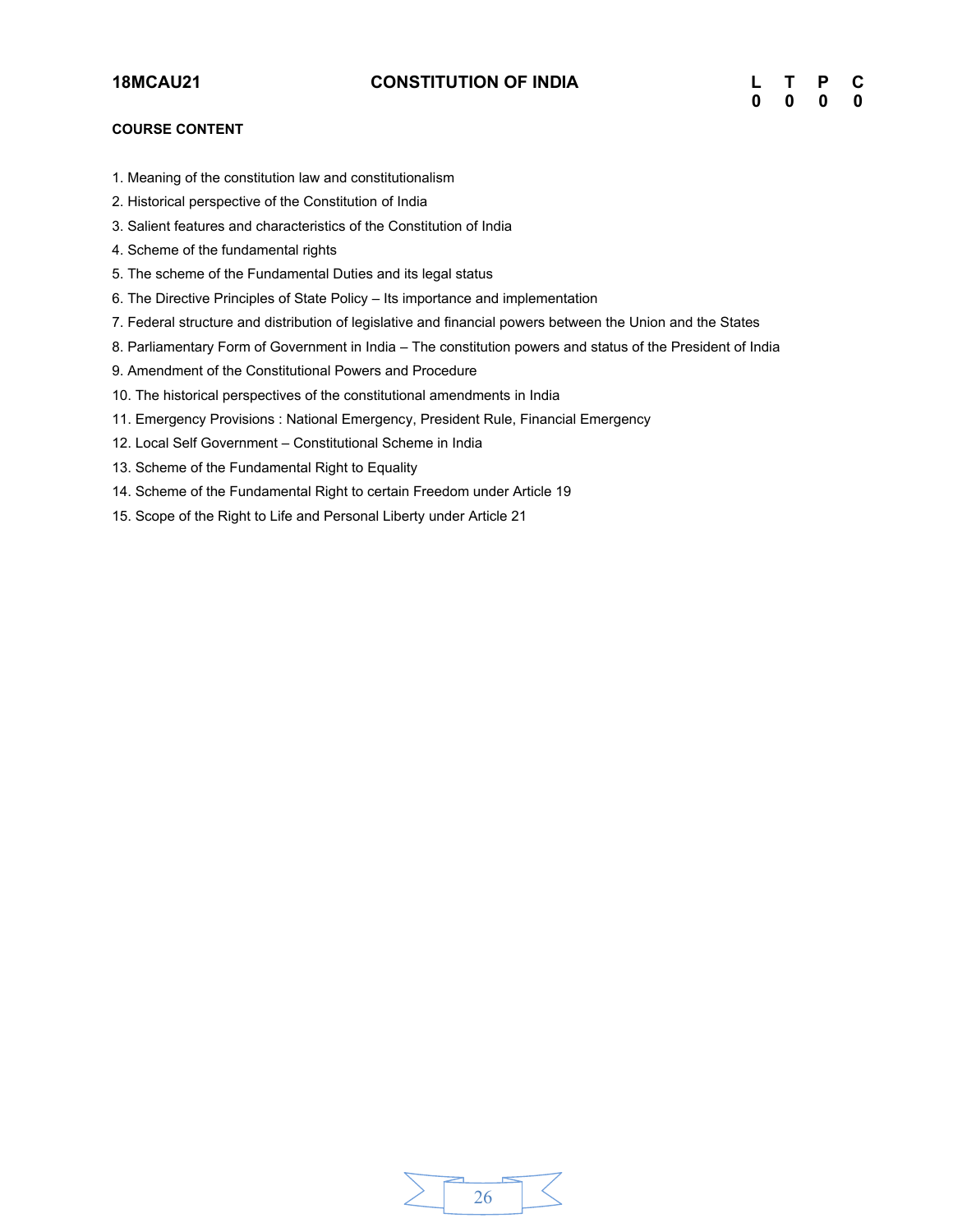#### **18BSAU31 MATHEMATICS - III L T P C**

#### **COURSE OBJECTIVE:**

∑ To understand Fourier series representation of periodic signals. The analysis of signal is far more convenient in the frequency domain.

#### **UNIT I FOURIER SERIES 12**

Dirichlet's conditions – General Fourier series – Odd and even functions – Half range sine series – Half range cosine series – Parseval's identity – Harmonic Analysis.

#### **UNIT II FOURIER TRANSFORM 12**

Fourier integral theorem (without proof) – Fourier transform pair – Fourier Sine and Cosine transforms – Properties – Transforms of simple functions – Convolution theorem – Parseval's identity.

#### UNIT III PARTIAL DIFFERENTIAL EQUATIONS **12 12**

Formation of partial differential equations - singular integrals- Solutions of standard types of first order partial differential equations – Lagrange's linear equation - Linear partial differential equations of second and higher order with constant coefficients of homogeneous functions.

#### **UNIT IV APPLICATIONS OF PARTIAL DIFFERENTIAL EQUATIONS 12**

Classification PDE-Method of separation of variables – One dimensional wave and heat equation – Steady state solution of two-dimensional heat equation (square plate only) .

#### **UNIT V Z -TRANSFORM AND DIFFERENCE EQUATIONS 12**

Z-transform –Introduction- properties – Inverse Z-transform (using partial fraction and residues) – Convolution theorem - Formation of difference equations – Solution of difference equations using Z- transform.

#### **COURSE OUTCOME:**

CO1: Develop Fourier series for different types of functions.

- CO2: Define and determine Fourier Transform.
- CO3: Derive and obtain the solution of wave, heat equation
- CO4: Problems of Fourier series and Fourier transforms used in engineering applications.

CO5: Students understand the z-transforms and its properties

#### **TEXTBOOKS:**

- 1. Grewal. B.S, "Higher Engineering Mathematics", Khanna Publications, Delhi, 43rd Edition, 2013.
- 2. Ramana B.V, "Higher Engineering Mathematics", Tata McGraw Hill Publishing Company, New Delhi, 6<sup>th</sup> reprint,2008.

#### **REFERENCE BOOKS:**

- 1. Bali.N.P. and Manish Goyal 'A Textbook of Engineering Mathematics', Laxmi Publications, 9<sup>th</sup> edition, 2011.
- 2. Erwin Kreyszig, "Advanced Engineering Mathematics", Wiley India, 9<sup>th</sup> Edition, 2011.
- 3. 3. Glyn James, "Advanced Modern Engineering Mathematics", Pearson Education, 3rd Edition, 2012.
- 4. Sivaramakrishna Das.P & Vijayakumari.C , A Text book of Engineering Mathematics-III
- 5. Transforms and partial differential equations- A.Singravelu

#### **TOTAL: 60 Hours**

# **3 0 0 3**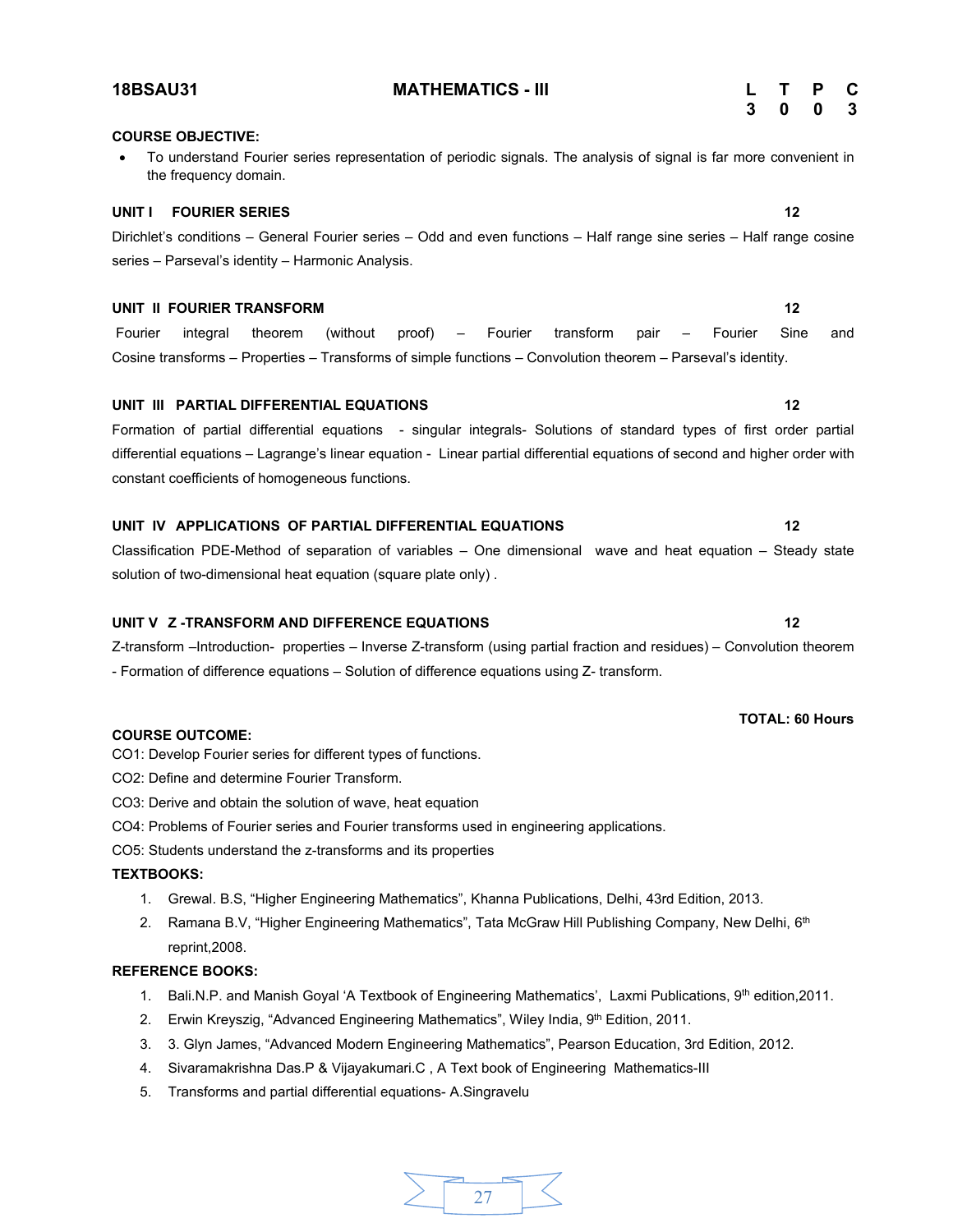**3 0 0 3**

#### **COURSE OBJECTIVE:**

■ To familiarize the students to understand the fundamentals of thermodynamics and to perform thermal analysis on their behavior and performance.

(Use of Standard and approved Steam Table, Mollier Chart, Compressibility Chart and Psychrometric Chart permitted)

#### **UNIT I** BASIC CONCEPT AND FIRST LAW 12

Basic concepts - concept of continuum, macroscopic approach, thermodynamic systems - closed, open and isolated. Property, state, path and process, quasi-static process, work, modes of work, Zeroth law of thermodynamics – concept of temperature and heat, Concept of ideal and real gases, First law of thermodynamics – application to closed and open systems, internal energy, specific heat capacities, enthalpy, steady flow process with reference to various thermal equipments.

#### **UNIT II SECOND LAW AND ENTROPY 12** 12

Second law of thermodynamics – Kelvin's and Clausius statements of second law, Reversibility and irreversibility. Carnot theorem, Carnot cycle, reversed carnot cycle, efficiency, COP, Thermodynamic temperature scale, Clausius inequality, concept of entropy, entropy of ideal gas, principle of increase of entropy.

#### **UNIT III THERMODYNAMIC AVAILABILITY** 12

Basics – Energy in non-flow processes: Expressions for the Energy of a closed system- Equivalence between mechanical energy forms and Energy – Flow of energy associated with heat flow – Energy consumption and entropy generation. Energy in steady flow processes: Expressions for Energy in steady flow processes – Energy dissipation and entropy generation.

#### UNIT IV PROPERTIES OF PURE SUBSTANCE AND STEAM POWER CYCLE **12** 12

Properties of pure substances – Thermodynamic properties of pure substances in solid, liquid and vapour phases, phase rule, P-V, P-T, T-V, T-S, H-S diagrams, PVT surfaces, thermodynamic properties of steam. Calculations of work done and heat transfer in non-flow and flow processes, Standard Rankine cycle, Reheat and regenerative cycle.

#### **UNIT V PSYCHROMETRY** 12

Psychrometry and psychrometric charts, property calculations of air vapour mixtures. Psychrometric process – Sensible heat exchange processes. Latent heat exchange processes. Adiabatic mixing, evaporative cooling, problems.

#### **COURSE OUTCOMES:**

Upon the completion of this course the students will be able to

- CO1: Apply the first law of thermodynamics for simple open and closed systems under steady and unsteady conditions.
- CO2: Apply second law of thermodynamics to open and closed systems and calculate entropy and availability.
- CO3: Apply Rankine cycle to steam power plant and compare few cycle improvement methods
- CO4: Derive simple thermodynamic relations of ideal and real gases
- CO5: Calculate the properties of gas mixtures and moist air and its use in psychometric processes



#### **TOTAL: 60 Hours**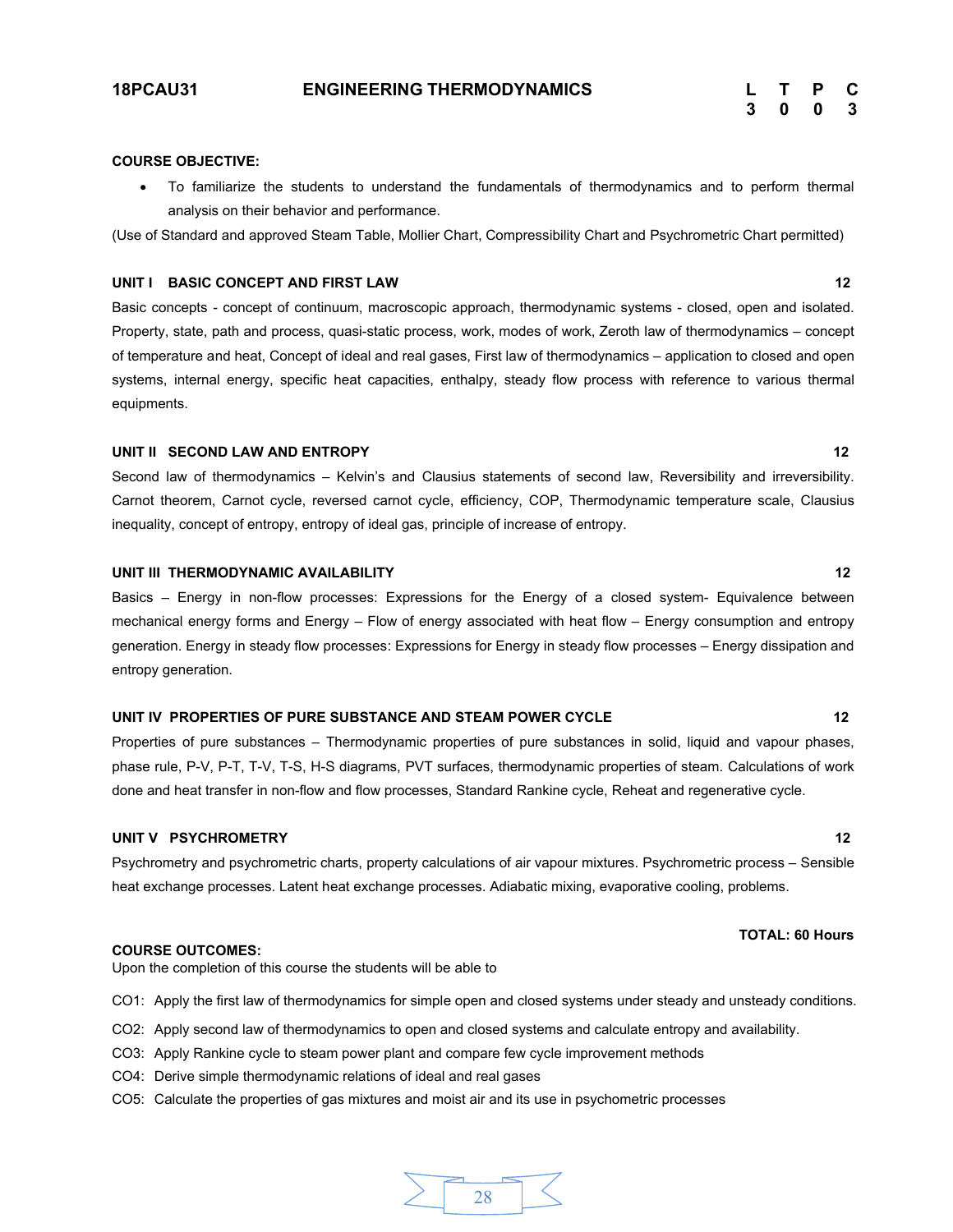#### **TEXT BOOKS:**

- 1. Nag.P.K., "Engineering Thermodynamics", Tata McGraw-Hill, New Delhi, 1998.
- 2. Lynn D Russell, George A, Adebiyi "Engineering Thermodynamics" Indian Edition, Oxford University Press, New Delhi, 2007.

#### **REFERENCES:**

- 1. Yunus A angel and Michael Boleo, Thermodynamics an Engineering Approach
- 2. E.Ratha Krishnan, Fundamentals of Engineering Thermodynamics, 2nd Edition, Prentice Hall of India Pvt. Ltd, 2006.
- 3. Arora C.P, "Thermodynamics", Tata McGraw-Hill, New Delhi, 2003.
- 4. Merala C, Pother, Craig W, Somerton, "Thermodynamics for Engineers", Schaum Outline Series, Tata McGraw-Hill, New Delhi, 2004.
- 5. Venwylen and Sontag, "Classical Thermodynamics", Wiley Eastern, 1987
- 6. Holman.J.P., "Thermodynamics", 3rd Ed. McGraw-Hill, 1995.

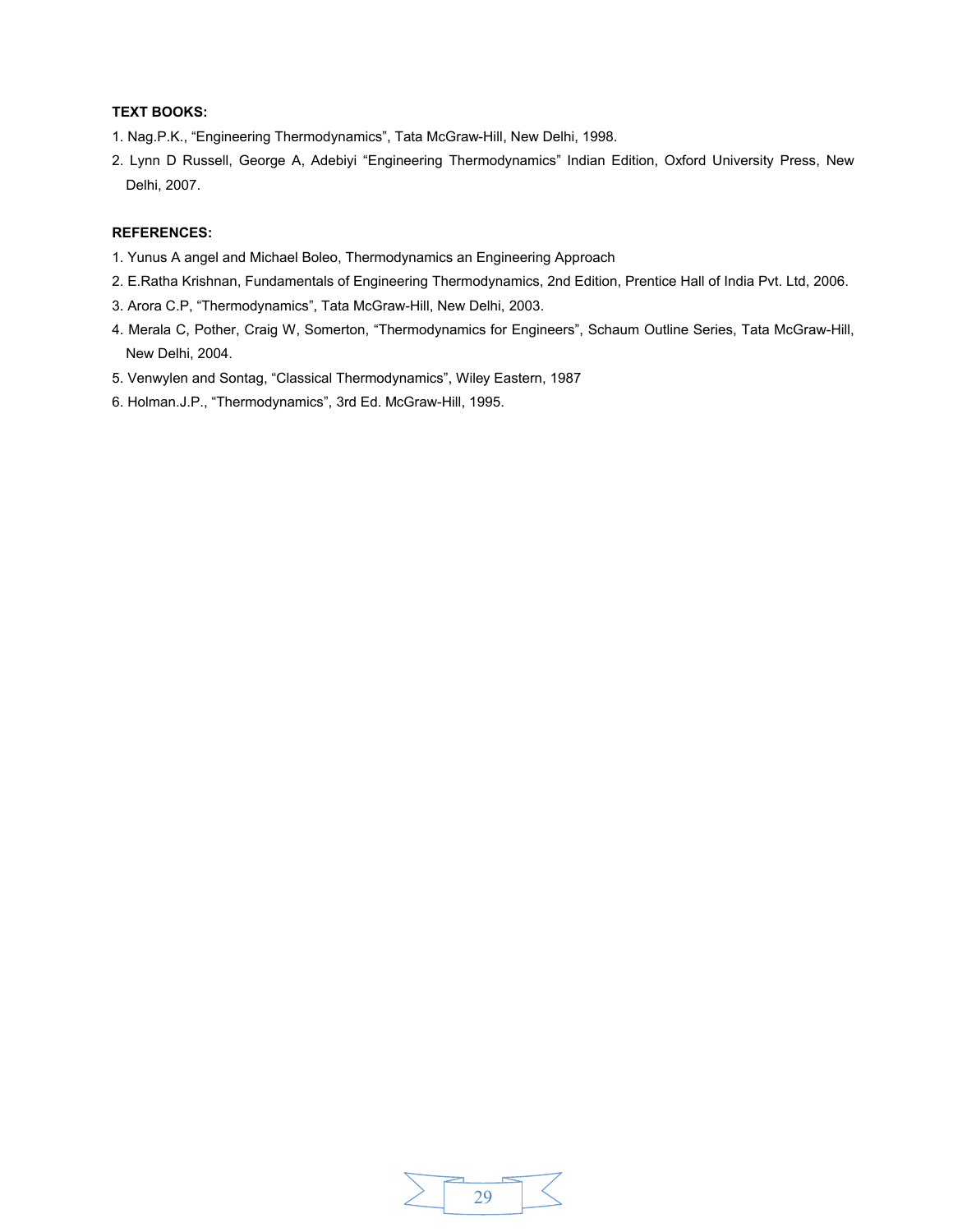#### **18ESAU31 ELECTRICAL DRIVES AND CONTROL**

| L | т | P | C |
|---|---|---|---|
| 3 | 0 | 0 | 3 |

#### **COURSE OBJECTIVE:**

- ∑ To understand the basic concepts of different types of electrical machines and their performance.
- To study the different methods of starting D.C motors and induction motors.
- To study the conventional and solid-state drives

#### **UNIT I INTRODUCTION 9**

Fundamentals of electric drives – advances of electric drive-characteristics of loads – different types of mechanical loads – choice of an electric drive – control circuit components: Fuses, switches, circuit breakers, contactors, Relay – control transformers.

#### **UNIT II SPEED CONTROL OF DC MACHINES 9**

DC shunt motors – Speed Torque characteristics - Ward Leonard method, DC series motor – series parallel control – solid state DC drives – Thyristor bridge rectifier circuits- chopper circuits.

#### **UNIT III SPEED CONTROL OF AC MACHINES 9**

Induction motor – Speed torque Characteristics – pole changing, stator frequency variation - slip-ring induction motor – stator voltage variation - Rotor resistance variation, slip power recovery – basic inverter circuits- variable voltage frequency control.

#### **UNIT IV MOTOR STARTERS AND CONTROLLERS 9**

DC motor starters: using voltage sensing relays, current sensing relays and time delay relays - wound rotor induction motor starters – starters using frequency sensing relays - DOI –starter and auto transformers starter.

#### **UNIT V HEATING AND POWER RATING OF DRIVE MOTORS 9**

Load diagram, over load capacity, insulating materials, heating and cooling of motors, service condition of electric drive – continuous, intermittent and short time – industrial application.

#### **COURSE OUTCOME:**

- CO-1: Describe the electrical drives and components
- CO-2: Familiar with speed control of DC machines
- CO-3: Familiar with speed control of AC machines
- CO-4: Describe the various starters and relays
- CO-5: Describe the heating and power rating of drive motors

#### **TEXT BOOKS:**

- 1. N.K De and P.K Sen 'Electric Drives' Prentice Hall of India Private Ltd, 2002.
- 2. Vedam Subramaniam 'Electric Drives' Tata McGraw Hill, New Delhi, 2007.
- 3. V.K Mehta and Rohit Mehta 'Principle of Electrical Engineering', S Chand & Company, 2008.

#### **REFERENCES:**

- 1. S.K Bhattacharya Brinjinder Singh 'Control of Electrical Machines' New Age International Publishers, 2002.
- 2. John Bird 'Electrical Circuit theory and technology' Elsevier, First Indian Edition, 2006.



#### **TOTAL 45 Hours**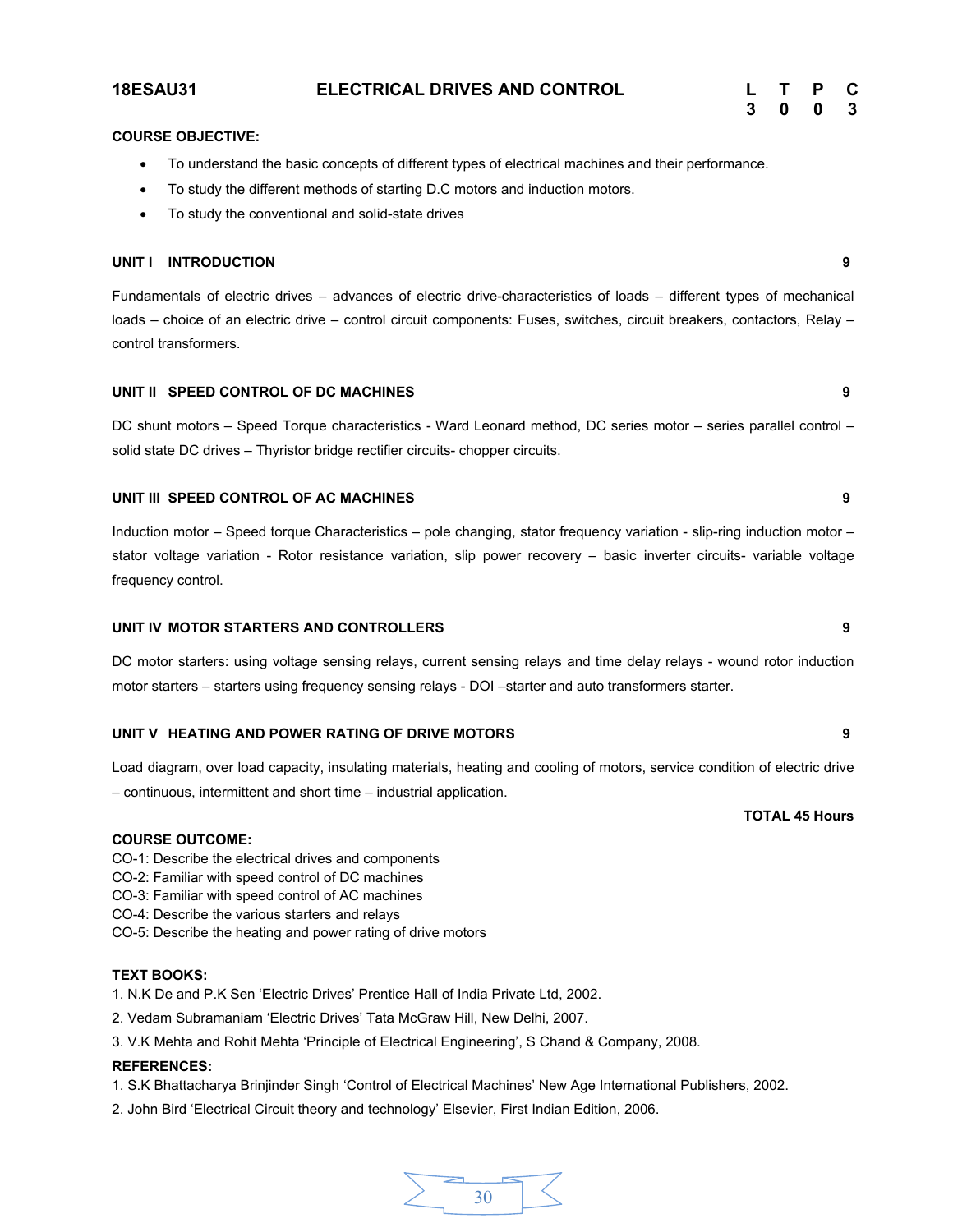$\bm{\hat{\cdot}}$  To understand the basic principles of engines used for automobiles and different

Constructional details of spark ignition (SI) and compression ignition (CI) engines. Working principles. Two stroke SI and CI engines – construction and working. Comparison of SI and CI engines and four stroke and two stroke engines. Engine classification, firing order. Otto, diesel and dual cycles.

### **UNIT II FUEL SYSTEMS 9**

**COURSE OBJECTIVE:**

systems.

Air fuel ratio requirements of SI engines, Air fuel ratio and emissions, working of a simple fixed venture carburetor, Constant vacuum carburetor. Diesel fuel injection systems-Jerk pumps, distributor pumps, pintle and multihole nozzles, Unit injector and common rail injection systems. Injection pump calibration. Need for a governor for diesel engines. Description of a simple diesel engine governor.

### **UNIT III COMBUSTION AND COMBUSTION CHAMBERS 9**

Introduction to combustion in SI and diesel engines and stages of combustion. Dependence of ignition timing on load and sped. Knock in SI and CI engines. Combustion chambers for SI and CI engines. Direct and indirect injection combustion chambers for CI engines. Importance of Swirl, squish and turbulence. Factors controlling combustion chamber design.

### **UNIT IV SUPERCHARGING ,TURBOCHARGING AND ENGINE TESTING 9**

Supercharging and Turbocharging, Different methods of turbocharging, Intercooling, Turbocharger controls including, waster gate, variable geometry, variable nozzle types. Dynamometers, Indicated thermal, brake thermal and volumetric efficiencies. Measurement of friction, Cylinder pressure measurement. Engine performance maps, Engine testing standards.

### **UNIT V COOLING AND LUBRICATION SYSTEMS 9**

Ned for cooling, types of cooling systems- air and liquid cooling systems. Thermosyphon and forced circulation and pressurized cooling systems. Properties of coolants. Requirements of lubrication systems. Types-mist, pressure fed, dry and wet sump systems. Properties of lubricants.

### **COURSE OUTCOME**

- CO 1 : Understand the construction and operation of engines
- CO 2 : Grasp the fuel systems in engines
- CO 3 : Describe various types of fuel injection systems
- CO 4 : Understand various types of combustion chamber in SI and CI engines
- CO 5 : Familiar with supercharging, Turbo charging and Engine Testing
- CO 6 : Importance of cooling and its types
- CO 7: Importance of Lubrication and its types

### **TEXT BOOKS:**

- 1. Bosch "Automotive Handbook" 5th edition SAE publication 2000.
- 2. Kirpal Singh, "Automobile Engineering", Standard publishers, Distributors, Delhi, 1999.
- 3. G.B.S.Narang, "Automobile Engineering", Khanna Publishers, Twelfth reprint New Delhi, 2005.



**3 0 0 3**

**TOTAL: 45 Hours**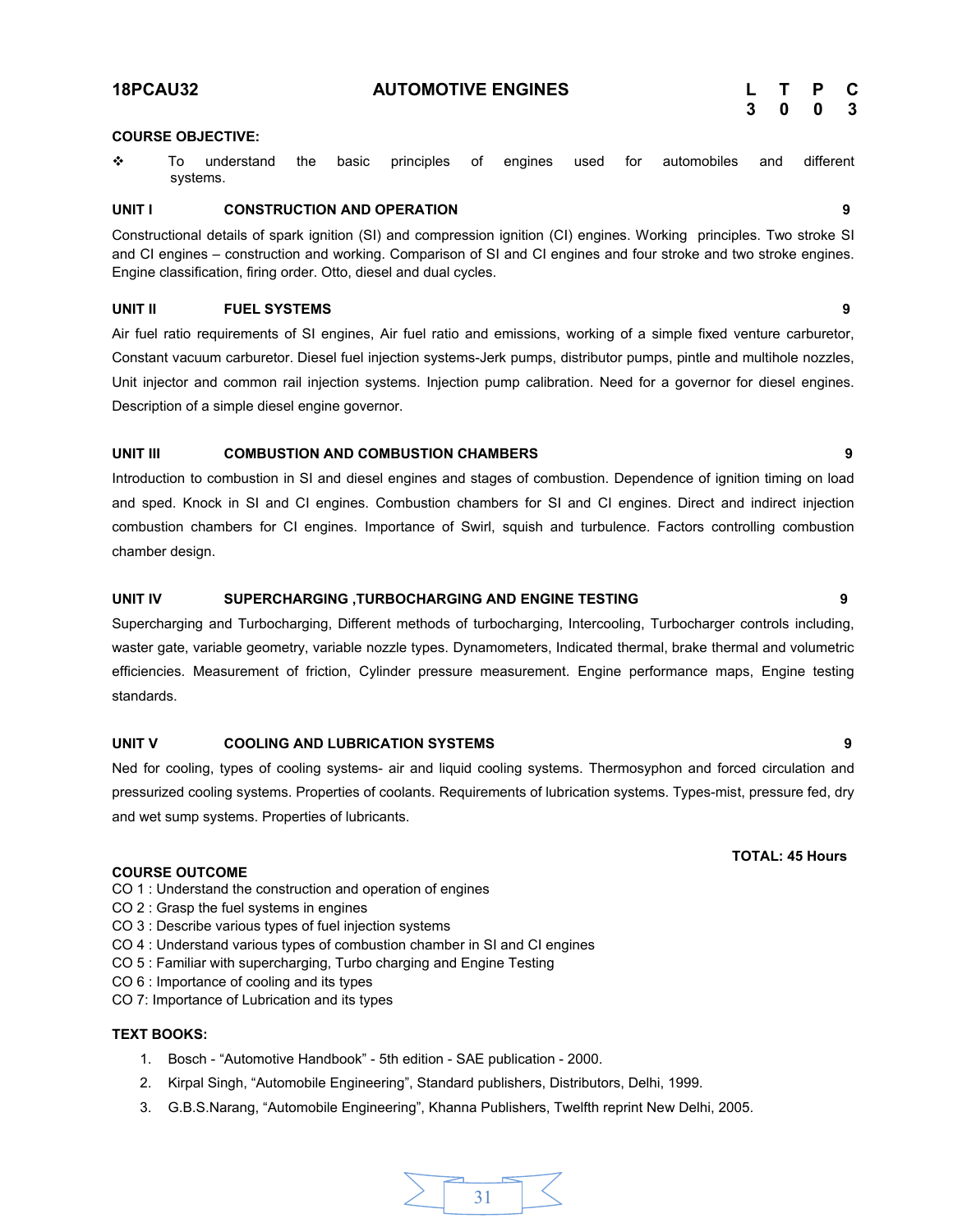| L. | $\mathbf{T}$ | P | C |
|----|--------------|---|---|
| -3 | 0            | 0 | 3 |

**TOTAL: 45 Periods**

# **COURSE OBJECTIVE:**

To understand the automobile components production processes involving casting, welding, machining, metal forming, power metallurgy etc.

# **UNIT I CASTING 8**

Casting types, procedure to make sand mould, types of core making, moulding tools, machine moulding, special moulding processes – CO2 moulding; shell moulding, investment moulding, permanent mould casting, pressure die casting, centrifugal casting, continuous casting, casting defects.

# **UNIT II WELDING 8**

Classification of welding processes. Principles of Oxy-acetylene gas welding. A.C metal arc welding, resistance welding, submerged arc welding, tungsten inert gas welding, metal inert gas welding, plasma arc welding, thermit welding, electron beam welding, laser beam welding, defects in welding, soldering and brazing.

# **UNIT III MACHINING 13**

General principles (with schematic diagrams only) of working and commonly performed operations in the following machines: Lathe, Shaper, Planer, Horizontal milling machine, Universal drilling machine, Cylindrical grinding machine, Capstan and Turret lathe. Basics of CNC machines. General principles and applications of the following processes: Abrasive jet machining, Ultrasonic machining, Electric discharge machining, Electro chemical machining, Plasma arc machining, Electron beam machining and Laser beam machining.

# **UNIT IV FORMING AND SHAPING OF PLASTICS 7**

Types of plastics - Characteristics of the forming and shaping processes – Moulding of Thermoplastics – Working principles and typical applications of - Injection moulding – Plunger and screw machines – Blow moulding – Rotational moulding – Film blowing – Extrusion - Typical industrial applications – Thermoforming – Processing of Thermosets – Working principles and typical applications - Compression moulding – Transfer moulding – Bonding of Thermoplastics – Fusion and solvent methods – Induction and Ultrasonic methods

# **UNIT V METAL FORMING AND POWDER METALLURGY 9**

Principles and applications of the following processes: Forging, Rolling, Extrusion, Wire drawing and Spinning, Powder metallurgy – Principal steps involved advantages, disadvantages and limitations of powder metallurgy.

# **COURSE OUTCOME:**

CO-1: Familiar with the theory of casting and it techniques

- CO-2: Acquire the knowledge on welding and it techniques
- CO-3: Attain the knowledge on various machining processes
- CO-4: Describe the surface finishing processes
- CO-5: Attain the knowledge on metal forming and powder metallurgy

# **TEXT BOOKS:**

- 1. Hajra Choudhury, "Elements of Workshop Technology", Vol. I and II, Media Promoters and Publishers Pvt., Ltd., Mumbai, 2005.
- 2. Nagendra Parashar B.S. and Mittal R.K., "Elements of Manufacturing Processes", Prentice-Hall of India Private Limited, 2007.

- 1. Adithan. M and Gupta. A.B., "Manufacturing Technology", New Age, 2006.
- 2. "H.M.T. Production Technology Handbook", Tata McGraw-Hill, 2000.
- 3. Jain. R.K. and S.C. Gupta, "Production Technology", Khanna Publishers. 16th Edition, 2001.
- 4. Roy. A. Linberg, "Process and Materials of Manufacture", PHI, 2000.
- 5. Serope Kalpajian, Steven R.Schmid, "Manufacturing Processes for Engineering Materials", Fourth Edition, Pearson Education, Inc. 2007.

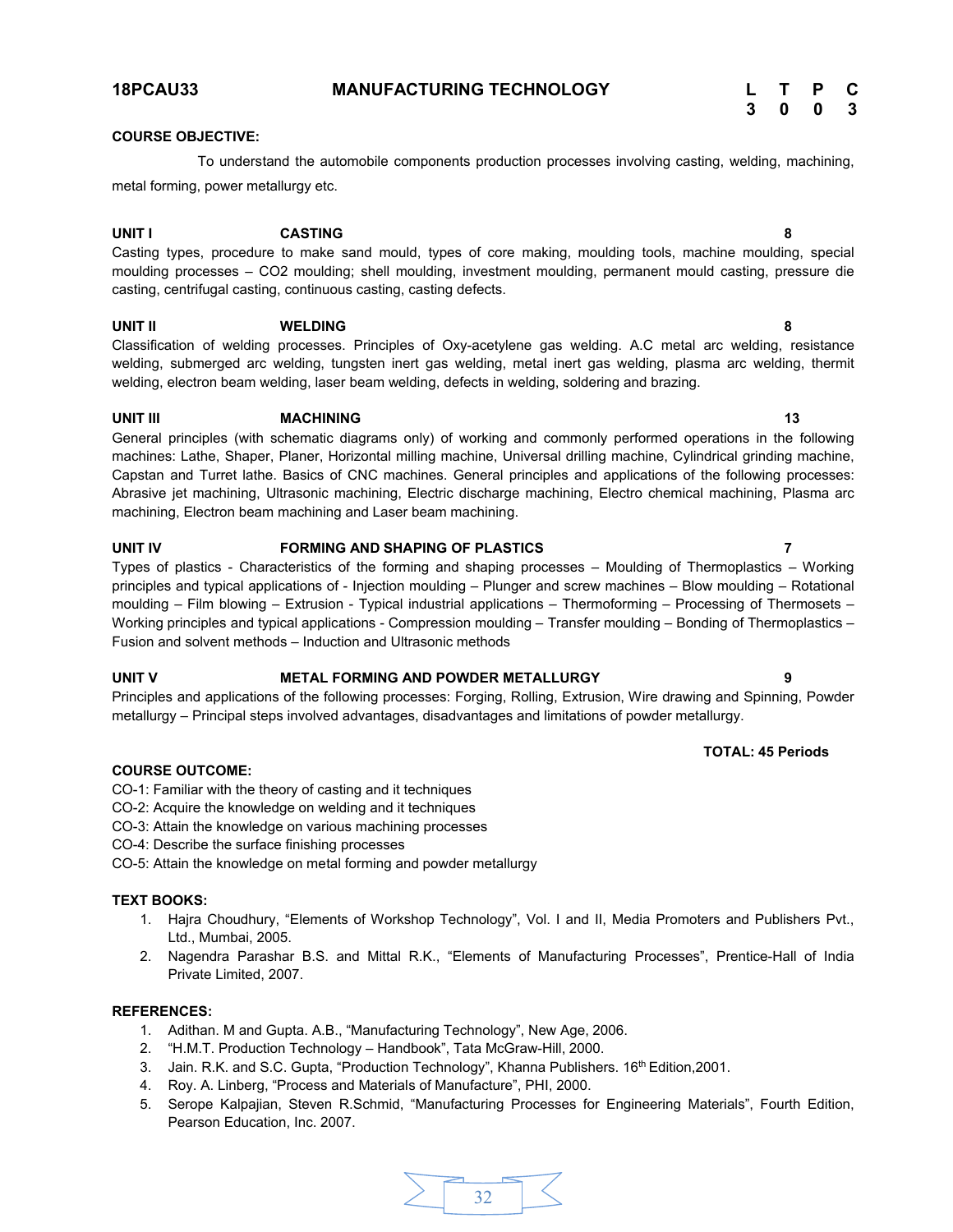# **18PCAU34 FLUID MECHANICS AND MACHINERY L T P C**

### **COURSE OBJECTIVE:**

- ∑ To understand the importance of various types of flow in pumps and turbines
- ∑ To understand the importance of dimensional analysis
- ∑ The applications of the conservation laws to flow through pipes and hydraulic machines are studied.

### **UNIT I INTRODUCTION 9**

Units & Dimensions. Properties of fluids – Specific gravity, specific weight, viscosity, compressibility, vapour pressure and gas laws – capillarity and surface tension. Flow characteristics: concepts of system and control volume. Application of control volume to continuity equation, energy equation, momentum equation and moment of momentum equation.

# **UNIT II FLOW THROUGH CIRCULAR CONDUITS 9**

Laminar flow though circular conduits and circular annuli, Boundary layer concepts, Boundary layer thickness. Hydraulic and energy gradient, Darcy – Weisbach equation, Friction factor and Moody diagram, Commercial pipes, Minor losses, Flow though pipes in series and in parallel.

### **UNIT III DIMENSIONAL ANALYSIS 9**

Dimension and units: Buckingham's П theorem, Discussion on dimensionless parameters, Models and similitude, Navier-Stokes equations Introduction of dimensionless parameters ,Applications of dimensionless parameters.

### **UNIT IV ROTO DYNAMIC MACHINES 9**

Homologous units, Specific speed, Elementary cascade theory, Theory of turbo machines, Euler's equation, Hydraulic efficiency, Velocity components at the entry and exit of the rotor.

Velocity triangle for single stage radial flow and axial flow machines, Centrifugal pumps, turbines, performance curves for pumps and turbines.

# **UNIT V POSITIVE DISPLACEMENT MACHINES 9**

Reciprocating pumps Single acting, Double acting-advantages and disadvantages, Indicator diagrams, air vessels-Work saved by air vessels, Rotary pumps, Classification, Working principle and performance curves.

# **COURSE OUTCOME:**

- CO-1: Familiar with the properties of fluids
- CO-2: Acquire the skill on flow through circular conduits
- CO-3: Attain the knowledge on dimensional analysis
- CO-4: Describe the roto-dynamic machines
- CO-5: Attain the knowledge on positive displacement machines

# **TEXT BOOKS:**

- 1. Streeter. V. L., and Wylie, E.B., Fluid Mechanics, McGraw Hill, 1983.
- 2. Rathakrishnan. E, Fluid Mechanics, Prentice Hall of India (II Ed.), 2007.

#### **REFERENCES:**

- 1. Ramamritham. S, Fluid Mechanics, Hydraulics and Fluid Machines, Dhanpat Rai & Sons, Delhi, 1988.
- 2. Kumar. K.L., Engineering Fluid Mechanics (VII Ed.)Eurasia Publishing House (P) Ltd., New Delhi, 1995.
- 3. Bansal, R.K., Fluid Mechanics and Hydraulics Machines, Laxmi Publications (P) Ltd., New Delhi.



**TOTAL: 45 Hours**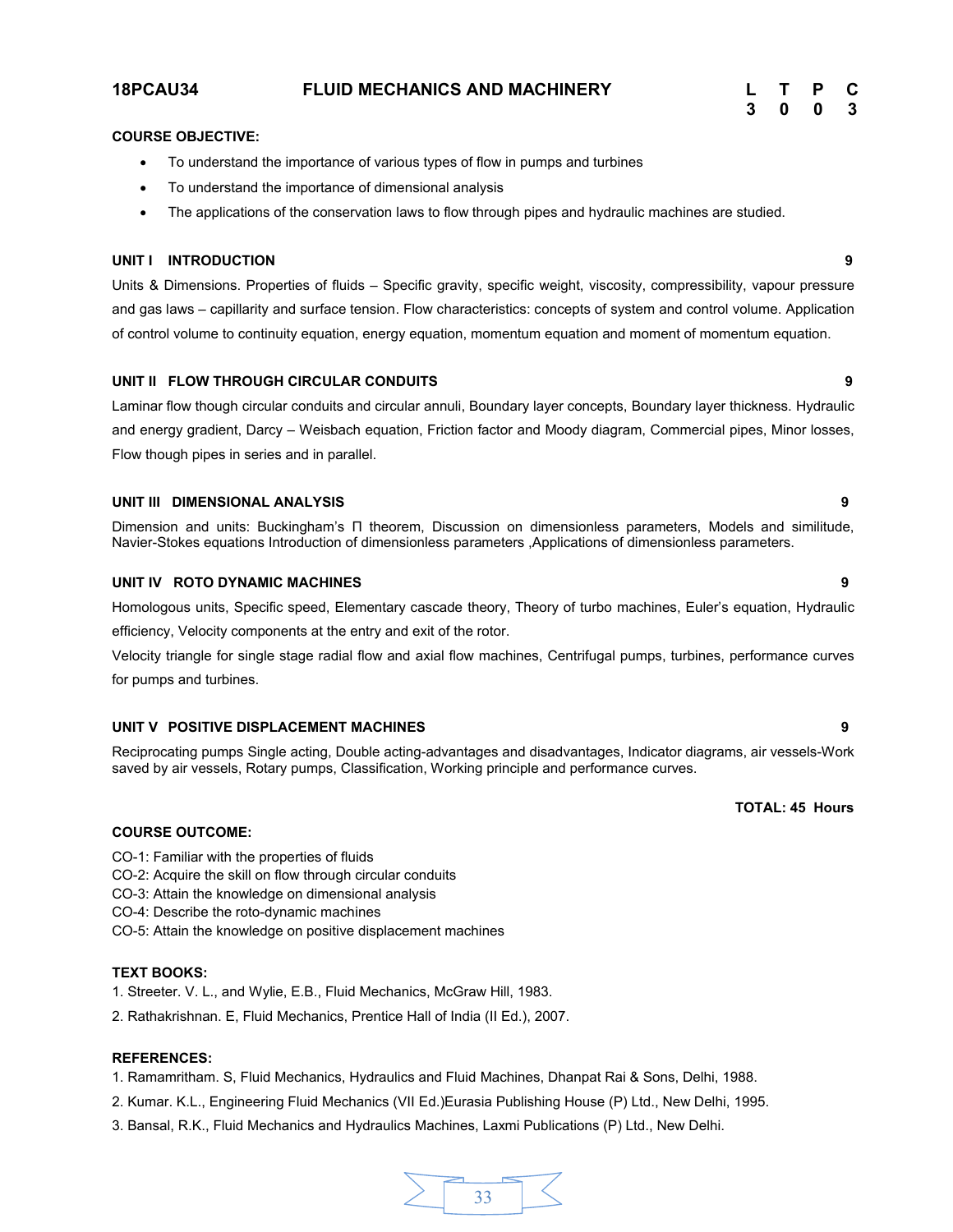|                                                                                                                                           | 0                      | n  |  |
|-------------------------------------------------------------------------------------------------------------------------------------------|------------------------|----|--|
| <b>COURSE OBJECTIVE:</b>                                                                                                                  |                        |    |  |
| To supplement the theoretical knowledge with practical use of electronic components and programming and<br>control using micro-processors |                        |    |  |
| <b>LIST OF EXPERIMENTS</b>                                                                                                                |                        |    |  |
| <b>ELECTRONICS</b>                                                                                                                        |                        | 30 |  |
| 1. VI Characteristics of PN Junction Diode                                                                                                |                        |    |  |
| 2. VI Characteristics of Zener Diode                                                                                                      |                        |    |  |
| 3. Characteristics of CE Transistor                                                                                                       |                        |    |  |
| 4. Characteristics of JFFT                                                                                                                |                        |    |  |
| 5. Characteristics of Uni Junction Transistor                                                                                             |                        |    |  |
| 6.RC or Wein Bridge Oscillator                                                                                                            |                        |    |  |
| 7. Study of Logic Gates (Basic Gates)                                                                                                     |                        |    |  |
| 8. Half Adder and Full Adder                                                                                                              |                        |    |  |
| 9. Shift Registers and Counters                                                                                                           |                        |    |  |
| 10. Operational Amplifier (Adder, Subtractor, Differentiator, Integrator, Inverting and Non - Inverting                                   |                        |    |  |
| <b>MICROPROCESSOR</b>                                                                                                                     |                        | 15 |  |
| 1. Block Transfer                                                                                                                         |                        |    |  |
| 2. 8 bit Addition, Subtraction                                                                                                            |                        |    |  |
| 3. Multiplication and Division                                                                                                            |                        |    |  |
| 4. Maximum and Minimum of block of data                                                                                                   |                        |    |  |
| 5. Sorting                                                                                                                                |                        |    |  |
| 6. Stepper Motor Interfacing                                                                                                              |                        |    |  |
|                                                                                                                                           | <b>TOTAL: 45 Hours</b> |    |  |

**18PCAU35 ELECTRONICS AND MICROPROCESSORS LAB L T P C**

# **LIST OF EQUIPMENTS**

| 1. Voltmeters                                                     | 5 No.  |
|-------------------------------------------------------------------|--------|
| 2. Ammeters                                                       | 5 No.  |
| 3. PN Diode, BJT, JFET, Logic Gates, Shift Registers and Counters | 1 set. |
| 4. Digital Logic Trainer Kits                                     | 1 No.  |
| 5. Breadboards                                                    | 1 No.  |
| 6. Microprocessor Kits – 8085                                     | 5 No.  |
| 7. D/A Converter Interface                                        | 1 No.  |
| 8. Stepper Motor Interface                                        | 1 No.  |
| 9. CRO                                                            | 1 No.  |
| 10. Wavefarm Generator                                            | 1 No.  |
| 11. Multimeter                                                    | 1 No.  |
|                                                                   |        |

# **COURSE OUTCOME:**

CO-1: Describe the characteristics of PN Junction Diode and Zener Diode

CO-2: Describe the characteristics of CE Transistor, JFET and Uni Junction Transistor

CO-3: Explain the RC/Wein Bridge Oscillator and Logic Gates

CO-4: Explain the Half Adder and Full Adder

CO-5: Define Shift Registers, Counters and Operational Amplifier

CO-6: Define the Block Transfer, 8 bit Addition, Subtraction

CO-7: Explain the Multiplication and Division

CO-8: Explain the Maximum and Minimum of block of data

CO-9: Describe the Sorting and Stepper Motor Interfacing

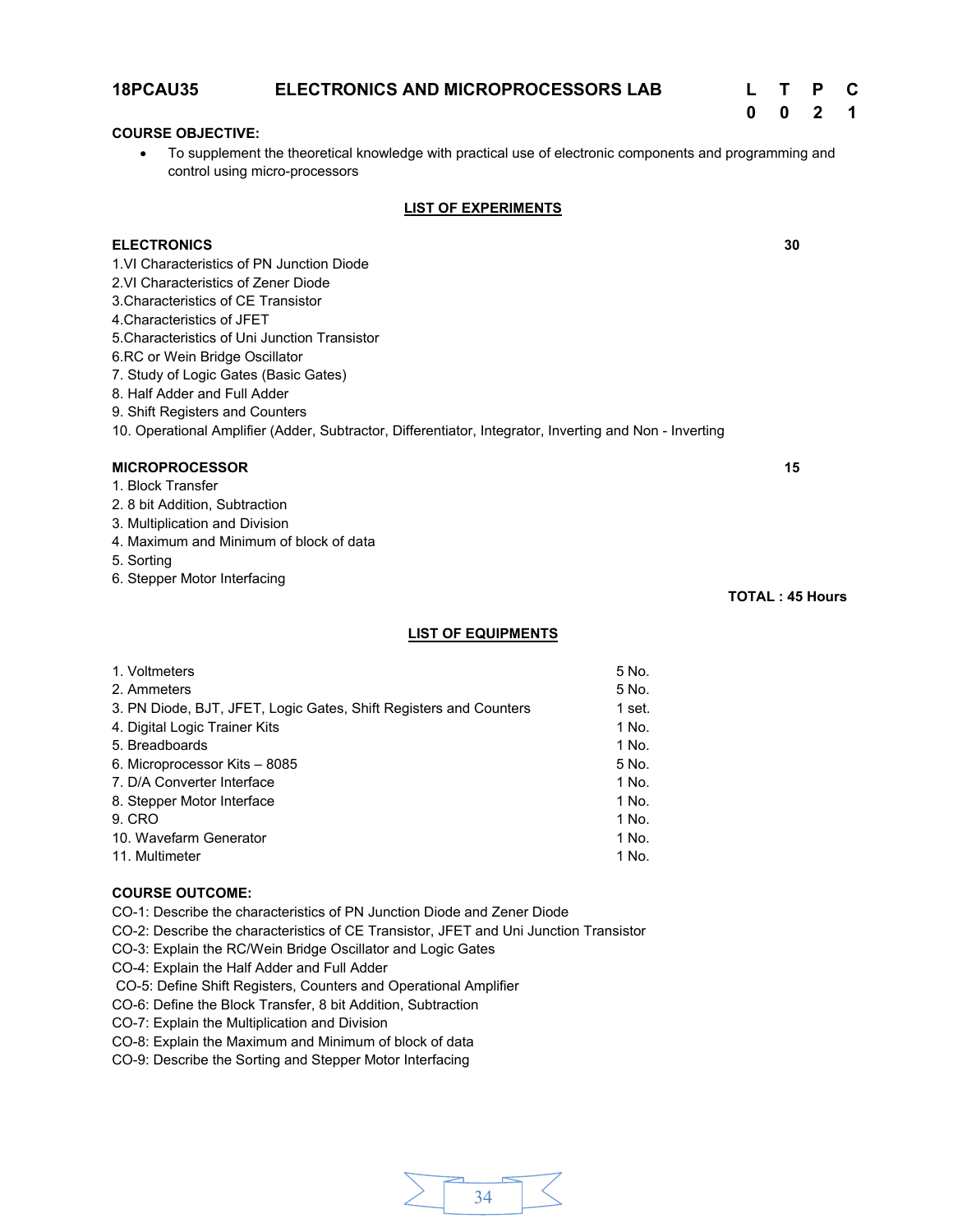# **18PCAU36 FLUID MECHANICS AND STRENGTH OF MATERIALS LABORATORY**

| L |   | Р | C |
|---|---|---|---|
| 0 | 0 | 2 | 1 |

# **COURSE OBJECTIVES:**

- ∑ To study the mechanical properties of materials when subjected to different types of loading.
- To verify the principles studied in Fluid Mechanics theory by performing experiments in lab.

# **STRENGTH OF MATERIALS (30Hrs)**

# **LIST OF EXPERIMENTS (Any Five of the following)**

- 1. Tension test on a mild steel rod
- 2. Double shear test on Mild steel and Aluminium rods
- 3. Torsion test on mild steel rod
- 4. Impact test on metal specimen
- 5. Hardness test on metals Brinnell and Rockwell Hardness Number
- 6. Deflection test on beams
- 7. Compression test on helical springs

# **COURSE OUTCOME:**

● Ability to perform Tension, Torsion, Hardness, Compression, and Deformation test on Solid materials.

# **LIST OF EQUIPMENT FOR BATCH OF 30 STUDENTS**

|   | S.No. NAME OF THE EQUIPMENT                                                         | Qty. |
|---|-------------------------------------------------------------------------------------|------|
|   | Universal Tensile Testing machine with double 1 shear attachment $-40$ Ton Capacity |      |
| 2 | Torsion Testing Machine (60 NM Capacity)                                            |      |
| 3 | Impact Testing Machine (300 J Capacity)                                             |      |
|   | <b>Brinell Hardness Testing Machine</b>                                             |      |
| 5 | Rockwell Hardness Testing Machine                                                   |      |
| 6 | Spring Testing Machine for tensile and compressive loads (2500 N)                   |      |

# **FLUID MECHANICS AND MACHINES LABORATORY (30Hrs)**

# **LIST OF EXPERIMENTS (Any Five of the following)**

- 1. Determination of the Coefficient of discharge of given Orifice meter.
- 2. Determination of the Coefficient of discharge of given Venturi meter.
- 3. Calculation of the rate of flow using Rota meter.
- 4. Determination of friction factor for a given set of pipes.
- 5. Conducting experiments and drawing the characteristic curves of centrifugal pump/ submergible pump
- 6. Conducting experiments and drawing the characteristic curves of reciprocating pump.
- 7. Conducting experiments and drawing the characteristic curves of Gear pump.

# **COURSE OUTCOME:**

- ∑ Perform Tension, Torsion, Hardness, Compression, and Deformation test on Solidmaterials.
- Perform test on different fluid machinery.

# **LIST OF EQUIPMENT FOR A BATCH OF 30 STUDENTS**

|   | S. NO. NAME OF THE EQUIPMENT            | Qty. |
|---|-----------------------------------------|------|
|   | Orifice meter setup                     |      |
| 2 | Venturi meter setup                     |      |
| 3 | Rota meter setup                        |      |
| 4 | Pipe Flow analysis setup                |      |
| 5 | Centrifugal pump/submergible pump setup |      |
| 6 | Reciprocating pump setup                |      |
|   | Gear pump setup                         |      |



**TOTAL: 60 PERIODS**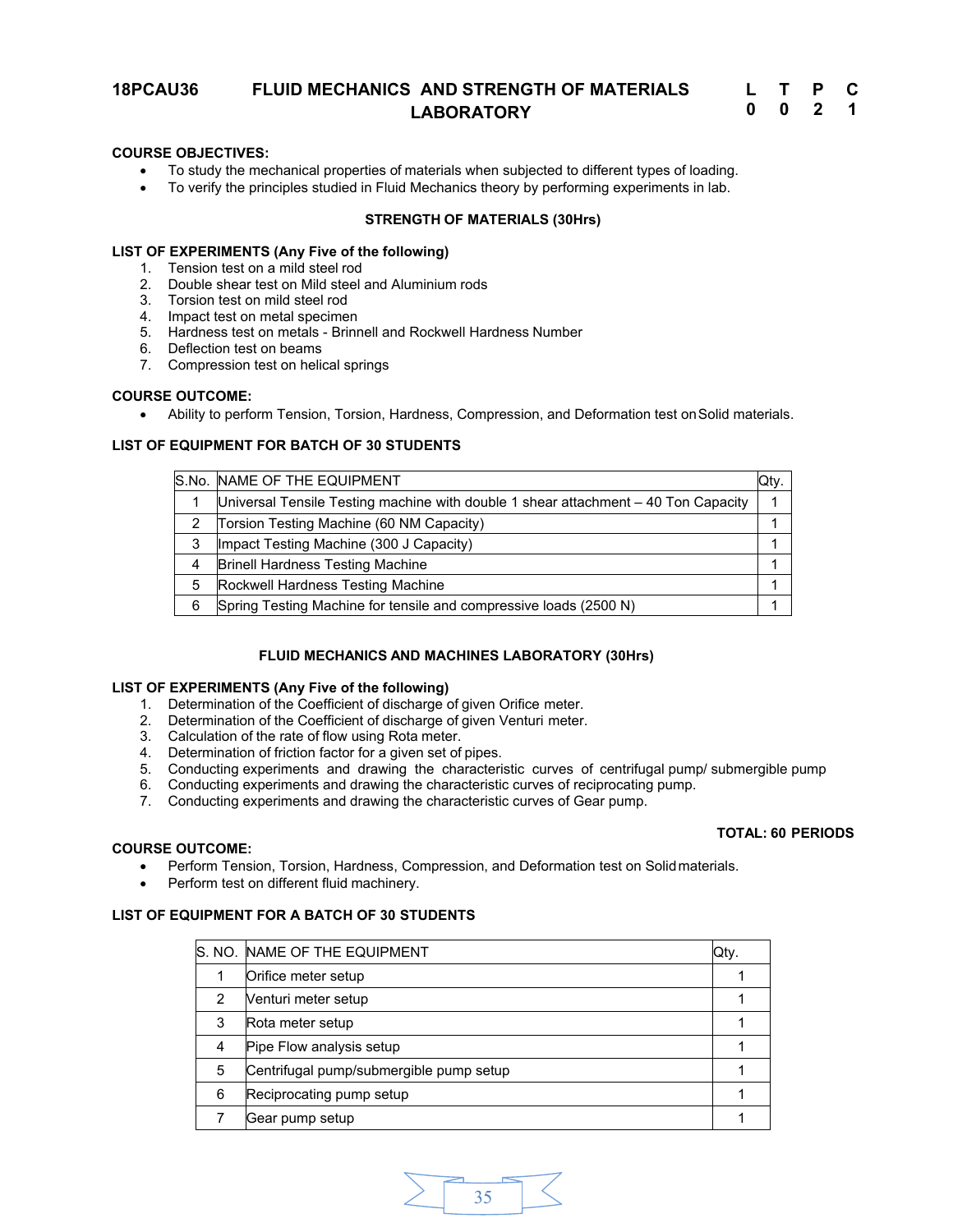# **COURSE OBJECTIVE:**

The objective is to provide the necessary basic concepts of a few statistical and numerical methods familiar with the procedures for solving numerically different kinds of problems occurring in engineering.

# **UNIT I TESTING OF HYPOTHESIS** 12

Sampling distributions – Large samples-Tests for single mean, Proportion, Difference of means Small samples – Tests for single mean, two mean and paired t-test-F-test – chi-square test for goodness of fit – Independence of attributes-Design of Experiments-Completely randomized design – Randomized block design – Latin square design .

# **UNIT II CORRELATION AND REGRESSION ANALYSIS 12**

Introduction to Correlation Analysis- Karl Pearson's Coefficient of Correlation-Rank Correlation-Regression Analysis-Curve fitting-Introduction- method of least squares.

# **UNIT III SOLUTION OF EQUATIONS** 12

Introduction-Bisection method-Newton-Raphson's method- Regula falsi method- Gauss Elimination method -Gauss-Jordan methods –Matrix Inversion by Gauss-Jordan method.

**UNIT IV INTERPOLATION, NUMERICAL DIFFERENTIATION AND NUMERICAL 12 INTEGRATION** 

Introduction–Newton's forward and backward interpolation – Lagrange's Interpolation formula-Derivatives using Newton's forward and backward difference formula -Numerical integration using Trapezoidal ,Simpson's 1/3 rules and Simpson's 3/8 rules.

# **UNITV NUMERICAL SOLUTION OF ORDINARY DIFFERENTIAL EQUATIONS 12**

Introduction-Taylor's series method -Euler's method - Modified Euler's method – Second and Fourth order Runge-Kutta method for solving first order equations-Milne's Predictor corrector method and Adams-Bashforth method (Simple problems).

# **COURSE OUTCOME:**

CO-1: Acquire the skill on testing of hypothesis

- CO-2: Familiar with the design of experiments
- CO-3: Attain the knowledge on solution of equations and eigen value problems
- CO-4: Describe the applications of interpolation, numerical differentiation and numerical integration

CO-5: Attain the knowledge on numerical solution of ordinary differential equations

# **TEXT BOOKS:**

- 1. Grewal, B.S. and Grewal, J.S., " Numerical methods in Engineering and Science", 9<sup>th</sup> Edition, Khanna Publishers, New Delhi, 2012.(For units 3, 4 and 5).
- 2. Johnson R.A. and Gupta C.B, "Miller and Freund's Probability and Statistics for Engineers", Pearson Education, Asia, 7<sup>th</sup> edition, 2007 (For units 1 and 2).
- 3. Dr.Kandasamy .P, Dr.Thilagavathi, Dr.Gunavathi.K, "Statistics and numerical methods", s.chand and company, first edition,2010.

# **REFERENCE BOOKS:**

- 1. Chapra, S. C and Canale, R. P. "Numerical Methods for Engineers", Tata McGraw-Hill, New Delhi, 7th Edition,2014.
- 2. Walpole R.E, Myers R.H, Myers S.L, and Ye. K, "Probability and Statistics for Engineers and Scientists", Pearson Education, Asia, 9<sup>th</sup> edition, 2011.

# **TOTAL: 60 Hours**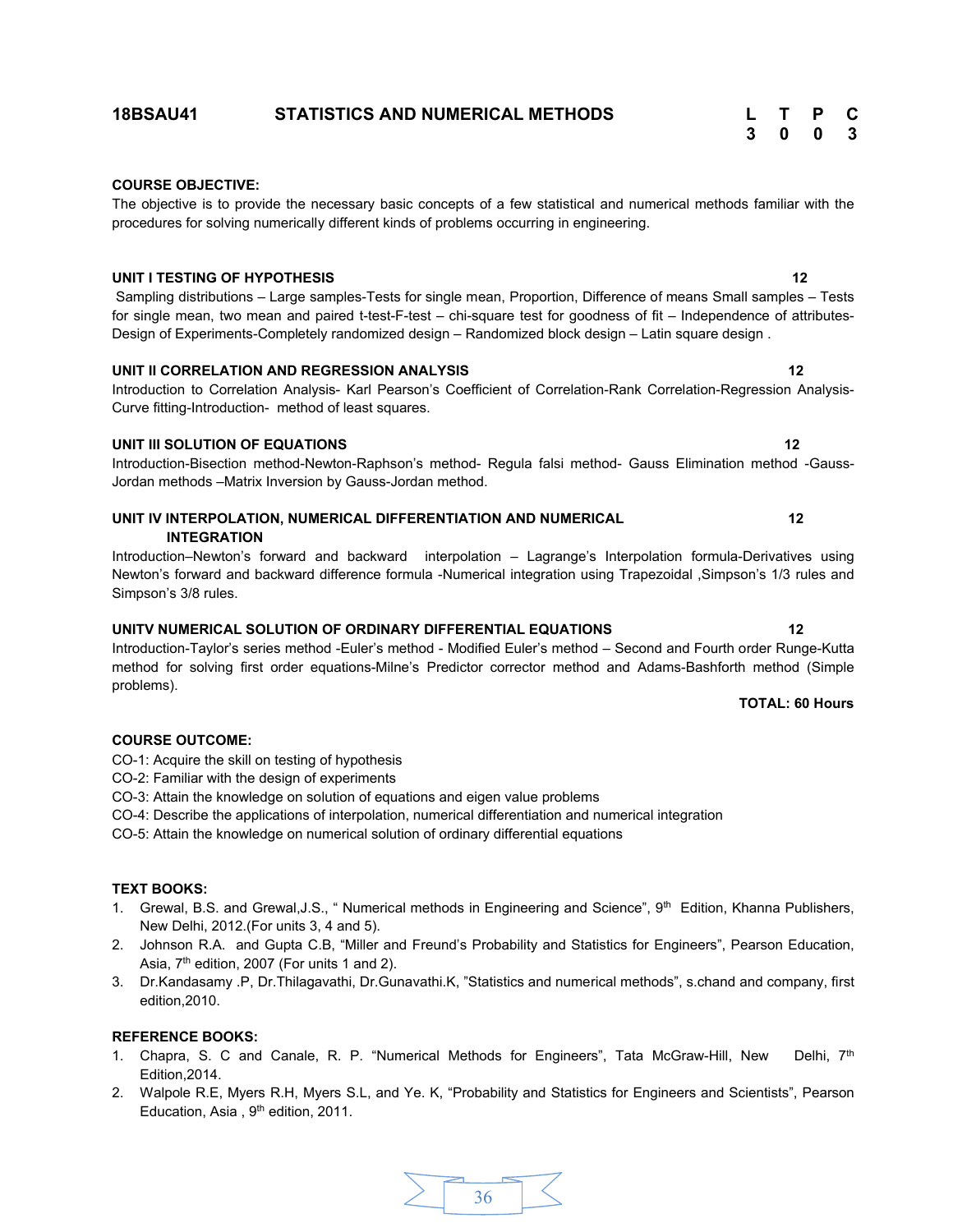# To understand the properties of fuels and lubricants for the design and operation of the I.C engines.

# **UNIT I MANUFACTURE OF FUELS AND LUBRICANTS 9**

Structure of petroleum, refining process, fuels, thermal cracking, catalytic cracking, polymerization, alkylation, isomerisation, blending, products of refining process. Manufacture of lubricating oil base stocks, manufacture of finished automotive lubricants.

# **UNIT II THEORY OF LUBRICATION 9**

Engine friction: introduction, total engine friction, effect of engine variables on friction, hydrodynamic lubrication, elasto hydrodynamic lubrication, boundary lubrication, bearing lubrication, functions of the lubrication system, introduction to design of a lubricating system.

# **UNIT III LUBRICANTS 9**

Specific requirements for automotive lubricants, oxidation deterioration and degradation of lubricants, additives and additive mechanism, synthetic lubricants, classification of lubricating oils, properties of lubricating oils, tests on lubricants. Grease, classification, properties, test used in grease.

# **UNIT IV PROPERTIES AND TESTING OF FUELS 9**

Thermo-chemistry of fuels, properties and testing of fuels, relative density, calorific value, flash point, fire point, distillation, vapour pressure, spontaneous ignition temperature, viscosity, pour point, flammability, ignitability, diesel index, API gravity, aniline point, carbon residue, copper strip corrosion etc.

# **UNIT V COMBUSTION & FUEL RATING 9**

SI Engines – flame propagation and mechanism of combustion, normal combustion, knocking, octane rating, fuel requirements. CI Engine, mechanism of combustion, diesel knock, cetane rating, fuel requirements. Additive mechanism, requirements of an additive, petrol fuel additives and diesel fuel additives – specifications of fuels.

# **OUTCOME:**

At the end of the course, the student can understand the importance, manufacturing methods, testing methods, combustion methodology of automotive fuels and lubricants.

# **TEXT BOOKS:**

- 1. Ganesan.V., "Internal Combustion Engineering", Tata McGraw-Hill Publishing Co., New Delhi, 2003.
- 2. Mathur. M.L., Sharma. R.P. "A course in internal combustion engines", Dhanpatrai publication, 2003.
- 3. Obert. E.F "Internal Combustion Engineering and Air Pollution", International book Co., 1988.

# **REFERENCES:**

- 1. Brame, J.S.S. and King, J.G. "Fuels Solids, Liquids, Gaseous". Edward Arnold, 1961
- 2. Francis, W, "Fuels and Fuel Technology", Vol. I & II, Pergamon, 1965
- 3. Hobson, G.D. & Pohl.W "Modern Petroleum Technology", 1974
- 4. Lansdown. A.R., Lubrication, "A practical guide to lubricant selection", Pergamon press, 1982.
- 5. Raymond. C. Gunther, "Lubrication", Chilton Book Co., 1971.



# **TOTAL : 45 PERIODS**

**3 0 0 3**

# **18PCAU41 AUTOMOTIVE FUELS AND LUBRICANTS L T P C**

**OBJECTIVE:**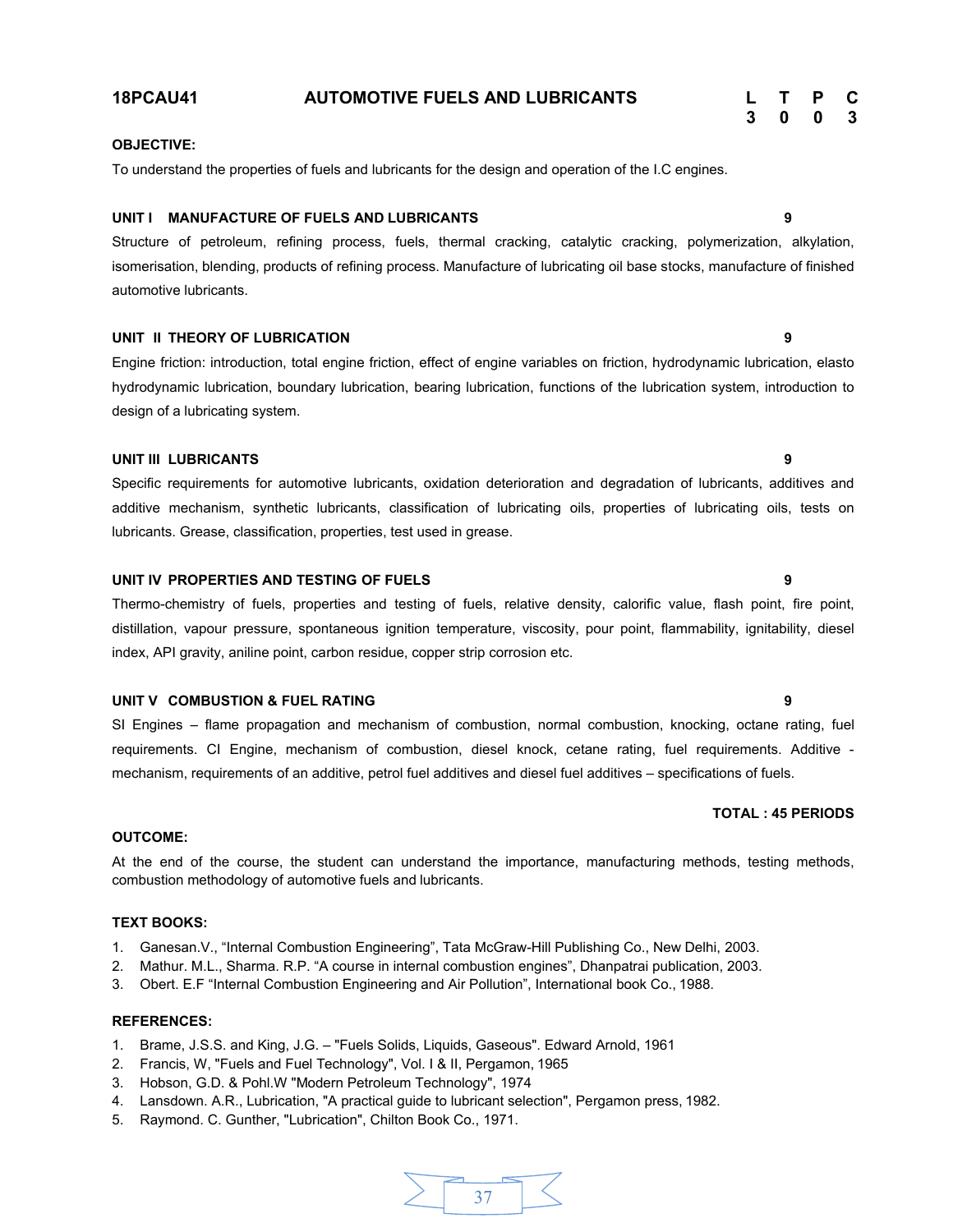# **18PCAU42 ENGINEERING METALLURGY L T P C**

# **3 0 0 3**

# **COURSE OBJECTIVE:**

To impart knowledge on the structure, properties, treatment, testing and applications of metals and non-metallic materials so as to identify and select suitable materials for various engineering applications.

### **UNIT I ALLOYS AND PHASE DIAGRAMS 9**

Constitution of alloys – Solid solutions, substitutional and interstitial – phase diagrams, Isomorphous, eutectic, eutectoid, peritectic, and peritectoid reactions, Iron – carbon equilibrium diagram. Classification of steel and cast Iron microstructure, properties and application.

# **UNIT II HEAT TREATMENT 9**

Definition – Full annealing, stress relief, recrystallisation and spheroidising – normalising, hardening and Tempering of steel. Isothermal transformation diagrams – cooling curves superimposed on I.T. diagram CCR – Hardenability, Jominy end quench test - Austempering, martempering – case hardening, carburizing, Nitriding, cyaniding, carbonitriding – Flame and Induction hardening – Vacuum and Plasma hardening.

# **UNIT III FERROUS AND NON-FERROUS METALS 9**

Effect of alloying additions on steel- α and β stabilisers– stainless and tool steels – HSLA, Maraging steels – Cast Iron - Grey, white, malleable, spheroidal – alloy cast irons, Copper and copper alloys. Brass, Bronze and Cupronickel – Aluminium and Al-Cu – precipitation strengthening treatment – Bearing alloys, Mg-alloys, Ni-based super alloys and Titanium alloys.

#### **UNIT IV NON-METALLIC MATERIALS 9**

Polymers – types of polymer, commodity and engineering polymers – Properties and applications of various thermosetting and thermoplastic polymers (PP, PS, PVC, PMMA, PET,PC, PA, ABS, PI, PAI, PPO, PPS, PEEK, PTFE, Polymers – Urea and Phenol formaldehydes)- Engineering Ceramics

Properties and applications of Al2O3, SiC, Si3N4, PSZ and SIALON –Composites-Classifications- Metal Matrix and FRP - Applications of Composites.

# **UNIT V MECHANICAL PROPERTIES AND DEFORMATION MECHANISMS 9**

Mechanisms of plastic deformation, slip and twinning – Types of fracture – Testing of materials under tension, compression and shear loads – Hardness tests (Brinell, Vickers and Rockwell), hardness tests, Impact test lzod and charpy, fatigue and creep failure mechanisms.

#### **TOTAL: 45 PERIODS**

# **COURSE OUTCOMES**

# **Upon the completion of this course the students will be able to**

- CO1 Explain alloys and phase diagram, Iron-Iron carbide diagram and steel classification.
- CO2 Explain isothermal transformation, continuous cooling diagrams and different heat treatment processes.
- CO3 Summarize the mechanism of plastic deformation and testing mechanical properties.
- CO4 Clarify the effect of alloying elements on ferrous and non-ferrous metals.
- CO5 Differentiate different non-metallic materials.

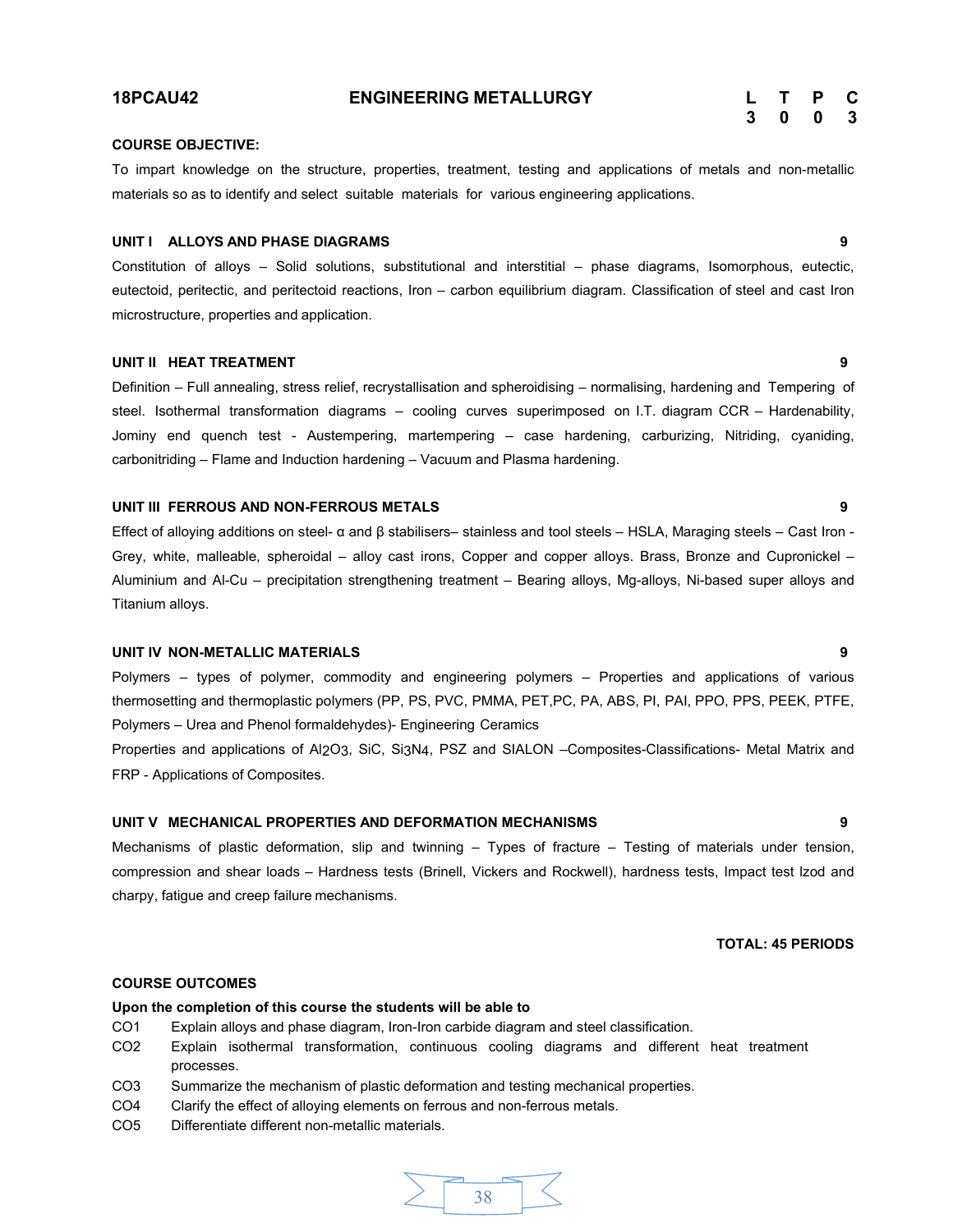# **TEXT BOOKS:**

- 1. Avner,, S.H., "Introduction to Physical Metallurgy", McGraw Hill Book Company,1997.
- 2. Williams D Callister, "Material Science and Engineering" Wiley India Pvt Ltd, Revised Indian Edition 2014

- 1. Kenneth G.Budinski and Michael K. Budinski, "Engineering Materials", Prentice Hall of India Private Limited, 2010.
- 2. Raghavan.V, "Materials Science and Engineering", Prentice Hall of India Pvt. Ltd., 2015.
- 3. U.C.Jindal : Material Science and Metallurgy, "Engineering Materials and Metallurgy", First Edition, Dorling Kindersley, 2012
- 4. Upadhyay. G.S. and Anish Upadhyay, "Materials Science and Engineering", Viva Books Pvt. Ltd., New Delhi, 2006.

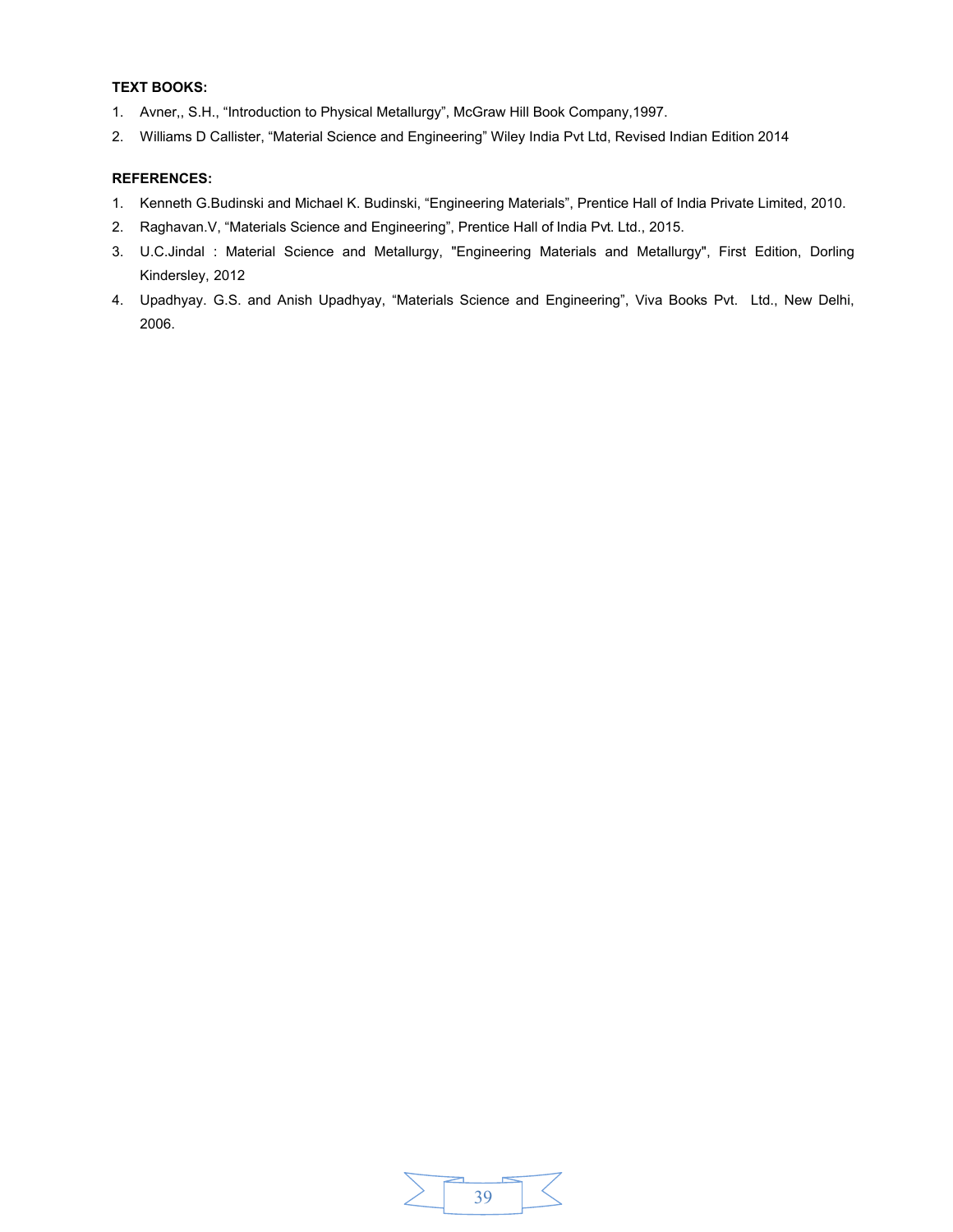**18PCAU43 AUTOMOTIVE CHASSIS L T P C**

# **COURSE OBJECTIVE :**

- Study of the Constructional details and Theory of important drive lines
- Steering, Braking and Suspension Systems of Automobiles.

# **UNIT I LAYOUT, FRAME, FRONT AXLE AND STEERING SYSTEM 9**

Basic construction of chassis, Types of Chassis layout, with reference to Power Plant location and drive, various, types of frames, Loads acting on vehicle frame, Types of Front Axles and Stub Axles, Front Wheel Geometry. Condition for True Rolling Motion. Ackerman's and Davi's Steering Mechanisms, Steering Linkages, Different Types of Steering Gear boxes, Slip Angle, Over–Steer and Under–Steer, Reversible and Irreversible Steering, Power Steering.

# **UNIT II DRIVE LINE, FINAL DRIVE AND DIFFERENTIAL 9**

Driving Thrust and its effects, torque reactions and side thrust, Hotchkiss drive, torque tube drive, radius rods and stabilizers, Propeller Shaft, Universal Joints, Constant Velocity Universal Joints, Final drive, different types of final drive, Worm and Worm wheel, straight bevel gear, spiral bevel gear and hypoid gear final drive. Differential principle. Constructional details of differential unit, Differential housings, Non–Slip differential, Differential locks.

# **UNIT III REAR AXLES, WHEELS, RIMS AND TYRES 9**

Construction of rear axles, Types of Loads acting on rear axles, Full –Floating, Three–Quarter Floating and Semi– Floating Axles, Twist beam rear axle, Types, Multi axles vehicles. Wheels and Rims, Types of Tyres and their constructional details.

# **UNIT IV BRAKE SYSTEMS 9**

Need for Brake systems, Stopping Distance, Time and Braking Efficiency, Effect of Weight Transfer during Braking, Classification of brakes , Braking Torque, drum brake and disc Brake Theory, Types and Construction of Hydraulic Braking System, Mechanical Braking System, Pneumatic Braking System, Power–Assisted Braking System, Servo Brakes, Retarders – antilock braking systems(ABS).

# **UNIT V SUSPENSION SYSTEM 9**

Requirement of Suspension System, Types of Suspension Springs, Constructional details and characteristics of Single Leaf, Multi–Leaf spring, Coil and Torsion bar Springs, Rubber, Pneumatic and Hydro – elastic Suspension Spring Systems, Independent Suspension System, Shock Absorbers, Types and Constructional details of Leaf and Coil Springs.

### **COURSE OUTCOME:**

CO – 1: Clearly explain the vehicle layout and drives.

- CO 2: Understand the steering system and its components.
- CO 3: Familiar with the driveline system components and its working.
- CO 4: Clearly explain the concept of various types of braking system and its components.
- CO 5: Clearly understand suspension systems and its components.

#### **TEXT BOOKS:**

- 1. K. Newton, W. Steeds and T.K. Garret, "The Motor Vehicle", 13<sup>th</sup> Edition, Butterworth Heinemann, India, 2004.
- 2. P.M. Heldt, "Automotive Chassis", Chilton Co., New York, 1982.
- 3. W. Steed, "Mechanics of Road Vehicles", Illiffe Books Ltd., London. 1992.

### **REFERENCES:**

- 1. Harban Singh Rayat, "The Automobile", S. Chand & Co. Ltd, New Delhi, 2000.
- 2. G.J.Giles, "Steering Suspension and Tyres", Illiffe Books Ltd., London, 1975.
- 3. Kirpal Singh, "Automobile Engineering", Standard publishers, Distributors, Delhi, 1999.
- 4. G.B.S.Narang, "Automobile Engineering", Khanna Publishers, Twelfth reprint New Delhi, 2005.
- 5. R.P.Sharma, "Automobile Engineering", DhanpatRai& Sons, New Delhi, 2000.



# **TOTAL: 45 Hours**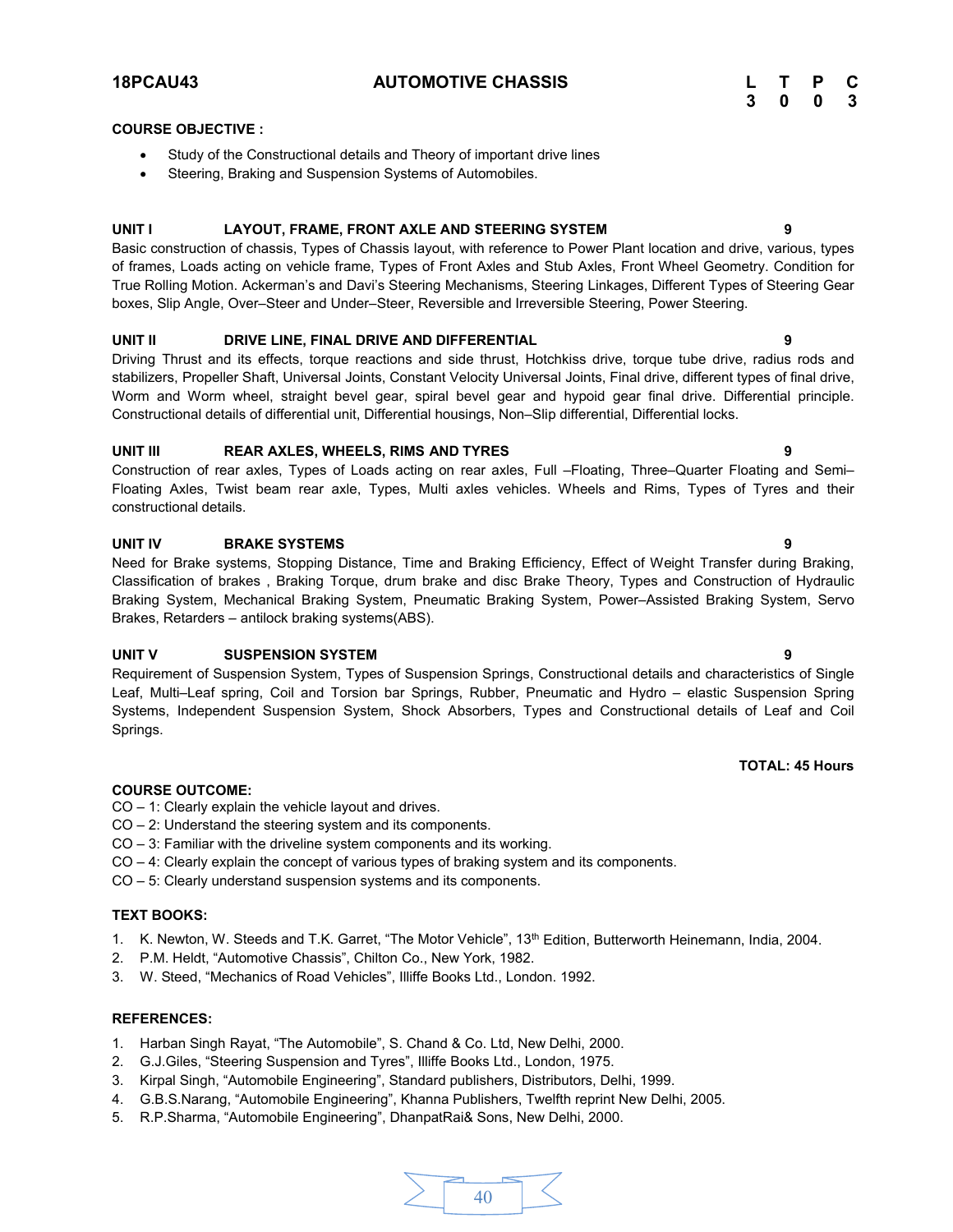# **18PCAU44 HEAT AND MASS TRANSFER L T P C**

# **3 1 0 4**

# **COURSE OBJECTIVE :**

- ∑ To learn the thermal analysis and sizing of heat exchangers and to understand the basic
- ∑ To understand the concepts of heat transfer through extended surfaces.
- To understand the mechanisms of heat transfer under steady and transient conditions. concepts of mass transfer.
	- (Use of standard HMT data book permitted)

# **UNIT I CONDUCTION 12**

Basic Concepts – Mechanism of Heat Transfer – Conduction, Convection and Radiation – General Differential equation of Heat Conduction – Fourier Law of Conduction – Cartesian and Cylindrical Coordinates – One Dimensional Steady State Heat Conduction – Conduction through Plane Wall, Cylinders and Spherical systems – Composite Systems – Conduction with Internal Heat Generation – Extended Surfaces – Unsteady Heat Conduction – Lumped Analysis – Use of Heislers Chart.

# **UNIT II CONVECTION 12**

Basic Concepts – Convective Heat Transfer Coefficients – Boundary Layer Concept – Types of Convection – Forced Convection – Dimensional Analysis – External Flow – Flow over Plates, Cylinders and Spheres – Internal Flow – Laminar and Turbulent Flow – Combined Laminar and Turbulent – Flow over Bank of tubes – Free Convection – Dimensional Analysis – Flow over Vertical Plate, Horizontal Plate, Inclined Plate, Cylinders and Spheres.

# **UNIT III PHASE CHANGE HEAT TRANSFER AND HEAT EXCHANGERS 12**

Nusselts theory of condensation-pool boiling, flow boiling, correlations in boiling and condensation. Types of Heat Exchangers – LMTD Method of heat Exchanger Analysis – Effectiveness – NTU method of Heat Exchanger Analysis – Overall Heat Transfer Coefficient – Fouling Factors.

# **UNIT IV RADIATION 12**

# Basic Concepts, Laws of Radiation – Stefan Boltzman Law, Kirchoff Law –Black Body Radiation –Grey body radiation Shape Factor Algebra – Electrical Analogy – Radiation Shields –Introduction to Gas Radiation.

# **UNIT V MASS TRANSFER 12**

Basic Concepts – Diffusion Mass Transfer – Fick's Law of Diffusion – Steady state Molecular Diffusion – Convective Mass Transfer – Momentum, Heat and Mass Transfer Analogy – Convective Mass Transfer Correlations

# **TOTAL: 60 Hours**

# **COURSE OUTCOME**

CO-1: Ability to design and analyze the performance of heat exchangers

- CO-2; Describe the physical phenomena associated with convection;
- CO-3: Analyze external and internal, forced and free convection problems.
- CO-4: Explain the physical mechanisms involved in radiation heat transfer.

CO-5: Analyze the radiative heat exchange between surfaces and in diffuse, gray enclosures.

# **TEXT BOOKS:**

- 1. Sachdeva R C, "Fundamentals of Engineering Heat and Mass Transfer" New Age International, 1995.
- 2. Yadav R "Heat and Mass Transfer" Central Publishing House, 1995.

- 1. Nag P.K, " Heat Transfer", Tata McGraw-Hill, New Delhi, 2002
- 2. Holman J.P "Heat and Mass Transfer" Tata McGraw-Hill, 2000.
- 3. Kothandaraman C.P "Fundamentals of Heat and Mass Transfer" New Age International, New Delhi, 1998
- 4. Frank P. Incropera and David P. DeWitt, "Fundamentals of Heat and Mass Transfer", John Wiley and Sons, 1998.
- 5. Velraj R, "Heat & Mass Transfer", Ane Books, New Delhi, 2004

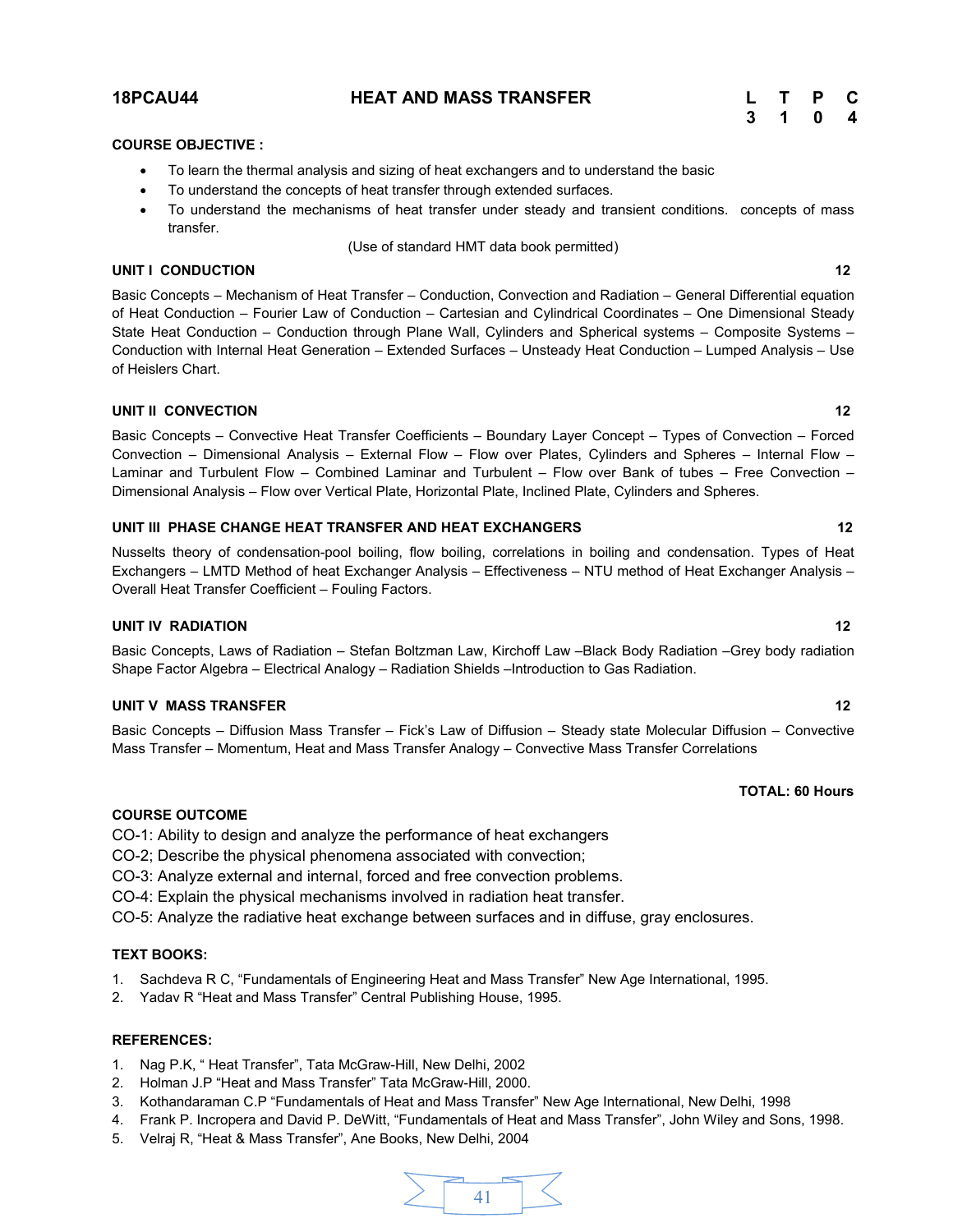# **3 0 0 3**

# **COURSE OBJECTIVE:**

● At the end of this course the student is expected to understand what constitutes the environment, what are precious resources in the environment, how to conserve these resources, what is the role of a human being in maintaining a clean environment and useful environment for the future

#### **UNIT I ENVIRONMENT, ECOSYSTEMS AND BIODIVERSITY 9**

Definition – Scope and importance – Need for public awareness – Concepts of an Ecosystem – Structure and Function of an Ecosystem –Producers, Consumers and Decomposers – Energy Flow in the Ecosystem – Ecological Succession – Food Chains, Food Webs and Ecological Pyramids – Introduction, Types, Characteristic Features, Structure and Function of the (A) Forest Ecosystem (B) Grassland Ecosystem (C) Desert Ecosystem (D) Aquatic Ecosystems (Ponds, Streams, Lakes, Rivers, Oceans, Estuaries) – Introduction to Biodiversity – Definition: Genetic, Species and Ecosystem Diversity – Bio-geographical Classification of India – Value of Biodiversity: Consumptive Use, Productive Use, Social, Ethical, Aesthetic and Option Values – Biodiversity at Global, National and Local Levels – India as a Mega-Diversity Nation – Hot-Spots of Biodiversity – Threats to Biodiversity: Habitat Loss, Poaching of Wildlife, Man-Wildlife Conflicts – endangered and Endemic Species of India – Conservation of Biodiversity: In-Situ and Ex-Situ conservation of Biodiversity.Field Study of Common Plants, Insects and Birds.

Field study of simple ecosystems - pond, river, hill slopes, etc.

#### **UNIT II ENVIRONMENTAL POLLUTION 9**

Definition – Causes, Effects and Control Measures of (A) Air Pollution (B) Water Pollution (C) Soil Pollution (D) Marine Pollution (E) Noise Pollution (F) Thermal Pollution (G) Nuclear Hazards – Solid Waste Management:- Causes, Effects and Control Measures of municipal solid Wastes – Role of an Individual in Prevention of Pollution – Pollution Case Studies – disaster Management - Floods, Earthquake, Cyclone and Landslides. Field study of local polluted site – Urban / Rural / Industrial / Agricultural.

#### **UNIT III NATURAL RESOURCES 9**

Forest resources -Use and over – Exploitation – Deforestation – Case studies – Timber extraction –Mining – Dams and their ground water – Floods – Drought – Conflicts over water –Dams – Benefits and Problems – Mineral Resources-Use and Exploitation, Environmental Effects of Extracting and Using Mineral Resources, Case Studies – Food Resources: World Food Problems, Changes caused by Agriculture and Overgrazing, Effects of Modern Agriculture, Fertilizer- Pesticide Problems, Water Logging, salinity, Case Studies – Energy Resources:- Growing Energy Needs, Renewable and Non Renewable Energy Sources, Use of Alternate Energy Sources, Case Studies – Land Resources - Land as a Resource, Land Degradation, Man Induced Landslides, Soil Erosion and Desertification – Role of an Individual in Conservation of Natural Resources – Equitable use of Resources for Sustainable Lifestyles.

Field study of local area to document environmental assets – river / forest / grassland / hill / mountain.

# **UNIT IV SOCIAL ISSUES AND THE ENVIRONMENT 9**

From Unsustainable To Sustainable Development – Urban Problems Related to energy – Water conservation, Rain Water Harvesting, Watershed Management – Resettlement and Rehabilitation of People, its Problems and Concerns, Case Studies Role of non – governmental organization - Environmental Ethics- Issues and Possible Solutions – Climate Change, Global Warming, Acid Rain, Ozone Layer Depletion, Nuclear Accidents and Holocaust, Case Studies – Wasteland Reclamation – Consumerism and Waste Products – Environment Production Act – Air (Prevention and Control of Pollution) Act – Water (Prevention and Control of Pollution) Act – Wildlife Protection Act – Forest Conservation Act –enforcement machinery involved in environmental Legislation – Central and state pollution control boards - Public Awareness.

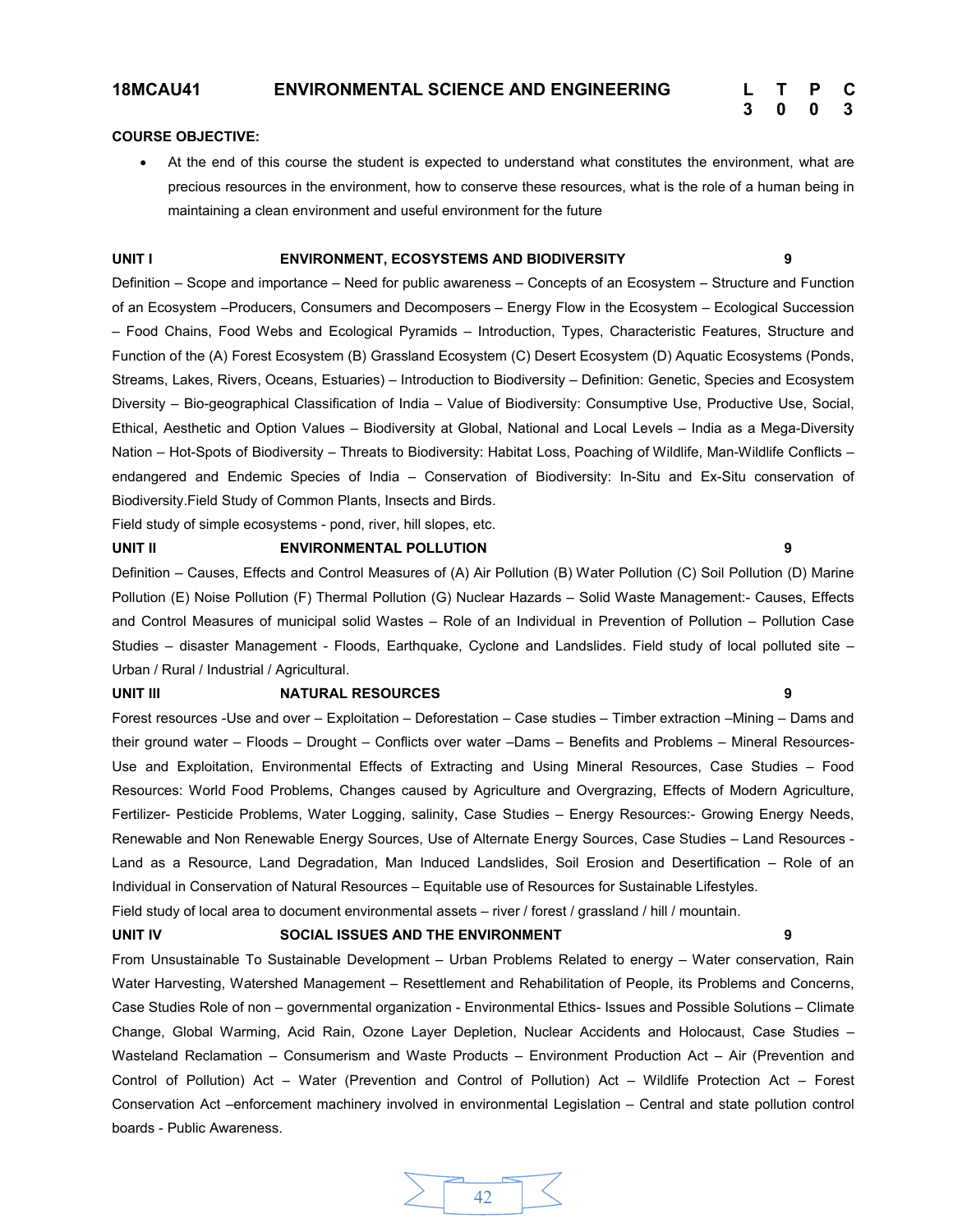# **UNIT V HUMAN POPULATION AND THE ENVIRONMENT 9**

Population Growth, Variation among Nations – Population Explosion Family Welfare Programme – environment and Human Health – Human Rights –Value Education – HIV /AIDS – Women and Child Welfare – Role of Information Technology in Environment and Human Health – Case Studies.

**Total: 45 Hours** 

# **COURSE OUTCOME:**

CO-1: Define the environment, ecosystems and biodiversity

- CO-2: Describe the environmental pollution
- CO-3: Explain the natural resources
- CO-4: Describe the social issues and the environment
- CO-5: Describe the human population and the environment

# **TEXT BOOKS:**

- 1. Gilbert M.Masters, 'Introduction to Environmental Engineering and Science', 2nd edition, Pearson Education (2004).
- 2. Benny Joseph, 'Environmental Science and Engineering', Tata McGraw- Hill,NewDelhi, (2006).

- 1. R.K. Trivedi, 'Handbook of Environmental Laws, Rules, Guidelines, Compliances and Standards', Vol.I and II, Enviro Media.
- 2. Cunningham, W.P. Cooper, T.H. Gorhani, 'Environmental Encyclopedia', Jaico Publ., House, Mumbai, 2001.
- 3. Dharmendra S. Sengar, 'Environmental law', Prentice hall of India PVT LTD, New Delhi, 2007.
- 4. Rajagopalan, R, 'Environmental Studies-From Crisis to Cure', Oxford University Press (2005)

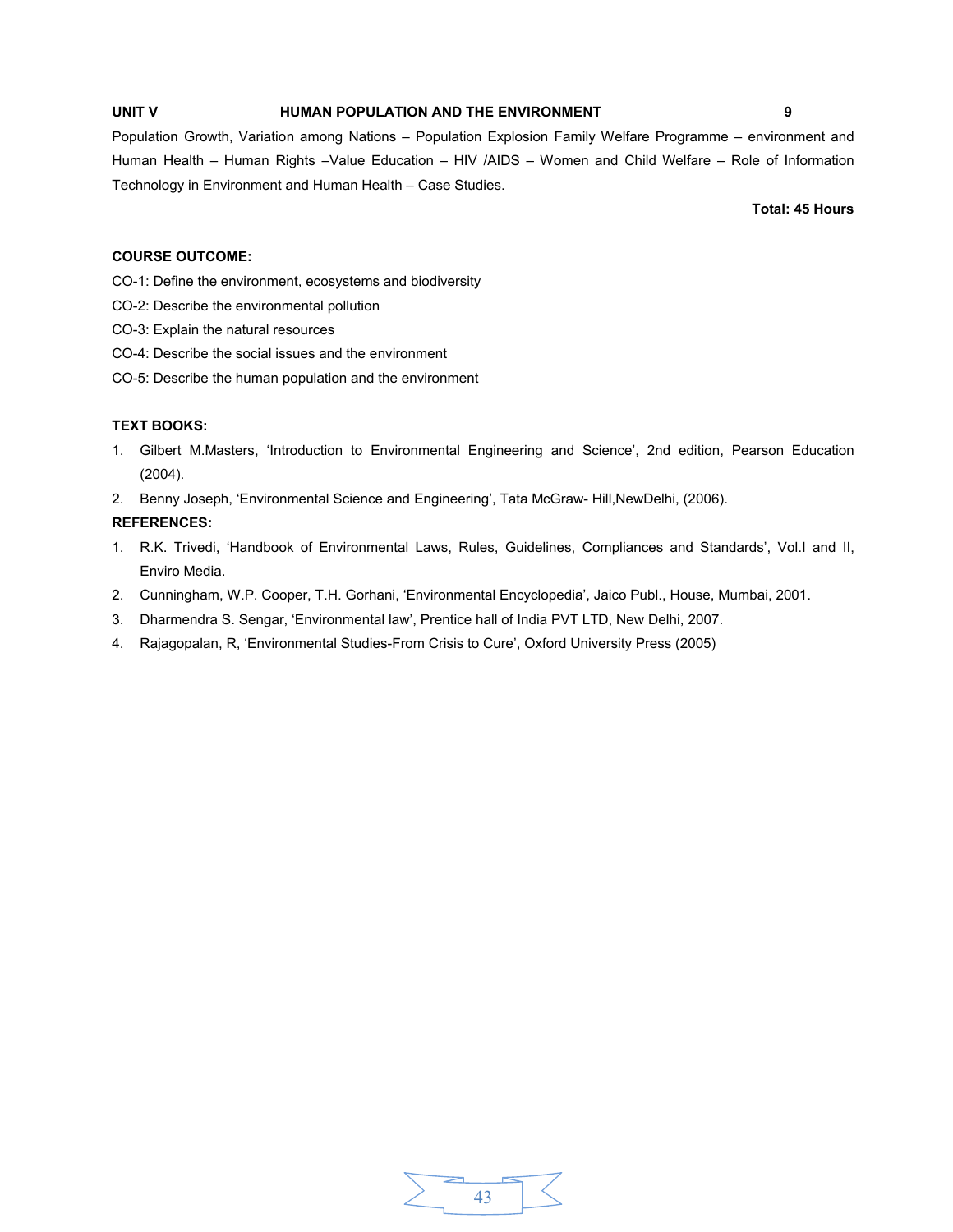# **COURSE OBJECTIVE:**

To train the Students to know the details of different chassis components, dismantling and assembling them.

# **LIST OF EXPERIMENTS**

#### **Study and measurement of the following chassis frames:**

- 1. Heavy duty vehicle frame (Leyland, Tata etc)
- 2. Light duty vehicle frame (Ambassador, Maruti van etc)
- 3. Front Axle
- 4. Rear Axle
- 5. Differential
- 6. Steering systems along with any two types of steering gear box
- 7. Braking systems hydraulic servo vacuum, compressed air power brakes.
- 8. Leaf spring, coil spring, torsion bar spring, Hydraulic shock absorber
- 9. Clutch assembly of different types
- 10. Gear Box
- 11. Transfer case

# **THE LIST OF EQUIPMENTS - Each 1 No (For A Batch of 30 Students)**

- 1. Heavy duty vehicle chassis frame (Leyland or Tata)
- 2. Light duty vehicle chassis frame
- 3. Front axle
- 4. Rear axle
- 5. Steering system
- 2. Steering gear box (Rack and pinion, recirculating Ball type)
- 3. Hydraulic brake system
- 4. Air brake system
- 5. Leaf spring, coil spring, torsion bar
- 6. Hydraulic shock absorber
- 7. Diaphragm clutch assembly
- 8. Gear box (light duty, heavy duty)
- 9. Transfer case

# **COURSE OUTCOME:**

- CO-1: Describe the Heavy duty vehicle frame
- CO-2: Describe the Light duty vehicle frame
- CO-3: Demonstrate the dismantling and assembling of Front Axle, Rear Axle and Differential
- CO-4: Define the Steering systems along with any two types of steering gear box
- CO-5: Explain the Braking systems hydraulic servo vacuum, compressed air power brakes.
- CO-6: Describe the Leaf spring, coil spring, torsion bar spring, Hydraulic shock absorber
- CO-7: Explain the Clutch assembly of different types
- CO-8: Describe the Gear Box and Transfer case



**TOTAL: 45 Hours**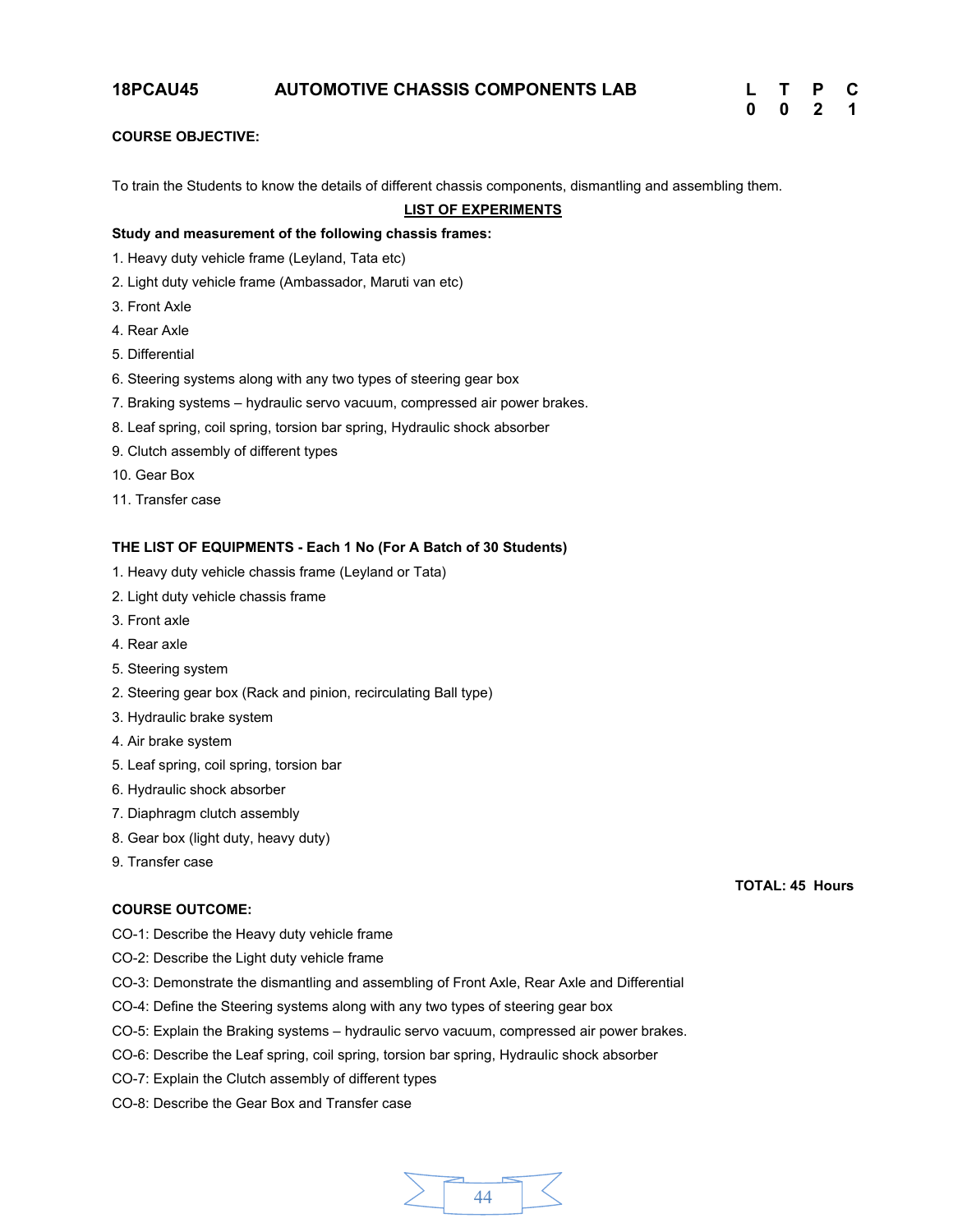# **18PCAU46 AUTOMOTIVE ENGINE COMPONENTS LAB L T P C**

# **COURSE OBJECTIVE:**

To train the Students to know the details of different engine components, dismantling and assembling them.

# **LIST OF EXPERIMENTS**

- 1. Dismantling of 4 cylinder petrol engine.
- 2. Assembling of 4 cylinder petrol engine.
- 3. Dismantling of 6 cylinder diesel engine.
- 4. Assembling of 6 cylinder diesel engine.
- 5. Study of oil filter, fuel filter, fuel injection system, carburetor, MPFI
- 6. Study of ignition system components coil, magneto and electronic ignition systems.
- 7. Study of engine cooling system components
- 8. Study of engine lubrication system components
- 9. Ovality and taper measurement of cylinder bore and comparison with standard specifications

10.Ovality and taper measurement of engine crank shaft and comparison with standard specification

# **LIST OF EQUIPMENTS - Each 1 No**

- 1. Four cylinder petrol engine
- 2. Six cylinder diesel engine
- 3. Fuel filter, fuel injection pump, injector, carburetor, MPFI component
- 4. Ignition coil, magneto, electronic ignition system components
- 5. Water pump, thermostat, radiator, temperature gauge
- 6. Lub oil pump, pressure relief valve, filter, oil pressure gauge
- 7. Internal micrometer, external micrometer, dial gauges.

**TOTAL: 45 Hours**

# **COURSE OUTCOME:**

- CO-1: Demonstrate the Dismantling and Assembling of 4 cylinder petrol engine.
- CO-2: Demonstrate the Dismantling and Assembling of 6 cylinder diesel engine.
- CO-3: Describe the oil filter, fuel filter, fuel injection system, carburetor, MPFI
- CO-4: Explain the ignition system components coil, magneto and electronic ignition systems.
- CO-5: Describe the engine cooling system components
- CO-6: Describe the engine lubrication system components
- CO-7: Perform the Ovality and taper measurement of cylinder bore.
- CO-8: Perform the Ovality and taper measurement of engine crank shaft.

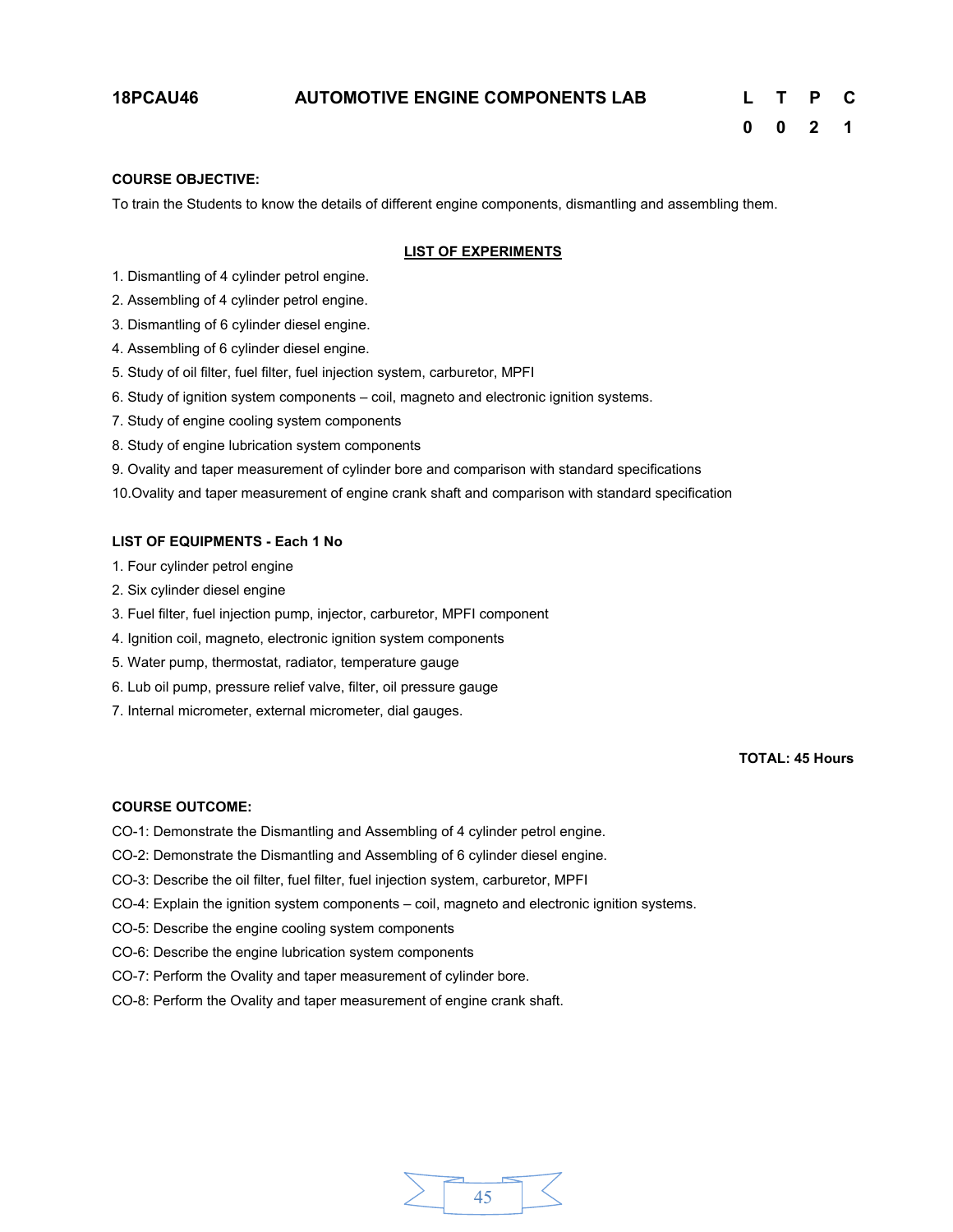# **UNIT I: PHYSICAL HEALTH 6**

1. Manavalakalai (SKY) Yoga: Introduction - Education as a means for youth empowerment - Greatness of Education - Yoga for youth Empowerment.

2. Simplified Physical Exercises: Hand, Leg, Breathing, Eye exercises - Kapalabathi, Makarasana Part I, Makarasana Part II, Body Massage, Acu pressure, Relaxation exercises - Benefits.

3. Yogasanas: Pranamasana - Hastha Uttanasana - Pada Hasthasana – AswaSanjalana Asana - Thuvipatha asva Sanjalana asana - Astanga Namaskara - Bhujangasana - Atha Muktha Savasana - Aswa Sanjalana Asana - Pada Hasthasana - Hastha Uttanasana - Pranamasana.

4. Pranayama : Naddi suddi - Clearance Practice - Benefits.

# **UNIT II: LIFE FORCE 6**

1. Reasons for Diseases - Natural reasons (Genetic / imprints, Planetary Position, Natural calamities and climatic changes) - Unnatural reasons (Food habits, Thoughts, Deeds)

2. Philosophy of Kaya kalpa - Physical body - Sexual vital fluid - Life force - Bio-Magnetism - Mind.

health - maintaining youthfulness - measures and methods in five aspects of life

3. Maintaining youthfulness : Postponing old age - Transformation of food into seven components - Importance of sexual vital fluid.

4. Measure and method in five aspects of life - Controlling undue Passion.

5. Kayakalpa practice - Aswini Mudra - Ojas breath - Benefits of Kaya Kalpa.

# **UNIT III: MENTAL HEALTH 6**

1) Mental Frequencies - Beta, Apha, Theta and Delta wave - Agna Meditation explanation - benefits.

2) Shanthi Meditation explanation - Benefits

3) Thuriya Meditation explanation - Benefits

4) Benefits of Blessing - Self blessing (Auto suggestion) - Family blessing - Blessing the others - World blessing - Divine protection

# **UNIT IV: VALUES 6**

• Human Values:

- 1) Self control Self confidence Honesty
- 2) Contentment Humility Modesty
- 3) Tolerance Adjustment Sacrifice Forgiveness
- 4) Purity (Body, Dress, Environment) Physical purity Mental purity Spiritual purity
- Social Values:

1) Non violence - Service

2) Patriotism - Equality

3) Respect for parents and elders - care and protection - Respect for teacher

4) Punctuality - Time Management

# **UNIT V: MORALITY** (VIRTUES) **6**

1) Importance of Introspection - I - Mine (Ego, Possessiveness).

2) Six Evil Temperaments - Greed - Anger - Miserliness - Immoral sexual passion - Inferiority and superiority Complex – Vengeance.

**COURSE OBJECTIVE:** 

$$
\sum \overline{46}
$$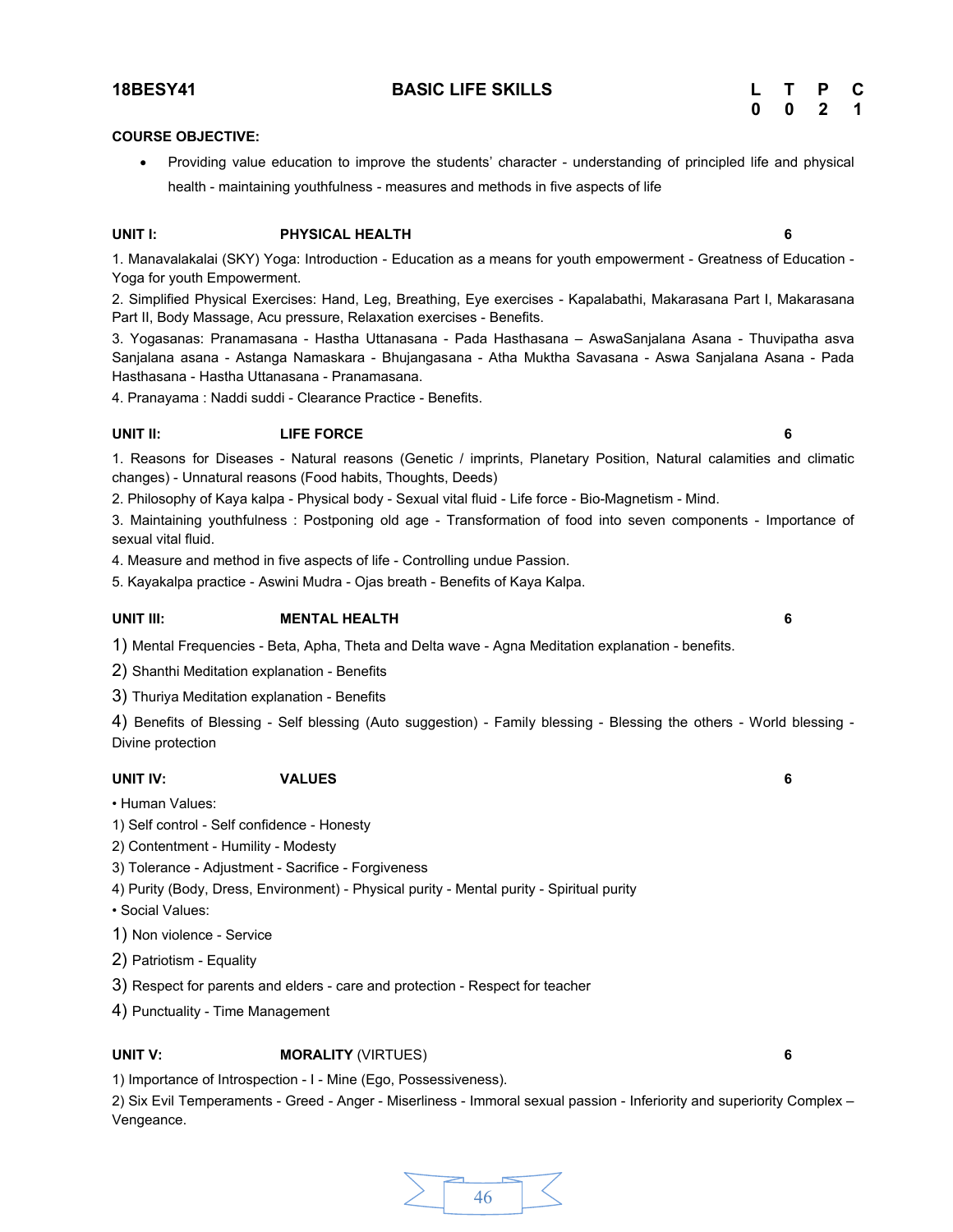3) Maneuvering of Six Temperaments - Contentment - Tolerance - Charity - Chastity - Equality - Pardon (Forgiveness). 4) Five essential Qualities acquired through Meditation: Perspicacity - Magnanimity - Receptivity - Adaptability – Creativity.

5) Improved Memory Power - Success in the Examination.

**Total: 30 hrs.** 

# **COURSE OBJECTIVE:**

CO-1: Define the physical health

- CO-2: Explain the life force
- CO-3: Describe the mental health
- CO-4: Explain the human values
- Co-5: Describe the morality

# **REFERENCE BOOKS:**

- 1. Vethathiri Maharishi, 16th Edi.2013, Yoga for Modern Age, Vethathiri Publications, Erode.
- 2. Vethathiri Maharishi, 2014, Simplified Physical Exercises, Vethathiri Publications, Erode.
- 3. Vethathiri Maharishi, 3rd Edi.2014, Kayakalpam, Vethathiri Publications, Erode.
- 4. Rev.Dr.G.U.pope, 2016, Thirukkural, Giri Trading Agency,
- 5. Vethathiri Maharishi, 1994, Mind, Vethathiri Publications, Erode.
- 6. Chandrasekaran.K, 1999, Sound Health through yoga, Sedapati, Tamilnadu, Premkalyan Publications.
- 7. Iyengar, B.K.S. 2008, Light on Yoga, Noida, UP India, Harber Collins Publishing India Ltd.,

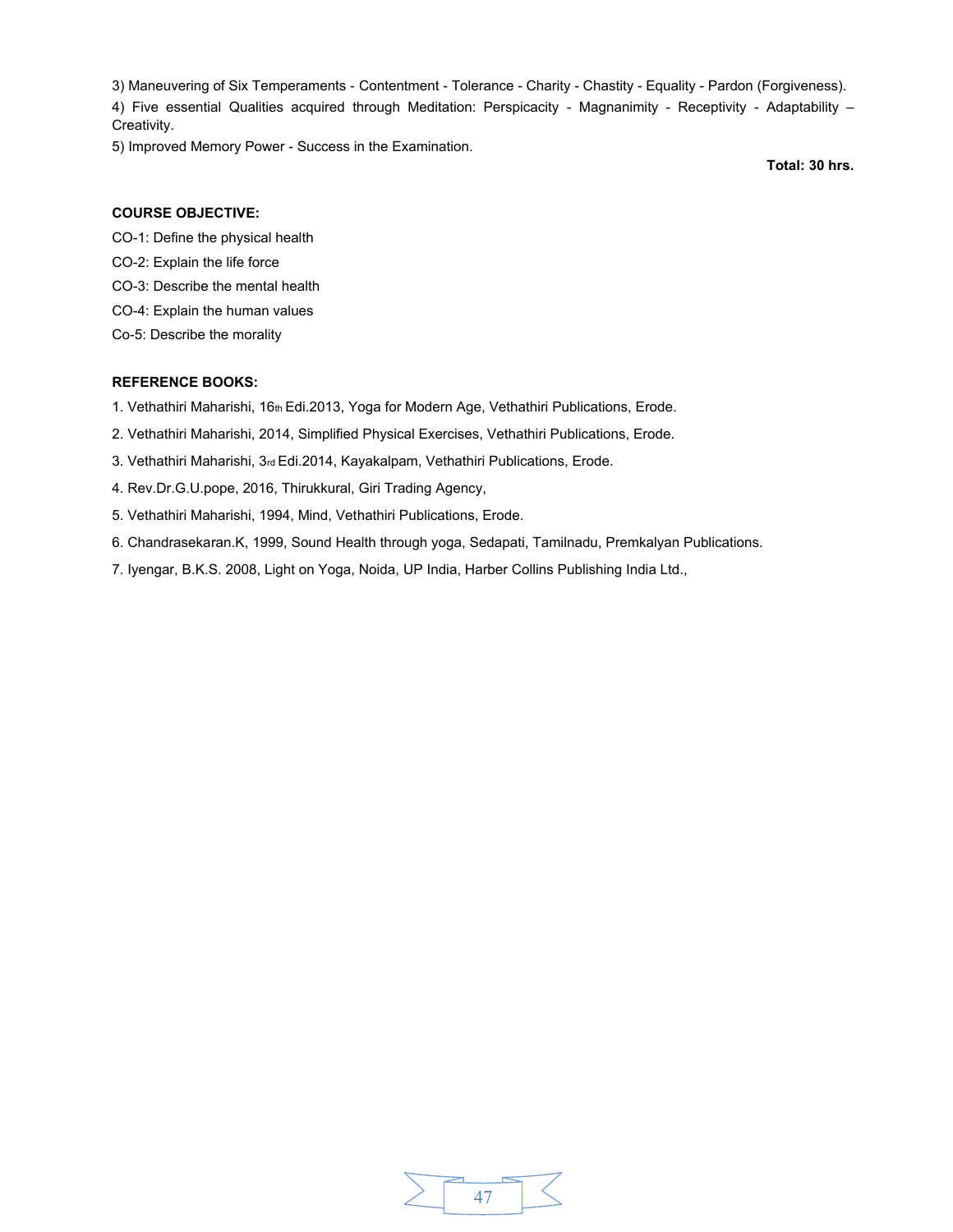# **COURSE OBJECTIVE:**

To impart knowledge in automotive transmission concept, construction and principle of operation of various types of mechanical transmission components, hydrodynamic devices, hydrostatic devisees and automatic transmission system will be taught to the students.

### **UNIT I CLUTCH AND GEAR BOX 9**

Requirement of Transmission system. Different types of clutches: Principle, construction and operation of friction clutches. Objective of the gear box. Problems on performance of automobile such as Resistance to motion, Tractive effort, Engine speed & power and acceleration. Determination of gear box ratios for different vehicle applications. Different types of gear boxes.

### **UNIT II HYDRODYNAMIC DRIVES 9**

Principles, performance and limitations of fluid coupling Constructional details of a typical fluid coupling. Reduction of drag torque, Principle, construction and advantages of hydrodynamic torque converters. Performance characteristics, converter couplings. Multi-stage Torque converter and poly phase torque converter.

# **UNIT III AUTOMATIC TRANSMISSION 9**

Automatic transmission: relative merits and demerits when compared to conventional transmission, automatic control of gears, study of typical automatic transmissions, Ford—T-model gearbox, Wilson gearbox, Electro-magnetic transmission, Automatic overdrive, Hydraulic control system for automatic transmission.

# **UNIT IV HYDROSTATIC DRIVE AND ELECTRIC DRIVE 9**

Principle of hydrostatic drive systems. Construction and working of typical drives. Advantages and limitations. Control of hydrostatic transmissions, Principle of electric drive. Early and modified Ward Leonard control systems.

#### **UNIT V AUTOMATIC TRANSMISSION APPLICATIONS 9**

Chevrolet "Turbo glide" transmission. Toyota's Automatic transmission with Electronic control system, Automatic Transmission with Intelligent Electronic controls system, Hydraulic Actuation system. Continuously Variable Transmission (CVT) – types – Operations.

# **TOTAL: 45 Hours**

# **COURSE OUTCOME**

CO-1: Describe the concept of gear motions, drive line positions.

- CO-2: Study about different types of gearboxes.
- CO-3: Describe the multi stage and polyphase torque converters, performance characteristics
- CO-4: Study about Automatic transmission

CO-5: Explain the working of various parts like engine, transmission, clutch, brakes

### **TEXT BOOK:**

- 1. Heldt P.M, Torque Converters, Chilton Book Co., 1992.
- 2. K. Newton, W.Steeds and T.K.Garret, "The Motor Vehicle", 13th Edition, Butterworth Heinemann, India, 2004.

- 1. [Harald Naunheimer,](http://www.amazon.in/s/ref=dp_byline_sr_book_1?ie=UTF8&field-author=Harald+Naunheimer&search-alias=stripbooks) [Bernd Bertsche,](http://www.amazon.in/s/ref=dp_byline_sr_book_2?ie=UTF8&field-author=Bernd+Bertsche&search-alias=stripbooks) [Joachim Ryborz,](http://www.amazon.in/s/ref=dp_byline_sr_book_3?ie=UTF8&field-author=Joachim+Ryborz&search-alias=stripbooks) [Wolfgang Novak,](http://www.amazon.in/s/ref=dp_byline_sr_book_4?ie=UTF8&field-author=Wolfgang+Novak&search-alias=stripbooks) "Automotive Transmissions: Fundamentals, Selection, Design and Application", 2nd ed., Springer, 2011.
- 2. Heinz Heisler, "Advanced Vehicle Technology", second edition, Butterworth Heinemann, New York, 2002
- 3. Dr. N. K. Giri, "Automobile Mechanics", Seventh reprint, Khanna Publishers, Delhi, 2005

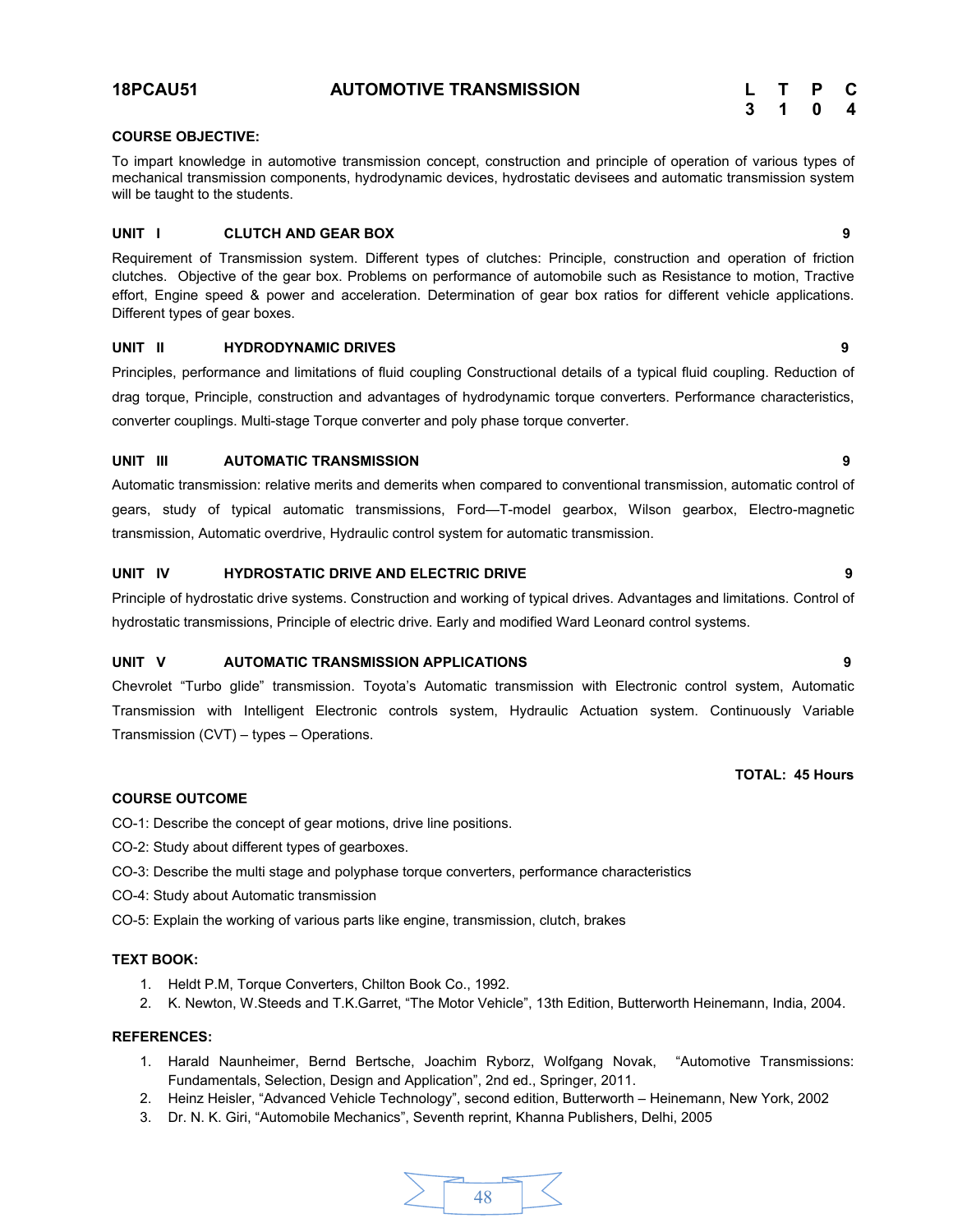# **18PCAU52 AUTOMOTIVE ENGINE COMPONENTS DESIGN L T P C**

# **COURSE OBJECTIVE:**

To make the students understand the design concept and principles of various engine components. These concepts and principles are familiarized for design of components.

# **UNIT I INTRODUCTION 9**

Engineering materials - Introduction endurance limit, notch sensitivity. Tolerances, types of tolerances and fits, design considerations for interference fits, surface finish, surface roughness, Rankine's formula - Tetmajer's formula - Johnson formula- design of push- rods.

# **UNIT II DESIGN OF CYLINDER, PISTON AND CONNECTING ROD 9**

Choice of material for cylinder and piston, design of cylinder, piston, piston pin, piston rings, piston failures, lubrication of piston assembly. Material for connecting rod, determining minimum length of connecting rod, small end design, shank design, design of big end cap bolts.

# **UNIT III DESIGN OF CRANKSHAFT 9**

Balancing of I.C. engines, significance of firing order. Material for crankshaft, design of crankshaft under bending and twisting, balancing weight calculations, development of short and long crank arms. Front and rear-end details.

# **UNIT IV DESIGN OF FLYWHEELS 9**

Determination of the mass of a flywheel for a given co- efficient of speed fluctuation. Engine flywheel - stresses on the rim of the flywheels. Design of hubs and arms of the flywheel, turning moment diagram.

#### **UNIT V DESIGN OF VALVES AND VALVE TRAIN 9**

Design aspects of intake & exhaust manifolds, inlet & exhaust valves, valve springs, tappets and valve train. Design of cam &camshaft. Design of rocker arm. Cam profile generation.

# **COURSE OUTCOME:**

- CO 1: Define the concept of interference fits & surface finish.
- CO 2: Describe the Rankine's formula, Tetmajer's formula & Johnson formula.
- CO 3: Explain the concepts of cylinder and piston design.
- CO 4: Analyze the Material for connecting rod.
- CO 5: Familiar with the various types of firing order.
- CO 6: Estimate the font and rear-end details.
- CO 7: Analyze the mass of a flywheel for a given co- efficient of speed fluctuation.
- CO 8: Explain the turning moment diagram.
- CO 9: Know the different types of intake & exhaust manifolds.

# **TEXT BOOK:**

1. Khurmi. R.S. &Gupta.J.K., A textbook of Machine Design, Eurasia Publishing House (Pvt) Ltd, 2001.

# **REFERENCES:**

- 1. Jain.R.K, "Machine Design", Khanna Publishers, New Delhi, 2005.
- 2. Giri.N.K, Automobile Mechanics, Khanna Publishers, New Delhi, 2007.



#### **TOTAL: 45 Hours**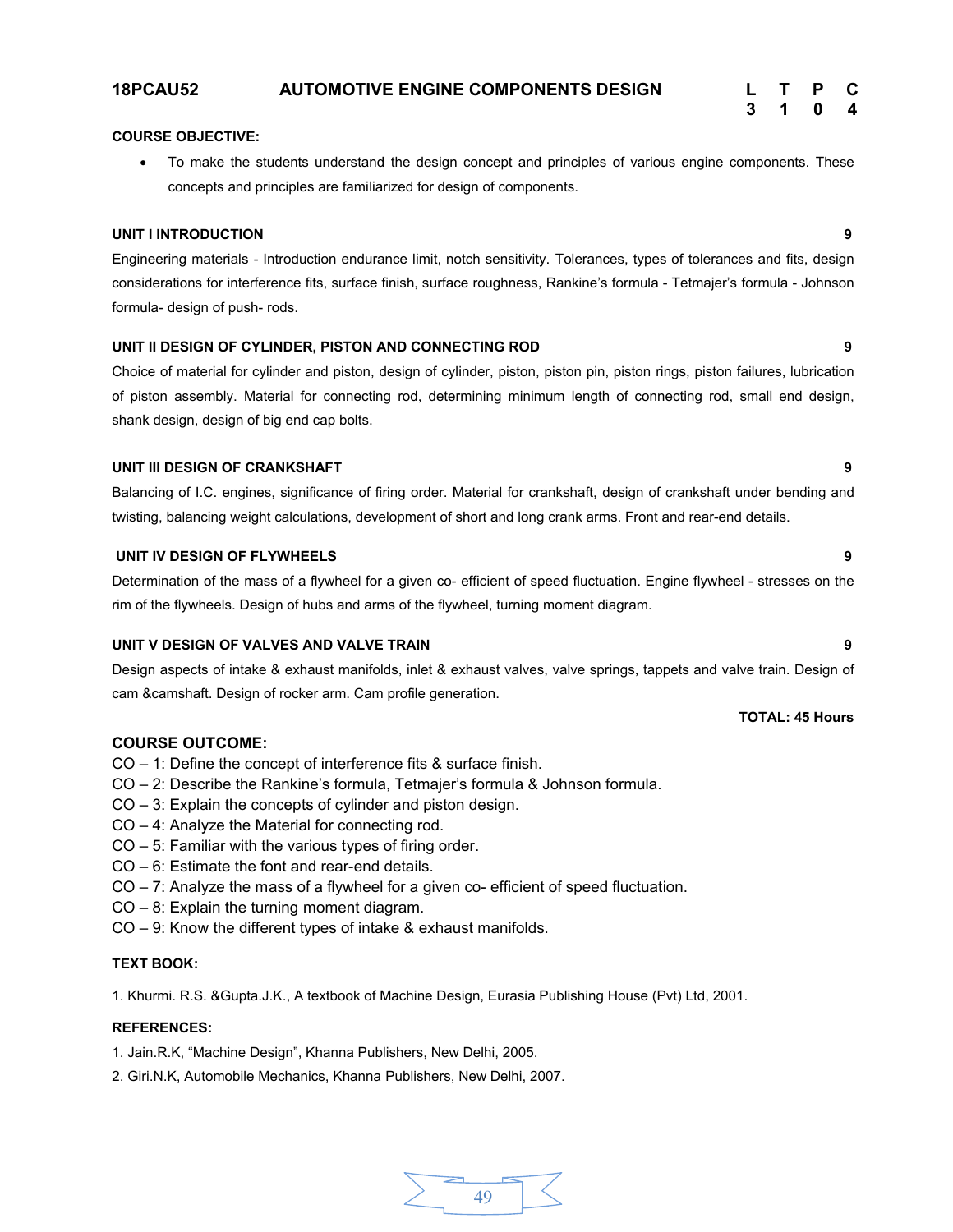# **18PCAU53 VEHICLE DESIGN DATA CHARACTERISTICS L T P C**

#### **COURSE OBJECTIVE:**

- \* To understand the concepts of designing the vehicle and various resistances.
- $\div$  To familiarize with vehicle and engine performance curves.
- \* To impart knowledge on calculation of vehicle gear ratios.

### **UNIT I INTRODUCTION 12**

Assumptions to be made in designing a vehicle, Range of values for Gross Vehicle Weight, Frontal Area, maximum speed, maximum acceleration, grad ability of vehicle in different gears, Basics of Automobile Design.

### **UNIT II RESISTANCE TO VECHICLE MOTION 12**

Calculation, Tabulation and Plotting of Curves for Air and Rolling Resistances at various vehicle speeds, Calculation and Plotting of Driving force, Power requirement for different loads and acceleration, Maximum Power calculation.

# **UNIT III PERFORMANCE CURVES-I 12**

Calculation, Tabulation and Plotting of Torque and Mechanical Efficiency for different vehicle speeds, Interpolation of Pressure – Volume diagram, Calculation of frictional Mean Effective Pressure, Calculation of Engine Cubic Capacity, Bore and Stroke Length.

# **UNIT IV PERFORMANCE CURVES-II 12**

Connecting rod length to Crank Radius Ratio, Plotting of Piston Velocity and Acceleration against Crank Angle, Plotting Gas force, inertia force and Resultant force against Crank Angle, Turning Moment and Side Thrust against Crank Angle.

# **UNIT V GEAR RATIOS** 12

Determination of Gear Ratios for first, second, third and top gears, Acceleration and Grad ability vehicle, Typical problems occur on Vehicle performance.

#### **COURSE OUTCOME:**

- CO-1: Describe the concepts and assumptions to be made in designing a vehicle.
- CO-2: Interpret the various data for designing the vehicle.
- CO-3: Identify the various resistances to vehicle motion and plot the graphs.
- CO-4: Formulate the engine performance parameters and draw the performance curves.
- CO-5: Evaluate the various forces and moments and plot the graphs.
- CO-6: Evaluate the vehicle performance parameters and draw the performance curves.
- CO-7: Demonstrate the calculation of various gear ratios for vehicle.

### **TEXT BOOKS:**

1 N. K. Giri, Automotive Mechanics, Khanna Publishers, New Delhi, 2005.

2. Heldt, P.M., High Speed Combustion Engines, Oxfore and I.B.H. Publishing Co.,Kolkata, 2002.

# **REFERENCES:**

1. Heinz Heisler, Advanced Vehicle Technology, Butterworth-Heinemann Ltd; 2nd Revised edition edition. 2002.

2. R.B.Gupta, Automobile Engineering, Satya Prakashan, New Delhi, 2012.



**TOTAL: 60 Hours**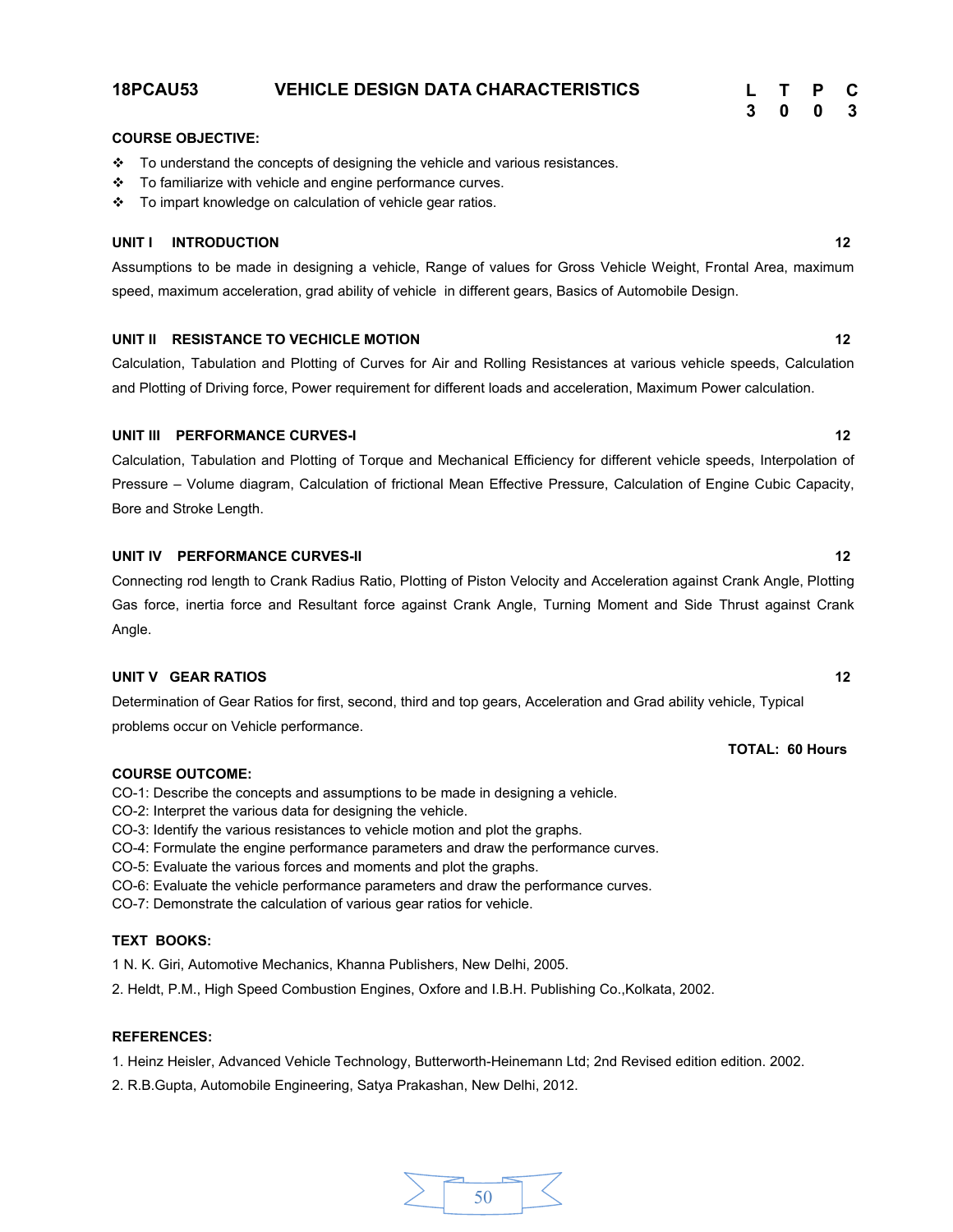# **18PCAU54 AUTOMOTIVE POLLUTION AND CONTROL L T P C**

# **3 0 0 3**

# **COURSE OBJECTIVE:**

To impart knowledge in automotive pollution control techniques of pollutants like UBHC, CO, NOx, particulate matter and smoke for both SI and CI engine will be taught to the students.

# **UNIT I EMISSION FROM AUTOMOBILES 5**

Vehicle population assessment in metropolitan cities and contribution to pollution, effects on human health and environment, global warming, various emissions from Automobiles — Formation, transient operational effects on pollution.

# **UNIT II EMISSIONS FROM SPARK IGNITION ENGINE AND ITS CONTROL 12**

Emission formation in SI Engines- Carbon monoxide- Unburned hydrocarbon Nitric oxide. Lead particulate—Polynuclear Aromatic hydrocarbon emissions—Effects of design and operating variables on emission formation- controlling of pollutants from Engine- Thermal reacts — Catalytic converters — Charcoal Canister Control for evaporative emission — Positive Crank case ventilation system for UBHC emission reduction.

# **UNIT III EMISSION FROM COMPRESSION IGNITION ENGINE AND ITS CONTROL 12**

Physical and Chemical delay — Significance — Intermediate Compounds Formation — emission formation due to incomplete Combustion — Effect of Operating variables on Emission formation — White, Blue, and Black Smokes. Nitric Oxide and Particulate controlling of Emission — Operating Behavior- Fumigation EGR- Air Injection — Cetane umber Effect.

# **UNIT – IV NOISE POLLUTION FROM AUTOMOBILES 8**

Causes for Noise from Automobiles—Traffic Noise—Engine Noise—Transmission Noise—vehicle structural Noise, Exhaust Noise, Noise reduction in Automobiles — Encapsulation technique for noise reduction — Silencer Design on Sound reduction in automobiles.

# **UNIT – V TEST PROCEDURES AND EMISSION MEASUREMENTS 8**

Constant Volume Sampling I and 3 (CVSI &CVS3) Systems- Sampling Procedures — Seven mode and thirteen mode cycles for Emission Sampling — Sampling problems — Quantifying Emissions — Measurement of CO, CO by NDIR. Hydrocarbon emission by FID- Chemiluminesecent detector for Measurement of NOR— Smoke meters — Dilution Tunnel Technique for particulate Measurement- Sound level meters.

# **TOTAL : 45 Hours**

# **COURSE OUTCOME:**

- CO 1: Analyze the impact of vehicle population on pollution
- CO 2: Describe the emission and its effect on human health and environment
- CO 3: Describe the formation of pollutant in SI engine.
- $CO 4$ : Identify the formation of pollutant in CI engine
- CO 5: Clearly explain the various noise and noise reduction in automobile
- CO 6: Aware of US, Euro, and Indian emission norms

# **TEXT BOOKS:**

- 1. G.P.Springer and D.J.Patterson, Engine Emissions, Pollutant formation, Plenum Press, New York, 1986.
- 2. D.J.Patterson and N.A.Henin, 'Emission from Combustion Engine and their control', Anna Arbor Science Publication,1985.

- 1. V.Ganesan, 'Internal combustion Engines', Tata McGraw Hill Book Co, Eighth Reprint, 2005.
- 2. Crouse and Anglin, 'Automotive Emission Control', McGraw Hill company., Newyork 1993.
- 3. L.Lberanek, 'Noise Reduction', Mcgrawhill Company., Newyork1993.
- 4. C.Duerson, 'Noise Abatment', Butterworths ltd., London1990.

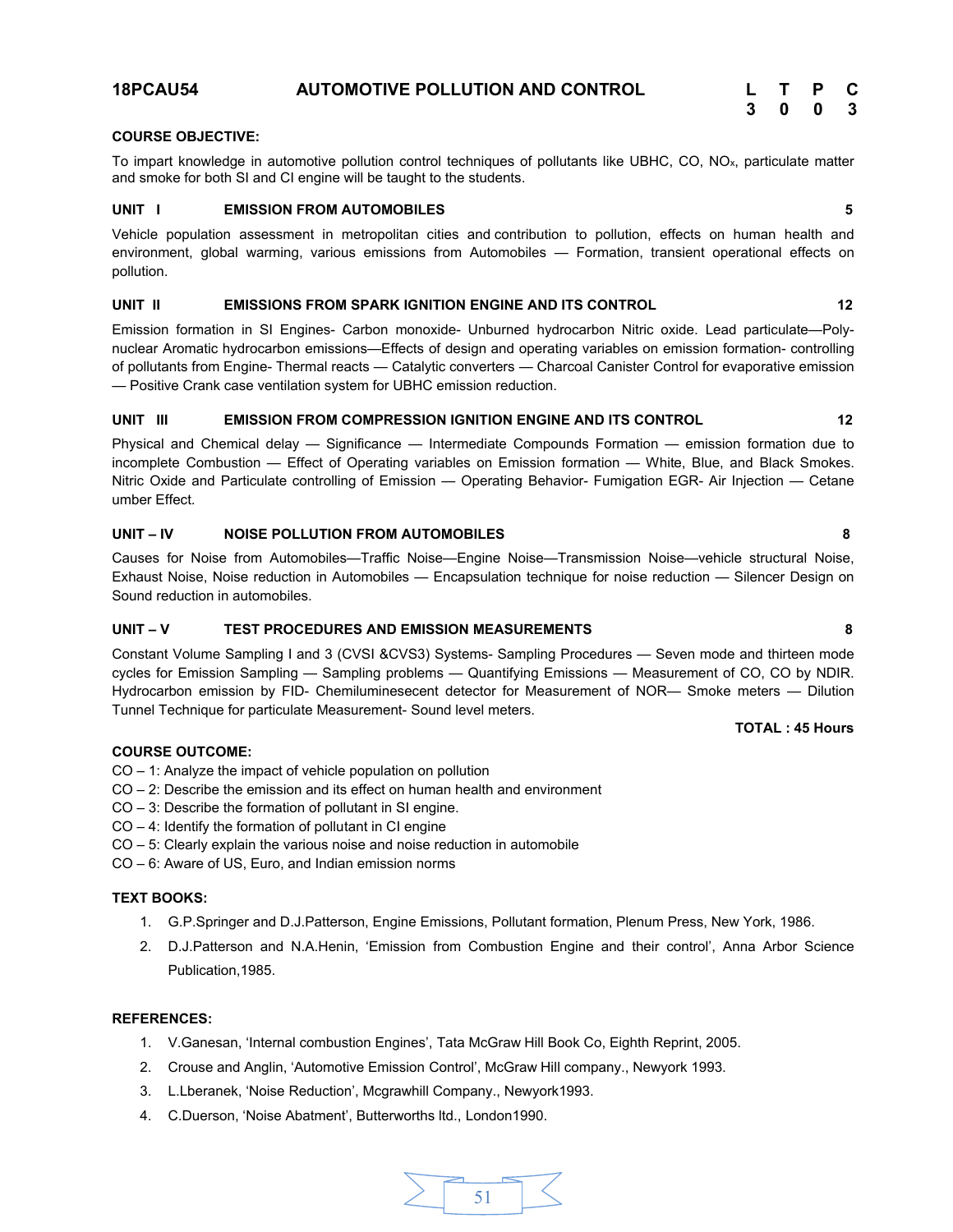# **18PCAU55 PERFORMANCE AND EMISSION TESTING LAB L T P C**

| L | т | P | С |
|---|---|---|---|
| 0 | 0 | 2 | 1 |

# **COURSE OBJECTIVE:**

To conduct performance test and emission test on the IC engines.

# **LIST OF EXPERIMENTS**

- 1. Study of Pressure pickups, charge amplifier, storage oscilloscope and signal analysers used for IC engine testing.
- 2. Performance study of petrol and diesel engines both at full load and part load conditions.
- 3. Morse test on petrol and diesel engines.
- 4. Determination of compression ratio, volumetric efficiency and optimum cooling water flow rate in engines.
- 5. Heat balance test on an automotive engine.
- 6. Testing of 2 and 4 wheelers using chassis dynamometers.
- 7. Study of NDIR Gas Analyser and FID
- 8. Study of Chemiluminescent NOx analyzer
- 9. Measurement of HC, CO, CO2, O2 using exhaust gas analyzer
- 10. Diesel smoke measurement.

# **TOTAL: 45 Hours**

# **COURSE OUTCOME:**

…

- CO-1: Define the Pressure pickups, charge amplifier, storage oscilloscope and signal analyzers.
- CO-2: Evaluate the performance of petrol and diesel engines both at full load and part load conditions.
- CO-3: Perform the Morse test on petrol and diesel engines.
- CO-4: Find the compression ratio, volumetric efficiency in engines.
- CO-5: Perform the Heat balance test on an automotive engine.
- CO-6: Demonstrate the testing of 2 and 4 wheelers using chassis dynamometers.
- CO-7: Describe the NDIR Gas Analyser and FID
- CO-8: Describe the Chemiluminescent NOx analyzer
- CO-9: Explain the measurement of HC, CO, CO2, O2 using exhaust gas analyzer
- CO-10: Describe the Diesel smoke measurement.

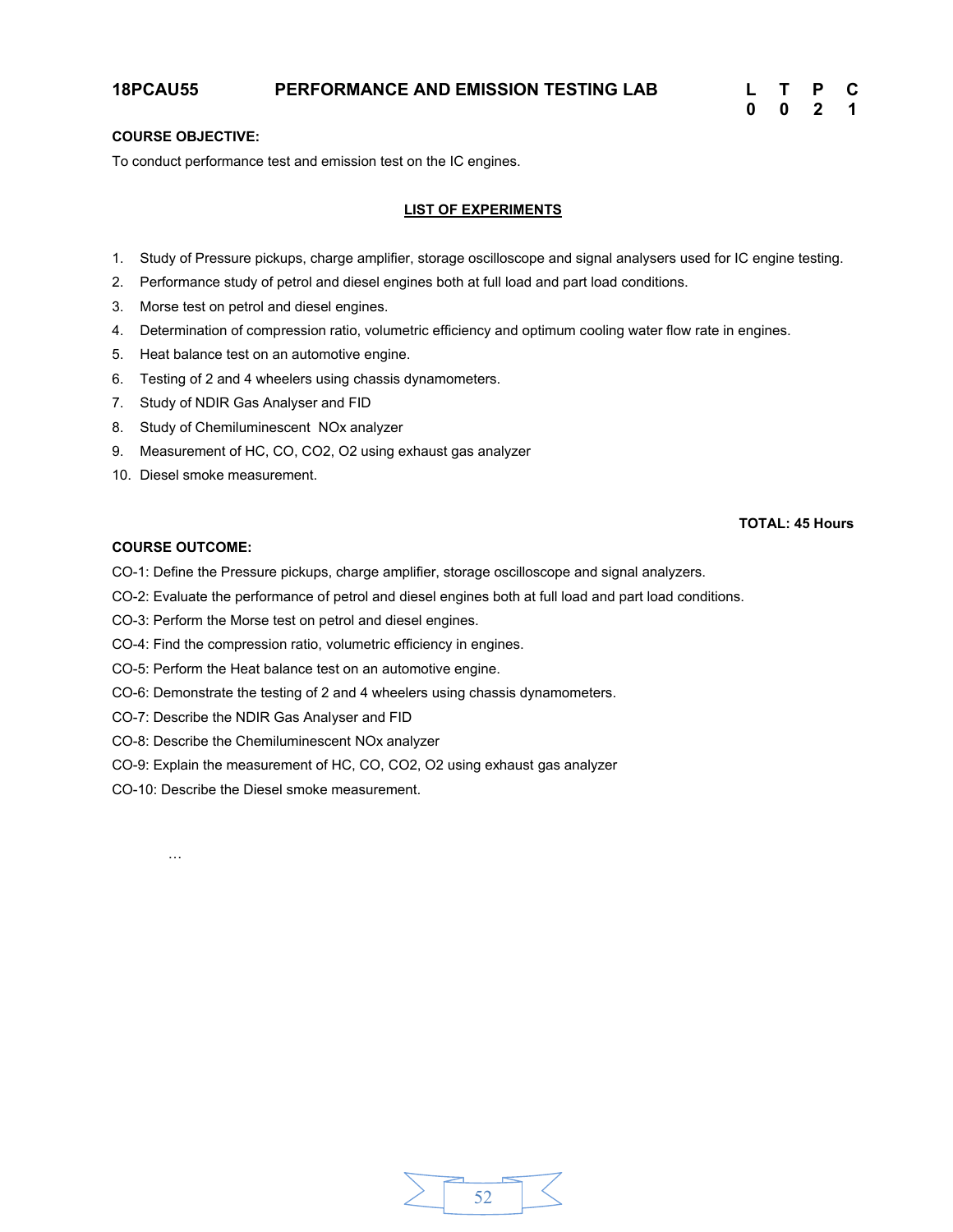# **18PCAU56 COMPUTER AIDED AUTOMOTIVE COMPONENTS DESIGN LAB**

| L | Т | P | C |
|---|---|---|---|
| 0 | 0 | 2 | 1 |

### **COURSE OBJECTIVE:**

● To familiarize the students to use modeling software to model engine components design

### **LIST OF EXPERIMENTS**

1. Design and drawing of piston.

2. Piston pin and piston rings and drawing of these components.

3. Design of connecting rod small end and big end, shank design, design of big end cap, bolts and drawing of the connecting rod assembly

4. Design of crankshaft and balancing weight calculation.

5. Development of short and long crank arms, front end and rear end details, drawing of the crank shaft assembly.

- 6. Design and drawing of flywheel.
- 7. Ring gear design, drawing of the flywheel including the development of ring gear teeth.
- 8. Design and drawing of the inlet and exhaust valves.
- 9. Design of cam and camshaft, cam profile generation, drawing of cam and camshaft
- 10. Complete design of clutch components.

# **THE LIST OF EQUIPMENTS FOR A BATCH OF 30 STUDENTS**

53

- 1. Computer nodes 30 Nos.
- 2. Software like AutoCAD or Pro-E 15 licenses

# **TOTAL: 45 Hours**

# **COURSE OUTCOME:**

CO-1: Perform the design and drawing of piston.

- CO-2: Explain the drawing of Piston pin and piston pin.
- CO-3: Perform the design and drawing of the connecting rod assembly
- CO-4: Perform the design of crankshaft, balancing weight calculations.
- CO-5: Explain the design and drawing of flywheel.
- CO-6: Demonstrate the Ring gear design
- CO-7: Perform the design and drawing of the inlet and exhaust valves.
- CO-8: Explain the design and drawing of camshaft.
- CO-9 Describe the design procedure of clutch components
- CO-10: Draw the clutch components using drafting software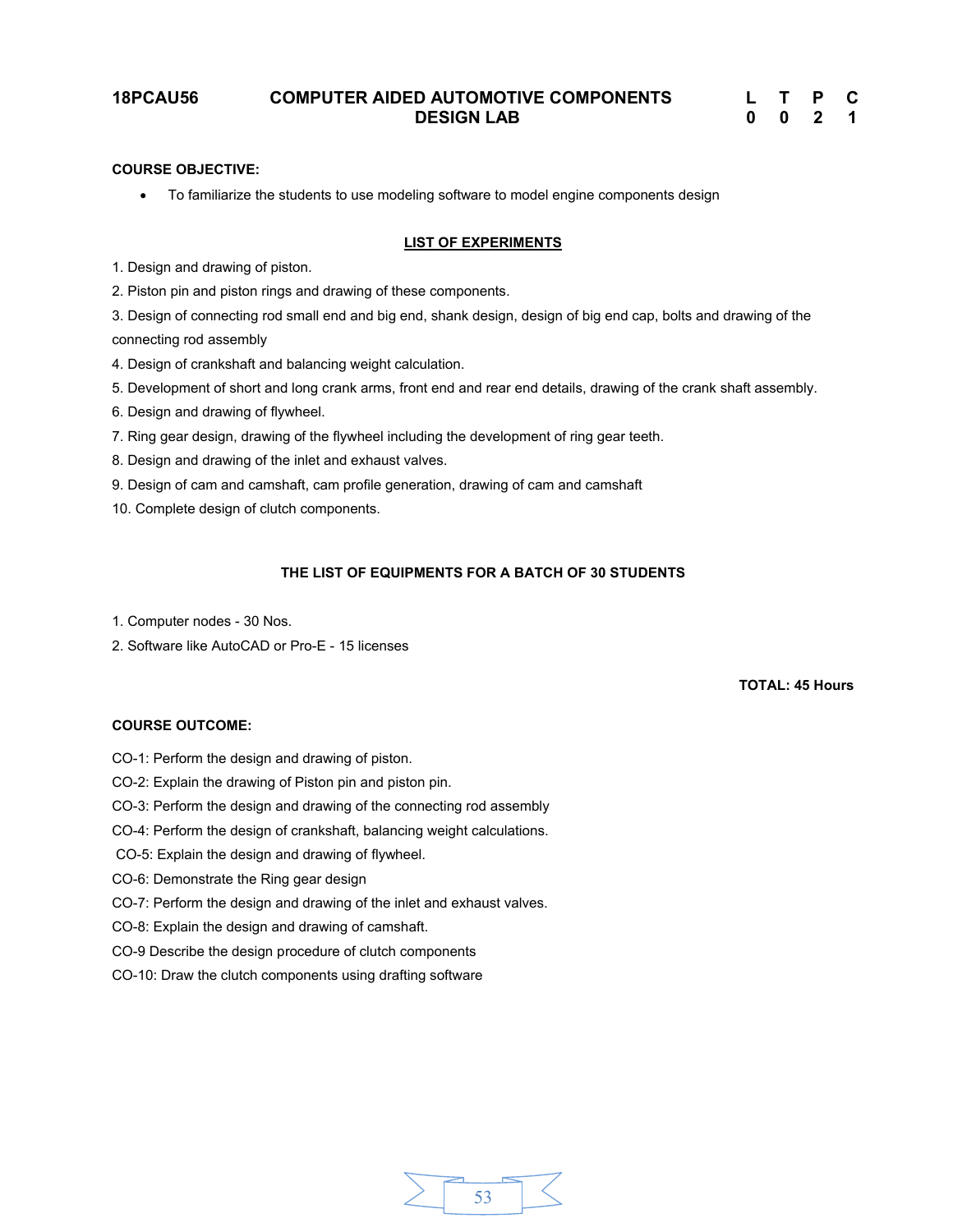# **COURSE OBJECTIVE**

● To be familiar with electrical and electronic components used in automobiles.

#### **UNIT I BATTERIES AND STARTING SYSTEM 10**

Different types of Batteries – principle, rating, testing and charging. Starter motors characteristics, capacity requirements. Drive mechanisms. Starter switches.

# **UNIT II CHARGING SYSTEM LIGHTING AND ACCESSORIES 9**

DC Generators and Alternators their characteristics. Control unit – cut out, electronic regulators. Vehicle interior lighting system. Vehicle exterior lighting system. Wiring requirements. Lighting design. Dashboard instruments. Horn, trafficator.

# **UNIT III ELECTRONIC IGNITION AND INJECTION SYSTEM 9**

Spark plugs. Advance mechanisms. Different types of ignition systems. Electronic fuel injection systems, mono and multi point fuel injection system (MPFI).

#### **UNIT IV SAFETY SYSTEMS 8**

Antilock braking system, air bag restraint system, voice warning system, seat belt system, road navigation system, anti theft system.

### **UNIT V SENSORS AND MICROPROCESSORS IN AUTOMOBILES 9**

Basic sensor arrangements. Types of sensors – oxygen sensor, hot wire anemometer sensor, vehicle speed sensor, detonation sensor, accelerometer sensor, crank position sensor. Microprocessor and microcomputer controlled devices in automobiles such voice warning system, travel information system, keyless entry system, automatic transmission system, electronic steering system.

### **COURSE OUTCOME:**

CO-1: Explain all the sub-systems of an Automobile and 4 stroke IC Engine.

CO-2: Explain the concepts of automotive sensors and actuators, their application and uses

CO-3: Define the details systems like Engine System, Chassis, Transmission, Power train, Braking Systems etc

CO-4: Obtain an overview of automotive components, subsystems, design cycles, communication protocols.

CO-5: Interface automotive sensors and actuators with microcontrollers

CO-6: Develop, simulate and integrate control algorithms for ECUs with hardware

CO-7: Identify and interpret electrical/electronic system concern; determine necessary action.

CO-8: Use wiring diagrams during diagnosis of electrical circuit problems.

# **TEXT BOOKS:**

1. Young A.P. & Griffiths. L. "Automotive Electrical Equipment", ELBS & New Press- 1999.

2. William B.Riddens "Understanding Automotive Electronics", 5th edition - Butter worth Heinemann Woburn, 1998.

3. Crouse, W.H "Automobile Electrical Equipment", McGraw-Hill Book Co., Inc., New York, 3rd edition, 1986.

# **REFERENCES:**

1. Bechhold "Understanding Automotive Electronics", SAE, 1998.

- 2. Judge A.W "Modern Electrical Equipment of Automobiles", Chapman & Hall, London, 1992.
- 3. Kholi.P.L "Automotive Electrical Equipment", Tata McGraw-Hill Co., Ltd., New Delhi, 1975.
- 4. Robert Bosch "Automotive Hand Book", SAE (5th Edition), 2000.
- 5. Ganesan.V. "Internal Combustion Engines", Tata McGraw-Hill Publishing Co., New Delhi, 2003.

**3 0 0 3**

# **TOTAL: 45 Hours**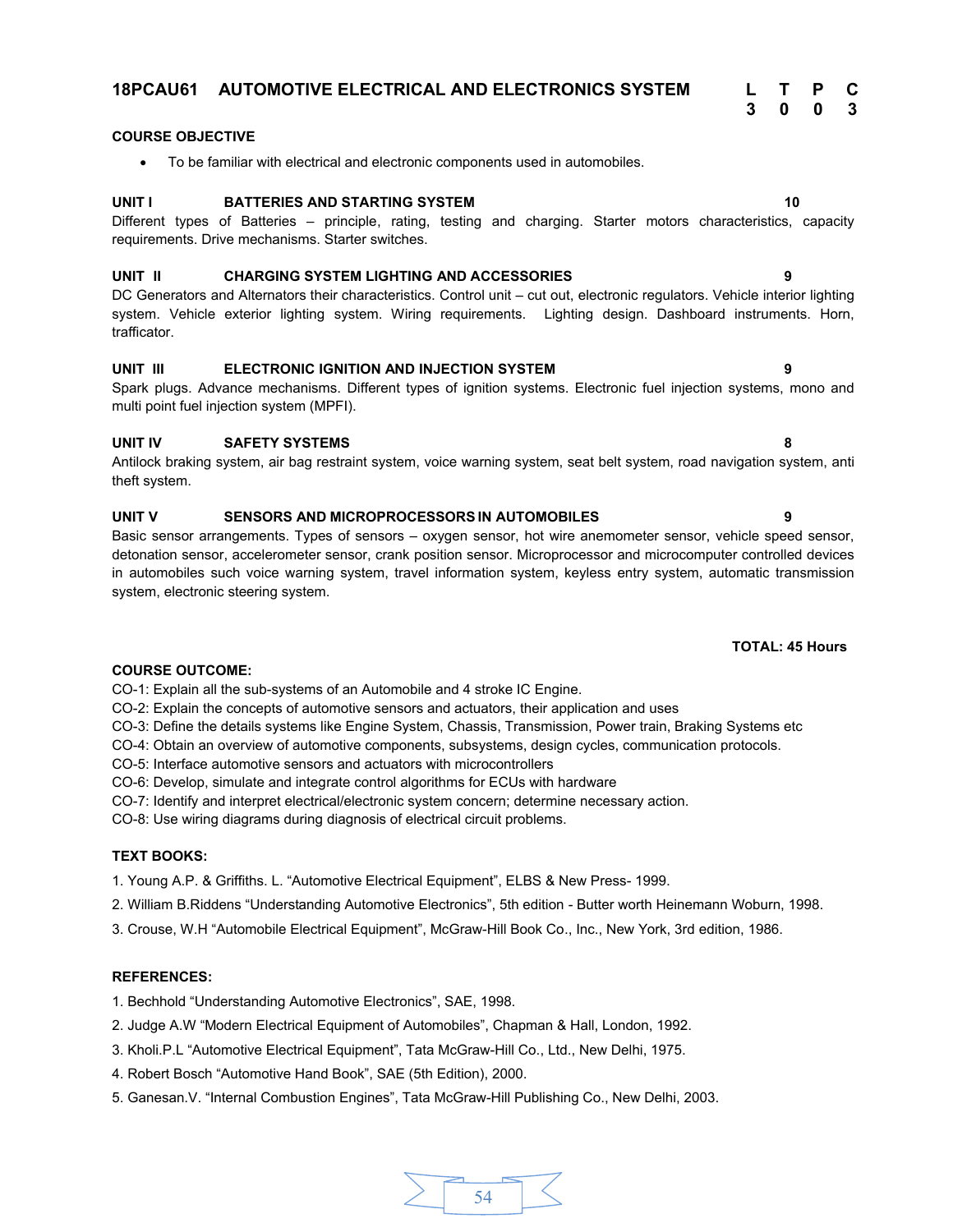# **18PCAU62 AUTOMOTIVE CHASSIS COMPONENTS DESIGN L T P C**

# **COURSE OBJECTIVE :**

- ∑ To study the Constructional details and Theory of important drive line.
- To familiarize with Steering, Braking and Suspension Systems of Automobile.
- ∑ To impart knowledge on Problem–Solving in Steering, Propeller Shaft, Braking and Suspension Systems.

# **UNIT I VEHICLE FRAME AND SUSPENSION 9**

Study of loads-moments and stresses on frame members. Design of frame for passenger and commercial vehicle - Design of leaf Springs-Coil springs and torsion bar springs.

# **UNIT II FRONT AXLE AND STEERING SYSTEMS 9**

Analysis of loads-moments and stresses at different sections of front axle. Determination of bearing loads at Kingpin bearings. Wheel spindle bearings. Choice of Bearings. Determination of optimum dimensions and proportions for steering linkages, ensuring minimum error in steering. Design of front axle beam.

#### **UNIT III CLUTCH 9**

# Design of single plate clutch, multiplate clutch and cone clutch. Torque capacity of clutch. Design of clutch components, Design details of roller and sprag type of clutches.

# **UNIT IV GEAR BOX 9**

Gear train calculations, layout of gearboxes. Calculation of bearing loads and selection of bearings. Design of three speed and four speed gearboxes.

# **UNIT V DRIVE LINE AND REAR AXLE 9**

Design of propeller shaft. Design details of final drive gearing. Design details of full floating, semi- floating and three quarter floating rear shafts and rear axle housings and design aspects of final drive.

# **COURSE OUTCOME:**

CO-1: Analyze the frames in vehicles.

- CO-2: Explain testing of frames and materials used in frames.
- CO-3: Describe the construction details of steering linkages.
- CO-4: Sketch the steering linkages layout for conventional and independent suspensions.
- CO-5: Evaluate the effect of driving thrust and torque.
- CO-6: Differentiate the rear axle construction-full floating, three quarter floating and semi-floating arrangements.
- CO-7: Write the disc brake, drum brake theory and constructional details.
- CO-8: Explain the testing of Brakes and factors affecting brake performance
- CO-9: Describe the types of suspension springs
- CO-10: Write the types of tyres and constructional details

# **TEXT BOOKS:**

- 1. Giri, N.K., "Automobile Mechanics", Khanna publishers, New Delhi, 2007.
- 2. Khurmi. R.S. & Gupta. J.K., "A textbook of Machine Design", Eurasia Publishing House (Pvt) Ltd, 2001.

# **REFERENCES:**

- 1. Dean Averns, "Automobile Chassis Design", Illife Book Co., 2001.
- 2. Heldt, P.M., "Automotive Chassis", Chilton Book Co., 1992.



**3 1 0 4**

# **TOTAL: 45 Hours**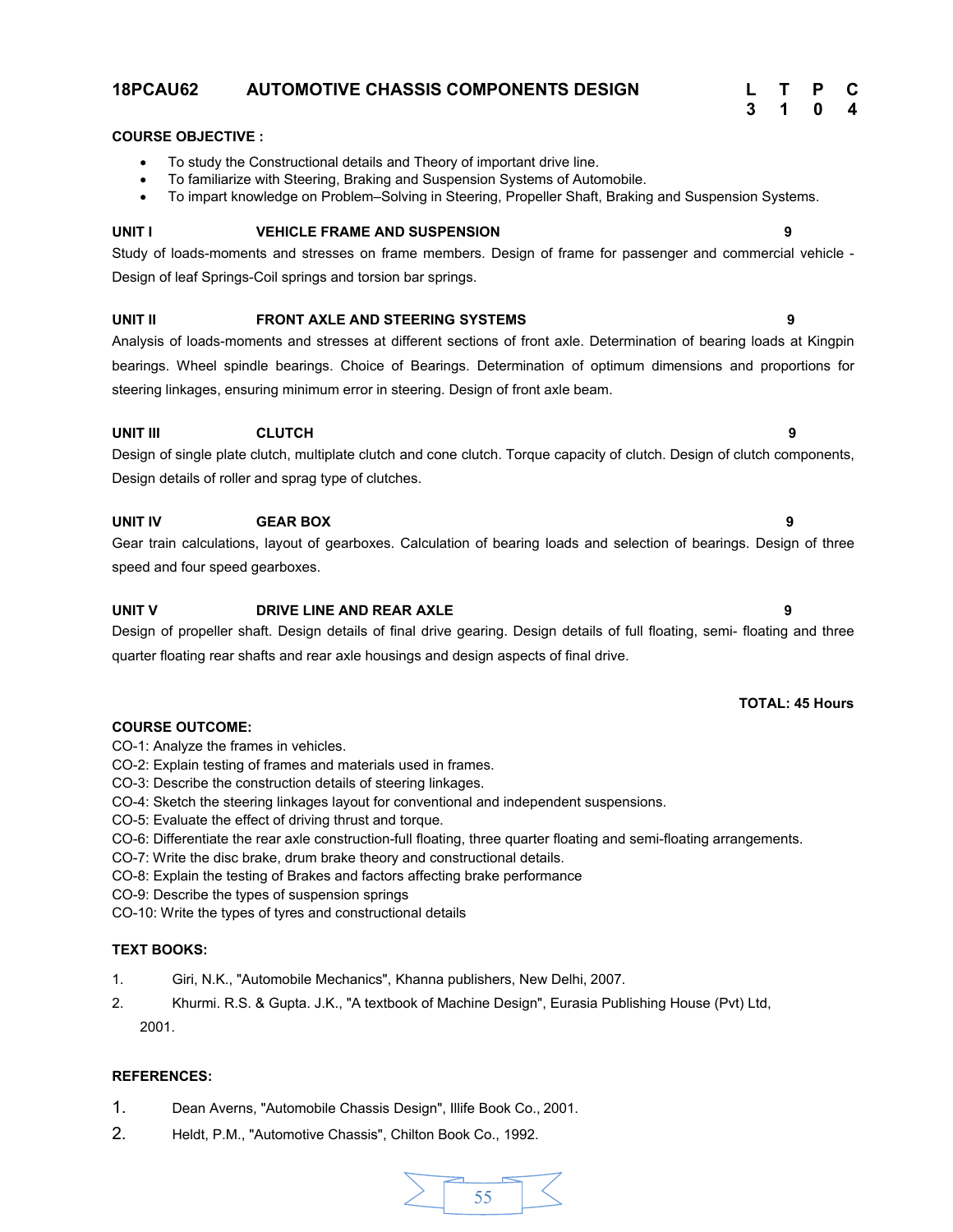# **18PCAU63 TWO AND THREE WHEELER TECHNOLOGY L T P C**

# **3 0 0 3**

# **COURSE OBJECTIVE:**

- To understand about constructional details operating characteristics and vehicle design aspect.
- To familiarize with Indian model heavy & light duty vehicle.

# **UNIT I POWER UNIT 9**

Two stroke SI engine, four stroke SI engine; merits and demerits, Symmetrical and unsymmetrical port timing diagrams, Types of scavenging processes, merits and demerits, scavenging pumps, Rotary valve engine. Fuel system, Lubrication system. Magneto coil and battery coil spark ignition system, electronic ignition system. Starting system, Kick starter system.

# **UNIT II CHASSIS AND SUB-SYSTEMS 9**

Mainframe and its types. Chassis and shaft drive, Single, multiple plates and centrifugal clutches. Gear box and gear controls. Front and rear suspension systems. Shock absorbers. Panel meters and controls on handle bar.

# **UNIT III BRAKES, WHEELS AND TYRES 9**

Brakes-Drum brakes, disc brakes, front and rear brake links, layouts, Wheels-Spoked wheel, cast wheel, disc wheel, disc types. Tyres and tubes.

#### **UNIT IV TWO WHEELERS 9**

Case study of major Indian models of motorcycles, scooters and mopeds, TVS mopeds and motorcycles, Hero Honda motorcycles, Bajaj scooters and motorcycles, Yamaha, Enfield motorcycles. Servicing and maintenance.

# **UNIT V THREE WHEELERS 9**

Case study of major Indian models of three wheeler-, Bajaj Auto rickshaws, pickup vans, delivery vans, Ape load autos and trailer, Servicing and Maintenance: daily, weekly, monthly, Fault tracing.

#### **COURSE OUTCOME:**

- CO 1: Clearly explain the scavenging processes.
- CO 2: Explain the electronic ignition system.
- CO –3: Familiar with the shaft drive.
- CO 4: Describe the Suspension system.
- CO 5: Familiar with the different types of brake.
- CO 6: Describe the tyre and tube.
- CO 7: Describe study of major Indian models of motorcycles.
- CO 8: Familiar with the concept of servicing and maintenance.
- CO 9: Clearly understand of Indian model vehicle.
- CO 10: Familiar with the vehicle body maintenance.

### **TEXT BOOKS:**

1. Irving.P.E. - Motor Cycle Engineering - Temple Press Book, London – 1992.

### **REFERENCES:**

1. The Cycle Motor Manual - Temple Press Limited, London - 1990

- 2. Encyclopedia of Motorcycling 20 volume Marshall, Cavensih, UK 1989
- 3. Brayant R.V, Vespa Maintenance and Repair Series S.Chand & Co., New Delhi 1986.
- 4. Raymond Broad Lambretta A Practical Guide to maintenance and repair S.Chand. & Co., New Delhi 1987.



**Total: 45 Hours**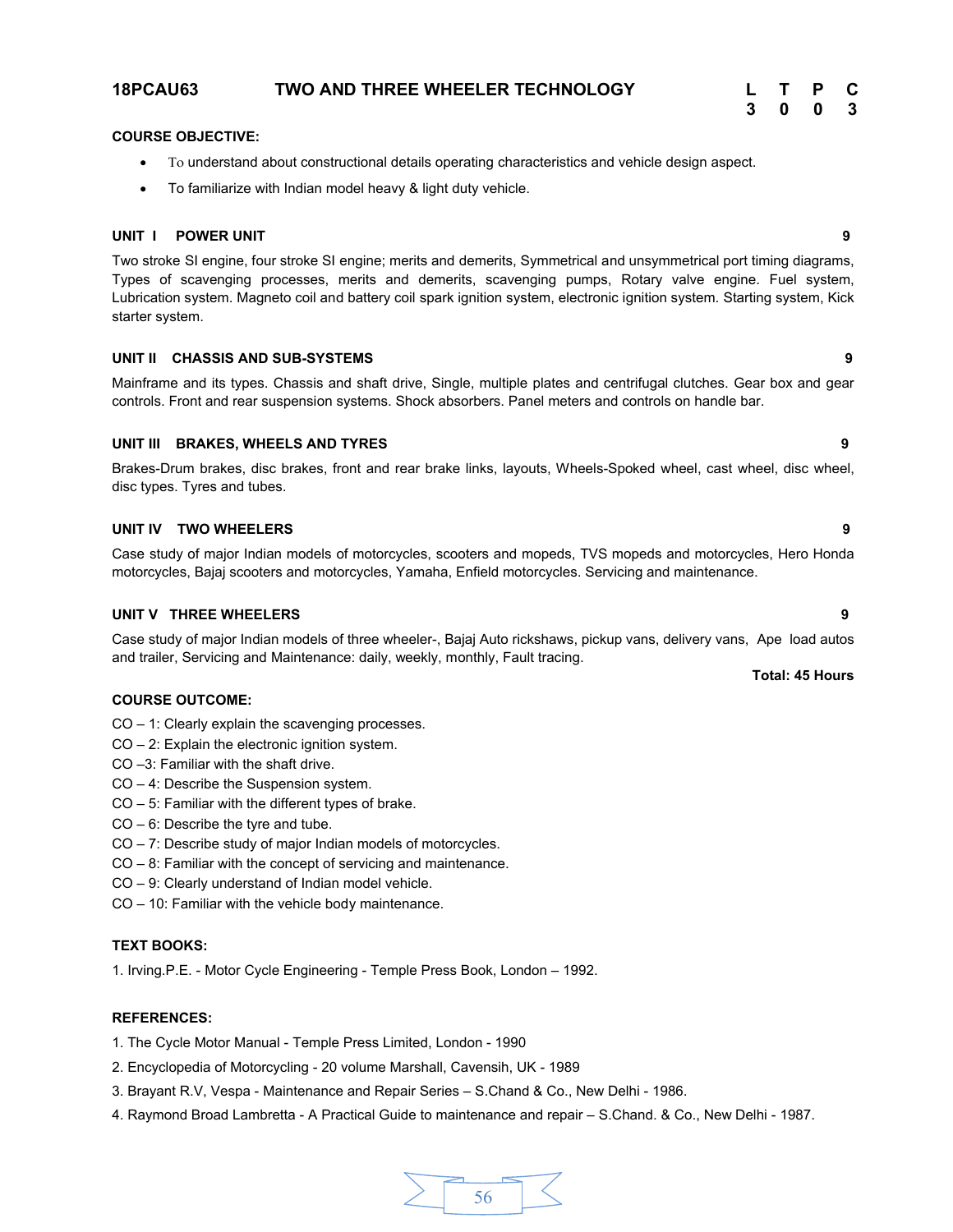# **18PCAU64 AUTOMOTIVE ELECTRICAL AND ELECTRONICS LABORATORY**

| L | T | Р | C. |
|---|---|---|----|
| 0 | 0 | 2 | 1  |

# **COURSE OBJECTIVE :**

- Explain with the testing procedure for automotive electrical system components.
- Explain with the testing procedure for automotive electronics system components.

# **LIST OF EXPERIMENTS**

# **a. Electrical Laboratory**

- 1. Testing of batteries and battery maintenance
- 2. Testing of starting motors and generators
- 3. Testing of regulators and cut outs relay
- 4. Diagnosis of ignition system faults
- 5. Study of automobile electrical wiring

# **b. Electronics Laboratory**

- 6. Study of rectifiers and filters
- 7. Study of logic gates, adder and flip-flops
- 8. Study of SCR and IC timer
- 9. Interfacing A/D converter and simple data acquisition
- 10. Micro controller programming and interfacing

# **THE LIST OF EQUIPMENTS - Each 1 No**

# **(For A Batch of 30 Students)**

- i. Battery, hydrometer, voltage tester
- ii. Starter motor, regulator, cutout
- iii. Distributor, ignition coil, spark plug
- iv. Auto electrical wiring system
- v. Rectifiers, filters
- vi. Amplifier
- vii. IC timer
- viii. Data logger

#### **COURSE OUTCOME:**

- CO-1: Perform the testing of batteries and battery maintenance
- CO-2: Perform the testing of starting motors and generators
- CO-3: Perform the testing of regulators and cut outs relay
- CO-4: Identify the ignition system faults
- CO-5: Describe the automobile electrical wiring
- CO-6: Define the rectifiers and filters
- CO-7: Describe the logic gates, adder and flip-flops
- CO-8: Define the SCR and IC timer
- CO-9: Explain the interfacing A/D converter and simple data acquisition
- CO-10: Explain the micro controller programming and interfacing



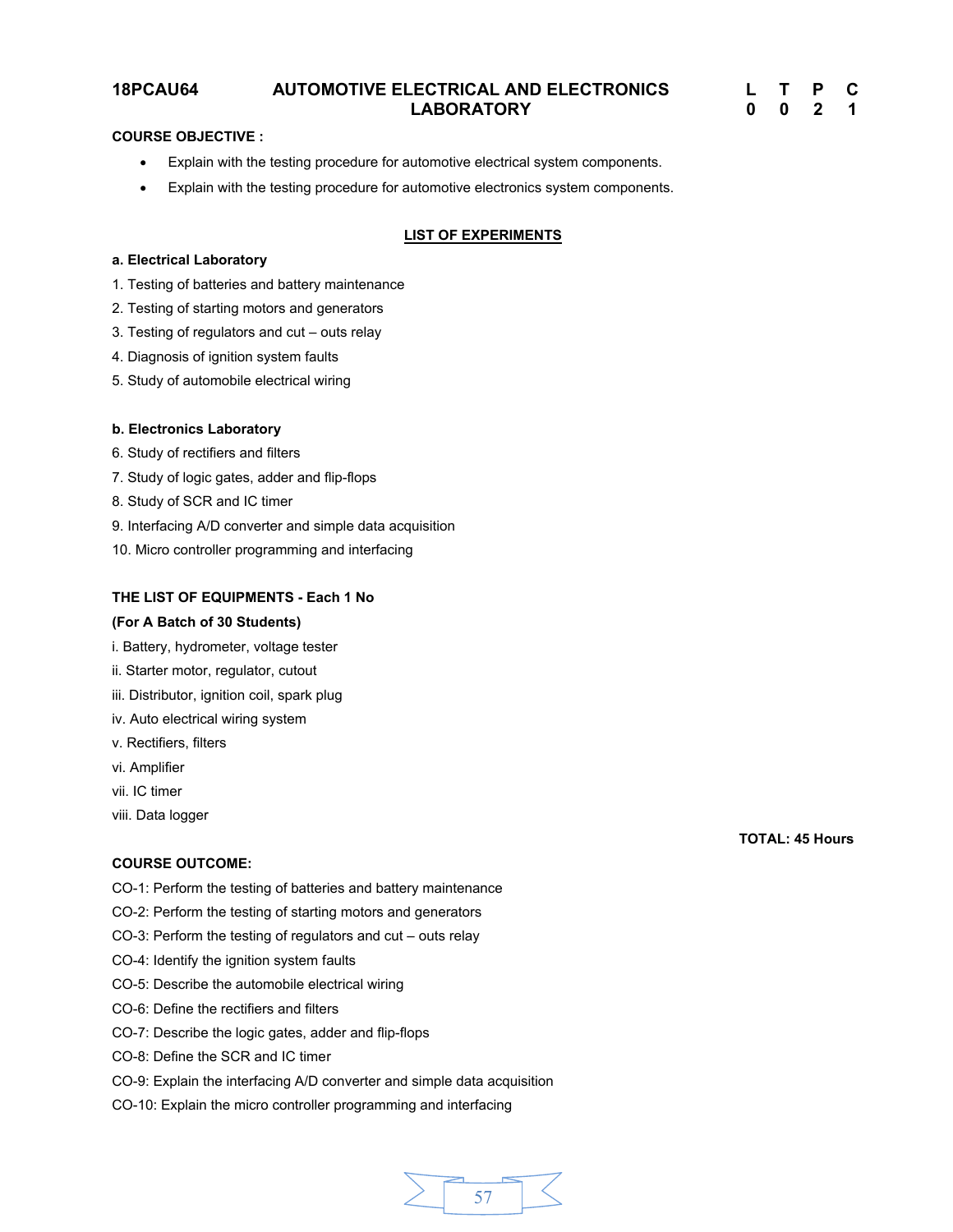# **18PCAU71 VEHICLE MAINTENANCE & RECONDITIONING LABORATORY L T P C**

# **COURSE OBJECTIVE :**

- Ensure the maximum availability of vehicle without any major problem.
- Educate the customer for safe driving.
- To train the students in maintaining the vehicle in good condition.
- To train the students in identifying the fault and rectification.

# **LIST OF EXPERIMENTS FOR VEHICLE MAINTENANCE**

- 1. Study and Layout of Automobile Repair Shop.
- 2. Study and Preparation of Workshop Statements.
- 3. Study and List of Tools And Instruments.
- 4. Minor and Major Tuning of Diesel And Petrol Engines.
- 5. Fault Diagnosis of Ignition, Starting And Charging System.
- 6. Fault Diagnosis of Petrol And Diesel Fuel System And Filters & Air Cleaners.
- 7. Fault Diagnosis of Lighting System Horn & Wiper.
- 8. Performing Body Repair Works.
- 9. Adjustment Of Pedal Play In Clutch Brake, Hand Brake And Steering Wheel.
- 10. A) Bleeding Of Hydraulic Brake System and Diesel Fuel System.
	- B) Wheel Bearing Adjustment.
	- C) Adjustment of Head Lights.

# **LIST OF EQUIPMENTS FOR VEHICLE MAINTENANCE LABORATORY**

- 1. Cylinder reboring checking the cylinder bore.
- 2. Valve grinding, valve lapping.
- 3. Setting the valve angle and checking for valve leakage
- 4. Wheel alignment testing of camber, caster.
- 5. Testing kingpin inclination, toe-in and toe-out.
- 6. Brake adjustment
- 7. Brake bleeding.
- 8. Removal of Tyre & Tube.

# **LIST OF EXPERIMENTS FOR VEHICLE RECONDITIONING**

- 1. Engine Analyzer
- 2. Cylinder compression pressure gauge
- 3. Vacuum gauge
- 4. Spark plug cleaner and tester
- 5. Cam angle and rpm tester
- 6. Tacho-meter
- 7. Wheel alignment apparatus
- 8. Gas welding equipment
- 9. Bearing puller
- 10. Head light alignment gauge
- 11. Service manuals of petrol, diesel engines

# **LIST OF EQUIPMENTS FOR VEHICLE RECONDITIONING**

- 1. Cylinder re-boring machine
- 2. Valve grinding machine
- 3. Valve lapping machine
- 4. Wheel alignment apparatus
- 5. Tyre remover

**0 0 2 1**

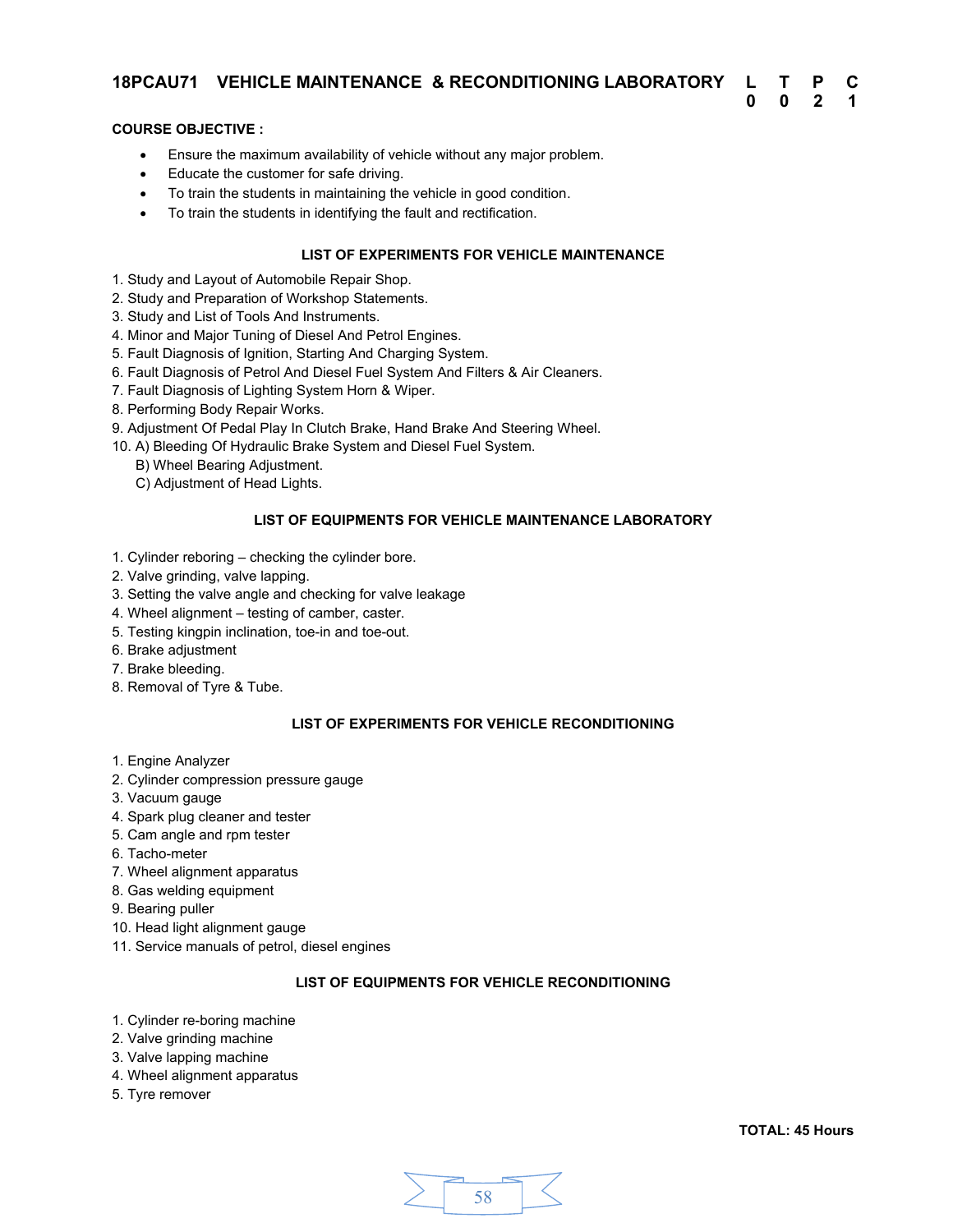# **COURSE OUTCOME:**

CO-1: Explain the preparation of workshop layout and statements

CO-2: Describe the tools and instruments required for workshop

CO-3: Demonstrate the fault diagnosis of electrical systems.

CO-4: Demonstrate the fault diagnosis of air and fuel systems.

CO-5: Perform adjustment of Clutch, Brake and Steering

CO-6: Demonstrate the head light and wheel bearing adjustment.

CO-7: Demonstrate the cylinder re-boring

CO-8: Perform the valve grinding and lapping.

CO-9: Demonstrate the Wheel alignment for a vehicle.

CO-10: Demonstrate the removal of tyre and tube

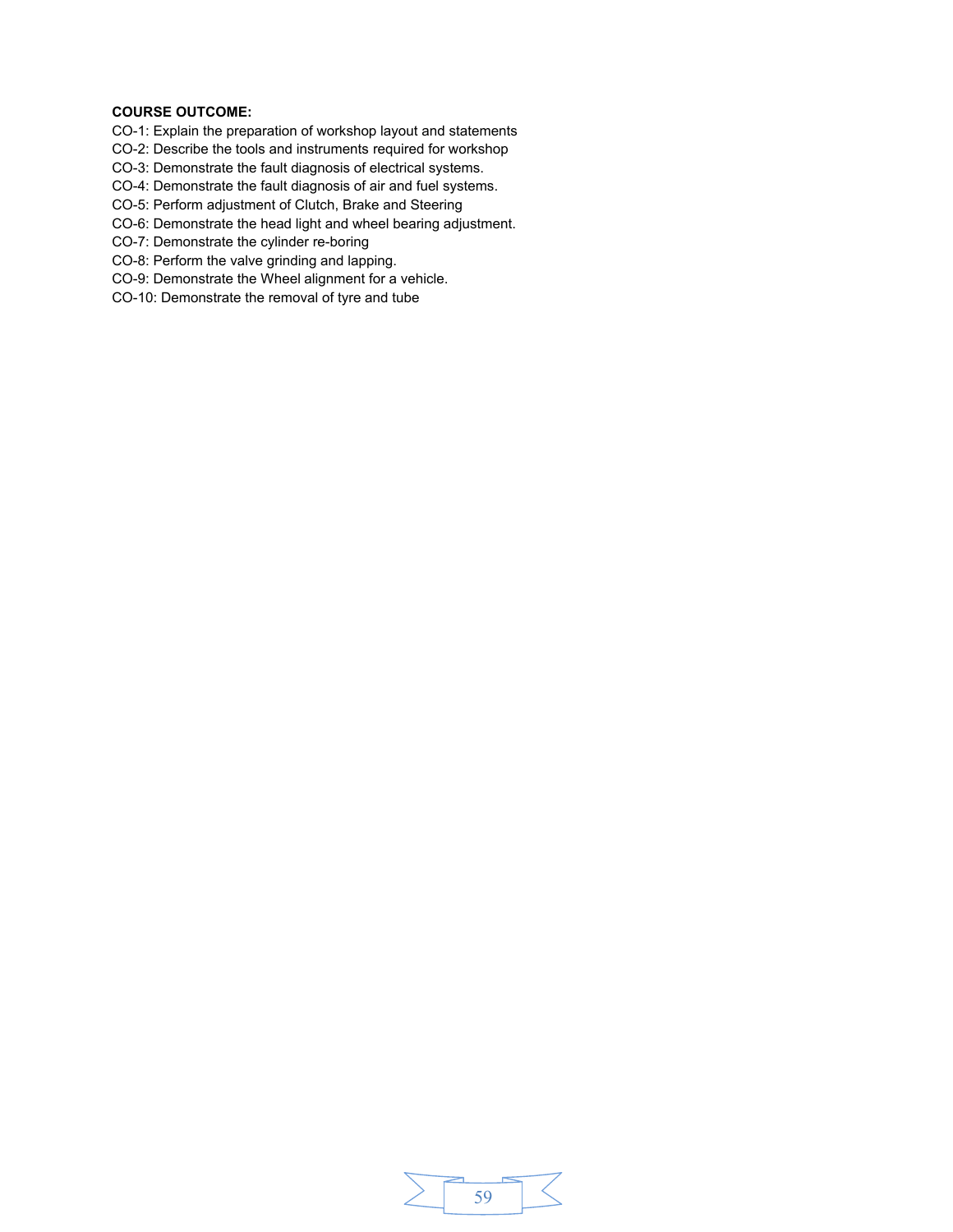# **SYLLABUS Professional Elective Courses**

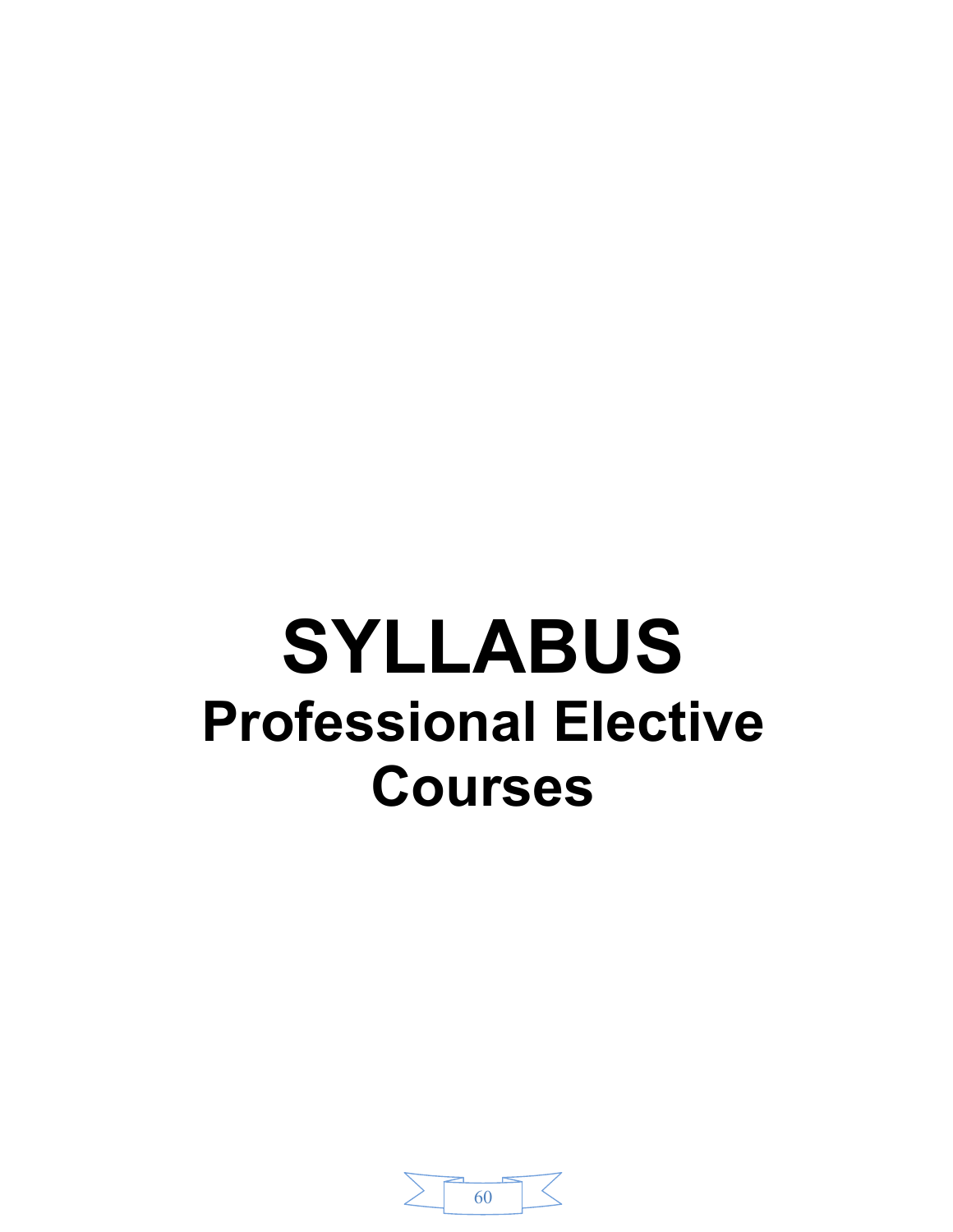# **18PEAU01 VEHICLE DYNAMICS L T P C**

# **3 0 0 3**

# **COURSE OBJECTIVE:**

- $\cdot \cdot$  To study about vibrations and how to reduce the vibration under different loads.
- $\div$  To familiarize with speed and road conditions in order to improve the comfort for the passengers

# **UNIT I BASIC OF VIBRATION 12**

Classification of vibration, definitions, mechanical vibrating systems, mechanical vibration and human comfort. Modeling and simulation studies. Single degree of freedom, free, forced and damped vibrations. Magnification factor and transmissibility. Vibration absorber. Vibration measuring instruments. Two degree of freedom system. modal analysis.

# **UNIT II TYRES 12**

Tire forces and moments, Tire structure, Longitudinal and Lateral force at various slip angles, rolling resistance, Tractive and cornering property of tire. Performance of tire on wet surface. Ride property of tires. Test on Various road surfaces. Tire vibration.

# **UNIT III PERFORMANCE CHARACTERISTICS OF VEHICLE 12**

Equation of motion and maximum tractive effort. Aerodynamics forces and moments. Power plant and transmission characteristics. Prediction of vehicle performance. Braking performance- Braking Force, Brake Factor, Braking Efficiency and Stopping Distance.

# **UNIT IV HANDLING CHARACTERISTICS OF VEHICLES 12**

Mathematical model of handling, Fundamental condition for true Rolling Steady State Handling: Slip angle, cornering power, Neutral steer, under steer and over steer, Steady state response, Lateral Acceleration, Transient response characteristics. Directional stability of vehicle.

# **UNIT V DYNAMICS OF SUSPENSION SYSTEM 12**

Requirements of suspension system. Spring mass frequency, wheel hop, Wheel wobble, wheel shimmy, choice of suspension spring rate. Calculation of effective spring rate. Vehicle suspension in fore and aft, Hydraulic dampers and choice of damping characteristics. Compensated suspension systems.

# **COURSE OUTCOME:**

- CO 1: Describe the vehicle vibration and simulation modelling.
- CO 2: Define the vehicle degrees of freedom.
- CO –3: Describe the force and moment on tyre.
- CO 4: Clearly explain the tyre properties.
- CO 5: Familiar with the Aerodynamics forces and moments.
- CO 6: Describe the Prediction of vehicle performance.
- CO 7: Clearly explain the concept of steering geometry.
- CO 8: Well versed with the concept of directional stability of vehicle.
- CO 9: Clearly explain the suspension systems and its components.
- CO 10: Analysis the concept of Load distribution.

# **TEXT BOOKS:**

- 1. Rao J.S and Gupta. K "Theory and Practice of Mechanical Vibrations", Wiley Eastern Ltd., 2002.
- 2. J.Y.Wong,' Theory of ground vehicle',  $4<sup>th</sup>$  Edition, John Wiley and Sons Inc., Newyork, 2008
- 3. Dr. N. K. Giri, "Automobile Mechanics", Seventh reprint, Khanna Publishers, Delhi, 2005 **REFERENCES:**
	- 1. [Massimo Guiggiani,](http://www.amazon.in/Massimo-Guiggiani/e/B00I8R4AWG/ref=dp_byline_cont_book_1) "The Science of Vehicle Dynamics: Handling, Braking, and Ride of Road and Race Cars", Springer, 2014 edition
	- 2. Groover, "Mechanical Vibration", 7<sup>th</sup> Edition, Nem Chand &Bros, Roorkee, India, 2003.
	- 3. W.Steeds, 'Mechanics of road vehicle' Illiffe Books Ltd, London 1992
	- 4. JG.Giles, 'Steering, Suspension tyres', Illife Books Lid London 1975
	- 5. P.M.Heldt, 'Automotive chassis', Chilton Co ., Newyork, 1982



#### **TOTAL: 60 Hours**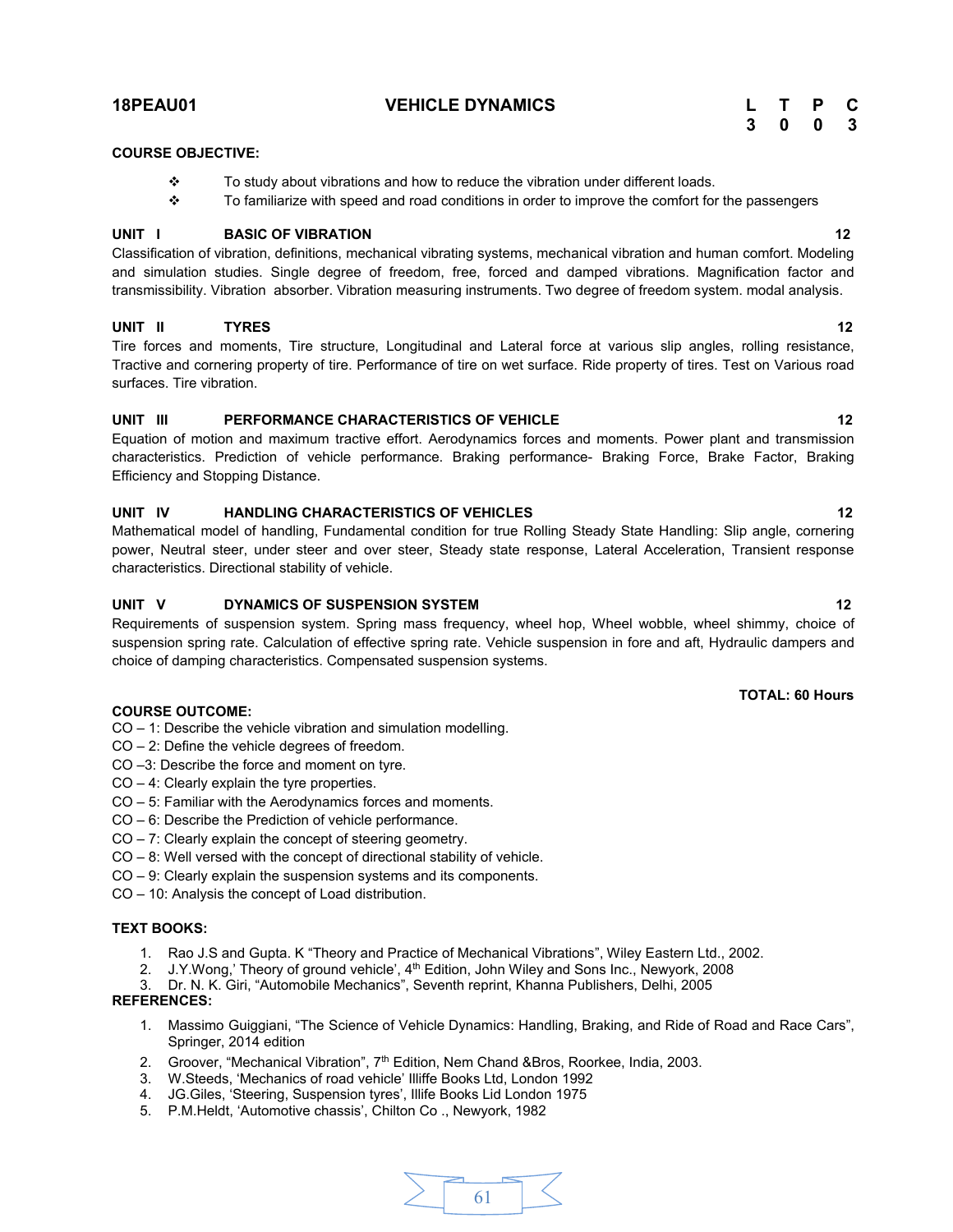**18PEAU02 VEHICLE MAINTENANCE L T P C**

# **COURSE OBJECTIVE:**

- \* To have a complete knowledge of the vehicle maintenance procedures.
- $\cdot \cdot$  To impart knowledge on engine maintenance repair and overhauling.

# **UNIT I** MAINTENANCE OF RECORDS AND SCHEDULES **10**

Requirements and importance of maintenance, types of maintenance, preparation of check lists, Inspection schedule, maintenance of records, log sheets and other forms, safety precautions in maintenance. Motor vehicle acts, insurance etc and traffic rules, motor vehicle driving rules and regulation.

# **UNIT II ENGINE MAINTENANCE – REPAIR AND OVERHAULING 9**

Dismantling of engine components and cleaning, cleaning methods, visual and dimensional inspections, minor and major reconditioning of various components, reconditioning methods, engine assembly, special tools used for maintenance overhauling, engine tune up, including modern engines.

# **UNIT III CHASSIS MAINTENANCE - REPAIR AND OVERHAULING 10**

Mechanical and automobile clutch, fluid flywheel, torque converter, automatic transmission and gear box, servicing and maintenance. Maintenance servicing of propeller shaft and differential system. Maintenance servicing of suspension systems. Brake systems, types and servicing techniques. Steering systems, overhauling and maintenance. Wheel alignment, computerized alignment and wheel balancing.

# **UNIT IV ELECTRICAL AND ELECTRONIC SYSTEM MAINTENANCE 8**

Testing methods for checking electrical and electronic components, checking battery, starter motor, charging systems, DC generator and alternator, ignitions system, lighting systems. Fault diagnosis and maintenance of modern electronic controls, checking and servicing of dash board instruments.

# **UNIT V MAINTENANCE OF FUEL, COOLING, LUBRICATION SYSTEMS AND VECHICLE BODY 8**

Servicing and maintenance of fuel system of different types of vehicles, calibration and tuning of engine for optimum fuel supply. Cooling systems, water pump, radiator, thermostat, anticorrosion and antifreeze additives. Lubrication maintenance, lubricating oil changing, greasing of parts. Vehicle body maintenance, minor and major repairs. Door locks and window glass actuating system maintenance.

# **TOTAL: 45 Hours**

# **COURSE OUTCOME:**

- CO –1: Demonstrate the dismantling of engine components and cleaning.
- CO 2: List the minor and major reconditioning of various engine components.
- CO 3: Illustrate the maintenance and servicing of suspension systems.
- CO 4: Analyze the testing methods for checking battery, starter motor, charging systems, ignitions system.
- CO 5: Discuss the fault diagnosis and maintenance of modern electronic controls.
- CO 6: Explain the Servicing and maintenance of fuel system of different types of vehicles.

# **TEXT BOOKS:**

- 1. John Doke "Fleet Management", McGraw-Hill Co. 1984.
- 2. Automotive Mechanics W.H. crouse

- 1. James D Halderman Advanced Engine Performance Diagnosis–PHI 1998.
- 2. Service Manuals from Different Vehicle Manufacturers. 66
- 3. Automobile Engineering by Kirpal Singh
- 4. Bosch Hand Book 3rd Edition SAE 1993.

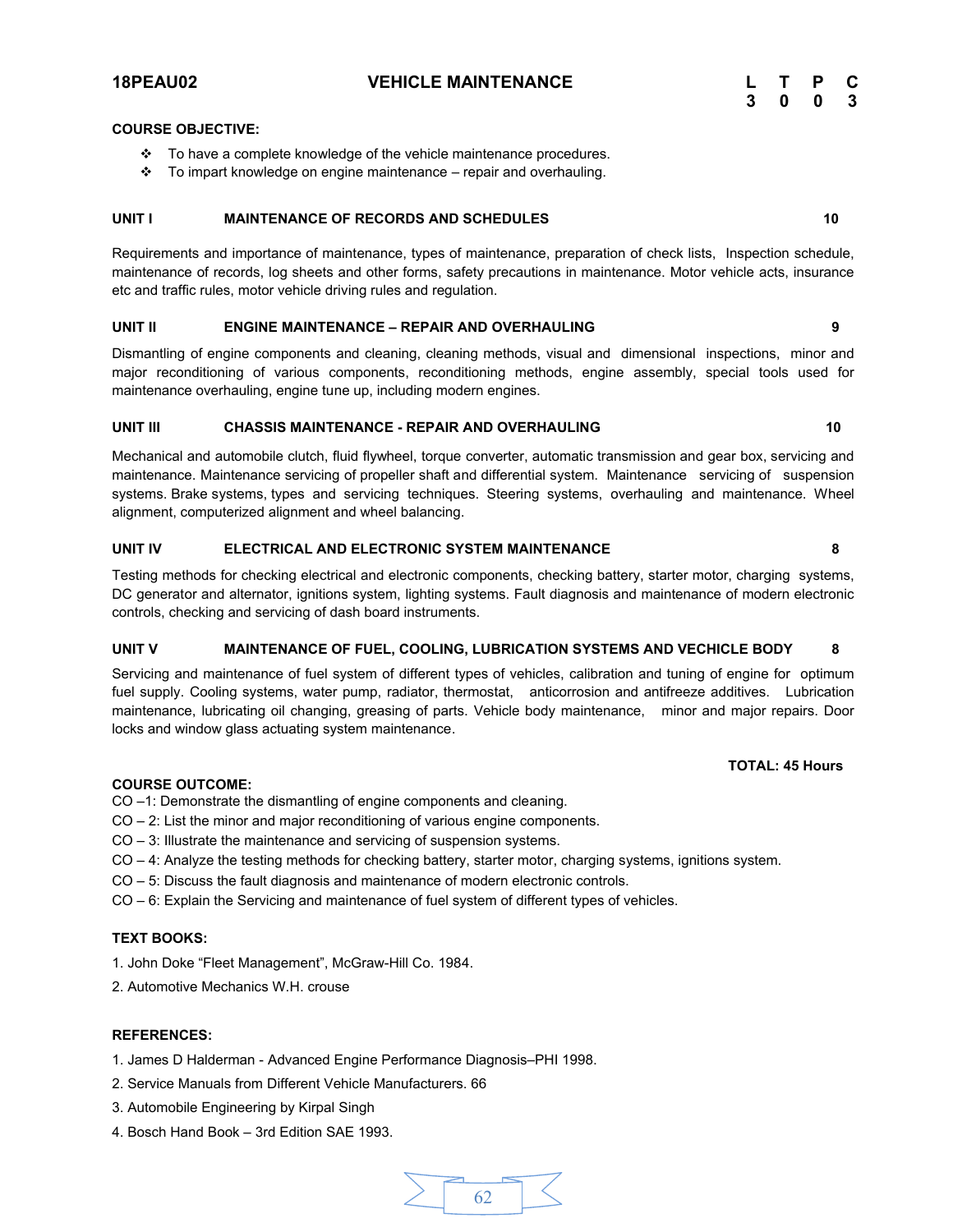# **18PEAU03 SIMULATION OF IC ENGINES PROCESSES**

| L | Т | P | С |
|---|---|---|---|
| 3 | 0 | 0 | 3 |

# **COURSE OBJECTIVE:**

● To understand combustion phenomenon inside the cylinder and its computer simulation.

# **UNIT I INTRODUCTION 9**

Introduction. Heat of reaction, complete combustion in C/H/O/N Systems, Constant volume adiabatic combustion, constant pressure adiabatic combustion. Calculation of adiabatic flame temperature.

# **UNIT II SI ENGINE SIMULATION WITH FUEL AIR AS WORKING MEDIUM 9**

Deviation between actual and air standard cycles of operation- problems, SI engine simulation with adiabatic constant volume combustion with fuel and air being considered, calculation of temperature drop due to fuel vaporization, calculation of mean effective pressure, torque and thermal efficiency at full throttle, part throttle and supercharged conditions.

# **UNIT III ACTUAL CYCLE SIMULATION IN SI ENGINES 9**

Progressive combustion; gas exchange process, heat transfer process, friction. Validation of the computer code with experimental data based on performance parameters and pressure crank angle diagram.

# **UNIT IV SIMULATION OF 2-STROKE SI ENGINE 9**

Simulation of the scavenging process, determination of the pressure-crank angle variation, computation of performance parameters.

# **UNIT V DIESEL ENGINE SIMULATION 9**

Main difference between SI and CI engine simulation, differences between ideal and actual cycles, zero dimensional combustion model for diesel engine, heat transfer and gas exchange processes. Performance prediction and comparison of results.

# **TOTAL: 45 Hours**

# **COURSE OUTCOME:**

CO-1: Describe the classifications and applications of engine cycle simulation model

CO-2: Grasp the major modeling and simulation methods and the influence of model

CO-3: Familiar with the modeling of filling/ emptying method and ability to build up control-oriented simulation model

CO-4: Familiar with the essential models of engine cycle simulation and calculation of engine parameters

- CO-5: Simulate the different engine processes
- CO-6: Conversant with Basic Concept of Modeling
- CO-7: Describe the combustion and emission formation in the spark ignited engine
- CO-8: Describe the combustion and emission formation in the diesel engine
- CO-9: Explain the Possibilities and limitations of using a simulation program for engine performance

CO-10: Describe the Simulation of IC Engines and its new concepts

# **TEXT BOOKS:**

1. Ganesan. V. - Computer Simulation of spark ignition engine process, -Universities Press (I) Ltd, 1996.

- 2. Ganesan. V. Computer Simulation of compression ignition engine process Universities Press (I) Ltd, 2000.
- 3. Ashley Campbel Thermodynamic analysis of combustion engines John Wiley and Sons, New York 1986.

- 1. Benson.R.S., Whitehouse. N.D., Internal Combustion Engines Pergamon Press, oxford, 1979
- 2. Ramoss.A.L., Modelling of Internal Combusion Engines Processes McGraw-Hill Publishing Co., 1992

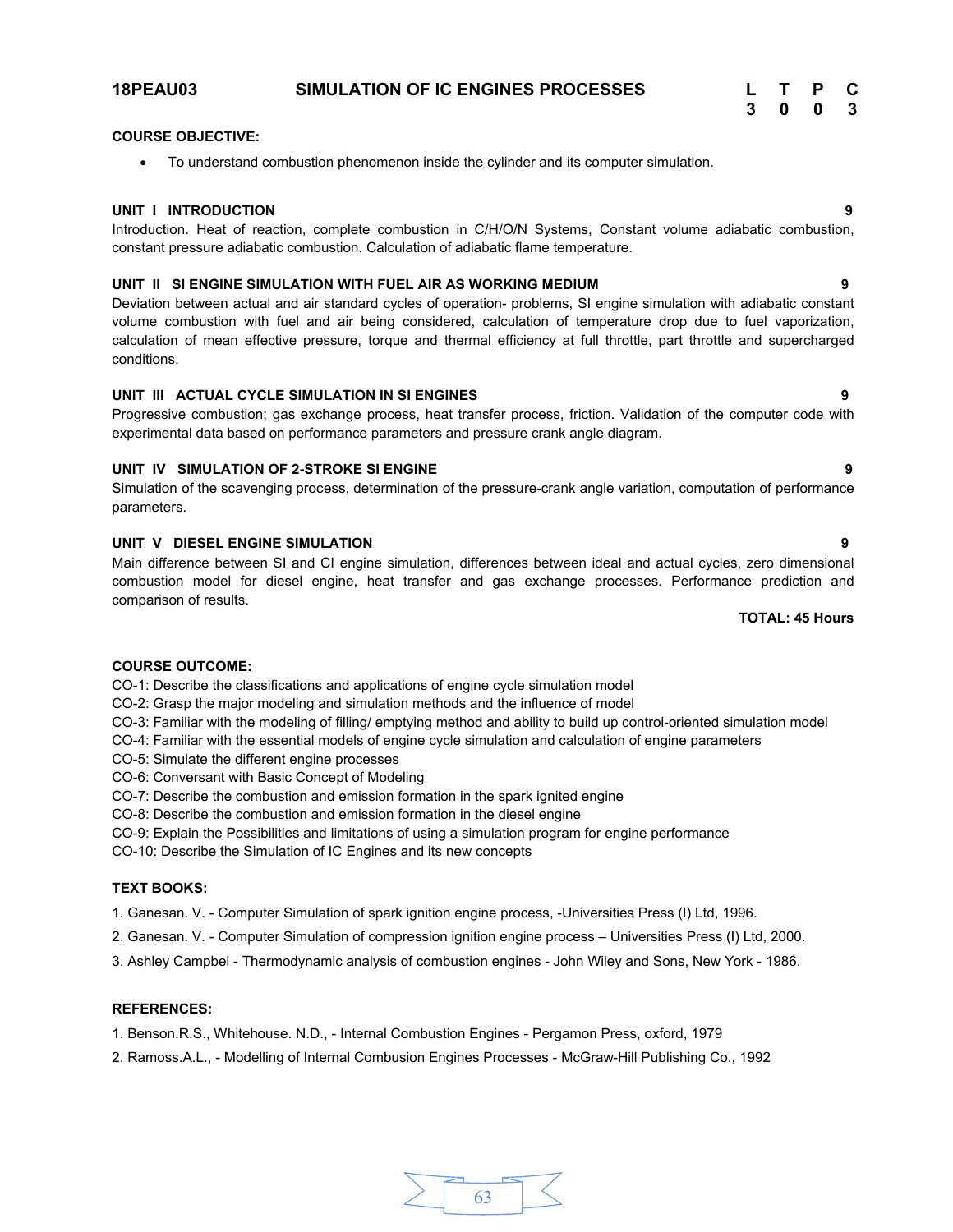# **18PEAU04 VEHICLE BODY ENGINEERING L T P C**

# **COURSE OBJECTIVE:**

- v To impart knowledge in the construction of vehicle.
- \* To familiarize the aerodynamic concept & panelling of passenger car body trim.
- $\div$  To study the design of external vehicle body.

# **UNIT I CAR BODY DETAILS 9**

Types of car bodies - visibility: regulation, driver's visibility, methods of improving visibility- safety: safety design, safety aspects. Constructional details of a passenger car.

# **UNIT II BUS BODY DETAILS 9**

Classification of bus bodies – based on distance traveled, based on capacity of the bus and based on style & shape. Types of metal section used in the construction. Construction of Conventional and integral type bus.

# **UNIT III CAR AERODYNAMICS 9**

Objects — Vehicle types of drag. Various types of forces and moments. Effects of forces and moments. Various body optimization techniques for minimum drag. Principle of wind tunnel technology. Flow visualization techniques. Test with scale models.

# **UNIT IV COMMERCIAL VEHICLE DETAILS 9**

Classification of commercial vehicle bodies. Construction of Tanker body and Tipper body. Dimensions of drivers seat in relation to controls. Driver's cab design. Compactness of Driver's cab. Segmental construction of driver's cab.

# **UNIT V COMMERCIAL VEHICLE AERODYNAMICS 9**

Effects of rounding sharp front body edges. Effects of different cab to trailer body Fore body pressure distribution. Effects of a cab to trailer body roof height. Commercial vehicle drag reducing devices. Modern painting process of a passenger car body.

# **TOTAL : 45 Hours**

# **COURSE OUTCOME:**

CO – 1: Describe the concept of car body design.

- CO 2: Explain the passenger safety, crumple zone and crash testing.
- CO 3: Explain the concepts of wind tunnel testing.
- CO 4: Analyze vehicle body optimization techniques to reduce drag.
- CO 5: Familiar with the various types of bus body construction.
- CO 6: Estimate the seating layout and regulations and comfort.
- CO 7: Analyze the various heavy vehicle bodies.
- CO 8: Explain driver's visibility and cabin design.
- CO 9: Explain the different types of painting materials.
- CO 10: Analyze the different types of painting techniques for vehicle body.

# **TEXTBOOKS:**

- 1. Powloski, J., 'Vehicle Body Engineering', Business Books Ltd, 1970
- 2. J.G. Giles, 'Body Construction and Design', Butterworth and Co., 1975

- 1. John Fenton 'Vehicle Body layout and analysis', Mechanical Engineering Publication Ltd., 1984
- 2. Heinz Heisler, "Advanced Vehicle Technology", second edition, Butterworth Heinemann, New York, 2002

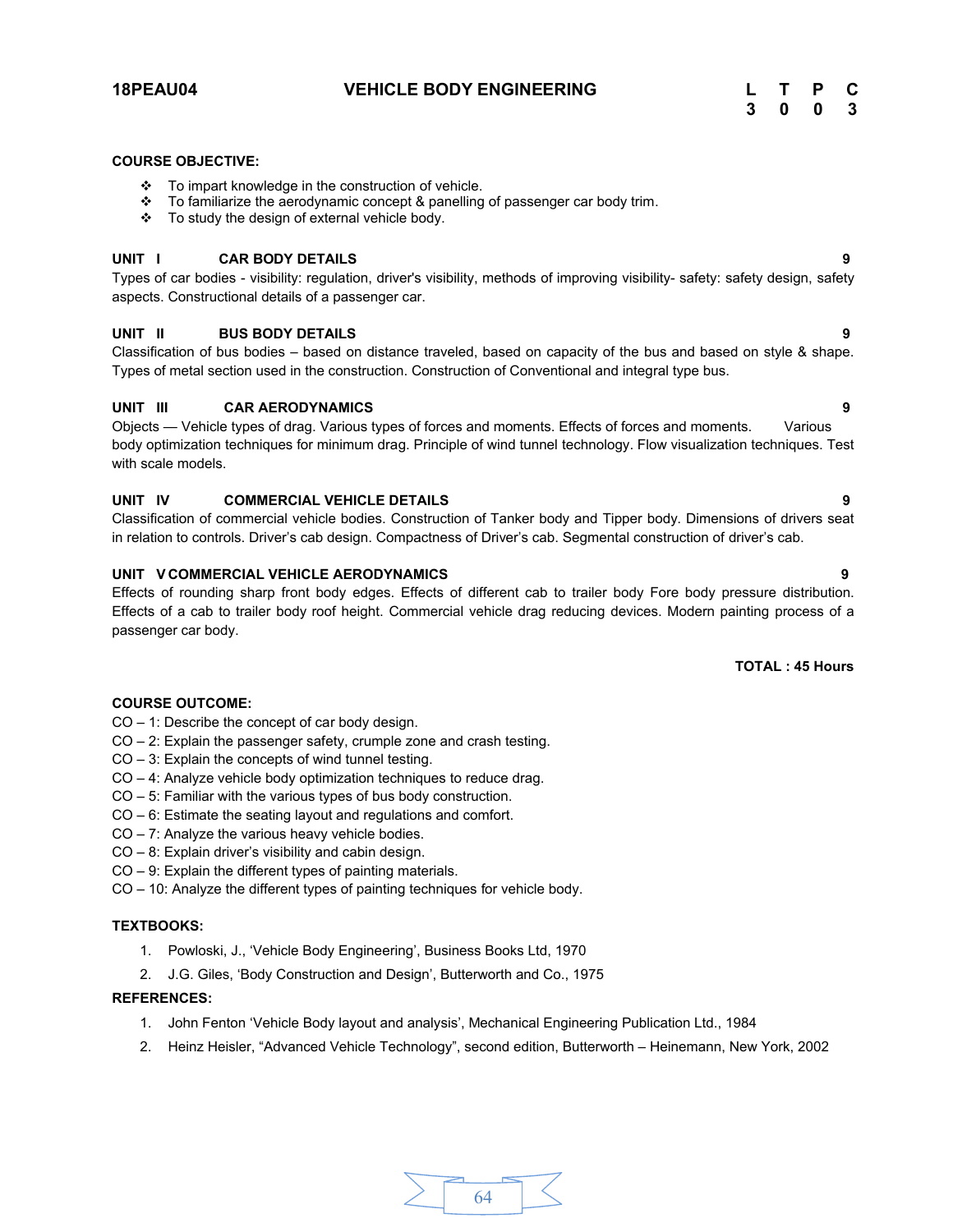#### **COURSE OBJECTIVE :**

∑ To understand the concept and principle of operation of special vehicles such as Bulldozers, Ditchers, Bucket excavators, farm equipments, military vehicles etc..

#### **UNIT I TRACTORS AND FARM EQUIPMENTS 9**

Classification and power required - Design consideration - Ride and stability characteristics power plants and transmission – Special features and constructional detail- Farm equipments.

#### **UNIT II EARTH MOVING MACHINES 9**

Construction layout, capacity and applications of earthmovers for dumpers, front-end loaders, bulldozers, excavators, backhoe loaders, scrappers, motor graders etc. criteria for selection of prime mover fro dumpers and front end loaders based on vehicle performance characteristics.

# **UNIT III POWER TRAIN CONCEPTS 9**

Engine – converter match curves. Epicyclical type transmissions. Selection criteria for universal joints. Constructional details of steerable and drive axles of dumper.

#### **UNIT IV SPECIAL PURPOSE VEHICLES FOR INDUSTRIAL APPLICATIONS 9**

Constructional features, capacity and stability of jib cranes. Vibratory compactors. Special features and constructional detail-Stackers, bore well machines, concrete mixtures.

# **UNIT V TWO AND THREE WHEELERS 9**

Constructional details of engine components in moped, scooter, motorcycle and three wheelers. Magneto ignition systems multiple disc clutch and centrifugal clutch details. Types of gear boxes, types of driver – chain drive, shaft drive, frame and front forks, two wheeler suspension system.

#### **COURSE OUTCOME:**

- CO 1: Describe the various earth moving equipments.
- CO 2: Familiar with the vehicle performance characteristics.
- CO –3: Describe the converter match curves.
- CO 4: Explain the Constructional details of steerable and drive axles of dumper.
- CO 5: Define the OCDB and dry disc caliper brakes.
- CO 6: Describe the firefighting equipment..
- CO 7: Clearly explain the Study of capacity and stability of jib cranes.
- CO 8: Describe the concept of concrete mixtures.
- CO 9: Clearly explain the military and combat vehicles.

#### **TEXT BOOKS:**

1. Construction planning, Equipment and Methods – Robert L. Peurifoy, William B. Ledbrtter, Clifford J. Schexnayder - McGrawHill, Fifth Edition.

#### **REFERENCES:**

1. A. Gurevich and E.Soreking, Tractors Mir Publishers, Moscow, 1967.

2. V. Rodichev & G. Rodicheva, Tractors and automobiles, MIR Publishers, Moscow.

**TOTAL: 45 Hours**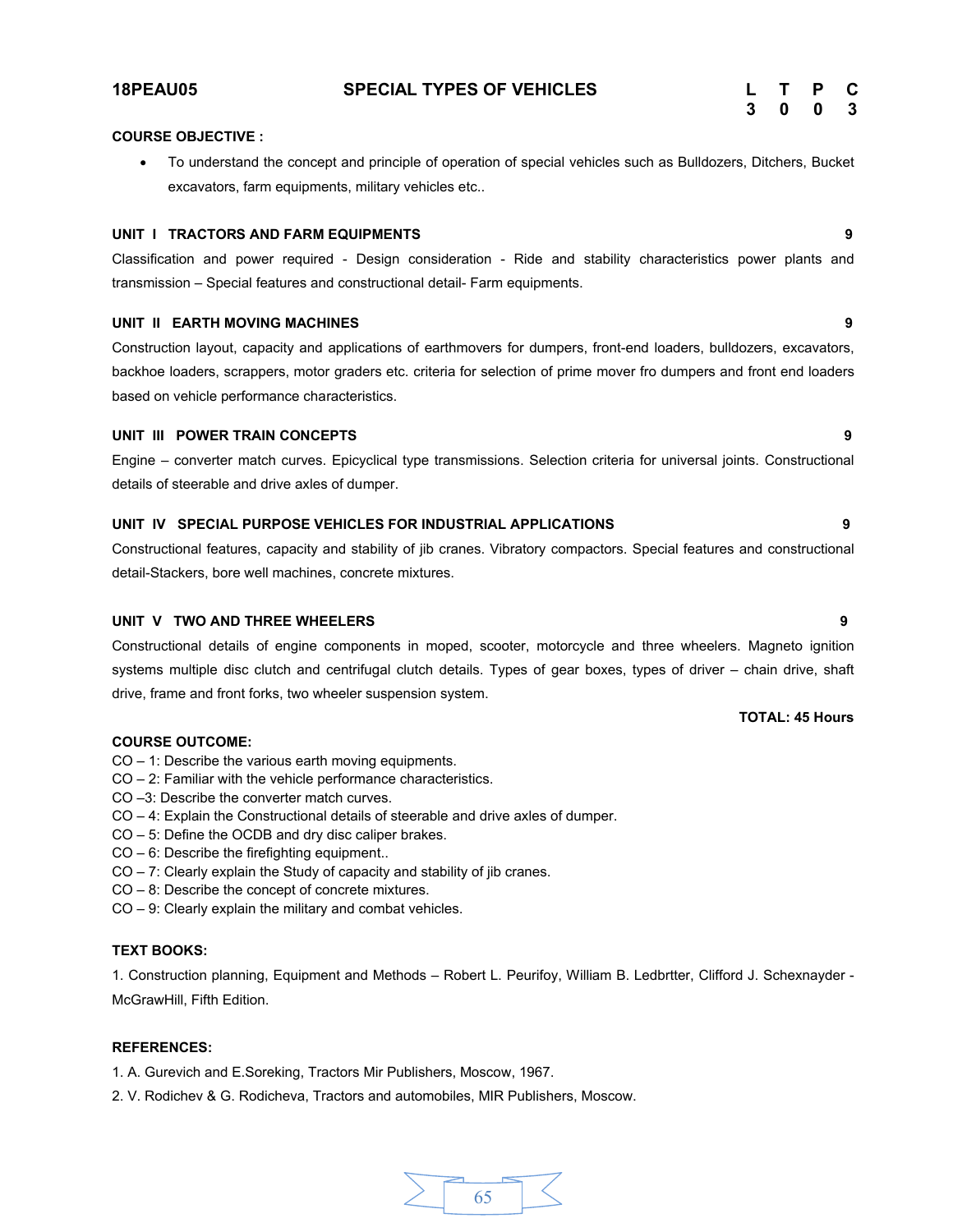# **18PEAU06 ALTERNATIVE FUELS AND ENERGY SYSTEM L T P C**

# **COURSE OBJECTIVE:**

∑ At the end of the course, the student will be able to acquire knowledge of alternate fuels and the changes in the engine design for handling them and understand various energy systems for use in the automobiles.

### **UNIT I INTRODUCTION 12**

Need for alternate fuel, availability and properties of alternate fuels, general use of alcohols, LPG, hydrogen, ammonia, CNG and LNG, vegetable oils and biogas, merits and demerits of various alternate fuels, introduction to alternate energy sources. Like EV, hybrid, fuel cell and solar cars.

# **UNIT II ALCOHOLS 12**

Properties as engine fuel, alcohols and gasoline blends, performance in SI engine, methanol and gasoline blends, combustion characteristics in CI engines, emission characteristics, DME, DEE properties performance analysis, performance in SI & CI Engines.

# UNIT III NATURAL GAS, LPG, HYDROGEN AND BIOGAS 12

Availability of CNG, properties, modification required to use in engines, performance and emission characteristics of CNG using LPG in SI & CI engines, performance and emission of LPG. Hydrogen; storage and handling, performance and safety aspects.

# **UNIT IV VEGETABLE OILS** 12

Various vegetable oils for engines, desertification, performance in engines, performance and emission characteristics, bio diesel and its characteristics

# UNIT V ELECTRIC, HYBRID, FUEL CELL AND SOLAR CARS **12** 12

Layout of an electric vehicle, advantage and limitations, specifications, system components, electronic control system, high energy and power density batteries, hybrid vehicle, fuel cell vehicles, solar powered vehicles.

#### **COURSE OUTCOME:**

- CO 1: Describe the need of the alternative fuels
- CO 2: Explain the need of the Gaseous fuels.
- CO 3: Describe and ethanol usage, storage, chemical structure, pros and cons.
- CO 4 : Evaluate the performance characteristics of alcohols fuels
- CO 5: Describe the natural gas, LPG, hydrogen, and biogas.
- CO 6: Describe engine modification, handling and safety aspects.
- CO 7 : Identify the manufacturing process of Bio-diesel
- CO 8 : Evaluate the performance characteristics of Bio-diesel
- CO 9: Familiar with electric and hybrid vehicles.
- CO 10: Explain the fuel cell and solar powered vehicles.

# **TEXT BOOK:**

1. Richard.L.Bechfold – Alternative Fuels Guide Book - SAE International Warrendale - 1997.

# **REFERENCES:**

1. Maheswar Dayal - "Energy today & tomorrow" - I & B Horishr India - 1982.

- 2. Nagpal "Power Plant Engineering" Khanna Publishers 1991.
- 3. " Alcohols as motor fuels progress in technology" Series No.19 SAE Publication USE 1980.
- 4. SAE paper nos. 840367, 841333, 841334, 841156, Transactions, SAE, USA.



# **Total: 60 Hours**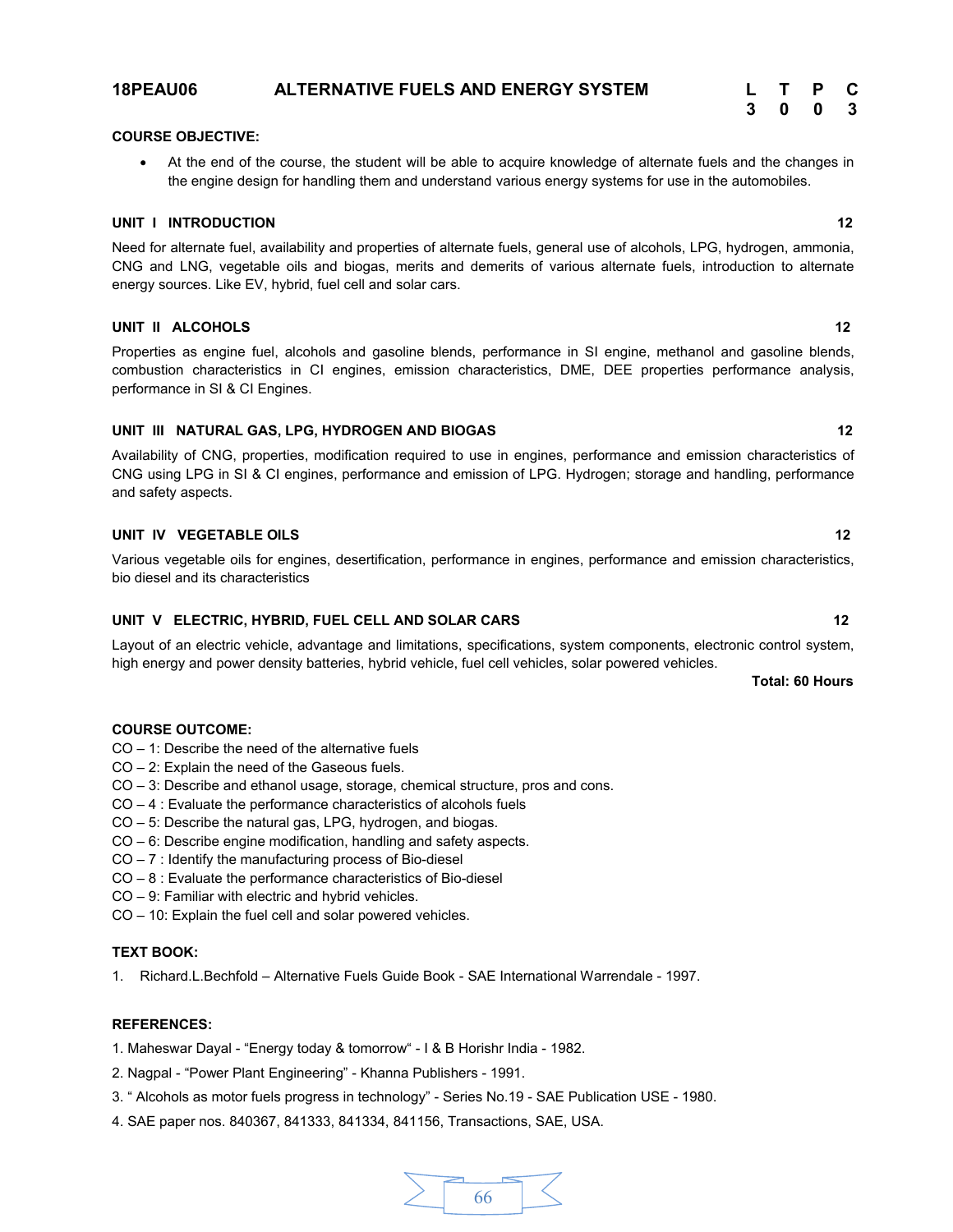**18PEAU07 FINITE ELEMENT ANALYSIS L T P C**

# **COURSE OBJECTIVE:**

• To understand the principles involved in discretization and finite element approach

• To learn to form stiffness matrices and force vectors for simple elements

#### **UNIT I INTRODUCTION 12**

Historical background – Matrix approach – Application to the continuum – Discretisation – Matrix algebra – Gaussian elimination – Governing equations for continuum – Classical Techniques in FEM – Weighted residual method – Ritz method

# **UNIT II ONE DIMENSIONAL PROBLEMS** 12

Finite element modeling – Coordinates and shape functions- Potential energy approach – Galarkin approach – Assembly of stiffness matrix and load vector – Finite element equations – Quadratic shape functions – Applications to plane trusses

### **UNIT III TWO DIMENSIONAL CONTINUUM 12**

Introduction – Finite element modelling – Scalar valued problem – Poisson equation –Laplace equation – Triangular elements – Element stiffness matrix – Force vector – Galarkin approach - Stress calculation – Temperature effects

# **UNIT IV AXISYMMETRIC CONTINUUM 12**

Axisymmetric formulation – Element stiffness matrix and force vector – Galarkin approach – Body forces and temperature effects – Stress calculations – Boundary conditions – Applications to cylinders under internal or external pressures – Rotating discs

# **UNIT V ISOPARAMETRIC ELEMENTS FOR TWO DIMENSIONAL CONTINUUM 12**

The four node quadrilateral – Shape functions – Element stiffness matrix and force vector – Numerical integration - Stiffness integration – Stress calculations – Four node quadrilateral for axisymmetric problems.

# **TOTAL: 60 Hours**

#### **COURSE OUTCOME:**

CO-1: Familiarize the basic concept of finite element methods

- CO-2: Acquire the knowledge on one dimensional problems
- CO-3: Acquire the knowledge on two dimensional continuum

CO-4: Develop the skill on approaching the Heat transfer and fluid flow problems.

CO-5: Gain knowledge on application of finite element method in Automobiles

# **TEXT BOOKS:**

1. Chandrupatla T.R., and Belegundu A.D., Introduction to Finite Elements in Engineering, Pearson Education 2002, 3rd Edition.

2. David V Hutton "Fundamentals of Finite Element Analysis"2004. McGraw-Hill Int. Ed.

#### **REFERENCES:**

1. Rao S.S., The Finite Element Method in Engineering, Pergammon Press, 1989

- 2. Logan D.L., A First course in the Finite Element Method, Third Edition, Thomson Learning, 2002.
- 3. Robert D.Cook., David.S, Malkucs Michael E Plesha , "Concepts and Applications of Finite Element Analysis", 2003.
- 4. Ed. Wiley.Reddy J.N., An Introduction to Finite Element Method, McGraw-Hill International Student Edition, 1985.
- 5. O.C.Zienkiewicz and R.L.Taylor, The Finite Element Methods, Vol.1. The basic formulation and linear problems, Vol.1, Butterworth Heineman, 5th Edition, 2000.

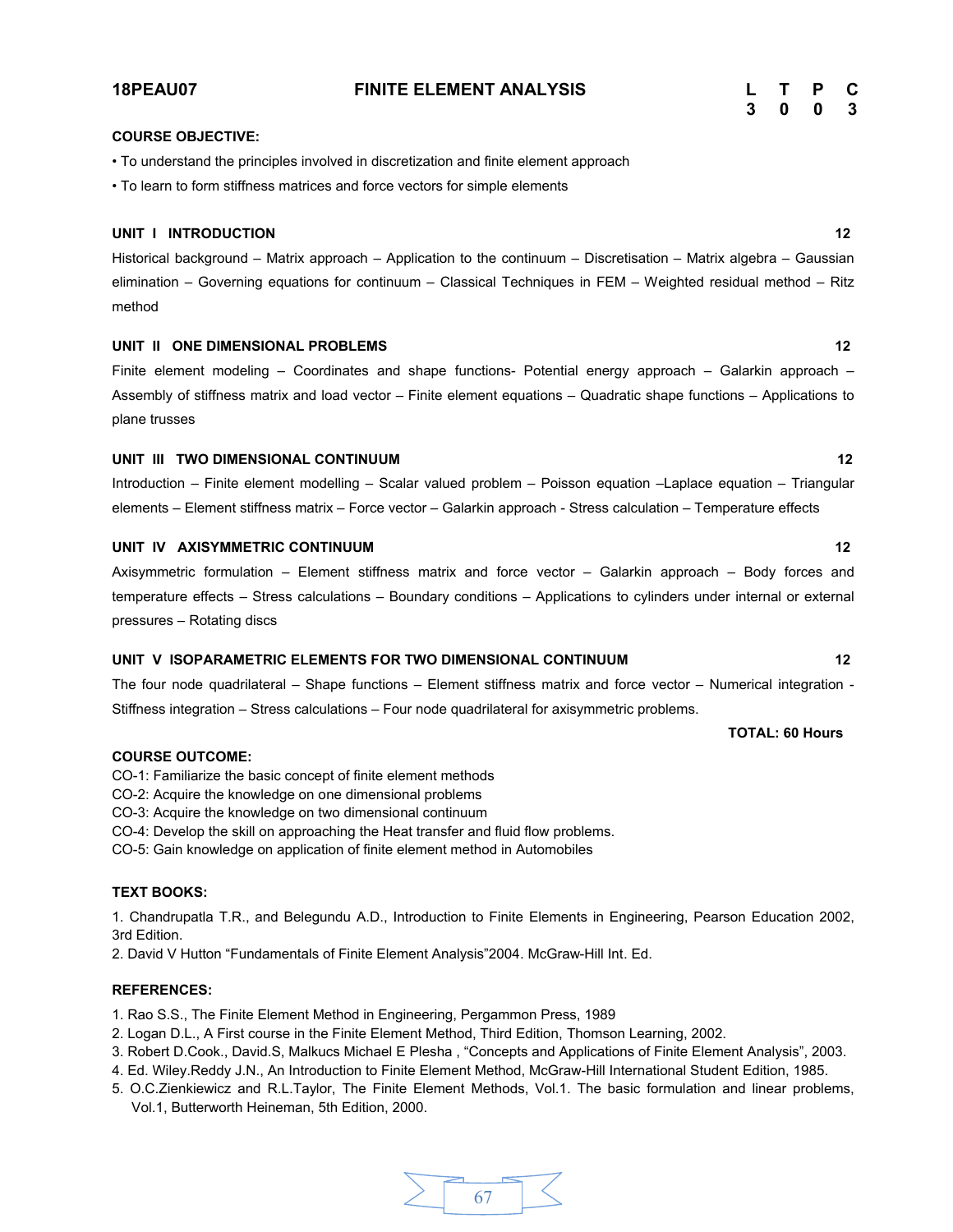## **COURSE OBJECTIVE:**

● After completion of this course the students are able to manage a transport fleet and their related activities for minimizing operational cost.

### **UNIT I INTRODUCTION 9**

Personnel management; COURSE OBJECTIVEs and functions of personnel management, psychology, sociology and their relevance to organization, personality problems. Selection process: job description, employment tests, interviewing, introduction to training COURSE OBJECTIVEs, advantages, methods of training, training procedure, psychological tests.

# **UNIT II TRANSPORT SYSTEMS 9**

Introduction to various transport systems. Advantages of motor transport. Principal function of administrative, traffic, secretarial and engineering divisions. chain of responsibility, forms of ownership by state, municipality, public body and private undertakings.

# **UNIT III SCHEDULING AND FARE STRUCTURE 9**

Principal features of operating costs for transport vehicles with examples of estimating the costs. Fare structure and method of drawing up of a fare table. Various types of fare collecting methods. Basic factors of bus scheduling. Problems on bus scheduling.

### **UNIT IV MOTOR VEHICLE ACT 9**

Traffic signs, fitness certificate, registration requirements, permit insurance, constructional regulations, description of vehicle-tankers, tippers, delivery vans, recovery vans, Power wagons and fire fighting vehicles. Spread over, running time, test for competence to drive.

### **UNIT V MAINTENANCE 9**

Preventive maintenance system in transport industry, tyre maintenance procedures. Causes for uneven tyre wear; remedies, maintenance procedure for better fuel economy, Design of bus depot layout.

## **TOTAL: 45 Hours**

# **COURSE OUTCOME:**

- CO-1: Describe the functions of Personnel Management and their relevance to organization.
- CO-2: Justify the Employment tests, training procedure and psychological tests.
- CO-3: Illustrate the principal function of administrative, traffic, secretarial and engineering divisions.
- CO-4: Describe the responsibility in forms of state, municipality, public and private undertakings.
- CO-5: State the principal features of operating costs for transport vehicles.
- CO-6: Select the types of fare collecting methods and basic factors of bus scheduling.
- CO-7: Indicate fitness certificate, registration requirement and constructional regulations for vehicles.
- CO- 8: Determine spread over, running time and test for competence to drive.

CO- 9: Explain Preventive Maintenance system and tyre maintenance in transport industry.

CO- 10: Identify the Maintenance Procedure for better fuel economy.

# **TEXT BOOK:**

1. John Duke - Fleet Management – McGraw-Hill Co, USA -1984.

### **REFERENCES:**

1. Government Motor Vehicle Act – Eastern Book Company, Lucknow - 1989

2. Kitchin.L.D., - Bus Operation - Illiffee and Sons Co., London, III edition - 1992

3. The motor vehicle Act 1939 - Ejaz Ahemad, Ashok law house, India – 1989

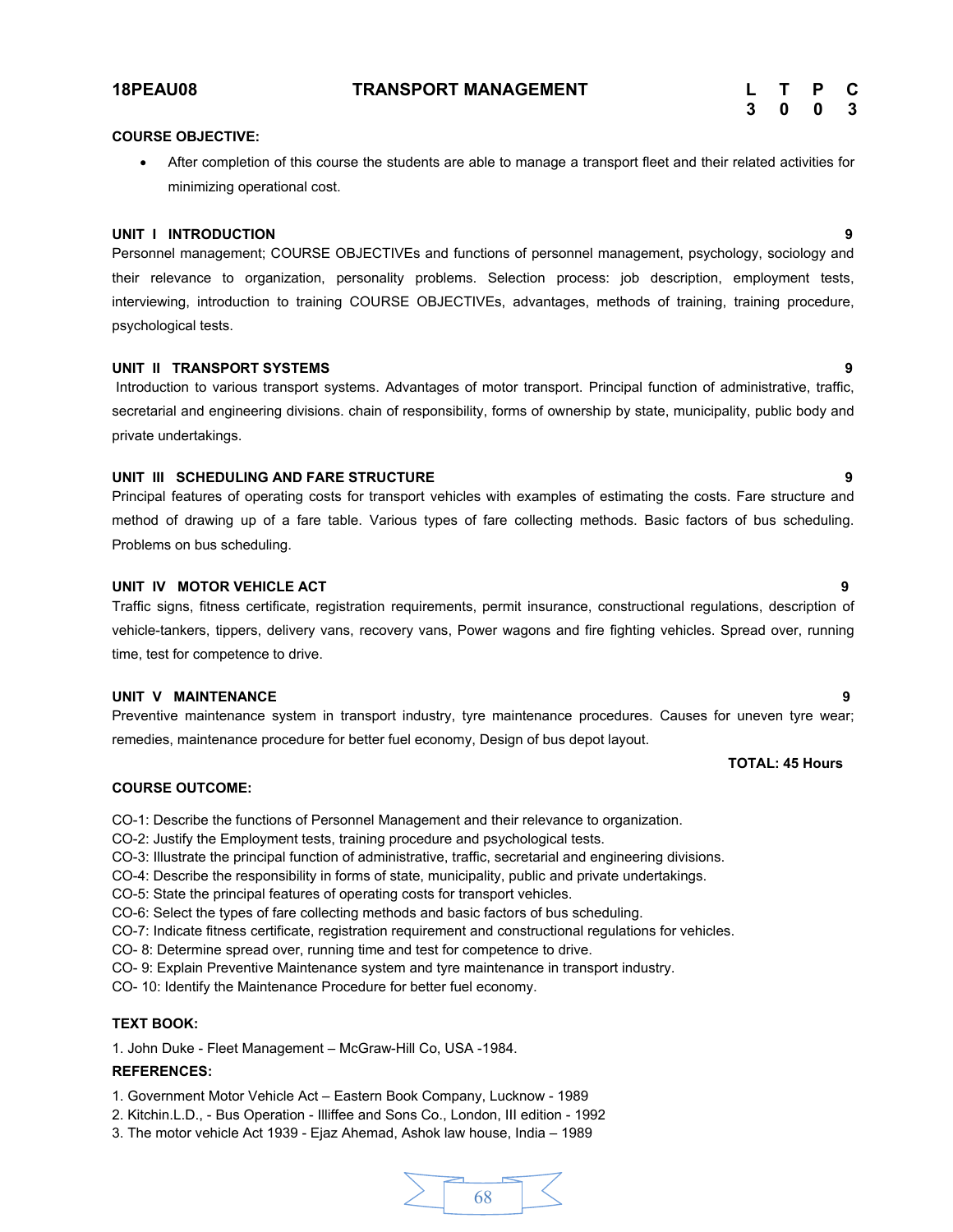# **COURSE OBJECTIVE:**

At the end of the course, the students will be able to apply basic principles of aerodynamics for the design of vehicle body.

### **UNIT I INTRODUCTION 9**

Scope, historical developments, fundamental of fluid mechanics, flow phenomenon related to vehicles, external and Internal flow problem, resistance to vehicle motion, performance, fuel consumption and performance potential of vehicle aerodynamics, engine cooling requirement, air flow to passenger compartment, duct for air conditioning, cooling of transverse engine and rear engine.

# **UNIT II AERODYNAMIC DRAG OF CARS 9**

Cars as a bluff body, flow field around car, drag force, types of drag force, analysis of aerodynamic drag, drag coefficient of cars, strategies for aerodynamic development, low drag profiles.

## **UNIT III SHAPE OPTIMIZATION OF CARS 9**

Front end modification, front and rear wind shield angle, boat tailing, hatch back, fast back and square back, dust flow patterns at the rear, effects of gap configuration, effect of fasteners.

# **UNIT IV VEHICLE HANDLING 9**

The origin of forces and moments on a vehicle, lateral stability problems, methods to calculate forces and moments – vehicle dynamics under side winds, the effects of forces and moments, characteristics of forces and moments, dirt accumulation on the vehicle, wind noise, drag reduction in commercial vehicles.

### **UNIT V WIND TUNNELS FOR AUTOMOTIVE AERODYNAMICS 9**

Introduction, principle of wind tunnel technology, limitation of simulation, stress with scale models, full scale wind tunnels, measurement techniques, equipment and transducers, road testing methods, numerical methods.

# **TOTAL: 45 Hours**

## **COURSE OUTCOME:**

CO-1: Evaluate basic fluid theory.

- CO-2: Demonstrate a knowledge and understanding of aerodynamics in automotive field.
- CO-3: Explain the principles and functions of wind tunnel.
- CO-4: Conceptual understanding of the mathematics, numerical analysis, statistics, and computer and information.
- CO-5: Application of established engineering methods to complex engineering problem solving.
- CO-6: Application of engineering techniques, tools and resources.
- CO-7: Analyze data from experimental and computational studies and interpret these in the context of vehicle design

# **TEXT BOOK:**

1. Hucho.W.H. - "Aerodynamic of Road Vehicles" - Butterworths Co., Ltd., - 1997.

- 1. A. Pope "Wind Tunnel Testing"- John Wiley & Sons 2nd Edition, New York 1974.
- 2. Automotive Aerodynamic: Update SP-706 SAE 1987.
- 3. Vehicle Aerodynamics SP-1145 SAE 1996.

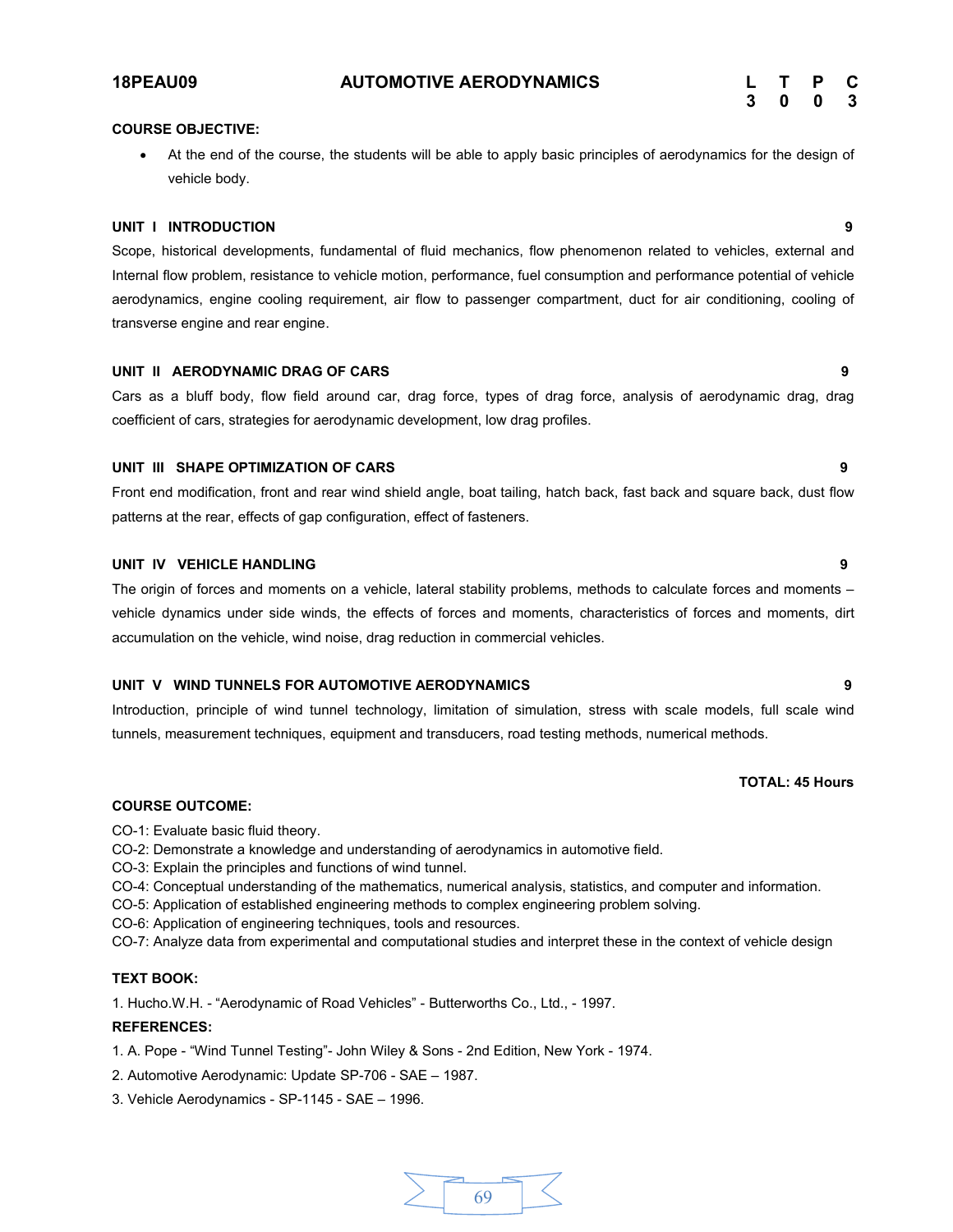| <b>18PEAU10</b>          | <b>MODERN AUTOMOBILE ACCESSORIES</b>                                                                                                                                                                                       | 3 | Τ<br>$\mathbf{0}$ | $\mathbf 0$            | C<br>3 |
|--------------------------|----------------------------------------------------------------------------------------------------------------------------------------------------------------------------------------------------------------------------|---|-------------------|------------------------|--------|
| <b>COURSE OBJECTIVE:</b> |                                                                                                                                                                                                                            |   |                   |                        |        |
| $\bullet$                | To introduce the modern developments in vehicle technology.                                                                                                                                                                |   |                   |                        |        |
|                          | UNIT I ENGINE MANAGEMENT SYSTEMS                                                                                                                                                                                           |   |                   |                        | 9      |
|                          | Electronically controlled SI and CI engine fuel injection systems, related hardware and software. Closed loop ignition<br>system. Catalytic converters and particulate traps.                                              |   |                   |                        |        |
| UNIT II CHASSIS          | Suspensions - front and rear Active suspension control- Ride Comfort, Suspension Travel, Road Handling -advatages,<br>disadvantages, Pneumatic suspensions.                                                                |   |                   |                        | 9      |
|                          | UNIT III HEATING AND AIR CONDITIONING<br>Vehicle air conditioning and heating- Compressor, condenser evaporator, working Principles, TXV operation Working<br>principle of vehicle air conditioning.                       |   |                   |                        | 9      |
|                          | UNIT IV COMFORT AND CONVENIENCE                                                                                                                                                                                            |   |                   |                        | 9      |
|                          | Adaptive cruise control, car entertainment, power windows, navigation system, adaptive noise control, electric seats,<br>driver information system. Power windows, power steering.                                         |   |                   |                        |        |
|                          | UNIT V SAFETY AND SECURITY SYSTEMS                                                                                                                                                                                         |   |                   |                        | 9      |
|                          | Airbags, seat belt tightening system, collapsible and tilt able steering column, Anti theft system, anti lock braking<br>system, electronic stability control system/traction control system, roll over protection system. |   |                   |                        |        |
|                          |                                                                                                                                                                                                                            |   |                   | <b>TOTAL: 45 Hours</b> |        |
| <b>COURSE OUTCOME:</b>   | CO - 1: Familiar with the advanced fuel injection systems techniques in both the SI and CI engines.<br>CO - 2: Describe the Knowledge of pneumatic &active suspension control system.                                      |   |                   |                        |        |

- 
- CO 3: Describe the heating and air conditioning system.
- CO 4: Familiar with the navigation systems, power steering, power windows.
- CO 5: Gain knowledge about various safety & security systems such as airbags, seat belts, ABS, EBS.

# **TEXT BOOKS:**

1. Tom Denton - "Automobile Electrical and Electronic Systems" - Edward Arnold, London - 1995.

2. Eric Chowanietz - 'Automotive Electronics' - SAE International USA - 1995.

# **REFERENCE:**

1. Bosch Automotive Hand Book - 5th Edition - SAE Publication, USA - 2000.

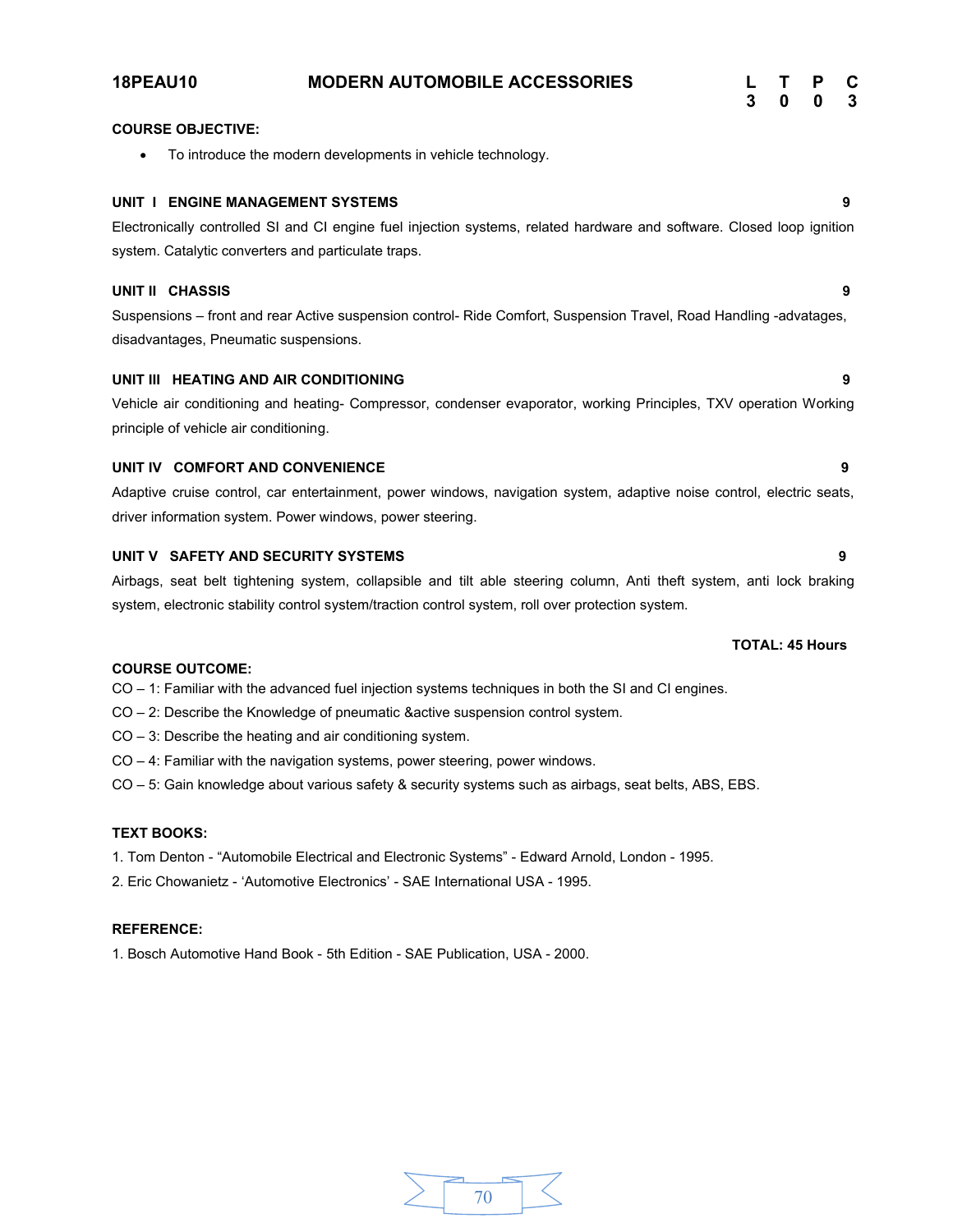| L  | т | P | C |
|----|---|---|---|
| -3 | 0 | 0 | 3 |

# **COURSE OBJECTIVE:**

The students will be able to understand the sources of vibration and noise in automobiles and make design modifications to reduce the vibration and noise and improve the life of the components

### **UNIT I BASICS OF VIBRATION 9**

Introduction, classification of vibration: free and forced vibration, un damped and damped vibration, linear and non linear vibration, response of damped and un damped systems under harmonic force, analysis of single degree and two degree of freedom systems, torsion vibration, determination of natural frequencies.

### **UNIT II BASICS OF NOISE 9**

Introduction, amplitude, frequency, wavelength and sound pressure level, addition, subtraction and averaging decibel levels, noise dose level, legislation, measurement and analysis of noise, measurement environment, equipment, frequency analysis, tracking analysis, sound quality analysis.

# **UNIT III AUTOMOTIVE NOISE SOURCES 9**

Noise Characteristics of engines, engine overall noise levels, assessment of combustion noise, assessment of mechanical noise, engine radiated noise, intake and exhaust noise, engine accessory contributed noise, transmission noise, aerodynamic noise, tyre noise, brake noise.

# **UNIT IV CONTROL TECHNIQUES 9**

Vibration isolation, tuned absorbers, unturned viscous dampers, damping treatments, application dynamic forces generated by IC engines, engine isolation, crank shaft damping, modal analysis of the mass elastic model shock absorbers.

# **UNIT V SOURCE OF NOISE AND CONTROL 9**

Methods for control of engine noise, combustion noise, mechanical noise, predictive analysis, palliative treatments and enclosures, automotive noise control principles, sound in enclosures, sound energy absorption, sound transmission through barriers

# **COURSE OUTCOME:**

- CO 1: Describe the basic concepts of vibration.
- CO 3: Identify to simulate noise control and be able to design systems taking accordingly.
- CO 4: Illustrate the performance of spatial, modal and response models of vibrating systems.
- CO 6: Describe the concepts of engineering noise and vibration, measurement techniques and instruments.
- CO 8: Describe the knowledge on application dynamic forces generated by IC engines.

# **TEXT BOOKS:**

- 1. Singiresu S.Rao "Mechanical Vibrations" Pearson Education, ISBM –81-297-0179-0 2004.
- 2. Kewal Pujara "Vibrations and Noise for Engineers, Dhanpat Rai & Sons, 1992.

# **REFERENCES:**

- 1. Bernard Challen and Rodica Baranescu "Diesel Engine Refrence Book" Second edition SAE International.
- 2. Julian Happian-Smith "An Introduction to Modern Vehicle Design"- Butterworth- Heinemann, 2004.
- 3. John Fenton "Handbook of Automotive body Construction and Design Analysis Professional Engineering Publishing, ISBN 1-86058-073- 1998.

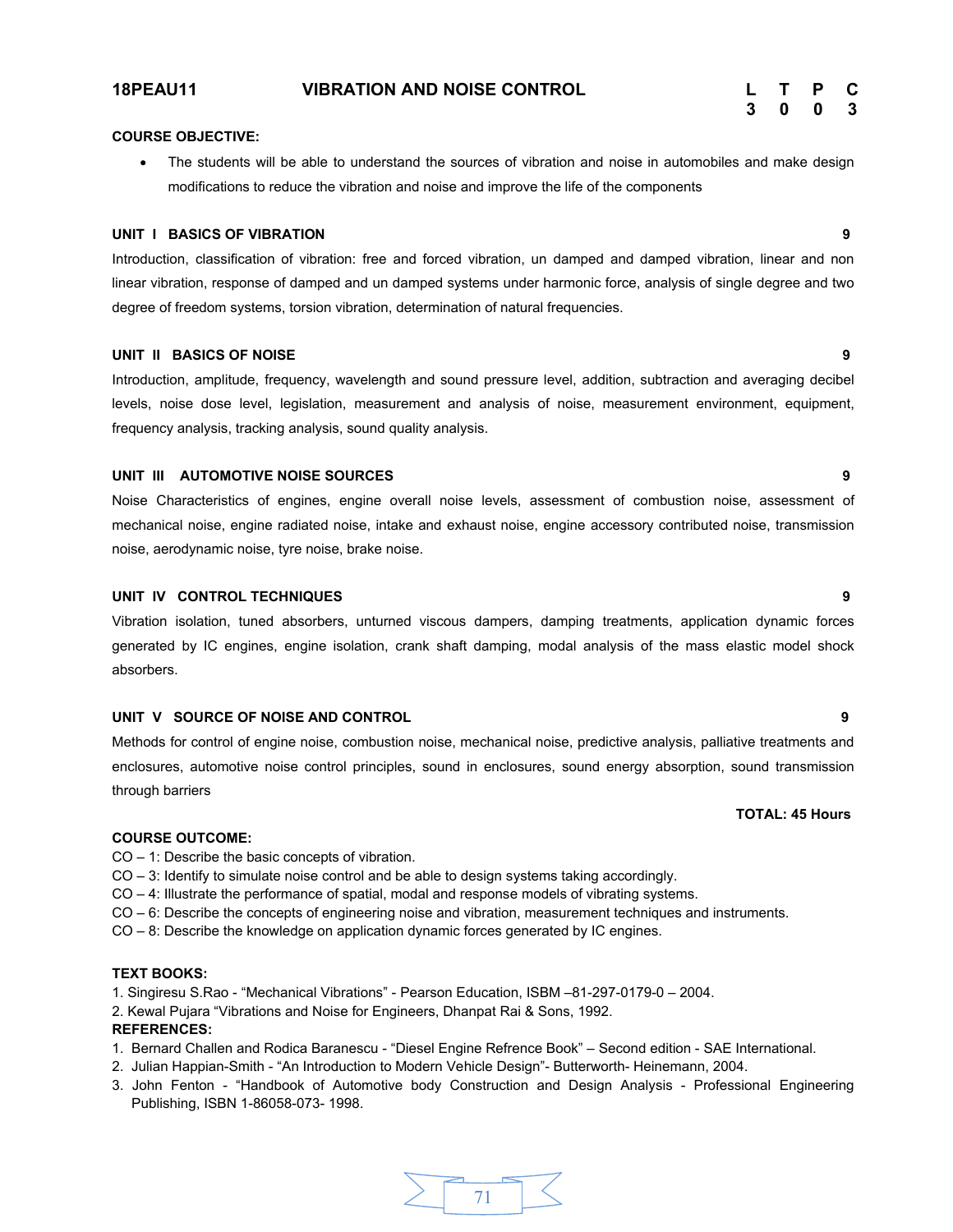# **18PEAU12 ADVANCED THEORY OF I.C. ENGINES L T P C**

# **COURSE OBJECTIVE:**

● At the end of the course, the students will be able to understand the significance of various processes in I.C Engines.

### **UNIT I CYCLE ANALYSIS 9**

Otto, Diesel, Dual, Stirling and Brayton cycles, comparison of air standard, fuel air and actual cycles, simple problems on the above topics.

# **UNIT II COMBUSTION 9**

Combustion reactions and stoichiometry, heat of reaction, adiabatic flame temperature in constant pressure and constant volume systems, fuels for internal combustion engines and their properties, premixed and diffusion combustion as applicable to SI and CI engines, concepts of burning rate and flame velocity, fuel spray characteristics and combustion in diesel engines.

# **UNIT III COMBUSTION MODELLING 9**

Basic concepts of engine simulation, governing equations, simulation of various engine processes for SI and CI engines. Adiabatic flame temperature, Heat release calculations. Thermodynamic and Fluid mechanic based models.

# **UNIT IV ADVANCES IN IC ENGINES 9**

LHR engines, surface ignition concept and multi fuel engines, stratified charge and lean burn engines, performance and emission characteristics, merits and demerits.

### **UNIT V ELECTRONIC ENGINE MANAGEMENT 9**

Computer control of SI & CI engines for better performance and low emissions, closed loop control of engine parameters of fuel injection and ignition

# **COURSE OUTCOME:**

- CO 1: Compare with various cycles with actual cycles..
- CO 2: Familiar with combustion reactions and stoichiometry.
- CO 3: Understand premixed and diffusion combustion in SI and CI engines.
- CO 4: Optimize the concepts of engine simulation governing equations.
- CO 5: Describe simulation of various engine processes for SI and CI engines.

# **TEXT BOOKS:**

- 1. Ganesan .V "IC Engines" Tata McGraw-Hill, 2003.
- 2. John B. Haywood, "Internal Combustion Engine Fundamentals", McGraw-Hill Automotive Technology Series ISBN 0-07-1000499-8, 1988.

## **REFERENCES:**

- 1. Ganesan .V 'Computer Simulation of Spark Ignition Processes' Universities Process Ltd, Hyderabad 1993.
- 2. Ganesan.V. Computer Simulation of compression ignition engines Orcent Longman 2000.
- 3. Richard Stone "Introduction to IC Engines" 2nd edition Macmilan 1992.

**3 0 0 3**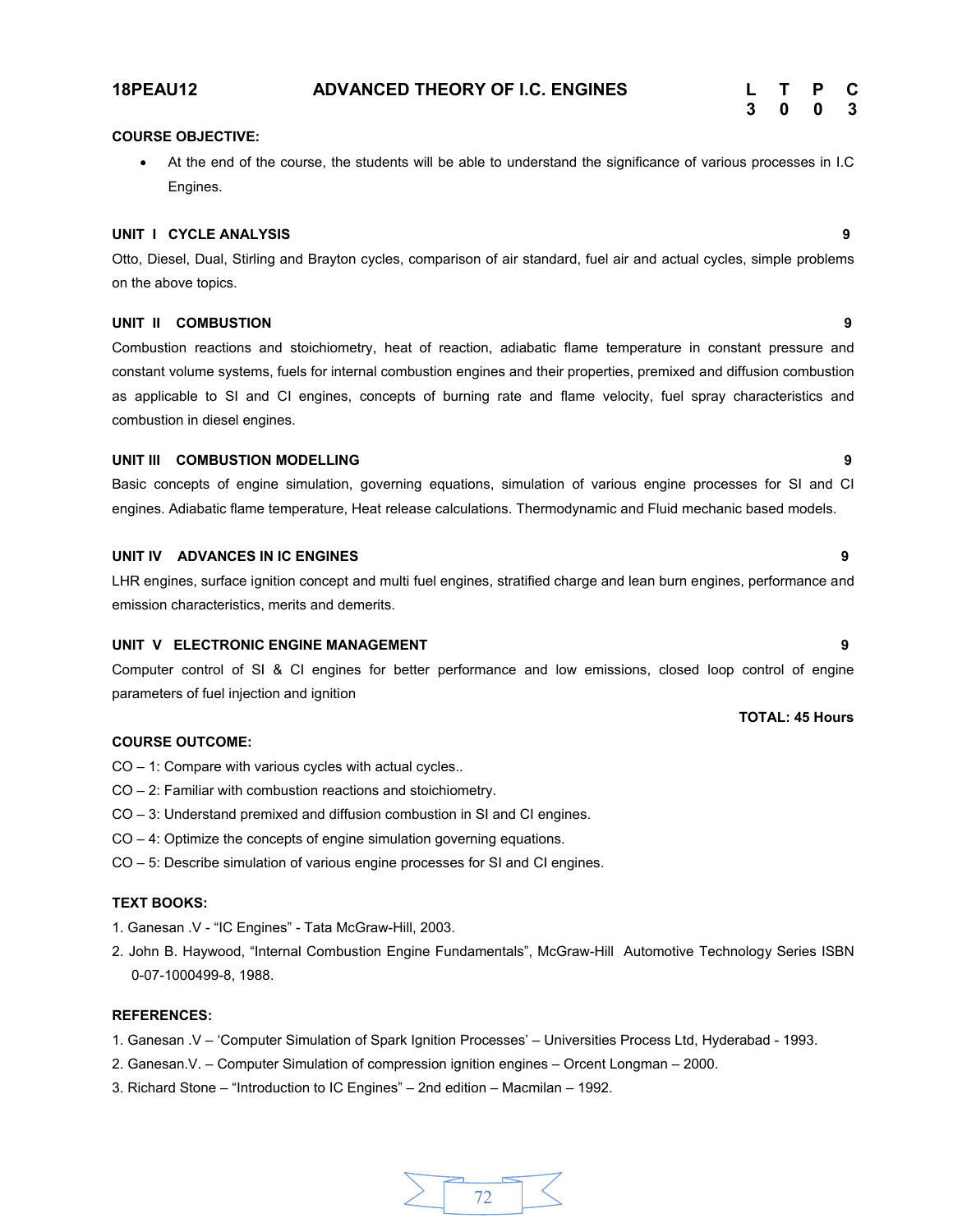# **18PEAU13 COMPUTER INTEGRATED MANUFACTURING SYSTEM L T P C**

# **COURSE OBJECTIVE:**

To develop an understanding of computer-integrated manufacturing (CIM) and its impact on productivity, product cost, and quality.

# **UNIT I COMPUTER AIDED DESIGN 9**

Concept of CAD as drafting and designing facility, desirable features of CAD package, drawing features in CAD – Scaling, rotation, translation, editing, dimensioning, labeling, Zoom, pan, redraw and regenerate, typical CAD command structure, wire frame modeling, surface modeling and solid modeling (concepts only) in relation to popular CAD packages.

# **UNIT II COMPONENTS OF CIM 9**

CIM as a concept and a technology, CASA/Sme model of CIM, CIM II, benefits of CIM, communication matrix in CIM, fundamentals of computer communication in CIM – CIM data transmission methods – serial, parallel, asynchronous, synchronous, modulation, demodulation, simplex and duplex. Types of communication in CIM – point to point (PTP), star and multiplexing. Computer networking in CIM – the seven layer OSI model, LAN model, MAP model, network topologies – star, ring and bus, advantages of networks in CIM

# **UNIT III GROUP TECHNOLOGY AND COMPUTER AIDED PROCESS PLANNING 9**

History Of Group Technology – role of G.T in CAD/CAM Integration – part families- classification and coding – DCLASS and MCLASS and OPTIZ coding systems – facility design using G.T – benefits of G.T – cellular manufacturing. Process planning - role of process planning in CAD/CAM Integration – approaches to computer aided process planning – variant approach and generative approaches – CAPP and CMPP systems.

# **UNIT IV SHOP FLOOR CONTROL AND INTRODUCTION TO FMS 9**

Shop floor control – phases – factory data collection system – automatic identification methods – Bar code technology – automated data collection system.

FMS – components of FMS – types – FMS workstation – material handling and storage system –FMS layout- computer control systems – applications and benefits.

# **UNIT V COMPUTER AIDED PLANNING AND CONTROL AND COMPUTER MONITORING 9**

Production planning and control – cost planning and control – inventory management – material requirements planning (MRP) – shop floor control.Lean and Agile Manufacturing. Types of production monitoring systems – structure model of manufacturing – process control and strategies – direct digital control.

# **TOTAL: 45 Hours**

# **COURSE OUTCOME:**

CO-1: Describe the Computer Aided Manufacturing (CAM) systems

CO-2: Describe the Computer Aided Process Planning (CAPP) Systems

CO-3: Describe the Automated Material Handling Systems

CO-4: Analyze automated flow lines and assembly systems, and balance the line.

CO-5: Design the automated material handling and storage systems

# **TEXT BOOK:**

1. Mikell. P. Groover "Automation, Production Systems and Computer Integrated Manufacturing", Pearson Education 2001.

- 1. Mikell. P. Groover and Emory Zimmers Jr., "CAD/CAM", Prentice hall of India Pvt. Ltd., 1998.
- 2. James A. Regh and Henry W. Kreabber, "Computer Integrated Manufacturing", Pearson Education second edition, 2005.
- 3. Chris McMahon and Jimmie Browne, "CAD CAM Principles, Practice and Manufacturing Management", Pearson Education second edition, 2005.
- 4. Ranky, Paul G., "Computer Integrated Manufacturing", Prentice hall of India Pvt. Ltd., 2005.
- 5. Yorem Koren, "Computer Integrated Manufacturing", McGraw Hill, 2005.
- 6. P N Rao, "CAD/CAM Principles and Applications", TMH Publications, 2007.



| 3 | 0 | 0 | - 3 |
|---|---|---|-----|
|   |   |   |     |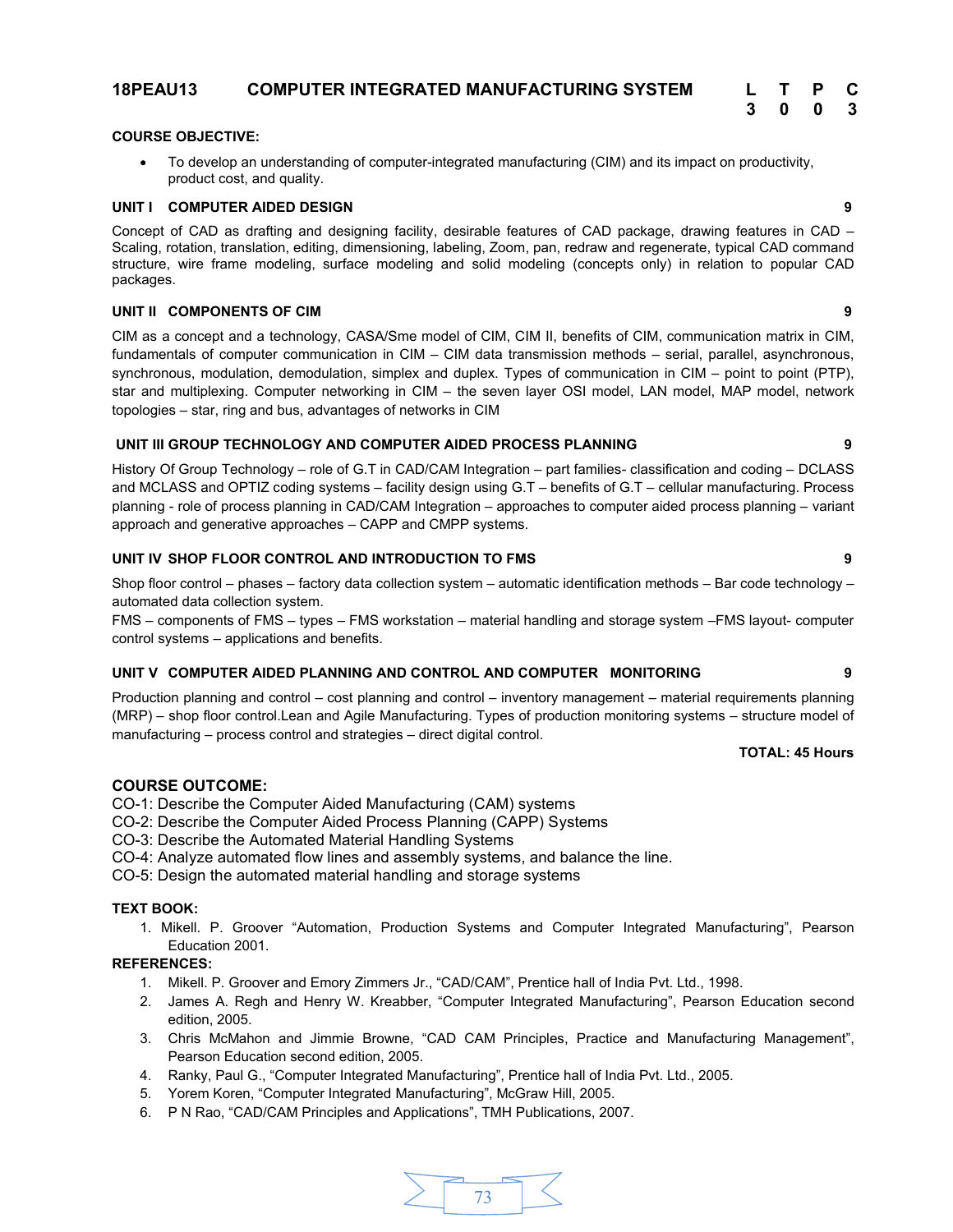# **18PEAU14 HYDRAULICS AND PNEUMATICS SYSTEMS L T P C**

# **3 0 0 3**

# **COURSE OBJECTIVE:**

● To Design and understand the electro-hydraulic and electro-pneumatic circuits

# **UNIT I** FLUID POWER SYSTEMS AND FUNDAMENTALS 12

Introduction to fluid power, Advantages of fluid power, Application of fluid power system. Types of fluid power systems, Properties of hydraulic fluids – General types of fluids – Fluid power symbols.Basics of Hydraulics-Applications of Pascals Law- Laminar and Turbulent flow – Reynold's number – Darcy's equation – Losses in pipe, valves and fittings.

# **UNIT II HYDRAULIC SYSTEM & COMPONENTS 12**

Sources of Hydraulic Power: Pumping theory – Pump classification – Gear pump, Vane Pump, piston pump, construction and working of pumps – pump performance – Variable displacement pumps. Fluid Power Actuators: Linear hydraulic actuators – Types of hydraulic cylinders – Single acting, Double acting special cylinders like tanden, Rodless, Telescopic, Cushioning mechanism, Construction of double acting cylinder, Rotary actuators – Fluid motors, Gear, Vane and Piston motors.

# **UNIT III HYDRAULIC CONTROL AND CIRCUITS 12**

Construction of Control Components : Director control valve – 3/2 way valve – 4/2 way valve – Shuttle valve – check valve – pressure control valve – pressure reducing valve, sequence valve, Flow control valve – Fixed and adjustable, electrical control solenoid valves, Relays, ladder diagram. Accumulators and Intensifiers: Types and sizing of accumulators – intensifier – Applications of Intensifier. circuits for controlling single acting and double acting cylinders, Accumulators circuits – Intensifier circuit.

# **UNIT IV PNEUMATIC CONTROL AND CIRCUITS 12**

Pneumatic Components: Properties of air – Compressors – Filter, Regulator, Lubricator Unit – Air control valves, Quick exhaust valves, pneumatic actuators. Fluid Power Circuit Design, Speed control circuits, synchronizing circuit, Pneumo hydraulic circuit, Sequential circuit design for simple applications using cascade method.

# **UNIT V SERVO SYSTEMS, FLUIDICS AND FLUID POWER TROUBLE SHOOTING 12**

Servo systems – Hydro Mechanical servo systems, Electro hydraulic servo systems and proportional valves, Fluidics – Introduction to fluidic devices, simple circuits, Introduction to Electro Hydraulic Pneumatic logic circuits, ladder diagrams, PLC applications in fluid power control. Fluid power circuits; failure and troubleshooting.

# **TOTAL: 60 Hours**

# **COURSE OUTCOME:**

CO-1: Describe the fundamental theoretical concepts governing fluid power

- CO-2: Ability to formulate the mathematical models of hydraulic and pneumatic circuits.
- CO-3: Identify the with common hydraulic and pneumatic components
- CO-4: Describe the working principle of pneumatic cylinders and motors.

CO-5: Analyze the pneumatic circuits by considering the possible failures.

# **TEXT BOOKS:**

- 1. Anthony Esposito, "Fluid Power with Applications", Pearson Education 2000.
- 2. Majumdar S.R., "Oil Hydraulics", Tata McGraw-Hill, 2000.

- 1. Majumdar S.R., "Pneumatic systems Principles and maintenance", Tata McGraw Hill, 1995
- 2. Anthony Lal, "Oil hydraulics in the service of industry", Allied publishers, 1982.
- 3. Harry L. Stevart D.B, "Practical guide to fluid power", Taraoeala sons and Port Ltd. Broadey, 1976.
- 4. Michael J, Prinches and Ashby J. G, "Power Hydraulics", Prentice Hall, 1989.
- 5. Dudelyt, A. Pease and John T. Pippenger, "Basic Fluid Power", Prentice Hall, 1987.

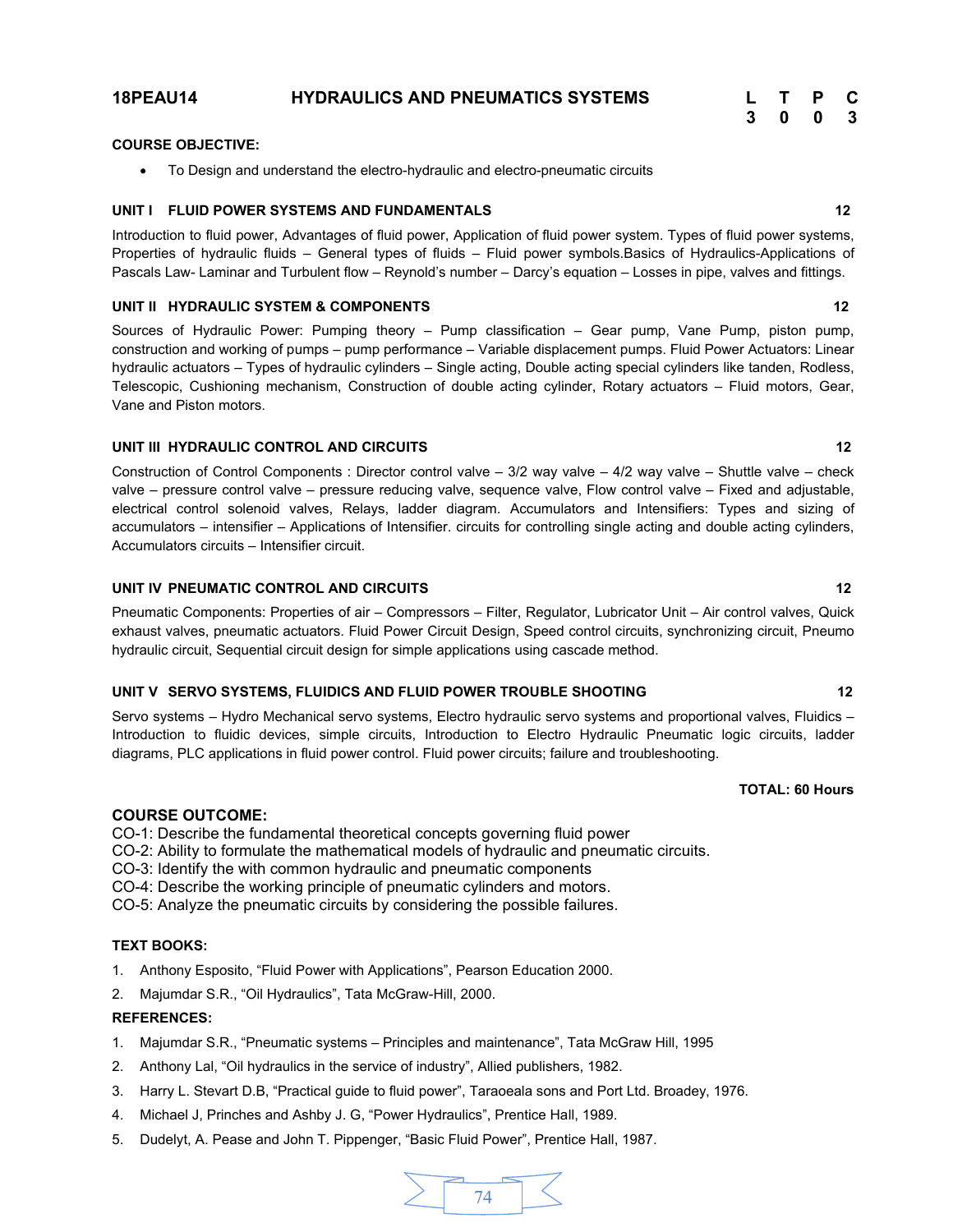# **COURSE OBJECTIVE:** ∑ To understand the waste heat recovery systems, economic analysis and environmental considerations. **UNIT I INTRODUCTION 9** Source and utilization of waste heat, thermodynamic analysis - Second law and waste heat, Recovery of waste heat engines and other power plants -Heat pump for waste heat recovery. **UNIT II DESIGN OF WASTE HEAT RECOVERY SYSTEMS 9** Design of waste heat recovery system - Heat exchanger - Theory and design, Organic fluid systems – Analysis and design. **UNIT III COGENERATION PRINCIPLES 9** Cogeneration principles and thermodynamics power cycle analysis, combined for power generation and process heat. **UNIT IV APPLICATIONS OF COGENERATION 9** Applications in sugar mills rice mills, textile factories, and other process and engineering industries. **UNIT V COST ANALYSIS OF COGENERATION SYSTEMS 9 18PEAU15 WASTE HEAT RECOVERY AND CO-GENERATION L T P C 3 0 0 3**

Financial considerations, operating and maintenance cost, investment costs of waste heat recovery and Cogeneration system, environmental and air quality consideration.

**TOTAL: 45 Hours**

# **COURSE OUTCOME:**

CO-1: Define the utilization of waste heat, second law and thermodynamic analysis of waste heat.

CO-2: Resolve the theory, design and analysis of waste heat recovery systems and organic fluid systems

CO-3: Evaluate the Cogeneration principles and thermodynamic power cycle analysis.

CO-4: Derive the power generation and process heat in waste heat process.

CO-5: Determine the Financial Considerations of Waste heat Recovery systems.

# **TEXT BOOKS:**

1. Charles H.Butler, "Cogeneration ", Mc Graw Hill Book Co., 1984.

2. Goldstick R., et.al, "Principles of Waste Heat Recovery ", The Fairment Press, Inc., Georgia, 1986

# **REFERENCES:**

1. Kiang Y.H., "Waste Utilization Technology ", Maecel Dekker Inc., 1981.

2. David Hu and Gerald Hrd, "Waste recycling for Energy Conservation ", John Wiley and Sons, New York, 1981.

3. Sydney Reiter, " Industrial and Commercial Heat Recovery Systems ", Van Nostrand Reinhold, 1985.

4. Spiewak Scott A, "Cogeneration and Small Power Production Manual ",The Fairment Press,1987.

5. Nelson E, Hay, "Guide to Natural Gas Cogeneration ", The Fairment Press Inc., 1980.

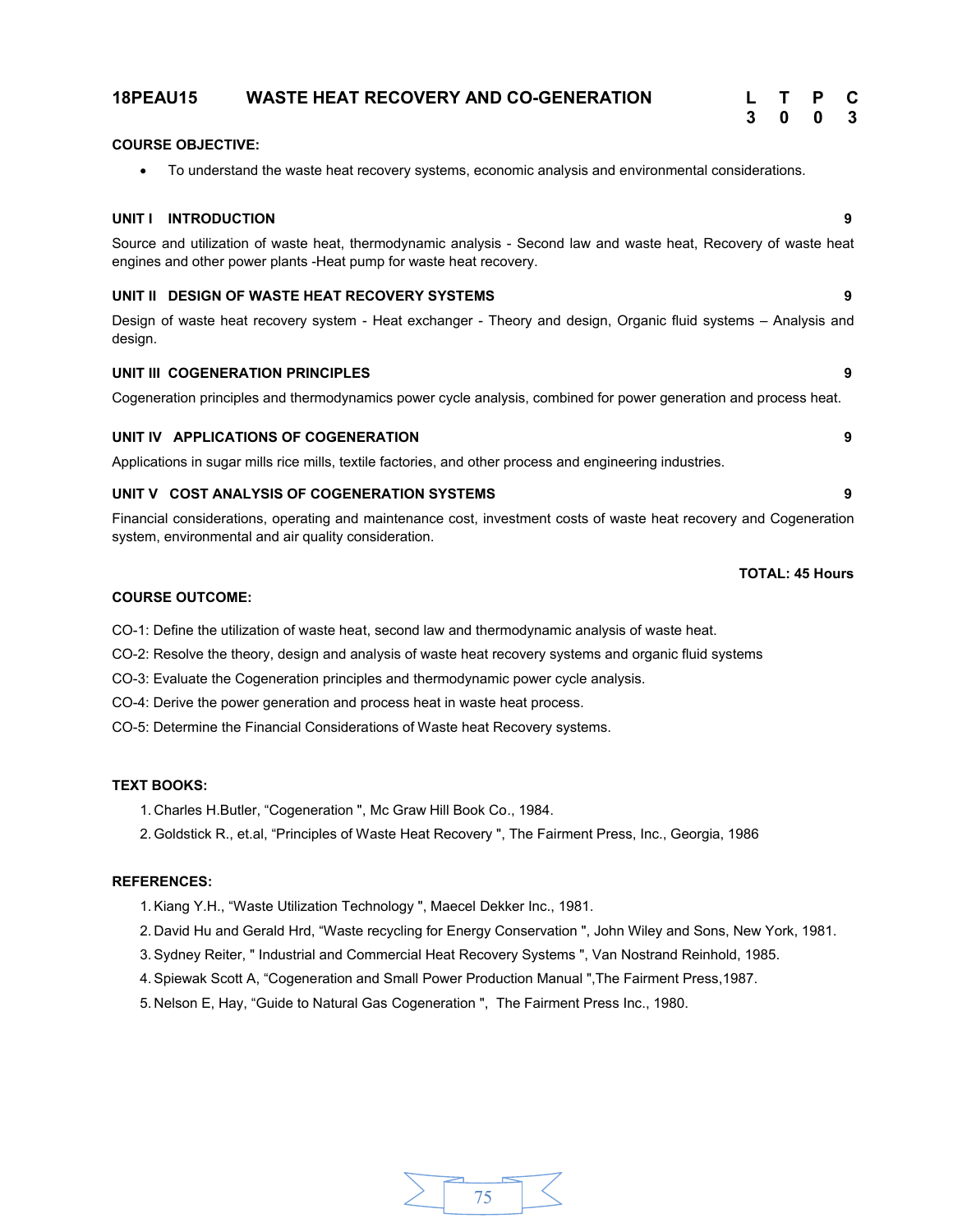| <b>18PEAU16</b> | <b>DESIGN AND ANALYSIS OF COMPOSITES</b>                                                                           | 3 | <sup>0</sup> | P<br>$\mathbf{0}$ | C<br>3 |
|-----------------|--------------------------------------------------------------------------------------------------------------------|---|--------------|-------------------|--------|
|                 | <b>COURSE OBJECTIVE:</b>                                                                                           |   |              |                   |        |
| $\bullet$       | To study about linear elastic analysis of composite materials.<br>To understand the anisotropic material behavior. |   |              |                   |        |
| UNIT I          | <b>COMPOSITE MATERIALS AND THEIR APPLICATIONS</b>                                                                  |   |              |                   | 9      |
|                 | Introduction Fibers Matrix materials Material forms and fabrication methods Current applications                   |   |              |                   |        |
|                 | UNIT II CONCEPTS OF SOLID MECHANICS                                                                                |   |              |                   | 9      |
|                 | Tensors Stress and strain Plane stress and plane strain energy density Generalized Hooke's Law Material symmetry   |   |              |                   |        |
|                 | Engineering constants 3 Coordinate transformations Thermal effects, Moisture effects Chemical aging, flammability  |   |              |                   |        |
|                 | UNIT III CONCEPTS OF MICROMECHANICS                                                                                |   |              |                   | 9      |
| approaches      | Effective properties Survey and model comparison from strength of materials approximations, continuum mechanics    |   |              |                   |        |
|                 | UNIT IV STRESS-STRAIN FOR AN ORTHOTROPIC LAMINAAND LAMINATE ANALYSIS                                               |   |              |                   | 9      |
|                 | Orthotropic properties in plane stress, Deformation due to extension/shear and bending/torsion A, B, D matrices    |   |              |                   |        |
|                 | hydrothermal behavior Special laminates Average stress-strain properties                                           |   |              |                   |        |
|                 | UNIT V CONCEPTS OF FAILURE OF LAMINATES AND SHAFTS                                                                 |   |              |                   | 9      |

Tensile failure of fiber composites Compressive failure of fiber composites Effect of multi axial stresses (failure criteria by Tsai-Wu, Hashin, etc.) Edge effects, Effective stiffness of beams Effective stiffness of shafts.

**TOTAL: 45 Hours**

# **COURSE OUTCOME:**

CO – 1: Explain the applications of Matrix materials.

- CO 2: Explain the Moisture effects.
- CO 3: Describe the properties of micromechanics.
- CO 4: Describe the properties in plane stress.
- CO 5: Explain the effective stiffness of shafts.

# **TEXT BOOKS:**

- 1. Carl T. Herakovich, Mechanics of Fibrous Composites, 1997,
- 2. Stephen R. Swanson, Introduction to Design and Analysis with Advanced Composite Materials, Prentice-Hall, 1997.

- 1. HyerM. W., Stress Analysis of Fiber-Reinforced Composite Materials, McGraw-Hill, 1997
- 2. GibsonR. F., Principles of Composite Material Mechanics, 2nd edition, CRC Press.

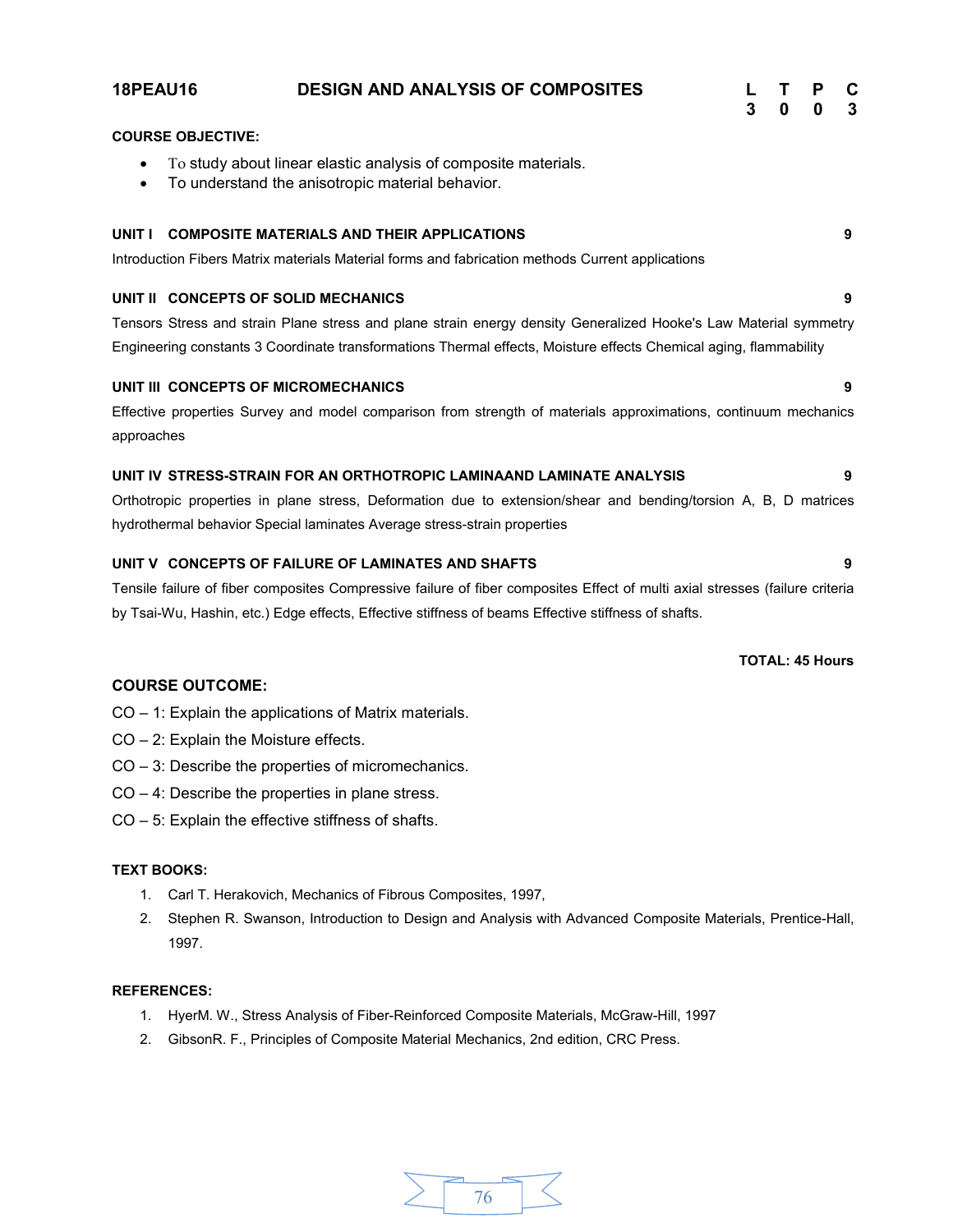# **COURSE OBJECTIVE:**

- To introduce numerical modeling and its role in the field of heat transfer and fluid flow.
- To create confidence to solve complex problems in the field of heat transfer and fluid dynamics by using high speed computers.

# Unit I GOVERNING EQUATIONS AND BOUNDARY CONDITIONS **12**

Basics of computational fluid dynamics – Governing equations of fluid dynamics – Continuity, Momentum and Energy equations – Chemical species transport – Physical boundary conditions – Time-averaged equations for Turbulent flow - Turbulence -Kinetic -Energy Equations – mathematical behavior of PDEs on CFD: Elliptic, Parabolic and Hyperbolic equations.

# Unit II DISCRETIZATION AND SOLUTION METHODOLOGIES **12**

Methods of Deriving the Discretization Equations - Taylor Series formulation – Finite difference method – Control volume Formulation – Spectral method. Solution methodologies: Direct and iterative methods, Thomas algorithm, Relaxation method, Alternating Direction Implicit method.

# **Unit III HEAT CONDUCTION** 12

Finite difference and finite volume formulation of steady/transient one-dimensional conduction equation, Source term linearization, Incorporating boundary conditions, Finite volume formulations for two and three dimensional conduction problems

# **Unit IV CONVECTION AND DIFFUSION 12**

Finite volume formulation of steady one-dimensional convection and Diffusion problems, Central, upwind, hybrid and power-law schemes - Discretization equations for two dimensional convection and diffusion.

# **Unit – V: CALCULATION OF FLOW FIELD 12**

Representation of the pressure - Gradient term and continuity equation - Staggered grid - Momentum equations - Pressure and velocity corrections - Pressure - Correction equation, SIMPLE algorithm and its variants. Turbulence models: mixing length model, Two equation (k-e) models.

# **COURSE OUTCOME:**

CO-1: Demonstrate the ability to use modern CFD software tools

- CO-2: Demonstrate the ability to analyze the flow visualization and analysis tools.
- CO-3: Ability to simplify a real fluid-flow system into a simplified model problem
- CO-4: Ability to communicate the results of this detailed fluid-flow study.

CO-5: Describe the mathematical properties of governing Navier-Stokes equations

# **TEXT BOOKS:**

- 1. Versteeg, H.K, and Malalasekera, W., "An Introduction to Computational Fluid Dynamics: The Finite Volume Method", Longman, 1998
- 2. Ghoshdastidar, P.S., "Computer Simulation of flow and heat transfer", Tata McGraw- Hill Publishing Company Ltd., 1998.

# **REFERENCES:**

- 1. Patankar, S.V., "Numerical Heat Transfer and Fluid Flow", McGraw-Hill, 1980. Ane-Books 2004 Indian Edition.
- 2. Muralidhar, K and Sundarajan .T., "Computational Fluid Flow and Heat Transfer", Narosa Publishing House, New Delhi, 1995.
- 3. Bose, T.K., "Numerical Fluid Dynamics", Narosa publishing House, 1997.
- 4. Muralidhar, K and Biswas "Advanced Engineering Fluid Mechanics", Narosa Publishing House, New Delhi, 1996.
- 5. Anderson, J.D., "Computational fluid dynamics the basics with applications", 1995.

| L | $\mathbf{T}$ | P | C |
|---|--------------|---|---|
| 3 | 0            | 0 | 3 |

$$
\sum \frac{1}{77}
$$

# **TOTAL: 60 Hours**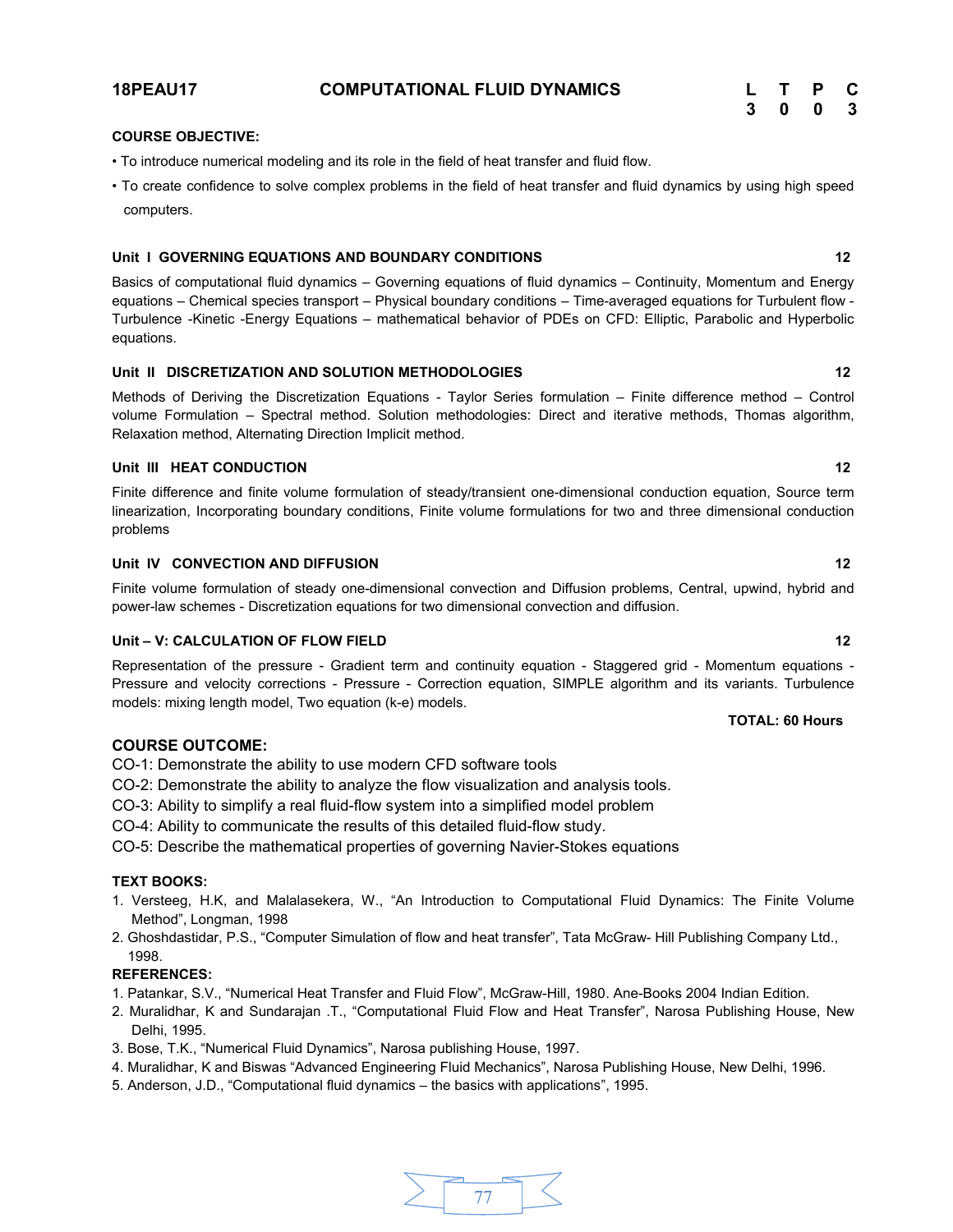### **18PEAU18 ADVANCED PRODUCTION PROCESSES FOR AUTOMOTIVE COMPONENTS L T P C 3 0 0 3**

# **COURSE OBJECTIVE:**

∑ To learn the available manufacturing process based on quality/time/cost/ mechanical properties.

### **UNIT I POWDER METALLURGY 9**

Process flow chart – production of metal powers and their raw materials – Manufacture of friction lining materials for clutches and brakes – testing and inspection of PM parts.

# **UNIT II FORMING PROCESS 9**

Forging – process flow chart, forging of valves – connecting rod, crank shaft, cam shaft, propeller shaft, transmission gear blanks, foot brake linkage, steering knuckles. Extrusion: Basic process steps, extrusion of transmission shaft, steering worm blanks, brake anchor pins, rear axle drive shaft, axle housing spindles, piston pin and valve tappets. Hydro forming: Process, hydro forming of manifold and comparison with conventional methods – Hydro forming of tail lamp housing stretch forming – process, stretch forming of auto body panels – super plastic alloys for auto body panels.

# **UNIT III GEAR MANUFACTURING 9**

Different methods of gear manufacture – Gear hobbig and gear shaping machines specifications – gear generation – different methods – gear finishing and shaving – Grinding and lapping of hobs and shaping cutters – gear honing – gear broaching.

# **UNIT IV CONCEPT & PROGRAMMING OF CNC MACHINES 9**

NC, CNC & DNC – types of CNC – constructional features – drives and control systems – feedback devices – manual part programming – steps involved – sample program in lathe & milling.

# **UNIT V RECENT TRENDS IN MANUFACTURING OF AUTO COMPONENTS 9**

Power injection moulding – Shot peen hardening of gears – production of aluminum MMC liners for engine blocks – Plasma spray coated engine blacks and valves – Recent developments in auto body panel forming – Squeeze casting of pistons – aluminum composite brake rotors.

### **COURSE OUTCOME:**

- CO 1: Summarize the production methods of engine components chassis components
- CO 2: Explain the different types of forming process used in various automobiles.
- CO 3: Identify the various extrusion processes.
- CO 4: Describe the different types of gear manufacturing process.
- CO 5: Teach the detail procedure of gear lapping, gear honing and gear broaching methods.

# **TEXT BOOK:**

1. Heldt, P.M., High Speed Combustion Engines, Oxford Publishing Co., New York, 1990

# **REFERENCES:**

1. Haslehurst, S.E., Manufacturing Technology, ELBS, London, 1990

- 2. Rusinoff, Forging and Forming of metals, D.B. Taraporevala Sons & Co., Pvt. Ltd.,Mumbai, 1995.
- 3. Subroff, A.M. & Other, Forging Materials & Processes, Reinhold Book Corporation,New York, 1998.
- 4. High Velocity Forming of Metals, ASTME, Prentice Hall of India (P) Ltd., New Delhi,1990
- 5. Groover. M.P. Automatic production systems and computer integrated manufacturing prentice hall, 1990.

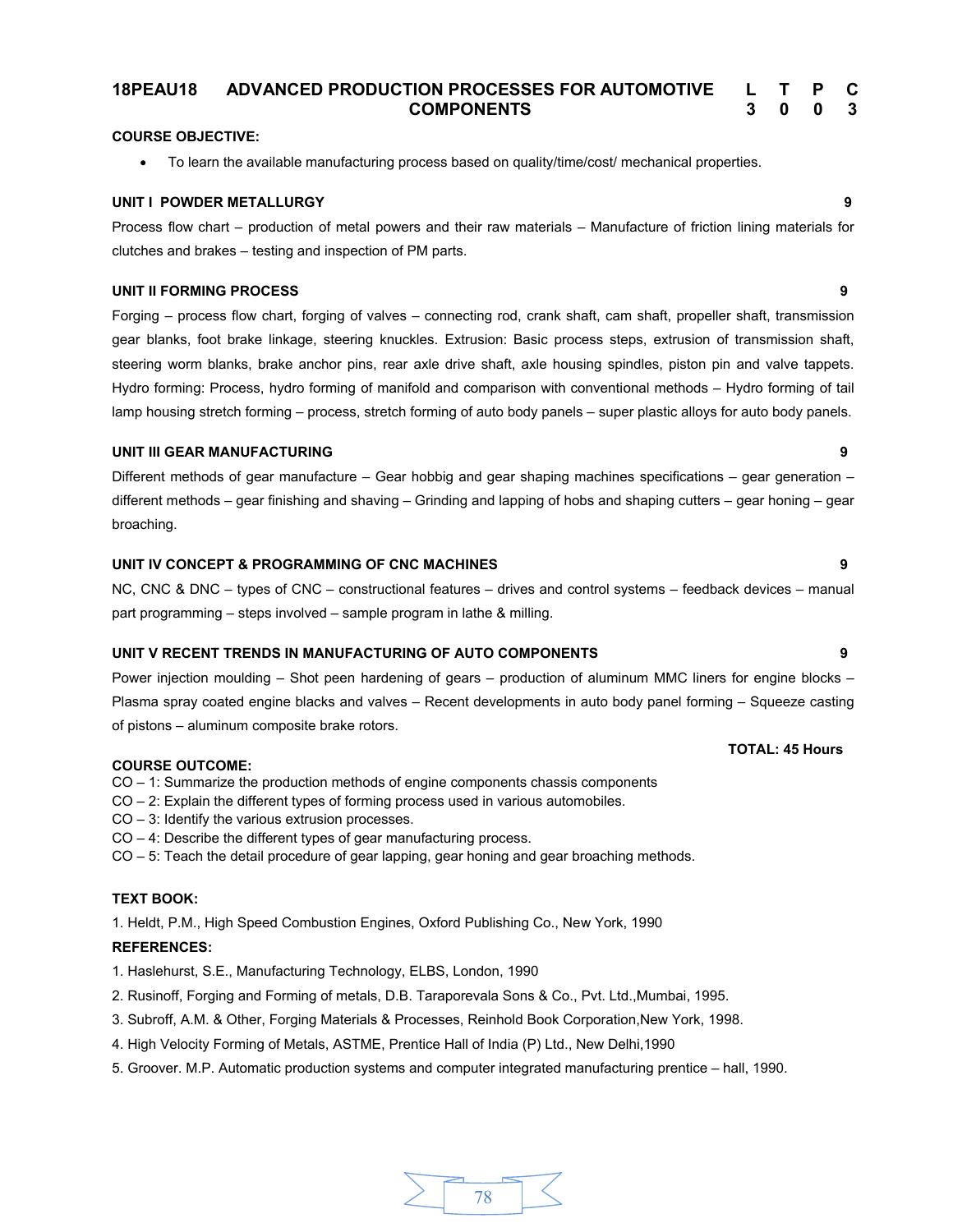# **18PEAU19 NOISE, VIBRATION AND HARSHNESS L T P C**

# **COURSE OBJECTIVE**

● To identify, measure and control the noise, vibration and harshness.

# **UNIT I FUNDAMENTALS OF ACOUSTICS AND NOISE, VIBRATION 9**

Theory of Sound—Predictions and Measurement, Sound Sources, Sound Propagation in the Atmosphere, Sound Radiation from Structures and Their Response to Sound, General Introduction to Vibration, Vibration of Simple Discrete and Continuous Systems, Random Vibration, Response of Systems to Shock, Passive Damping

# **UNIT II EFFECTS OF NOISE, BLAST, VIBRATION, AND SHOCK ON PEOPLE 9**

General Introduction to Noise and Vibration Effects on People and Hearing Conservation, Slip Disturbance due to Transportation Noise Exposure, Noise-Induced Annoyance, Effects of Infrasound, Low-Frequency Noise, and Ultrasound on People, Auditory Hazards of Impulse and Impact Noise, Effects of Intense Noise on People and Hearing Los, Effects of Vibration on People, Effects of Mechanical Shock on People, Rating Measures, Descriptors, Criteria, and Procedures for Determining Human Response to Noise.

# **UNIT III TRANSPORTATION NOISE AND VIBRATION—SOURCES, PREDICTION, AND CONTROL 9**

Introduction to Transportation Noise and Vibration Sources, Internal Combustion Engine Noise Prediction and Control— Diesel, Exhaust and Intake Noise and Acoustical Design of Mufflers, Tire/Road Noise—Generation, Measurement, and Abatement, Aerodynamic Sound Sources in Vehicles—Prediction and Control, Transmission and Gearbox Noise and Vibration Prediction and Control, Brake Noise Prediction and Control.

# **UNIT IV INTERIOR TRANSPORTATION NOISE AND VIBRATION SOURCES – PREDICTION AND CONTROL 9**

Introduction to Interior Transportation Noise and Vibration Sources, Automobile, Bus, and Truck Interior Noise and Vibration Prediction and Control, Noise and Vibration in Off-Road Vehicle Interiors- Prediction and Control,

# **UNIT V NOISE AND VIBRATION TRANSDUCERS, ANALYSIS EQUIPMENT, SIGNAL PROCESSING, AND MEASURING TECHNIQUES 9**

General Introduction to Noise and Vibration Transducers, Measuring Equipment, Measurements, Signal Acquisition, and Processing, Acoustical Transducer Principles and Types of Microphones, Vibration Transducer Principles and Types of Vibration Transducers, Sound Level Meters, Noise Dosimeters, Analyzers and Signal Generators, Equipment for Data Acquisition, Noise and Vibration Measurements, Determination of Sound Power Level and Emission Sound Pressure Level, Sound Intensity Measurements, Noise and Vibration Data Analysis, Calibration of Measurement Microphones, Calibration of Shock and Vibration Transducers, Metrology and Trace ability of Vibration and Shock Measurements**.**

**TOTAL : 45 Hours**

# **COURSE OUTCOME:**

- CO 1: Identify the methods of vibration and noise measurement.
- CO 2: Compare the effect of noise an human comfort and environment
- CO 3: Describe the concept of mufflers, tire/road noise.
- CO 4: Describe the interior transportation noise and vibration sources.
- CO 5: Describe the various noise and vibration measurements.

### **TEXT BOOKS:**

1. Clarence W. de Silva ,"Vibration Monitoring, Testing, and Instrumentation ",CRC Press, 2009

2. David A.Bies and Colin H.Hansen "Enginering Noise Control: Theory and Practice "Spon

### Pres, London, 2009

# **REFERENCES:**

- 1. Alan G. Piersol ,Thomas L. Paez "Haris' Shock and Vibration Handbok" , McGraw-Hil ,New Delhi, 2010
- 2. Colin H Hansen "Understanding Active Noise Cancelation" ,Spon Pres ,London 2003
- 3. Mathew Harison "Vehicle Refinement: Controling Noise and Vibration in Road Vehicles ",

Elsevier Buterworth-Heineman, Burlington, 2004

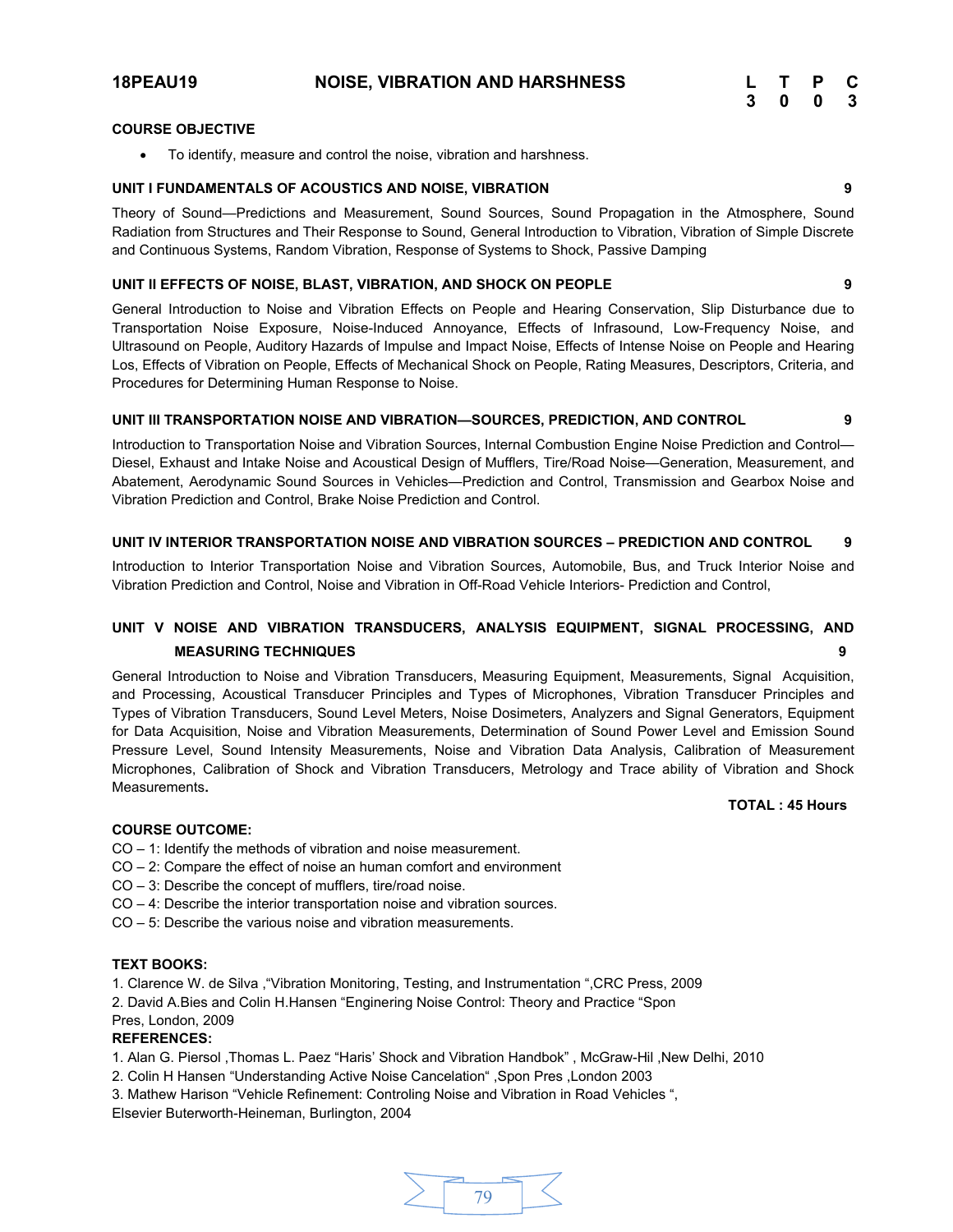| L | $\mathbf{T}$ | P | С |
|---|--------------|---|---|
| 3 | 0            | 0 | 3 |

# **COURSE OBJECTIVE**

∑ This course provides required knowledge, skills and creates self confidence in students so that they can work on shop floor independently for accurate and precise measurements and manufacturing.

# **UNIT I INTRODUCTION TO MEASUREMENTS AND SENSORS 9**

Sensors: Functions- Classifications- Main technical requirement and trends Units and standards- Calibration methods-Classification of errors- Error analysis- Limiting error- Probable error- Propagation of error- Ods and uncertaintyprinciple of transduction- Classification. Static characteristics- mathematical model of transducers- Zero, First and Second order transducers- Dynamic characteristics of first and second order transducers for standard test inputs.

### **UNIT IIIVARIABLE RESISTANCE AND INDUCTANCE SENSORS 9**

Principle of operation- Construction details- Characteristics and applications of resistive potentiometer- Strain gauges-Resistive thermometers- Thermistors- Piezo resistive sensors Inductive potentiometer- Variable reluctance transducers:- EI pickup and LVDT

### **UNIT III VARIABLE AND OTHER SPECIAL SENSORS 9**

Variable air gap type, variable area type and variable permittivity type- capacitor microphone Piezoelectric, Magneto strictive, Hal Effect, semiconductor sensor- digital transducers-Humidity Sensor. Rain sensor, climatic condition sensor, solar, light sensor, antiglare sensor.

# **UNIT IV AUTOMOTIVE PRESSURE AND FORCE/TORQUE SENSOR 9**

Pressure Sensor: Typical automotive applications- Thick film pressure sensor- Semiconductor pressure sensor Integrated silicon intake-manifold pressure sensor-Integrated silicon combustion-pressure sensor- Piezo electric sensor-High pressure sensor with metal diaphragm. Force/Torque Sensor: Typical automotive applications- Magneto elastic bearing-pin sensor- Magneto elastic tension/compressive-force sensor according to the cross-ductor principle – Basic principle of torque measurement –Stress and Angle measuring torque sensor

### **UNIT V AUTOMOTIVE POSITION AND RPM/VELOCITY SENSORS 9**

Position Sensors:- Typical automotive applications- Wiper potentiometers- Short-circuiting ring sensor- Half-differential sensor- Eddy-current pedal-travel sensor- Integrated Hal IC's – Hal acceleration sensor- Knock sensors-RPM and Velocity Sensors: - Inductive rotational sped sensor- Hal effect sensor Temperature Sensors:- Typical automotive applications -Sintered-Ceramic resistors-Thin film resistors-Thick film resistors- Mono crystalline silicon semiconductor resistor- Thermopile sensors Flow Sensors:- Ultrasonic flow sensors-Pitot tube air-flow sensor- Hot wire air-mass flow meter- Micro mechanical hot-film air-mas flow meter- Lambda sensor -Imaging sensor-Rain Sensor Introduction to MEMs

# **TOTAL : 45 Hours**

# **COURSE OUTCOME:**

CO-1: Clearly explain the Calibration methods.

- CO-2: Describe the Strain gauges.
- CO-3: Explain the automotive applications of sensor.
- CO-4: Describe the concept of stress and Angle measuring torque sensor.

CO-5: Clearly explain the Integrated Hal IC's.

# **TEXT BOOKS:**

- 1**.** Doeblin E.O, "Measurement Systems : Aplications and Design", 5th Editon, Tat McGraw-Hil Publishing Co,2007
- 2. Robert Brandy, " Automotive Electronics and Computer System", Prentice Hal, 2001
- 3. Wiliam Kimberley," Bosch Automotive Handbok", 6th Editon, Robert Bosch GmbH, 2004

- 1. Bentley J.P ," Principles of Measurement Systems", 4th Editon, Adision Wesley Longman Ltd., U.K, 2004
- 2. Patranabis.D, " Sensors and Transducers", 2nd Editon, Prentice Hal India Ltd, 2003
- 3. Murthy D.V.S, "Transducers and Instrumentation", Prentice Hal of India, 2007
- 4. Neubert H.K.P.," Instrument Transducers- An Introduction to their Performance and Design" Oxford University Press, Cambridge, 2003.

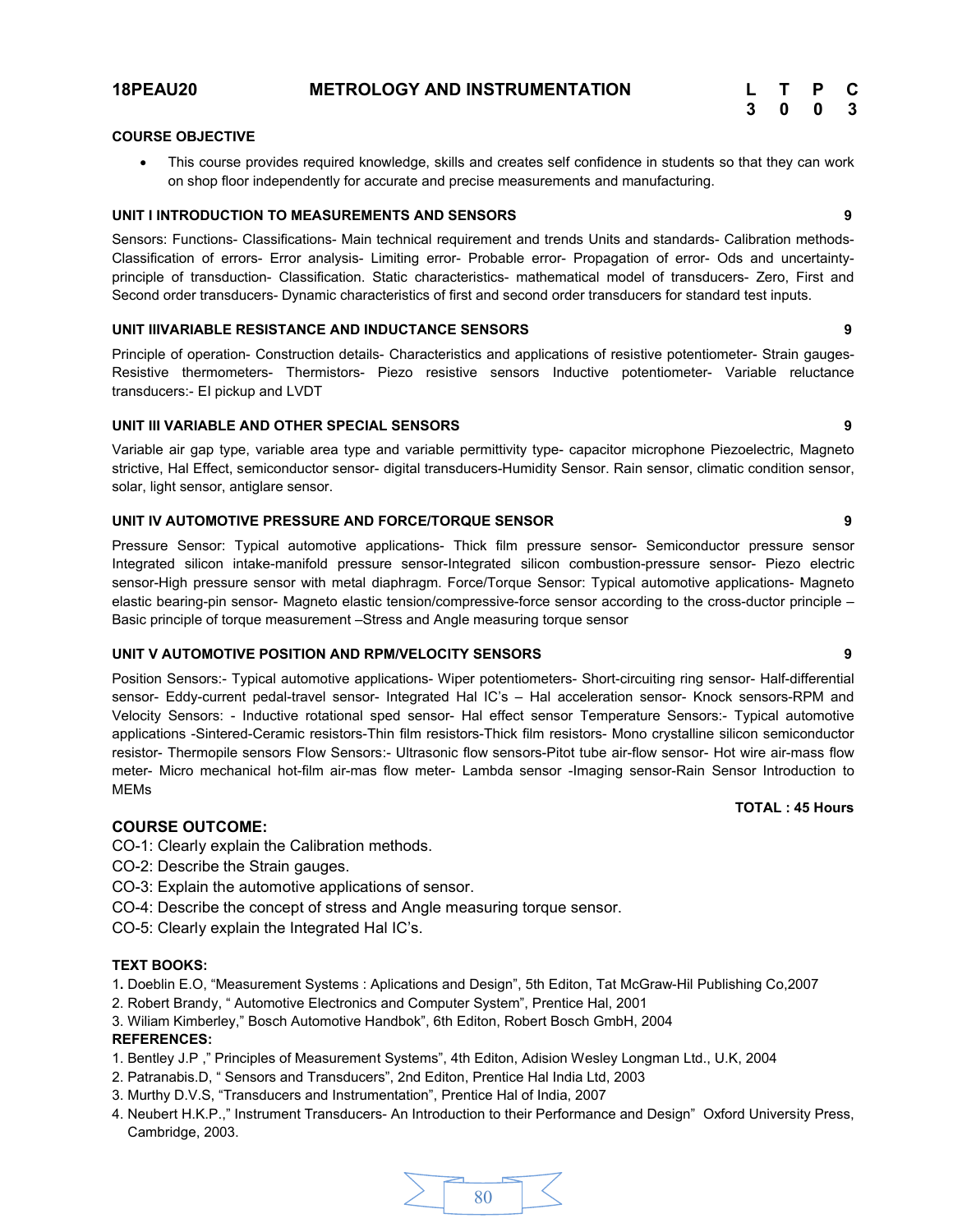**18PEAU21 MANUFACTURING PROCESS OF AUTOMOTIVE COMPONENTS**

# **COURSE OBJECTIVE**

∑ To make the students to understand various processes like forming, milling, casting and moulding involved in manufacturing of automotive components.

# **UNIT I POWDER METALLURGY 5**

Process flow chart – Production of metal powders and their raw materials – Manufacture of friction lining materials for clutches and brakes – Testing and inspection of PM parts.

# **UNIT II FORMING PROCESS** 15

Forging – process flow chart, forging of valves, connecting rod, crank shaft, cam shaft, propeller shaft, transmission gear blanks, foot brake linkage, steering knuckles. Extrusions: Basic process steps, extrusion of transmission shaft, steering worm blanks, brake anchor pins, rear axle drive shaft, axle housing spindles, piston pin and valve tappets. Hydro forming: Process, hydro forming of manifold and comparison with conventional methods – Hydro forming of tail lamp housing. Stretch forming – Process, stretch forming of auto body panels – Super plastic alloys for auto body panels.

# **UNIT III CASTING AND MACHINING 12**

Sand casting of cylinder block and liners – Centrifugal casting of flywheel, piston rings, bearing bushes and liners, permanent mould casting of piston, pressure die casting of carburetor and other small auto parts. Machining of connecting rods – crank shafts – cam shafts – pistons – piston pins – piston rings – valves – front and rear axle housings – flywheel – Honing of cylinder bores – copy turning and profile grinding machines.

# **UNIT IV GEAR MANUFACTURING 5**

Gear milling, Hobbing and shaping – Gear finishing and inspection.

# **UNIT V RECENT TRENDS IN MANUFACTURING OF AUTO COMPONENTS 8**

Powder injection moulding – Shot peen hardening of gears – Production of aluminum MMC liners for engine blocks – Plasma spray coated engine blocks and valves – Recent developments in auto body panel forming – Squeeze casting of pistons – aluminum composite brake rotors.

# **COURSE OUTCOME:**

CO – 1: Summarize the knowledge on basic principle of powder metallurgy manufacturing process.

- CO 2: Research on forming process in which various automotive components, manufacturing process.
- CO 3: Analyze the casting and machining process in which various automotive components manufacturing
- CO 4: List the various gear manufacturing process.
- CO 5: Illustrate the powder injection moulding.

# **TEXT BOOK**

1. Heldt.P.M., High Speed Combustion Engines, Oxford publishing co., New York, 1990.

# **REFERENCES**

1. Haslehurst.S.E., Manufacturing Technology, ELBS, London, 1990.

- 2. Rusinoff., Forging and forming of metals, D.B, Taraporevla Son & co Pvt ltd, Mumbai, 1995.
- 3. Sabroff.A.M. & Others, Forging Materials & Processes, Reinhold Book Corporation, New York, 1988.
- 4. Upton, Pressure Die Casting, Pergamon Press, 1985.
- 5. High Velocity Forming of metals, ASTME, Prentice Hall of India (P) Ltd., New Delhi, 1990.



**Total: 45 Hours**

**L T P C 3 0 0 3**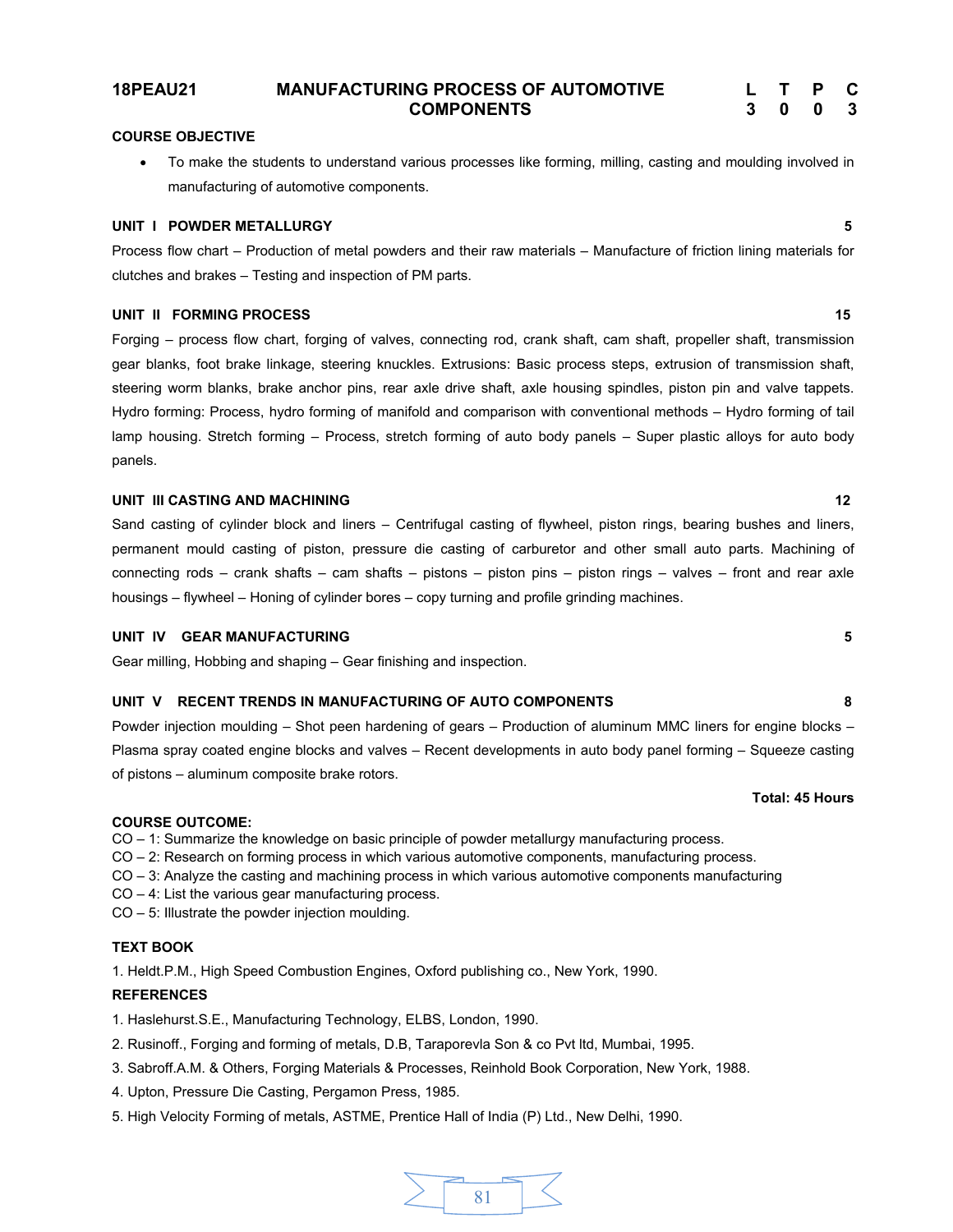# **18PEAU22 NEW GENERATION AND HYBRID VEHICLES L T P C**

# **3 0 0 3**

# **COURSE OBJECTIVE:**

∑ To understand the basic electrochemistry that occurs in batteries for Hybrid Electric Vehicles.

# **UNIT I INTRODUCTION 9**

Electric and hybrid vehicles, flexible fuel vehicles (FFV), solar powered vehicles, magnetic track vehicles, fuel cells vehicles.

# **UNIT II POWER SYSTRM AND NEW GENERATION VEHICLES 9**

Hybrid Vehicle engines, Stratified charge engines, learn burn engines, low heat rejection engines, hydrogen engines, HCCI engine, VCR engine, surface ignition engines, VVTI engines. High energy and power density batteries, fuel cells, solar panels, flexible fuel systems.

# **UNIT III VEHICLE OPERATION AND CONTROL 9**

Computer Control for pollution and noise control and for fuel economy – Transducers and actuators - Information technology for receiving proper information and operation of the vehicle like optimum sped and direction.

# **UNIT IV VEHICLE AUTOMATED TRACKS 9**

Preparation and maintenance of proper road network - National highway network with automated roads and vehicles - Satellite control of vehicle operation for safe and fast ravel, GPS.

# **UNIT V SUSPENSION, BRAKES, AERODYNAMICS AND SAFETY 9**

Air suspension – Closed loop suspension, compensated suspension, anti skid braking system, retarders, regenerative braking, safety gauge air backs- crash resistance. Aerodynamics for modern vehicles, safety systems, materials and standards.

# **COURSE OUTCOME:**

- CO-1: Justify Electric & hybrid vehicles, Solar Powered and fuel cells vehicles.
- CO-2: Illustrate High Energy and Power density batteries, Solar Panels and Flexible Fuel systems.
- CO- 3: Explain Satellite control of vehicle operation for safe, GPS and fast ravel.
- CO- 4: Criticize closed loop, Compensated, types of Suspension and Braking system.
- CO- 5: State aerodynamics, safety system and its standards for modern vehicles.

# **TEXT BOOKS:**

- 1. Heinz, "Modern Vehicle Technology" Second Edition,BU.
- 2. Bosch Hand Bok, SAE Publication, 2000.

# **REFERENCES:**

- 1. Light weight electric for hybrid vehicle design.
- 2. Advance hybrid vehicle power transmission, SAE.
- 3. Noise reduction, Branek L.L., McGraw Hill Bok company, New York, 1993.

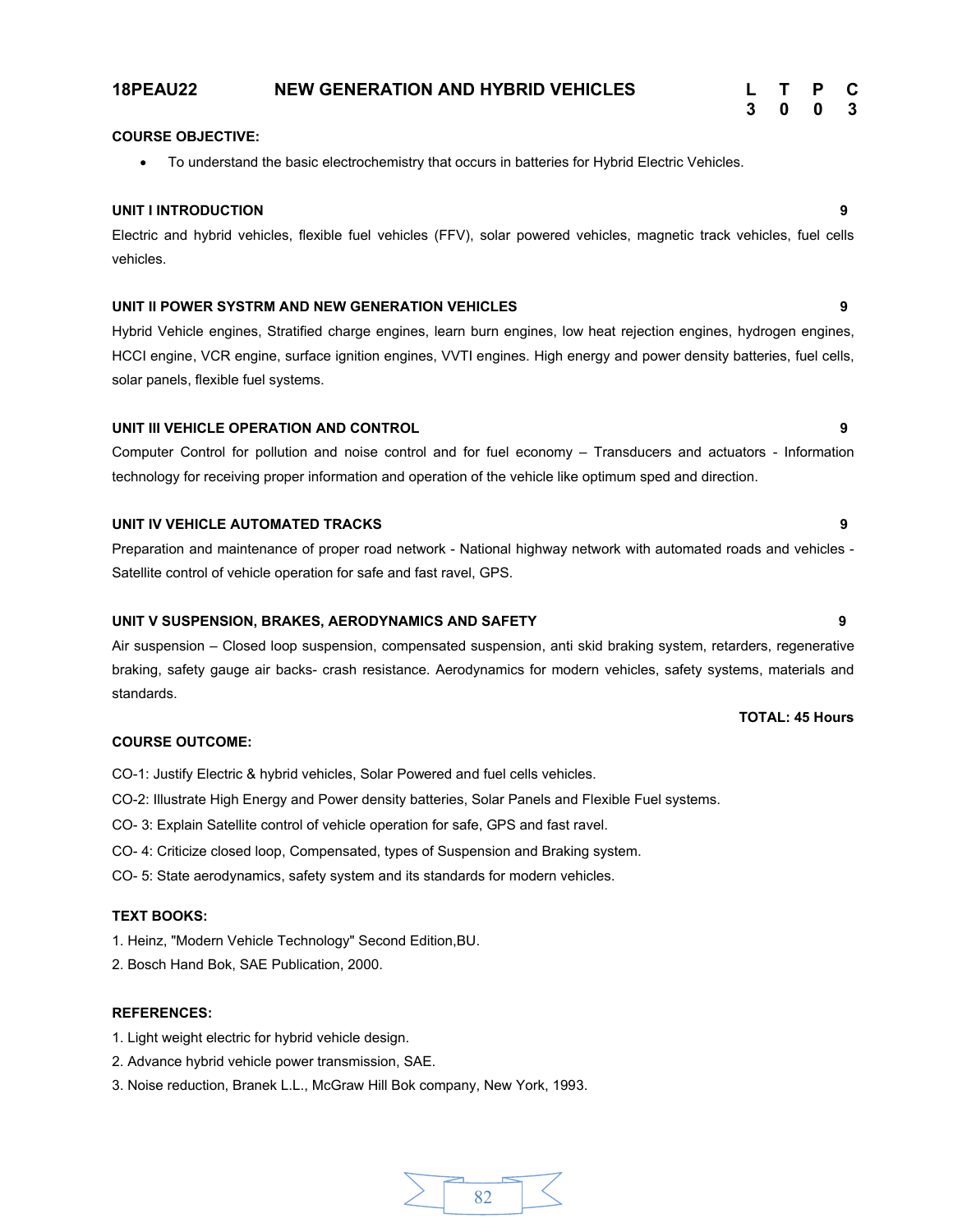# **COURSE OBJECTIVE:**

∑ To understand the fabrication, analysis and design of composite materials & structures.

### **Unit I INTRODUCTION TO COMPOSITES 8**

Fundamentals of composites - need for composites – Enhancement of properties - classification of composites – Matrix-Polymer matrix composites (PMC), Metal matrix composites (MMC), Ceramic matrix composites (CMC) – Reinforcement – Particle reinforced composites, Fibre reinforced composites. Applications of various types of composites.

### **Unit II POLYMER MATRIX COMPOSITES 12**

Polymer matrix resins – Thermosetting resins, thermoplastic resins – Reinforcement fibres – Rovings – Woven fabrics – Non woven random mats – various types of fibres. PMC processes - Hand lay up processes – Spray up processes – Compression moulding – Reinforced reaction injection moulding - Resin transfer moulding – Pultrusion – Filament winding – Injection moulding. Fibre reinforced plastics (FRP), Glass fibre reinforced plastics (GRP).

### **Unit III METAL MATRIX COMPOSITES 9**

Characteristics of MMC, Various types of Metal matrix composites Alloy vs. MMC, Advantages of MMC, Limitations of MMC, Metal Matrix, Reinforcements – particles – fibres. Effect of reinforcement - Volume fraction – Rule of mixtures. Processing of MMC – Powder metallurgy process – diffusion bonding – stir casting – squeeze casting.

# **Unit IV CERAMIC MATRIX COMPOSITES 9**

Engineering ceramic materials – properties – advantages – limitations – Monolithic ceramics - Need for CMC – Ceramic matrix - Various types of Ceramic Matrix composites- oxide ceramics – non oxide ceramics – aluminium oxide – silicon nitride – reinforcements – particles- fibres- whiskers. Sintering - Hot pressing – Cold isostatic pressing (CIPing) – Hot isostatic pressing (HIPing).

## **Unit V Advances in composites 7**

Carbon /carbon composites – Advantages of carbon matrix – limitations of carbon matrix Carbon fibre – chemical vapour deposition of carbon on carbon fibre perform. Sol gel technique.Composites for aerospace applications.

# **TOTAL: 45Hours**

## **COURSE OUTCOME:**

CO-1: Explain the fundamentals of composites.

- CO-2: Familiar with the thermoplastic resins.
- CO-3: Explain the Metal matrix composites Alloy.
- CO-4: Describe the diffusion bonding.
- CO-5: Describe study of engineering ceramic materials

# **TEXT BOOKS:**

- 1. Mathews F.L. and Rawlings R.D., "Composite materials: Engineering and Science", Chapman and Hall, London, England, 1st edition, 1994.
- 2. Chawla K.K., "Composite materials", Springer Verlag, 1987 **REFERENCES:**
- 1. Clyne T.W. and Withers P.J., "Introduction to Metal Matrix Composites", Cambridge University Press, 1993.
- 2. Strong A.B., "Fundamentals of Composite Manufacturing", SME, 1989.
- 3. Sharma S.C., "Composite materials", Narosa Publications, 2000.
- 4. "Short Term Course on Advances in Composite Materials, Composite Technology Centre, Department of Metallurgy", IIT- Madras, December 2001.

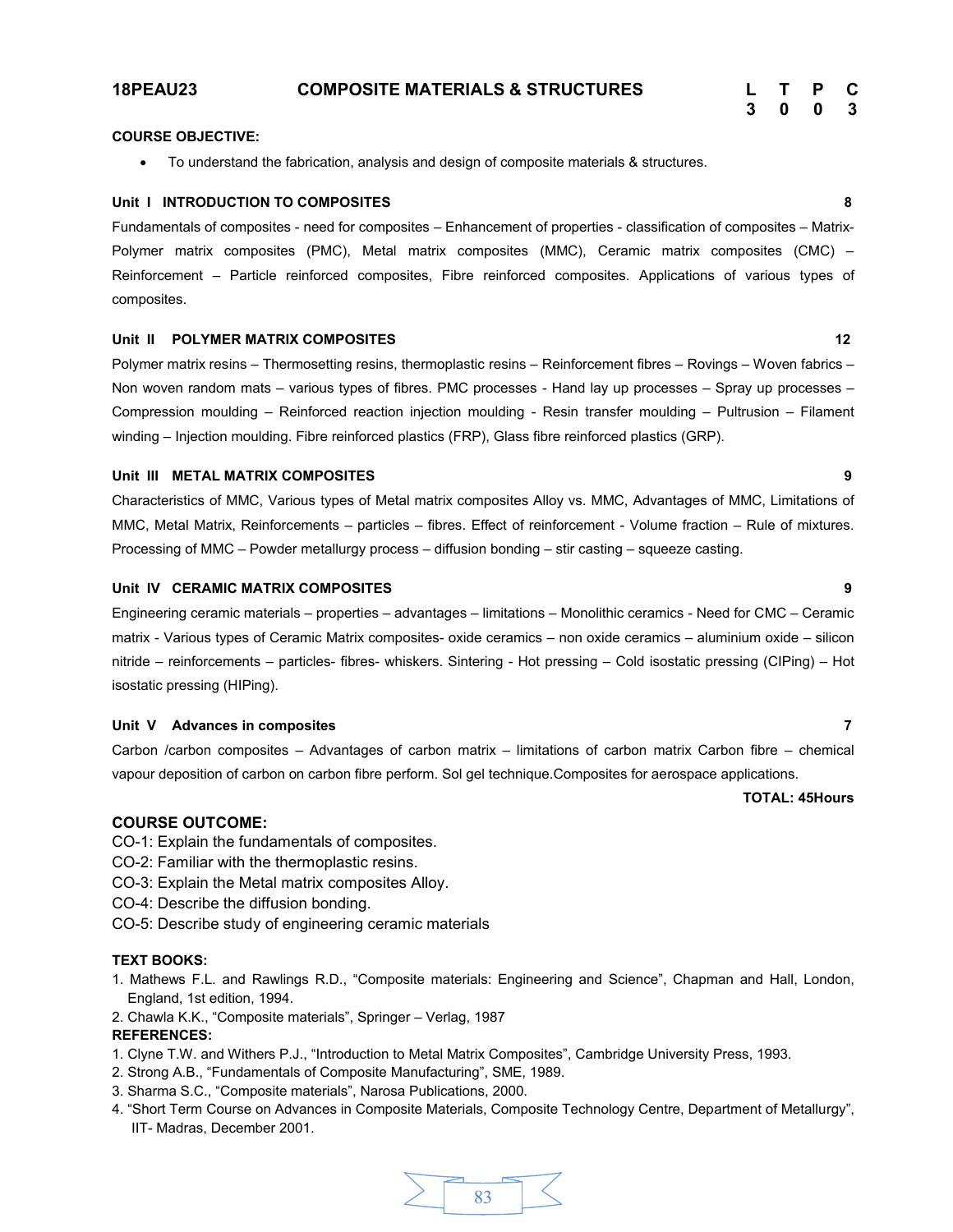# **18PEAU24 AUTOMOTIVE AIR-CONDITIONING**

| L | Т | P | C |
|---|---|---|---|
| 3 | 0 | 0 | 3 |

# **COURSE OBJECTIVE**

- ∑ To study the components of the automotive air-conditioning and their functions.
- To familiarize with latest developments in this field.

# **UNIT I AIR CONDITIONING FUNDAMENTALS 9**

Basic air conditioning system - location of air conditioning components in a car, schematic layout of a refrigeration system, compressor components, condenser and high pressure service ports, thermostatic expansion valve, expansion valve calibration, controlling evaporator temperature, evaporator pressure regulator, evaporator temperature regulator.

# **UNIT II AIR CONDITIONER – HEATING SYSTEM 9**

Automotive heaters, manually controlled air conditioner, heater system, automatically controlled air conditioner and heater systems, automatic temperature control, air conditioning protection, engine protection.

# **UNIT III REFRIGERANT 9**

Containers handling refrigerants, tapping into the refrigerant container, refrigeration system diagnosis, diagnostic procedure, ambient conditions affecting system pressures.

# **UNIT IV AIR ROUTING AND TEMPERATURE CONTROL 9**

COURSE OBJECTIVEs, evaporator airflow through the recirculation unit, automatic temperature control, duct system, controlling flow, vacuum reserve, testing the air control and handling systems.

# **UNIT V AIR CONDITIONING SERVICE 9**

Air conditioner maintenance and service, servicing heater system removing and replacing components, trouble shooting of air controlling system, compressor service.

# **COURSE OUTCOME:**

- CO 1: List and explain the air conditioning components.
- CO 2: Clearly explain the air conditioning protection.
- CO 3: Familiar with the handling refrigerants & diagnostic procedure.
- CO 4: Describe the ambient conditions affecting system pressures.
- CO 5: Clearly explain the air conditioner maintenance and service.

# **TEXT BOOKS**

1. William H. Crouse and Donald I. Anglin - "Automotive Air conditioning" - McGraw Hill. - 1990.

2. Boyce H.DWiggins - "Automotive Air Conditioning" - Delmar – 2002

# **REFERENCES**

1. Mitchell information Services, Inc - "Mitchell Automatic Heating and Air Conditioning Systems" - Prentice Hall Ind. - 1989.

- 2. Paul Weiser "Automotive Air Conditioning" Reston Publishing Co., Inc., 1990.
- 3. MacDonald, K.I., "Automotive Air Conditioning" Theodore Audel series 1978
- 4. Goings.L.F. "Automotive Air Conditioning" American Technical services 1974.

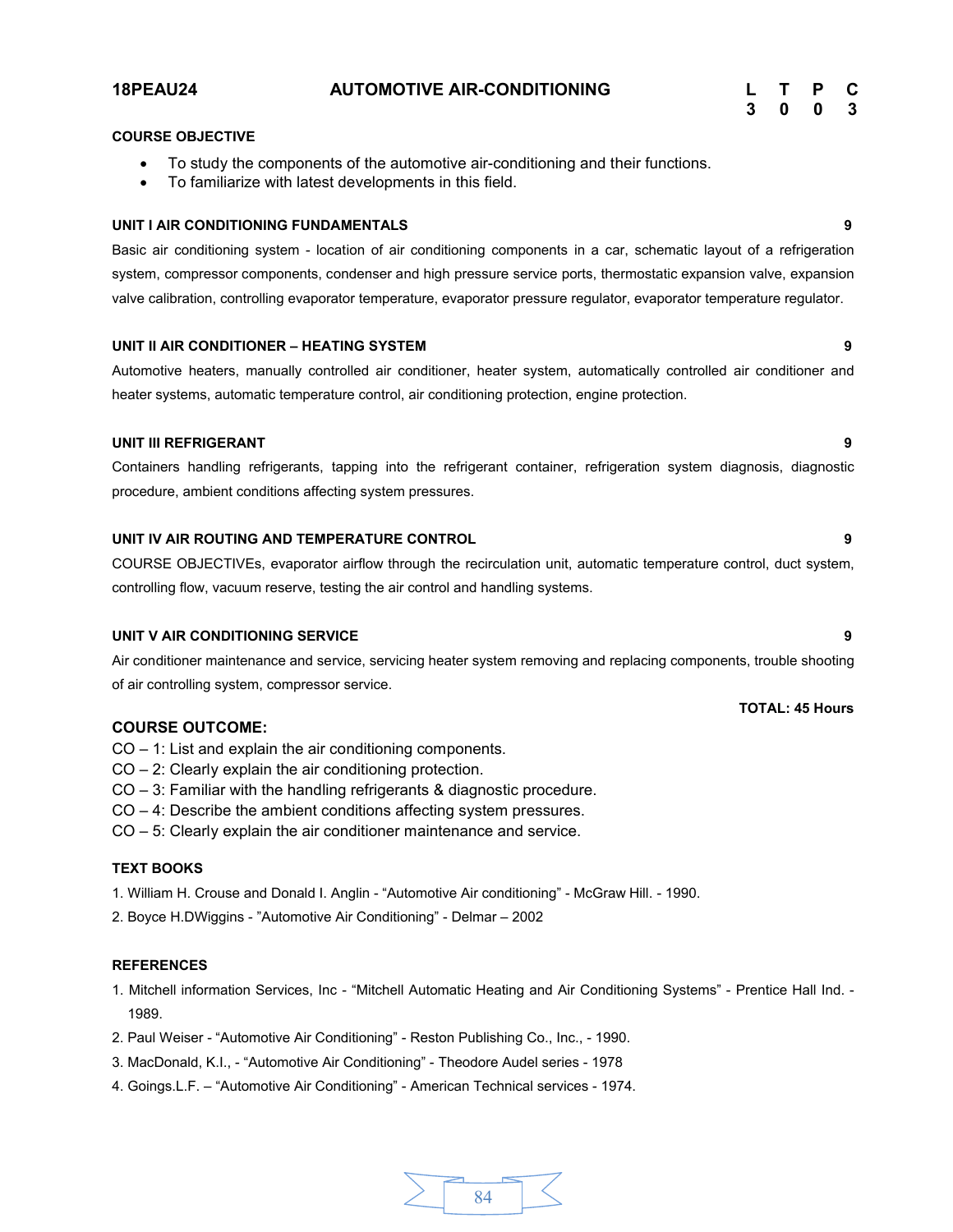# **18PEAU25 DESIGN OF JIGS, FIXTURES AND PRESS TOOLS L T P C**

# **COURSE OBJECTIVES:**

∑ To understand the functions and design principles of Jigs, fixtures and press tools

# **UNIT I LOCATING AND CLAMPING PRINCIPLES 8**

Tool design- Function and advantages of Jigs and fixtures – Basic elements– principles of location – Locating methods and devices – Redundant Location –Principles of clamping – Mechanical actuation – pneumatic and hydraulic actuation Standard parts – Drill bushes and Jig buttons – Tolerances and materials used.

# **UNIT II JIGS AND FIXTURES 10**

Design and development of jigs and fixtures for given component- Types of Jigs – Post, Turnover, Channel, latch, box, pot, angular post jigs – Indexing jigs – General principles of milling, Lathe, boring, broaching and grinding fixtures – Assembly, Inspection and Welding fixtures – Modular fixturing systems- Quick change fixtures.

# UNIT III PRESS WORKING TERMINOLOGIES AND ELEMENTS OFCUTTING DIES **10**

Press Working Terminologies - operations – Types of presses – press accessories –Computation of press capacity – Strip layout – Material Utilization – Shearing action –Clearances – Press Work Materials – Center of pressure- Design of various elements of dies – Die Block – Punch holder, Die set, guide plates – Stops – Strippers – Pilots –Selection of Standard parts – Design and preparation of four standard views of simple blanking, piercing, compound and progressive dies.

# **UNIT IV BENDING FORMING AND DRAWING DIES** 10

Difference between bending, forming and drawing – Blank development for above operations – Types of Bending dies – Press capacity – Spring back – knockouts – direct and indirect – pressure pads – Ejectors – Variables affecting Metal flow in drawing operations – draw die inserts – draw beads- ironing – Design and development of bending, forming, drawing reverse re-drawing and combination dies – Blank development for ax- symmetric, rectangular and elliptic parts – Single and double action dies.

# **UNIT V MISCELLANEOUS TOPICS 7**

Bulging, Swaging, Embossing, coining, curling, hole flanging, shaving and sizing, assembly, fine Blanking dies – recent trends in tool design- computer Aids for sheet metal forming Analysis – basic introduction - tooling for numerically controlled machines- setup reduction for work holding – Single minute exchange of dies – Poka Yoke - Course should be supplemented with visits to industries.

(Use of Approved design Data Book permitted).

# **COURSE OUTCOME**

CO-1: Explain the basics of Jigs and fixtures.

- CO-2: Explain the different types of Fixtures and Gauges
- CO-3: Explain the construction and working principles of different types of press and press tools
- CO-4: Describe the Manufacture and assemble of different press tools

CO-5: Ability to classify and explain various press tools and press tools operations.

# **TEXT BOOKS**

1. Joshi, P.H. "Jigs and Fixtures", Second Edition, Tata McGraw Hill Publishing Co., Ltd., New Delhi, 2004.

2. Donaldson, Lecain and Goold "Tool Design", III rd Edition Tata McGraw Hill, 2000.

# **REFERENCES:**

- 1. K. Venkataraman, "Design of Jigs Fixtures & Press Tools", Tata McGraw Hill, New Delhi, 2005.Kempster, "Jigs and Fixture Design", Hoddes and Stoughton – Third Edition 1974.
- 2. Joshi, P.H. "Press Tools" Design and Construction", Wheels publishing, 1996.
- 3. Hoffman "Jigs and Fixture Design" Thomson Delmar Learning, Singapore, 2004.
- 4. ASTME Fundamentals of Tool Design Prentice Hall of India.
- 5. Design Data Hand Book, PSG College of Technology, Coimbatore.

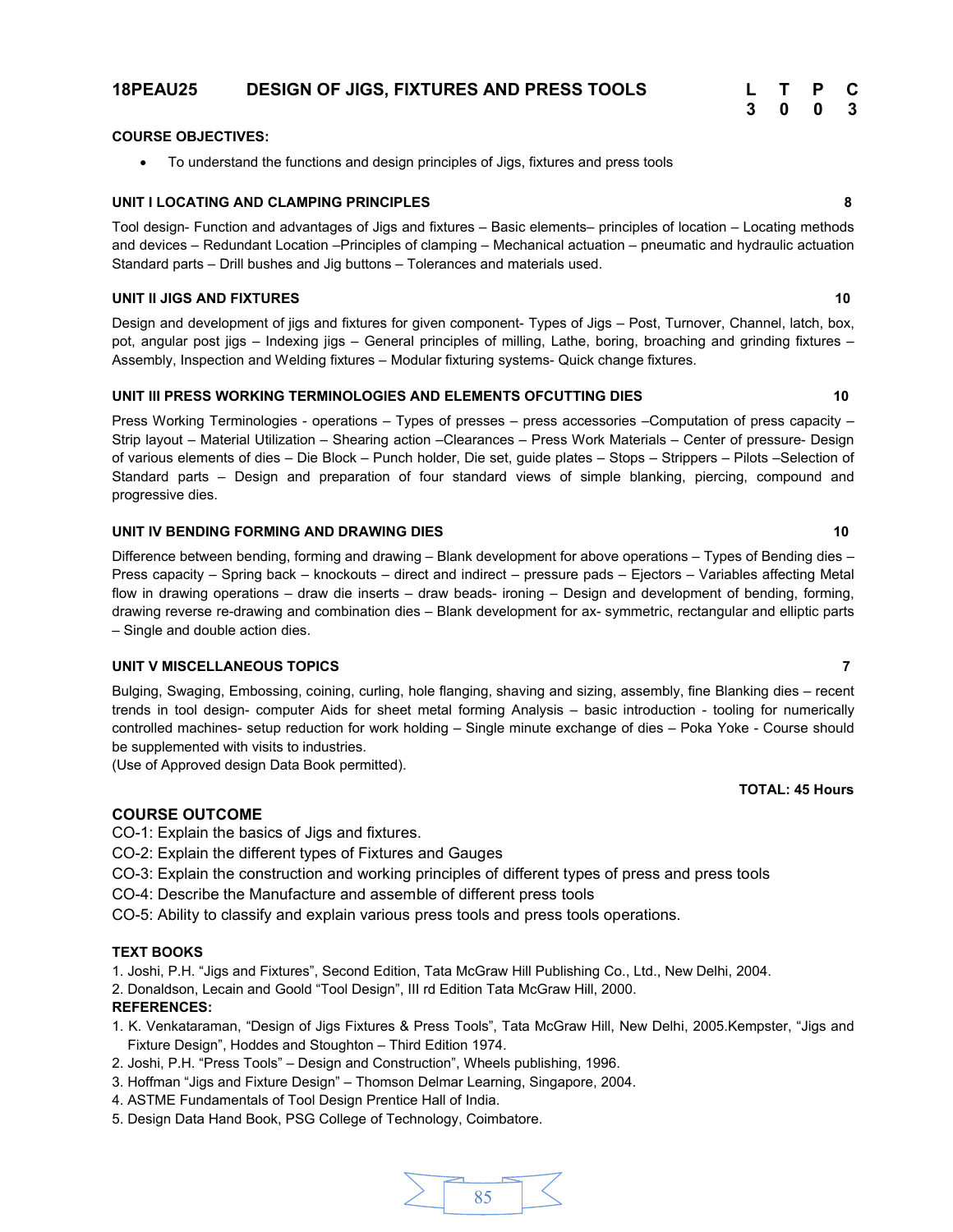# **COURSE OBJECTIVE:**

- ∑ To understand the basic concepts associated with the design and functioning and applications of Robots
- To study about the drives and sensors used in Robots
- ∑ To learn about analyzing robot kinematics and robot programming

# **UNIT I FUNDAMENTALS OF ROBOT 7**

Robot – Definition – Robot Anatomy – Co-ordinate Systems, Work Envelope, types and classification – Specifications – Pitch, Yaw, Roll, Joint Notations, Speed of Motion, Pay Load – Robot Parts and Functions – Need for Robots – Different Applications.

# **UNIT II ROBOT DRIVE SYSTEMS AND END EFFECTORS 10**

Pneumatic Drives – Hydraulic Drives – Mechanical Drives – Electrical Drives – D.C.Servo Motors, Stepper Motor, A.C. Servo Motors – Salient Features, Applications and Comparison of Drives End Effectors – Grippers – Mechanical Grippers, Pneumatic and Hydraulic Grippers, Magnetic Grippers, Vacuum Grippers; Two Fingered and Three Fingered Grippers; Internal Grippers and External Grippers; Selection and Design Considerations.

# **UNIT III SENSORS AND MACHINE VISION 10**

Requirements of a sensor, Principles and Applications of the following types of sensors– Position of sensors (Piezo Electric Sensor, LVDT, Resolvers, Optical Encoders, Pneumatic Position Sensors), Range Sensors (Triangulation Principle, Structured, Lighting Approach, Time of Flight Range Finders, Laser Range Meters), Proximity Sensors (Inductive, Hall Effect, Capacitive, Ultrasonic and Optical Proximity Sensors),Touch Sensors, (Binary Sensors, Analog Sensors), Wrist Sensors, Compliance Sensors, Slip Sensors. Camera, Frame Grabber, Sensing and Digitizing Image Data – Signal Conversion, Image Storage, Lighting Techniques. Image Processing and Analysis –Data Reduction: Edge detection, Segmentation Feature Extraction and Object Recognition - Algorithms. Applications – Inspection, Identification, Visual Serving and Navigation.

# **UNIT IV ROBOT KINEMATICS AND ROBOT PROGRAMMING 10** 10

Forward Kinematics, Inverse Kinematics and Differences; Forward Kinematics and Reverse Kinematics of Manipulators with Two, Three Degrees of Freedom (In 2Dimensional), Four Degrees of Freedom (In 3 Dimensional) – Deviations and Problems. Teach Pendant Programming, Lead through programming, Robot programming Languages – VAL Programming – Motion Commands, Sensor Commands, End effecter commands, and Simple programs.

### **UNIT V IMPLEMENTATION AND ROBOT ECONOMICS 8**

RGV, AGV; Implementation of Robots in Industries – Various Steps; Safety Considerations for Robot Operations; Economic Analysis of Robots – Pay back Method ,EUAC Method, Rate of Return Method.

# **COURSE OUTCOME**

CO-1: Classify the robots based on joints and arm configurations.

- CO-2: Program robot to perform typical tasks including Pick and Place, Stacking and Welding.
- CO-3: Design and select robots for Industrial and Non-Industrial applications.
- CO-4: Describe the automation and brief history of robot and applications.

CO-5: Describe the Programming methods & various Languages of robots.

# **TEXT BOOK:**

1. M.P.Groover, "Industrial Robotics – Technology, Programming and Applications", McGraw-Hill, 2001 **REFERENCES:**

- 1. Fu.K.S. Gonzalz.R.C., and Lee C.S.G., "Robotics Control, Sensing, Vision and Intelligence", McGraw-Hill Book Co., 1987
- 2. Yoram Koren, "Robotics for Engineers", McGraw-Hill Book Co., 1992
- 3. Janakiraman.P.A., "Robotics and Image Processing", Tata McGraw-Hill, 1995

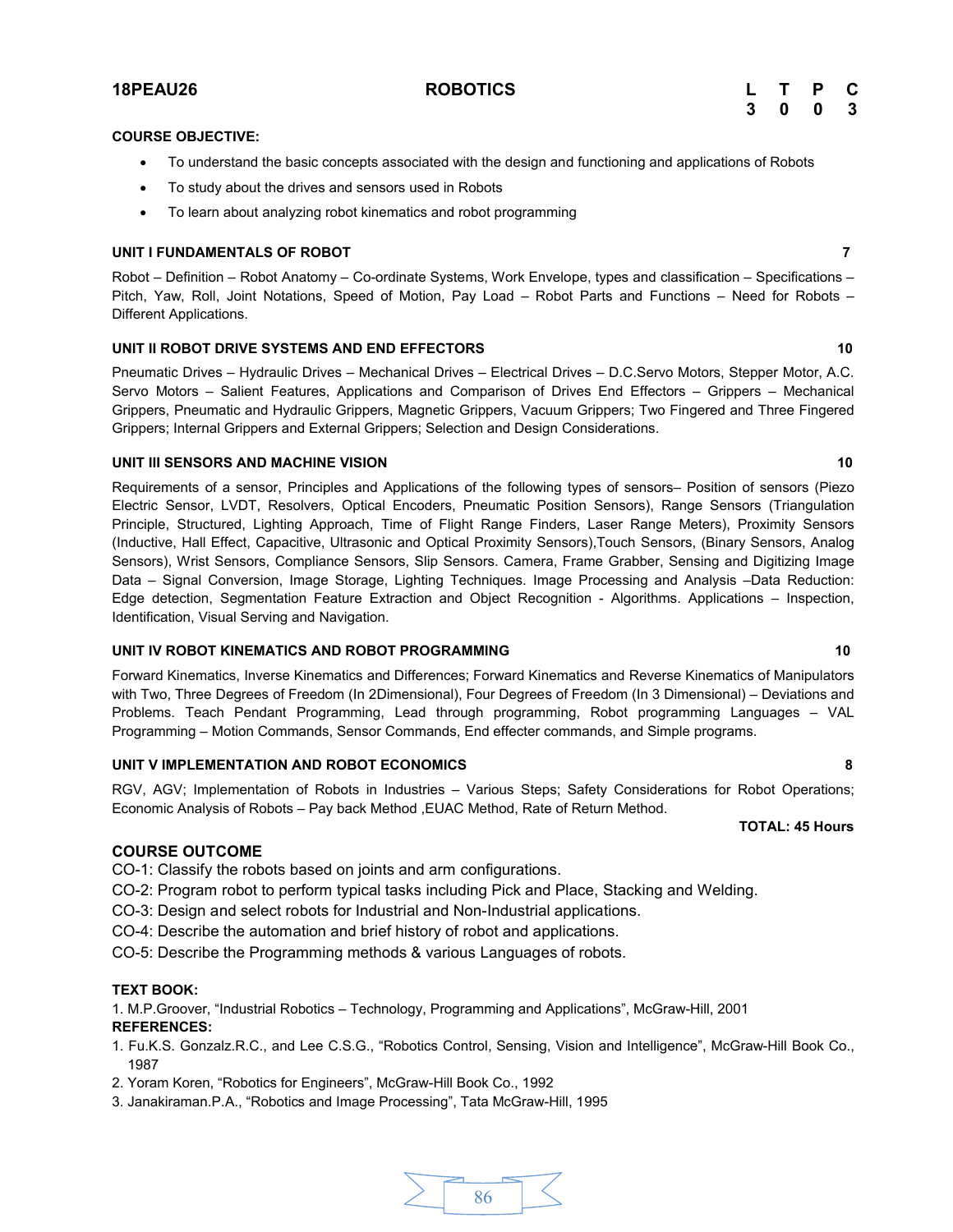# and their performance characteristics and the scavenging methods for two stroke engines.

To make the students understand the need for supercharging and the various types of superchargers used

# **UNIT I SUPERCHARGING 8**

**COURSE OBJECTIVE:**

Effects on engine performance – engine modification required Thermodynamics of Mechanical Supercharging and Turbocharging – Turbocharging methods – Engine exhaust manifolds arrangements.

# **UNIT II SUPERCHARGERS 10**

Types of compressors – Positive displacement blowers – Centrifugal compressors –Performance characteristic curves – Suitability for engine application – Surging –Matching of supercharger compressor and Engine – Matching of compressor, Turbine, Engine.

# **UNIT III SCAVENGING OF TWO STROKE ENGINES** 12

Peculiarities of two stroke cycle engines – Classification of scavenging systems –Mixture control through Reed valve induction – Charging Processes in two stroke cycle engine – Terminologies – Shankey diagram – Relation between scavenging terms –scavenging modeling – Perfect displacement, Perfect mixing – Complex scavenging models.

# **UNIT IV PORTS AND MUFFLER DESIGN 8**

Porting – Design considerations – Design of Intake and Exhaust Systems – Tuning.

# **UNIT V EXPERIMENTAL METHODS 7**

Experimental techniques for evaluating scavenging – Firing engine tests – Non firing engine tests – Port flow characteristics – Kadenacy system – Orbital engine combustion system.

# **COURSE OUTCOME:**

CO-1: Describe the effects on Engine performance and Engine modification.

- CO-2: State the types of compressors, blowers and its Performance Characteristics Curves.
- CO-3: Define the peculiarities of two stroke Engines, and its Scavenging and Charging process.

CO-4: Evaluate the design of Intake and Exhaust systems.

CO-5: Determine the Experimental techniques for evaluating scavenging and Engine Firing test.

# **TEXT BOOKS:**

1. Watson, N. and Janota, M.S., Turbocharging the I.C.Engine, MacMillan Co., 1982.

2. John B.Heywood, Two Stroke Cycle Engine, SAE Publications, 1997.

# **REFERENCES:**

- 1. Obert, E.F.,Internal Combustion Engines and Air Pollution, Intext EducationalPublishers, 1980.
- 2. Richard Stone, Internal Combustion Engines, SAE, 1992.
- 3. Vincent,E.T., Supercharging the I.C.Engines, McGraw-Hill. 1943
- 4. Schweitzer, P.H., Scavenging of Two Stroke Cycle Diesel Engine, MacMillan Co.,1956



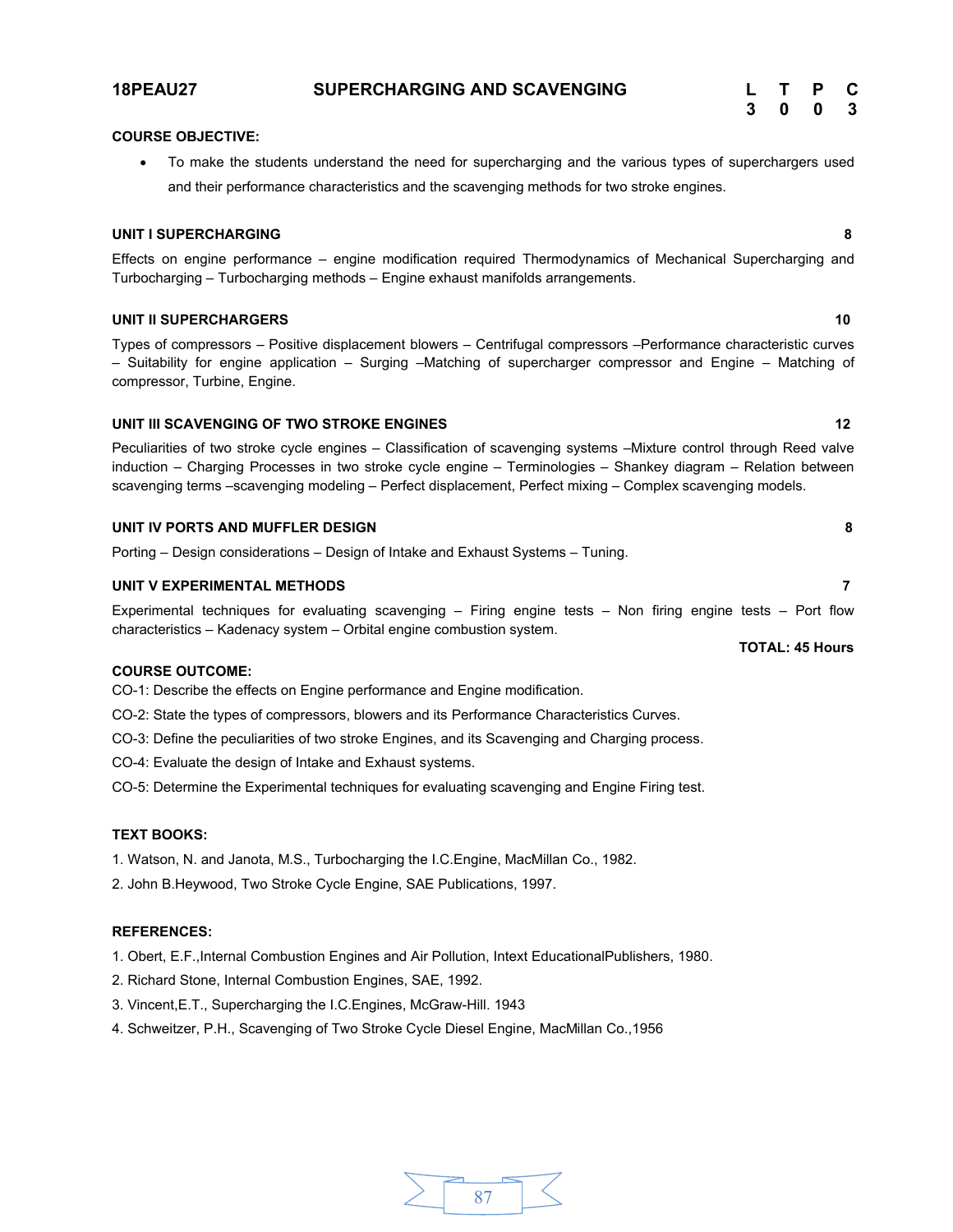# **UNIT I INTRODUCTION 9**

Design of the body for safety, energy equation, engine location, deceleration of vehicle inside passenger compartment, deceleration on impact with stationary and movable obstacle, concept of crumble zone, safety sandwich construction.

# **UNIT II SAFETY CONCEPTS 9**

**COURSE OBJECTIVE:**

Active safety: driving safety, conditional safety, perceptibility safety, operating safety passive safety: exterior safety, interior safety, deformation behavior of vehicle body, speed and acceleration characteristics of passenger compartment on impact.

# **UNIT III SAFETY EQUIPMENTS 9**

Seat belt, regulations, automatic seat belt tightened system, collapsible steering column,tiltable steering wheel, air bags, electronic system for activating air bags, bumper design for safety.

# **UNIT IV COLLISION WARNING AND AVOIDANCE 9**

Collision warning system, causes of rear end collision, frontal object detection, rear vehicle object detection system, object detection system with braking system interactions.

# **UNIT V COMFORT AND CONVENIENCE SYSTEM 9**

Steering and mirror adjustment, central locking system , Garage door opening system,tyre pressure control system, rain sensor system, environment information system

# **COURSE OUTCOME:**

- CO 1: Describe the passenger safety, crumple zone and crash testing.
- CO 2: Familiar with the concepts of safety.
- CO 3: Describe the various safety equipments.
- CO 4: Describe the electronic system for activating air bags.
- CO 5: Explain the object detection system with braking system interactions.
- CO 6: Describe Steering adjustment system.

# **TEXT BOOKS:**

- 1. Bosch "Automotive Handbook" 5th edition SAE publication 2000.
- 2. J.Powloski "Vehicle Body Engineering" Business books limited, London 1969.

# **REFERENCE**

1. Ronald.K.Jurgen - "Automotive Electronics Handbook" - Second edition- McGraw-Hill Inc., - 1999.

● To understand the various safety equipments and devices used in the automobile.

# 88

**18PEAU28 AUTOMOTIVE SAFETY L T P C 3 0 0 3**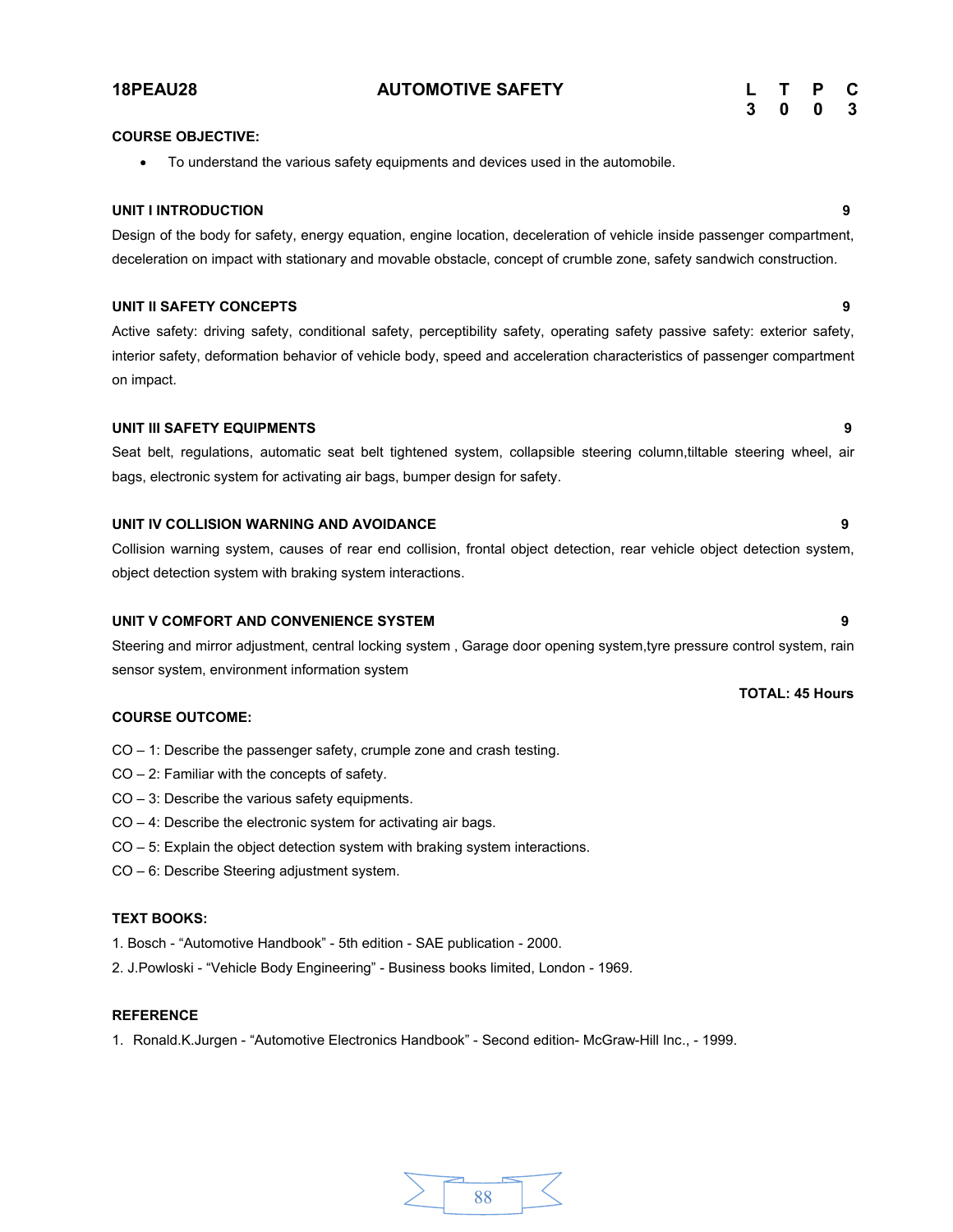# **18PEAU29 MECHANICS OF MACHINES L T P C**

| L | Т | Р | C |
|---|---|---|---|
| 3 | 0 | 0 | 3 |

# **COURSE OBJECTIVE:**

- ∑ To understand the different mechanisms, the method of working of different mechanisms
- To impart on knowledge on the Forces involved and consequent vibration during working.

# **UNIT I KINEMATIC OF MECHANICS 9**

Mechanisms – Terminology and definitions – kinematics inversions of 4 bar and slide crank chain –kinematics analysis in simple mechanisms – velocity and acceleration polygons – Analytical methods – computer approach – cams – classifications – displacement diagrams - layout of plate cam profiles – derivatives of flowers motion – circular arc and tangent cams.

# **UNIT II GEARS and GEAR TRAINS 9**

Spur gear – law of toothed gearing – involute gearing – Interchangeable gears – Gear tooth action interference and under cutting – non standard teeth – gear trains – parallel axis gears trains – epicyclic gear trains – automotive transmission gear trains.

# **UNIT III FRICTION 9**

Sliding and Rolling Friction angle – friction in threads – Friction Drives – Friction clutches – Belt and rope drives – brakes – Tractive resistance.

# **UNIT IV FORCE ANALYSIS 9**

Applied and Constrained Forces – Free body diagrams – static Equilibrium conditions – Two, Three and four members – Static Force analysis in simple machine members – Dynamic Force Analysis – Inertia Forces and Inertia Torque – D'Alembert's principle – super position principle – dynamic Force Analysis in simple machine members.

# **UNIT V BALANCING AND VIBRATION 9**

Static and Dynamic balancing – Balancing of revolving and reciprocating masses – Balancing machines – free vibrations – Equations of motion – natural Frequency – Damped Vibration – bending critical speed of simple shaft – Torsional vibration – Forced vibration – harmonic Forcing – Vibration solution.

# **TOTAL: 45 Hours**

# **COURSE OUTCOME:**

CO-1: Analyze the different types of motions and Displacement diagram of Cam and Follower. CO-2: Discuss about the Frictional forces in an Inclined Planes, Screw threads and Clutches. CO-3: Analyze the Tensions, Forces and Power in different types of Belt and Rope drives and Brakes. CO- 4: Compare the Dynamic Force analysis, inertial force and Torque in Simple Machine Members. CO- 5: Evaluate the Free vibrations, balancing of revolving and reciprocating masses of rotating shaft.

### **TEXT BOOKS:**

.

1. Ambekar A.G., "Mechanism and Machine Theory" Prentice Hal of India, New Delhi, 207

2. Shigley J.E., Penock G.R and Uicker J.J., "Theory of Machines and Mechanisms", OxfordUniversity

## **REFERENCES:**

1. Thomas Bevan, "Theory of Machines", CBS Publishers and Distributors, 1984.

- 2. Ghosh.A, and A.K.Malick, "Theory and Machine", Afilated East-West Pvt. Ltd., New Delhi,198.
- 3. Rao.J.S. andDukipati R.V. "Mechanisms and Machines", Wiley-Eastern Ltd., New Delhi,192.
- 4. Ramamurthi. V., "Mechanisms of Machine", Narosa Publishing House, 202.
- 5. Robert L.Norton, "Design of Machinery", McGraw-Hil, 204.

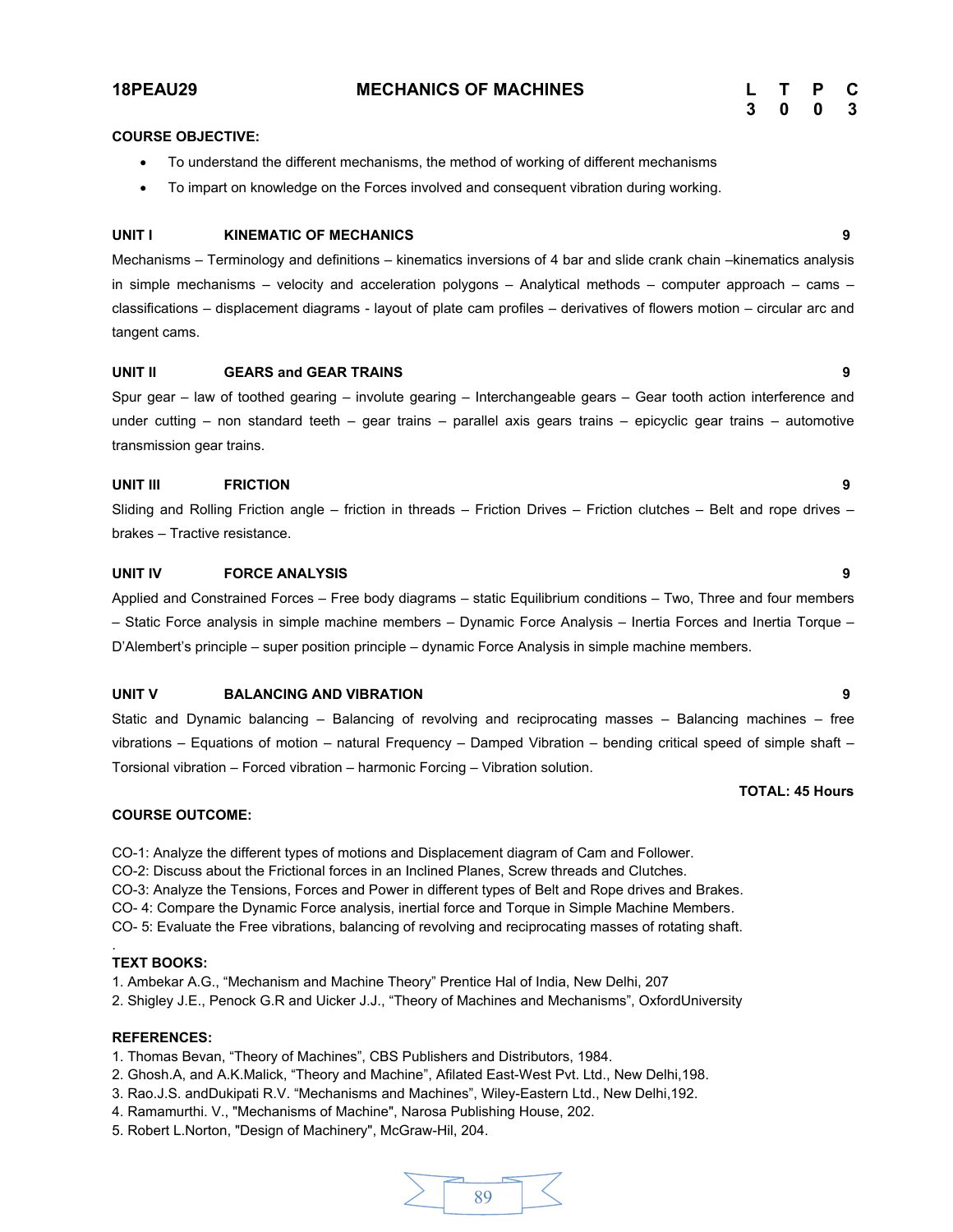# **18PEAU30 AUTOMOTIVE TESTING L T P C**

**3 0 0 3**

# **COURSE OBJECTIVES:**

- To introduce the learners with the need for automotive testing methods and their importance.
- To equip them with knowledge in various testing standards and guidelines.

# **UNIT I VEHICLE WIND TUNNEL TESTING AND BODY TESTING 10**

Wind tunnel test requirements - Ground boundary simulation - wind tunnel selection and Reynolds number capability, model details, mounting of model, Test procedure. Body test - Dynamics simulation sled testing - Dolly roll over test - Dolly roll over fixture - vehicle roof strength test - Door system crash test.

### **UNIT II COLLISION AND CRASH TESTING 9**

Crash testing: Human Testing, Dummies, Crash worthiness, pole crash testing, near crash testing, vehicle to vehicle impact, side impact testing, crash test sensor, sensor mounting positions, crash test data acquisition, braking distance test.

### **UNIT III TESTING OF WHEELS AND BRAKES 10**

Wheels: Dynamic cornering fatigue, dynamic radial fatigue tests-procedures, bending moment and radial load calculations. Impact test -Road hazard impact test for wheel and tyre assemblies test procedures, Failure criteria and performance criteria.

# **UNIT IV ENERGY AND FUEL CONSUMPTION TESTING 7**

Engine cooling fan, air conditioning and brake compressors, hydraulic pumps power consumptions, ABS energy consumption. Test Route selection, vehicle test speeds, cargo, weights, driver selection, Tested data, finding and calculations. Test on rough terrain, Pot hole with laden and unladden conditions.

# **UNIT V VEHICLE COMPONENT RELATED TESTING 9**

Reading - longer texts - close reading, writing - brainstorming - writing short essays - developing an outline - identifying main and subordinate ideas - dialogue writing. Listening - listening to talks - conversations. Speaking - participating in conversations - short group conversations. Language development -modal verbs-present/post perfect tense. Vocabulary development - collocations.

# **TOTAL : 45 PERIODS**

# **COURSE OUTCOMES:**

At the end of the course, learners will be able to:

- CO-1: Prepare the vehicle for testing according to standards
- CO-2: Test the vehicle in static and dynamic conditions.
- CO-3: Incorporate all the automotive testing regulations while testing a vehicle
- CO-4: Test on effectiveness and efficiency of all the components

CO-5: Analyze the vehicle and report the results.

- 1. Beck with. T.G. and Buck. N.L."Mechanical Measurements", Addition Wesley publishing company Limited, 1995.
- 2. SAE Hand book, Vol 3, SAE, Publications, 2000
- 3. Tim Grilles, "Automotive Service" Delmar publishers, 1998
- 4. W.H. course& D.L. Anglin, "Automotive Mechanics" TMG publishing company, 2004
- 5. Automotive Handbook, Bosch.
- 6. Website[: www.mainindia.com/Draft,](http://www.mainindia.com/Draft) AIS standards. asp.

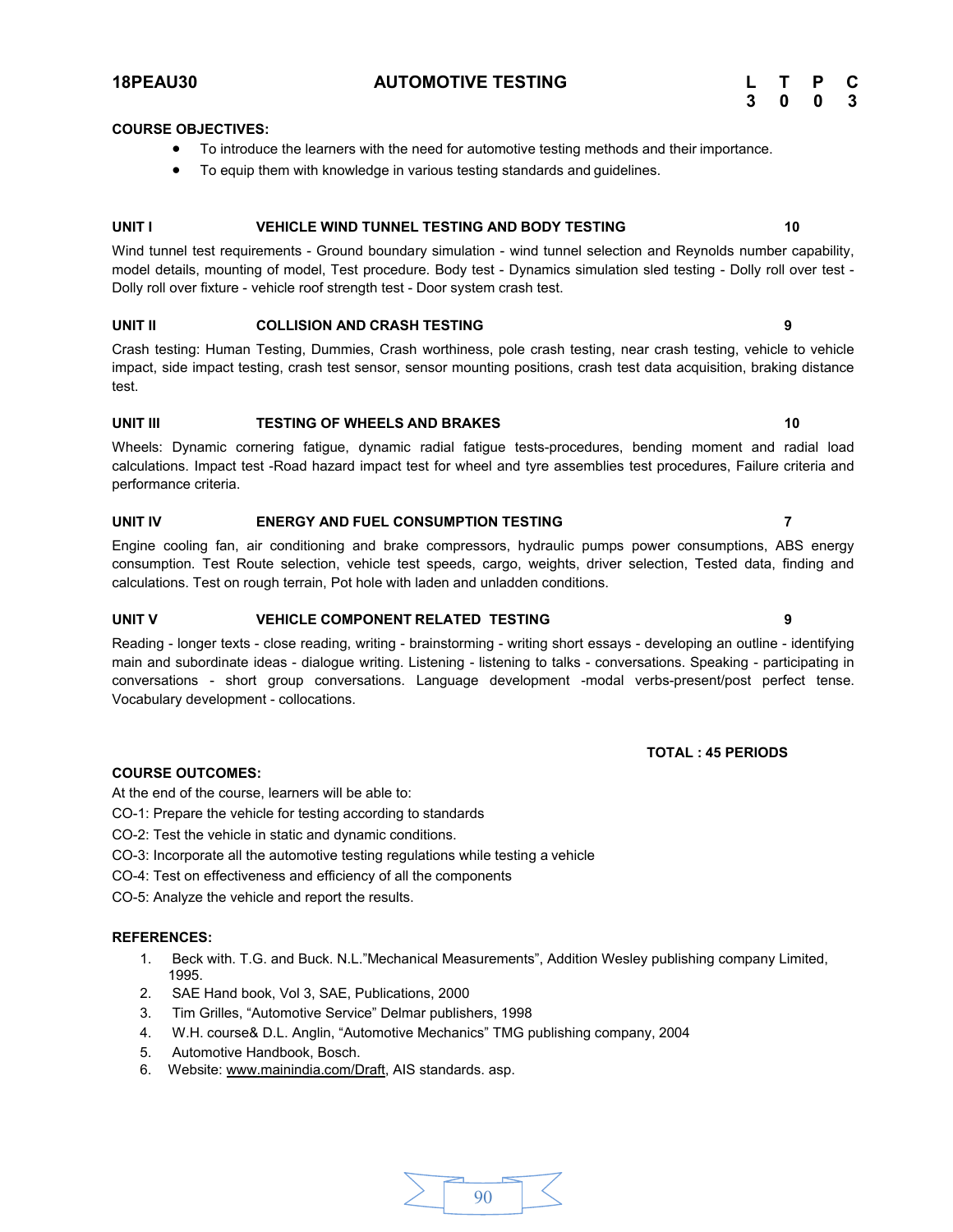# **18PEAU31 DESIGN OF MACHINE ELEMENTS**

| L | т | Р | C |
|---|---|---|---|
| 3 | 0 | 0 | 3 |

# **COURSE OBJECTIVES:**

- \* To familiarize the various steps involved in the Design Process
- $\div$  To understand the principles involved in evaluating the shape and dimensions of a component to satisfy functional and strength requirements.
- $\div$  To learn to use standard practices and standard data
- v To learn to use catalogues and standard machine components (Use of P S G Design Data Book is permitted)

# **UNIT I STEADY STRESSES AND VARIABLE STRESSES IN MACHINE MEMBERS 9**

Introduction to the design process - factors influencing machine design, selection of materials based on mechanical properties - Preferred numbers, fits and tolerances – Direct, Bending and torsional stress equations – Impact and shock loading – calculation of principle stresses for various load combinations, eccentric loading – curved beams – crane hook and 'C' frame- Factor of safety - theories of failure – Design based on strength and stiffness – stress concentration – Design for variable loading.

# **UNIT II SHAFTS AND COUPLINGS 9**

Design of solid and hollow shafts based on strength, rigidity and critical speed – Keys, keyways and splines - Rigid and flexible couplings.

# **UNIT III TEMPORARY AND PERMANENT JOINTS 9**

Threaded fastners - Bolted joints including eccentric loading, Knuckle joints, Cotter joints – Welded joints, riveted joints for structures - theory of bonded joints.

# **UNIT IV ENERGY STORING ELEMENTS AND ENGINE COMPONENTS 9**

Various types of springs, optimization of helical springs - rubber springs - Flywheels considering stresses in rims and arms for engines and punching machines- Connecting Rods and crank shafts.

# **UNIT V BEARINGS 9**

Sliding contact and rolling contact bearings - Hydrodynamic journal bearings, Sommerfeld Number, Raimondi and Boyd graphs, -- Selection of Rolling Contact bearings.

# **TOTAL: 45 PERIODS**

# **COURSE OUTCOMES:**

At the end of the course, learners will be able to:

CO-1: Explain the influence of steady and variable stresses in machine component design.

CO-2: Apply the concepts of design to shafts, keys and couplings.

CO-3: Apply the concepts of design to temporary and permanent joints.

CO-4: Apply the concepts of design to energy absorbing members, bearings and connecting rod.

CO-5: Apply the concepts of design to bearings.

# **TEXT BOOKS:**

- 1. Bhandari V, "Design of Machine Elements", 4<sup>th</sup> Edition, Tata McGraw-Hill Book Co, 2016.
- 2. Joseph Shigley, Charles Mischke, Richard Budynas and Keith Nisbett "Mechanical Engineering Design", 9th Edition, Tata McGraw-Hill,2011

- 1. Alfred Hall, Halowenko, A and Laughlin,H.,"Machine Design", Tata McGraw-Hill Book Co.( Schaum's Outline), 2010
- 2. Ansel Ugural, "Mechanical Design An Integral Approach", 1<sup>st</sup> Edition, Tata McGraw-Hill Book Co, 2003.
- 3. P.C. Gope, "Machine Design Fundamental and Application", PHI learning private ltd, New Delhi, 2012.
- 4. Sundararajamoorthy T.V.Shanmugam.N,"MachineDesign",Anuradha Publications, Chennai, 2015.

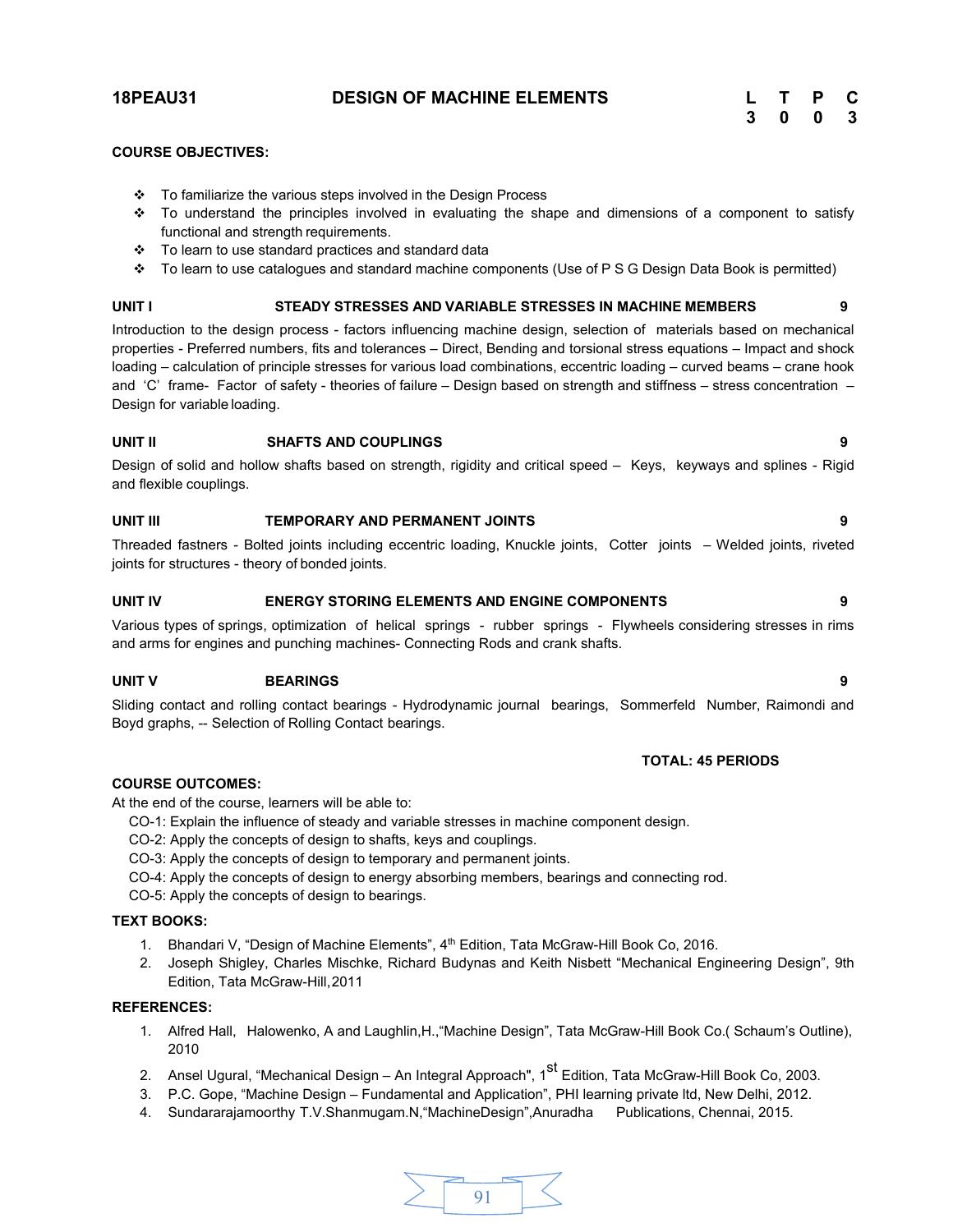# **18PEAU32 ENGINE AND VEHICLE MANAGEMENT SYSTEM L T P C**

| L | т | P | С |
|---|---|---|---|
| 3 | 0 | 0 | 3 |

# **COURSE OBJECTIVE:**

v To explain the principle of engines and vehicle electronic management system and different sensors used in the systems.

# **UNIT I FUNDAMENTALS OF AUTOMOTIVE ELECTRONICS 9**

Microprocessor architecture, open and closed loop control strategies, PID control, Look up tables, introduction to modern control strategies like Fuzzy logic and adaptive control. Parameters to be controlled in SI and CI engines and in the other parts of the automobile.

# **UNIT II SENSORS 9**

Inductive, Hall effect, hot wire, thermistor, piezo electric, piezoresistive, based sensors. Throttle position, mass air flow, crank shaft position, cam position, engine and wheel speed, steering position, tire pressure, brake pressure, steering torque, fuel level, crash, exhaust oxygen level (two step and linear lambda), knock, engine temperature, manifold temperature and pressure sensors, gyro sensors.

# **UNIT III SI ENGINE MANAGEMENT 9**

Three way catalytic converter, conversion effciency versus lambda. Layout and working of SI engine management systems like Bosch L-Jetronic and LH-Jetronic. Group and sequential injection techniques. Working of the fuel system components. Cold start and warm up phases, idle speed control, acceleration and full load enrichment, deceleration fuel cutoff. Fuel control maps, open loop control of fuel injection and closed loop lambda control. Electronic ignition systems and spark timing control. Closed loop control of knock.

# **UNIT IV CI ENGINE MANAGEMENT 9**

Fuel injection system parameters affecting combustion, noise and emissions in CI engines. Pilot, main, advanced post injection and retarded post injection. Electronically controlled Unit Injection system. Layout of the common rail fuel injection system. Working of components like fuel injector, fuel pump, rail pressure limiter, flow limiter, EGR valves

# **UNIT V VEHICLE MANAGEMENT SYSTEMS 9**

ABS system, its need, layout and working. Electronic control of suspension – Damping control, Electric power steering, Supplementary Restraint System of air bag system – crash sensor, seat belt tightening. Cruise control. Vehicle security systems- alarms, vehicle tracking system. On board diagnostics. Collision avoidance Radar warning system.

# **TOTAL: 45 PERIODS**

# **COURSE OUTCOME:**

At the end of the course, the student will

**CO-1:** Understand the fundamentals of automotive electronics

- **CO-2:** Understand the role of various sensors, its construction and working principle
- CO-3: Familiar with the S.I Engine Management system
- **CO-4:** Familiar with the C.I Engine Management system

**CO-5:** Familiar with the Vehicle Management system

# **TEXT BOOKS:**

- 1. Eric Chowanietz "Automobile Electronics" SAE Publications, 1994
- 2. William B Ribbens "Understanding Automotive Electronics", SAE Publications, 1998

- 1. Robert Bosch "Diesel Engine Management" SAE Publications, 2006.
- 2. Robert Bosch, "Gasoline Engine Management" SAE Publications, 2006.

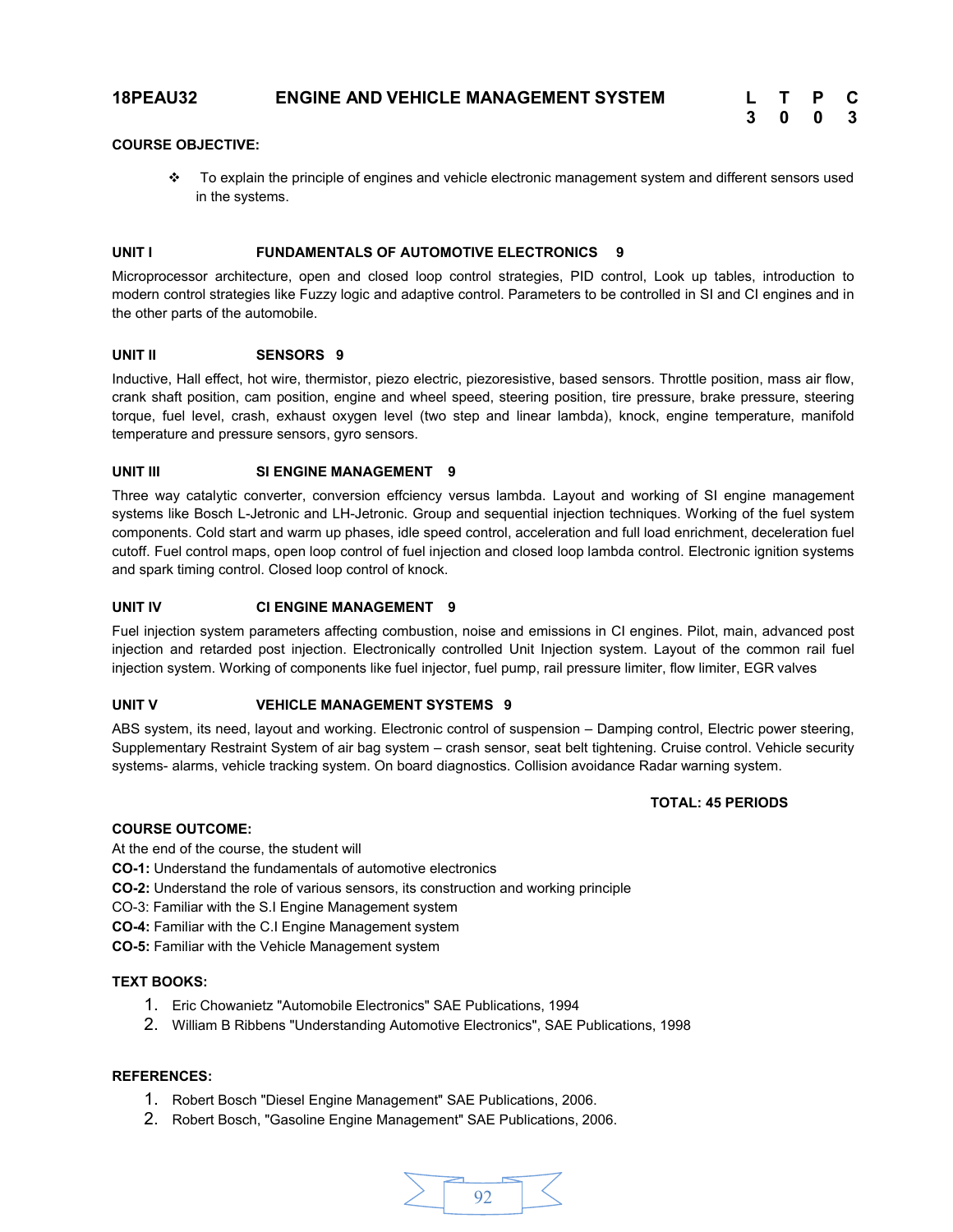### **18PEAU33 METROLOGY AND MEASUREMENTS FOR AUTOMOBILE ENGINEERS L T P C 3 0 0 3**

# **COURSE OBJECTIVE:**

● Knowledge in usage of software to measure parameters like speed, position, velocity, pressure, force, torque, temperature etc

# **UNIT I INTRODUCTION TO MEASUREMENTS AND SENSORS9**

Sensors: Functions- Classifications- Main technical requirement and trends Units and standards- Calibration methods-Classification of errors- Error analysis- Limiting error- Probable error- Propagation of error- Odds and uncertaintyprinciple of transduction- Classification.

Static characteristics- mathematical model of transducers- Zero, First and Second order transducers- Dynamic characteristics of first and second order transducers for standard test inputs.

# **UNIT II VARIABLE RESISTANCE, INDUCTANCE AND CAPACITIVE SENSOR 11**

Principle of operation- Construction details- Characteristics and applications of resistive potentiometer- Strain gauges-Resistive thermometers- Thermistors- Piezoresistive sensors Inductive potentiometer- Variable reluctance transducers:- EI pick up and LVDT

# **Special Sensors**

Variable air gap type, variable area type and variable permittivity type- capacitor microphone Piezoelectric, Magnetostrictive, Hall Effect, semiconductor sensor- digital transducers-Humidity Sensor. Rain sensor, climatic condition sensor, solar, light sensor, antiglare sensor.

# **UNIT III AUTOMOTIVE PRESSURE AND FORCE/TORQUE SENSOR 9**

# **Pressure Sensor:**

Typical automotive applications- Thick film pressure sensor- Semiconductor pressure sensor- Integrated silicon intakemanifold pressure sensor-Integrated silicon combustion-pressure sensor- Piezo electric sensor-High pressure sensor with metal diaphragm.

# **Force/Torque Sensor:**

Typical automotive applications- Magneto elastic bearing-pin sensor- Magneto elastic tension/compressive-force sensor – Basic principle of torque measurement – steering- Angle measuring torque sensor.

# **UNIT IV AUTOMOTIVE POSITION ANDRPM/VELOCITY SENSORS 9**

**Position Sensors:-** Typical automotive applications- Wiper potentiometers- Short-circuiting ring sensor- Half-differential sensor- Eddy-current pedal-travel sensor- Integrated Hall IC's - Hall acceleration sensor- Knock sensors-RPM and Velocity Sensors: - Inductive rotational speed sensor- Hall effect sensor

**Temperature Sensors:-** Typical automotive applications -Sintered-Ceramic resistors-Thin film resistors-Thick film resistors- Monocrystalline silicon semiconductor resistor- Thermopile sensors **Flow Sensors:-** Ultrasonic flow sensors-Pitot tube air-flow sensor- Hot wire air-mass flow meter- Micro mechanical hot-film air-mass flow meter- Lambda sensor -Imaging sensor-Rain Sensor Introduction to MEMs

# **UNIT V METROLOGY 7**

Basic concept - scientific, industrial and legal metrology - linear and angular measuring instruments, measurement of screw thread - Two, three wire method, measurement with optical flats, laser inter ferometer, coordinate measuring machine.

# **TOTAL : 45 PERIODS**

# **COURSE OUTCOME:**

 $\cdot \cdot$  At the end of the course, the students will aware the various instruments that are available to measure parameters like speed, position, velocity, pressure, force, torque, temperature etc.

# **TEXT BOOKS/ REFERENCES:**

- 1. Robert Brandy, " Automotive Electronics and Computer System", Prentice Hall, 2001
- 2. William Kimberley," Bosch Automotive Handbook", 6<sup>th</sup> Edition, Robert Bosch GmbH, 2004
- 3. Bentley J.P ," Principles of Measurement Systems", 4<sup>th</sup> Edition, Addision Wesley Longman Ltd., U.K, 2004
- 4. Jain R. K. "Engineering Metrology" Khanna Publishers, New Delhi, 2012
- 5. Murthy D.V.S, "Transducers and Instrumentation", Prentice Hall of India, 2007

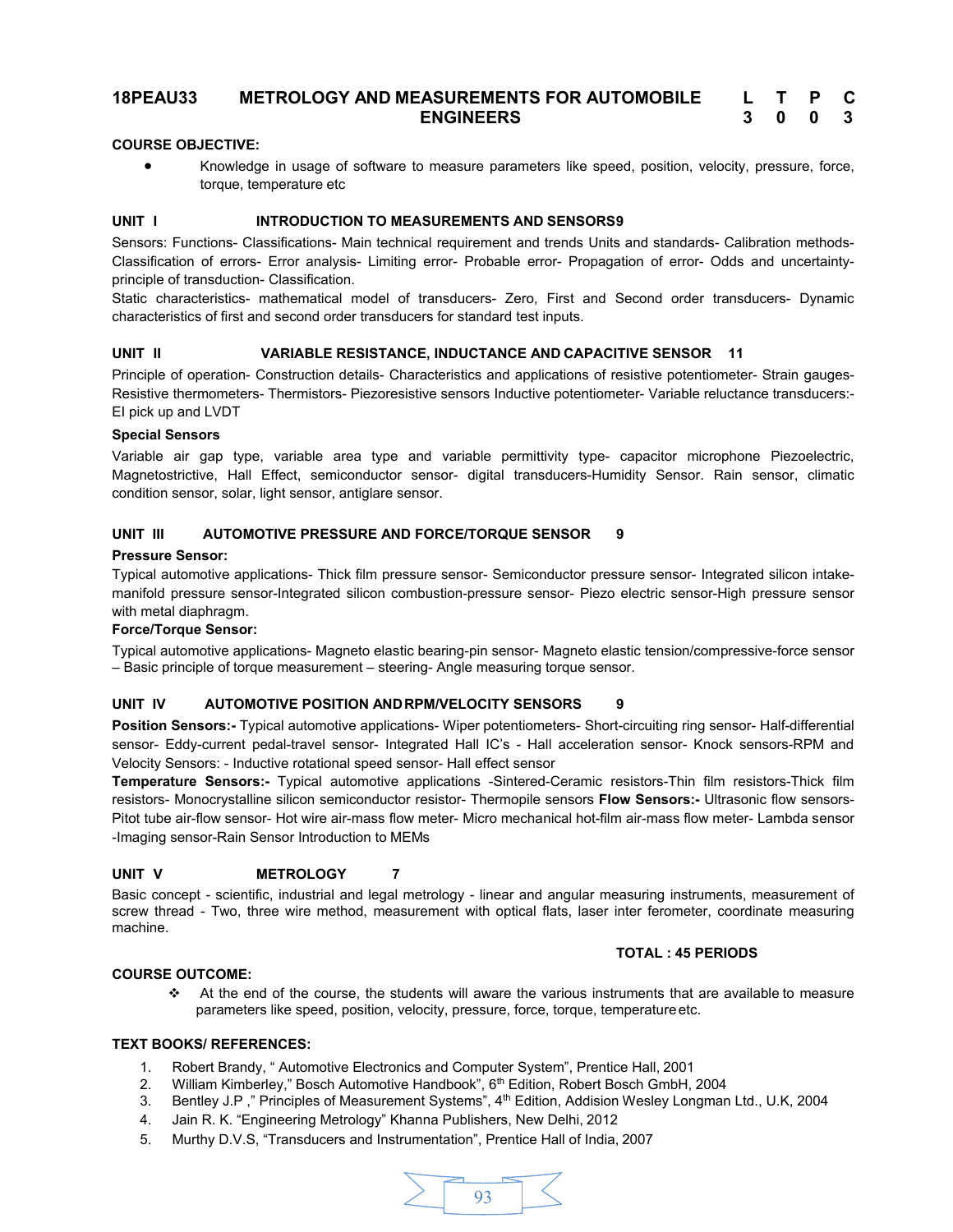# **18PEAU34 AUTOMOTIVE SAFETY L T P C**

## **COURSE OBJECTIVE:**

∑ To understand the various safety concepts, systems and working of safety equipments.

# **UNIT I INTRODUCTION 9**

# Design of the body for safety, energy equation, engine location, deceleration of vehicle inside passenger compartment, deceleration on impact with stationary and movable obstacle, concept of crumble zone, safety sandwich construction.

# **UNIT II SAFETY CONCEPTS 9**

Active safety: driving safety, conditional safety, perceptibility safety, operating safety passive safety: exterior safety, interior safety, deformation behavior of vehicle body, speed and acceleration characteristics of passenger compartment on impact.

# **UNIT III SAFETY EQUIPMENTS 9**

Seat belt, regulations, automatic seat belt tightened system, collapsible steering column,tiltable steering wheel, air bags, electronic system for activating air bags, bumper design for safety.

# **UNIT IV COLLISION WARNING AND AVOIDANCE 9**

Collision warning system, causes of rear end collision, frontal object detection, rear vehicle object detection system, object detection system with braking system interactions.

# **UNIT V COMFORT AND CONVENIENCE SYSTEM 9**

Steering and mirror adjustment, central locking system , Garage door opening system,tyre pressure control system, rain sensor system, environment information system

# **COURSE OUTCOME:**

CO – 1 Familiar with the concepts of safety.

- CO 2: Describe the various safety equipments.
- CO 3: Describe the electronic system for activating air bags.
- CO 4: Familiar with the various Collision warning system.
- CO 5: Explain the object detection system with braking system interactions.
- CO –6: Explain the different types of sensor system.

# **TEXT BOOKS:**

- 1. Bosch "Automotive Handbook" 5th edition SAE publication 2000.
- 2. J.Powloski "Vehicle Body Engineering" Business books limited, London 1969.

# **REFERENCE**

2. Ronald.K.Jurgen - "Automotive Electronics Handbook" - Second edition- McGraw-Hill Inc., - 1999.

94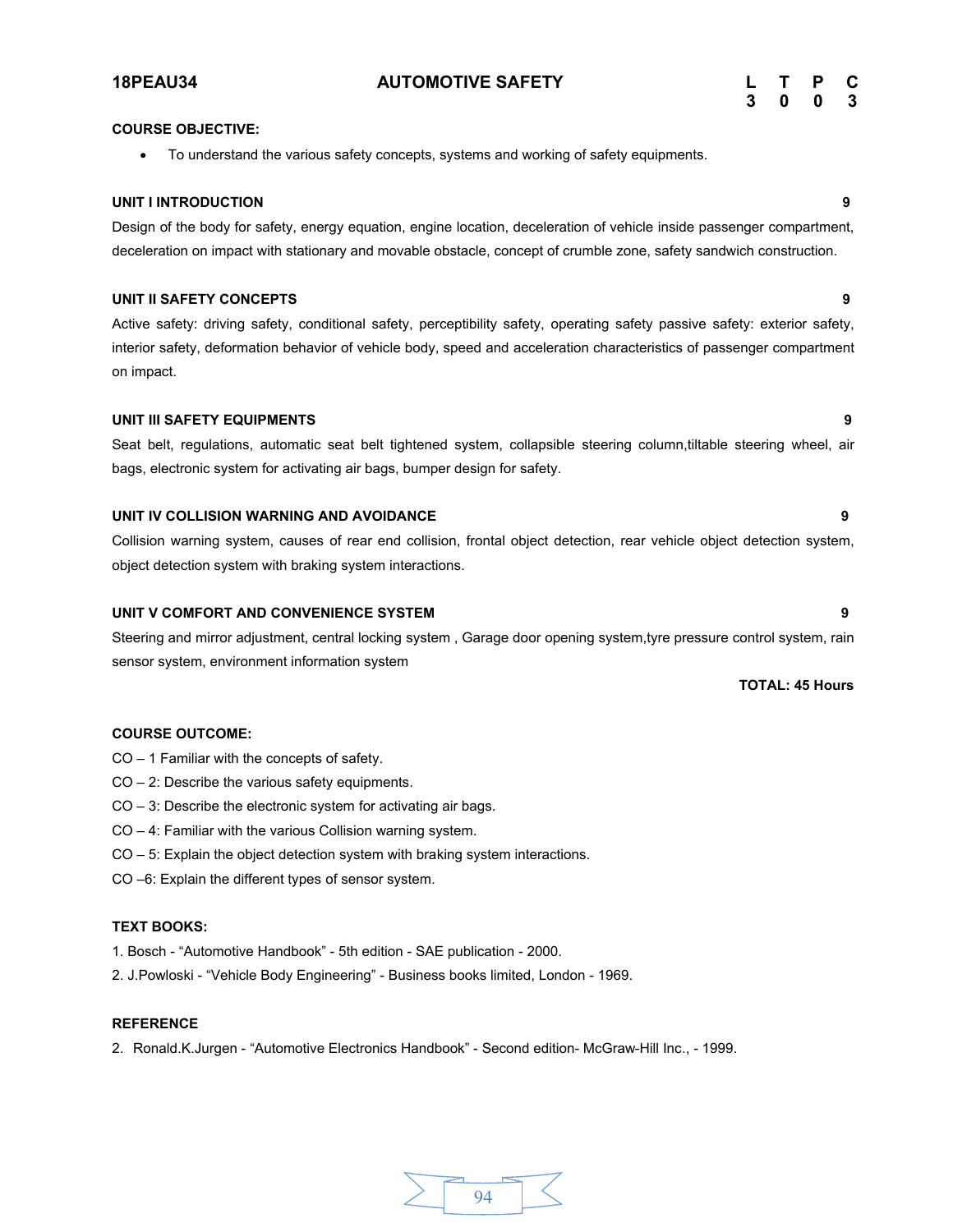■ At the end of the course, the students will be able to understand the various Off road vehicle and their systems

Construction layout, capacity and applications of off road vehicle - prime mover, chassis and transmission, Multi-axle vehicles.

# **UNIT II EARTH MOVING CONSTRUCTIONAL MACHINES 10**

dumpers - safety features, safe warning system for dumper , Design aspects on dumper body, Articulated Dumpers, loaders - single bucket, Multi bucket and rotary types - bulldozers, kinematics for loader and bulldozers with operational linkages, excavators, backhoe loaders, scrappers, motor graders, power shawl, bush cutters, Bush cutters, stumpers, rippers.

# **UNITY III INDUSTRIAL APPLICATIONS 10**

Constructional and working details of Jib crane, concrete ready mixers, compactors - vibratory compactors, forklift, utility vehicles, man - lift, scissors, lift trucks, material handlers, powergenerators.

# **UNIT IV VEHICLE SYSTEMS AND IT FEATURES 11**

Brake system and actuation – OCDB and dry disc caliper brakes. Body hoist and bucket operational hydraulics. Hydropneumatic suspension cylinders. Power steering system. Articulated steering assembly - power and capacity of earth moving machines.

# **UNIT V FARM EQUIPMENTS, MILITARY AND COMBAT VEHICLES 8**

Tractors, classification - working attachments, power take off, special implements, paddy harvester, sugarcane harvester, feller bunchers, special features and constructional details of military tankers, AVLB gun carriers and transport vehicles.

# **COURSE OUTCOME:**

- CO 1: Describe the various off-road vehicles.
- CO 2: Familiar with the off-road vehicle application.
- CO 3: Describe the off-road vehicles systems ad their features
- CO 4: Describe the concept of concrete mixtures.
- CO 5: Clearly explain the military and combat vehicles.

# **TEXT BOOKS:**

- 1. Abrosimov.K. Bran berg.A and Katayer.K., "Road making machinery", MIR Publishers, Moscow, 1971.
- 2. Nakra C.P., "Farm machines and equipments" Dhanparai Publishing company Pvt. Ltd.
- 3. Robert L Peurifoy, "Construction, planning, equipment and methods" Tata McGraw Hill Publishing company Ltd.
- 4. SAE Handbook Vol. III., Society of Automotive Engineers, 1997
- 5. Wong.J.T., "Theory of Ground Vehicles", John Wiley & Sons, New York, 1987.

# **REFERENCES:**

- 1. Bart H Vanderveen, "Tanks and Transport Vehicles", Frederic Warne and Co Ltd., London.Ia.
- 2. S. Ageikin, "Off the Road Wheeled and Combined Traction Devices: Theory and Calculation", Ashgate Publishing Co. Ltd. 1988.
- 3. Schulz Erich.J, "Diesel equipment I & II", McGraw Hill company, London, 1982.
- 4. Satyanarayana. B., "Construction planning and equipment", standard publishers and distributors, New Delhi, 1985.

**COURSE OBJECTIVE:**

and features

**3 0 0 3**

# **TOTAL: 45 Periods**

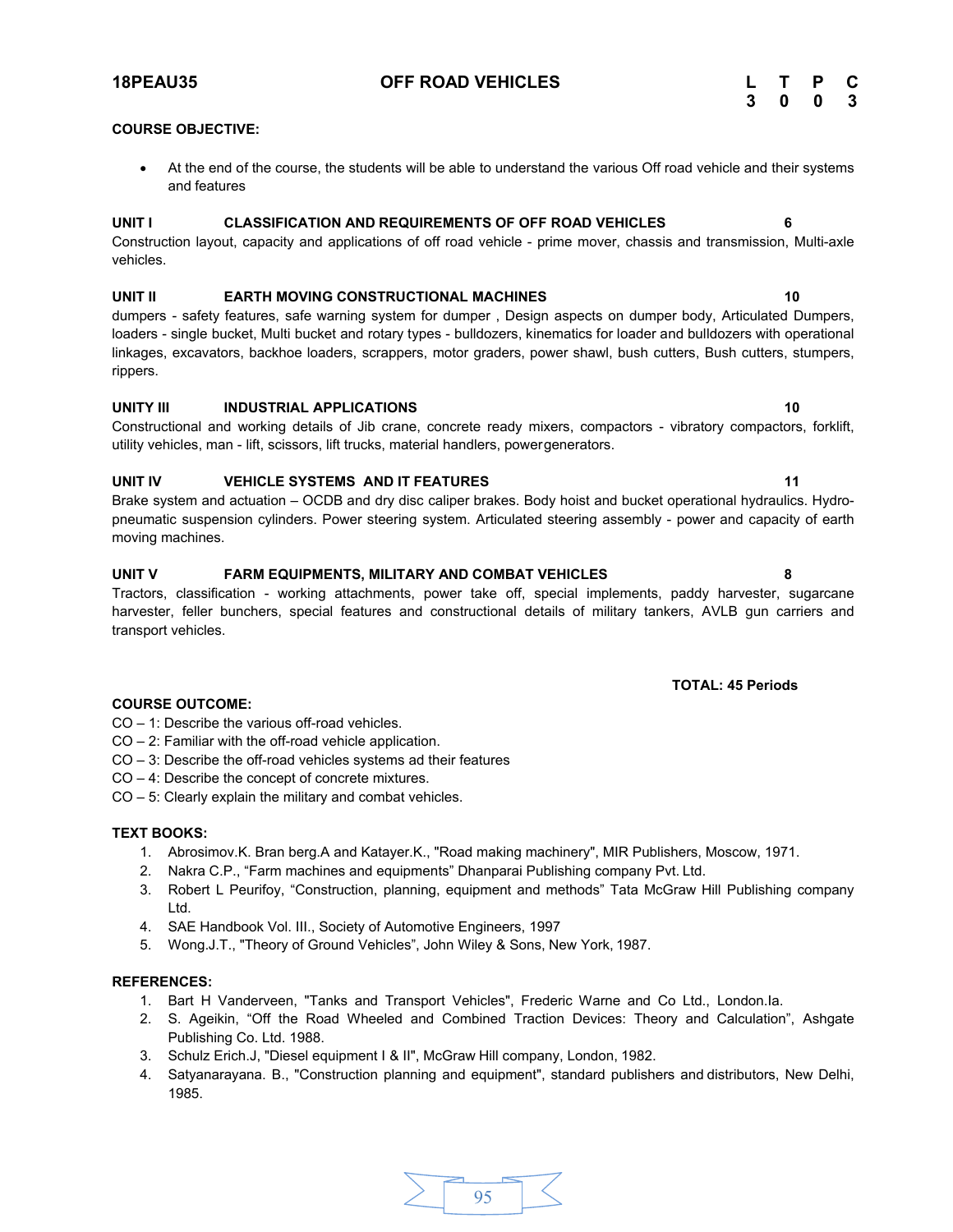# **SYLLABUS Open/General Elective Courses**

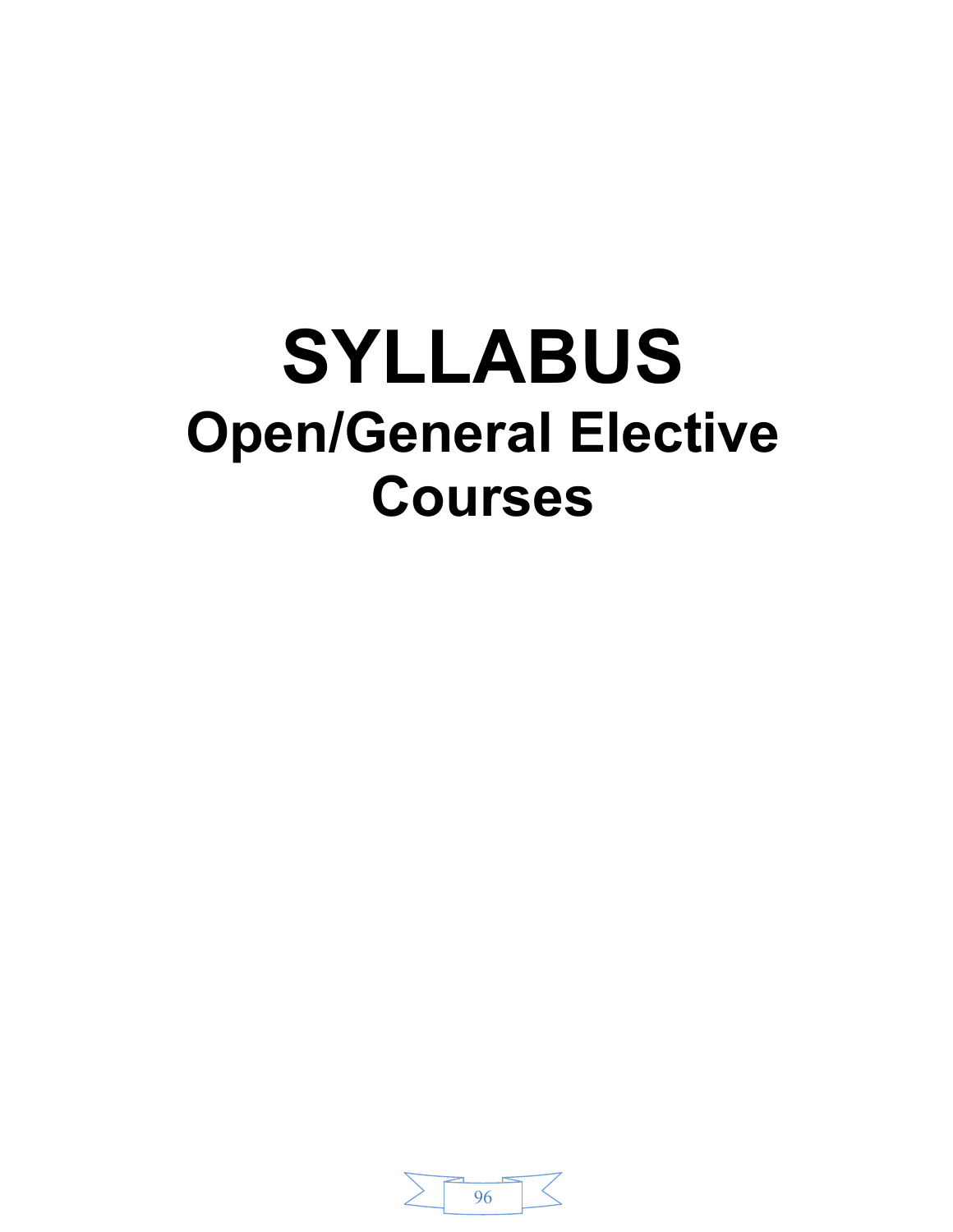# **COURSE OBJECTIVE:**

To enable the students to study the evolution of Management, to study the functions and principles of management and to create an awareness on Engineering Ethics and Human Values, to instill Moral and Social Values and Loyalty and to appreciate the rights of others.

# **UNIT I** OVERVIEW OF MANAGEMENT **CONSUMITER 9**

Definition - Management - Role of managers - Evolution of Management thought – Organization and the environmental factors – Trends and Challenges of Management in Global Scenario.

# **UNIT II PLANNING & ORGANIZING 9**

Nature and purpose of planning and Organizing - Planning process - Types of plans – Managing by objective (MBO) Strategies - Types of strategies - Policies - Decision Making - Types of decision - Decision Making Process - Rational Decision Making Process - Decision Making under different conditions. - Organization structure - Formal and informal groups I organization - Line and Staff authority - Departmentation - Span of control - Centralization and Decentralization - Delegation of authority - Staffing - Selection and Recruitment - Orientation - Career Development - Career stages – Training - Performance Appraisal.

# **UNIT III DIRECTING & CONTROLLING 9**

Creativity and Innovation - Motivation and Satisfaction - Motivation Theories - Leadership Styles - Leadership theories - Communication - Barriers to effective communication – Organization Culture - Elements and types of culture - Managing cultural diversity. Process of controlling - Types of control - Budgetary and non-budgetary control techniques - Managing Productivity - Cost Control - Purchase Control - Maintenance Control - Quality Control - Planning operations.

# **UNIT IV ENGINEERING ETHICS & HUMAN VALUES 9**

Definition - Societies for engineers – Code of Ethics – Ethical Issues involved in cross border research - Ethical and Unethical practices – case studies – situational decision making - Morals, values and Ethics – Integrity – Work ethic – Service learning – Civic virtue – Respect for others – Living peacefully – Caring – Sharing – Honesty – Courage – Valuing time – Cooperation – Commitment – Empathy – Self confidence – Character – Spirituality – Introduction to Yoga and meditation for professional excellence and stress management.

# **UNIT V SAFETY RESPONSIBILITIES AND RIGHTS 9**

Safety and Risk – Assessment of Safety and Risk – Risk Benefit Analysis and Reducing Risk - Respect for Authority – Collective Bargaining – Confidentiality – Conflicts of Interest – Occupational Crime – Professional Rights – Employee Rights – Intellectual Property Rights (IPR) – Discrimination – Global issues - Multinational Corporations – Environmental Ethics – Computer Ethics – Weapons Development – Engineers as Managers – Consulting Engineers – Engineers as Expert Witnesses and Advisors – Moral Leadership –Code of Conduct – Corporate Social Responsibility.

### **TOTAL: 45 Hours**

# **COURSE OBJECTIVE:**

CO-1: Define management, managers role and management challenges

- CO-2: Explain planning, organizing, decision making, delegation, staffing and recruitment
- CO-3: Describe the directing and controlling functions
- CO-4: Explain the engineering ethics and human values

CO-5: Describe the safety responsibilities and rights

# **TEXT BOOKS:**

- 1. Stephen P. Robbins and Mary Coulter, 'Management', Prentice Hall of India, 8th edition.
- 2. Charles W L Hill, Steven L McShane, 'Principles of Management', Mcgraw Hill Education, 2007.
- 3. Mike W. Martin and Roland Schinzinger, "Ethics in Engineering", Tata McGraw Hill, New Delhi, 2003. **REFERENCES:**
- 1. Hellriegel, Slocum & Jackson, ' Management A Competency Based Approach', Thomson South Western, 2007.
- 2. Harold Koontz, Heinz Weihrich and Mark V Cannice, 'Management A global & Entrepreneurial Perspective', Tata Mcgraw Hill, 12th edition, 2007.
- 3. Andrew J. Dubrin, 'Essentials of Management', Thomson Southwestern, 7th edition, 2007.



**3 0 0 3**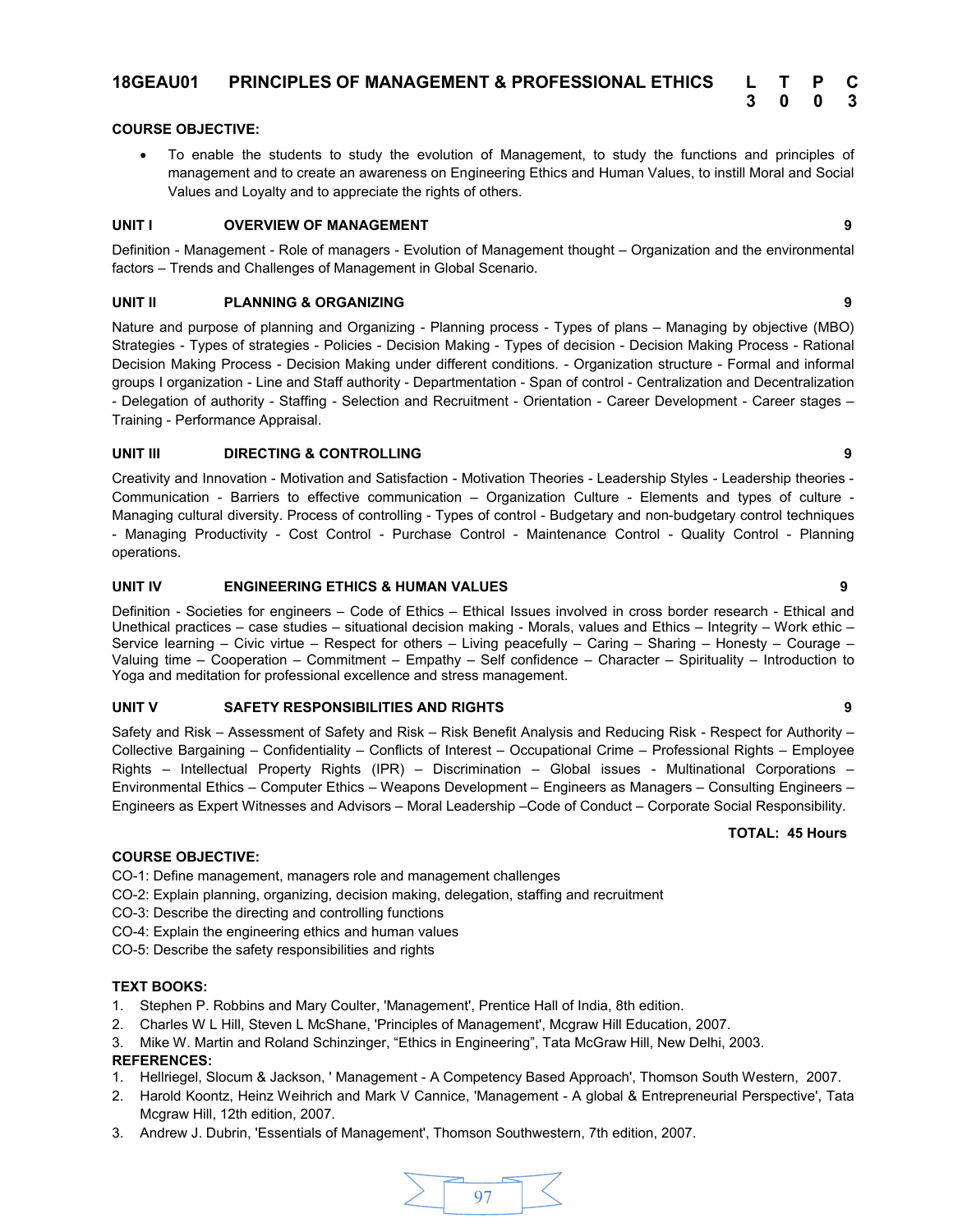# **18GEAU02 TOTAL QUALITY MANAGEMENT L T P C**

# **COURSE OBJECTIVE:**

● To facilitate the understanding of Quality Management principles and process.

# **UNIT I INTRODUCTION 9**

Introduction - Need for quality - Evolution of quality - Definition of quality - Dimensions of manufacturing and service quality - Basic concepts of TQM - Definition of TQM – TQM Framework - Contributions of Deming, Juran and Crosby – Barriers to TQM.

# **UNIT II TQM PRINCIPLES 9**

Leadership – Strategic quality planning, Quality statements - Customer focus – Customer orientation, Customer satisfaction, Customer complaints, Customer retention - Employee involvement – Motivation, Empowerment, Team and Teamwork, Recognition and Reward, Performance appraisal - Continuous process improvement – PDSA cycle, 5s, Kaizen - Supplier partnership – Partnering, Supplier selection, Supplier Rating.

# **UNIT III TQM TOOLS & TECHNIQUES I 9**

The seven traditional tools of quality – New management tools – Six-sigma: Concepts, methodology, applications to manufacturing, service sector including IT – Bench marking – Reason to bench mark, Bench marking process – FMEA – Stages, Types.

# **UNIT IV TQM TOOLS & TECHNIQUES II 9**

Quality circles – Quality Function Deployment (QFD) – Taguchi quality loss function – TPM – Concepts, improvement needs – Cost of Quality – Performance measures.

# **UNIT V QUALITY SYSTEMS 9**

Need for ISO 9000- ISO 9000-2000 Quality System – Elements, Documentation, Quality auditing- QS 9000 – ISO 14000 – Concepts, Requirements and Benefits – Case studies of TQM implementation in manufacturing and service sectors including IT.

# **TOTAL: 45 Hours**

# **COURSE OUTCOME:**

- CO-1: Define quality, concepts of quality and TQM
- CO-2: Explain in detail about the TQM principles
- CO-3: Describe the various tools and techniques of TQM
- CO-4: Define quality circle and performance measures

CO-5: List the quality systems implemented in manufacturing and service sectors including IT.

# **TEXT BOOK:**

1. Dale H. Besterfiled, etc at "Total Quality Management", Pearson Education Asia, Third Edition, 2006.

- **REFERENCES:**
	- 1. James R. Evans and William M. Lindsay, "The Management and Control of Quality", 6th Edition, South-Western (Thomson Learning), 2005.
	- 2. Suganthi,L and Anand Samuel, "Total Quality Management", Prentice Hall (India) Pvt. Ltd.,2006.
	- 3. Janakiraman,B and Gopal, R.K, "Total Quality Management Text and Cases", Prentice Hall (India) Pvt. Ltd.
	- 4. R. Pugazhenthi, A. Baradeswaran, K. Balachandran, and P. Balamurali, "Total Quality Management", sams publications, 2015.

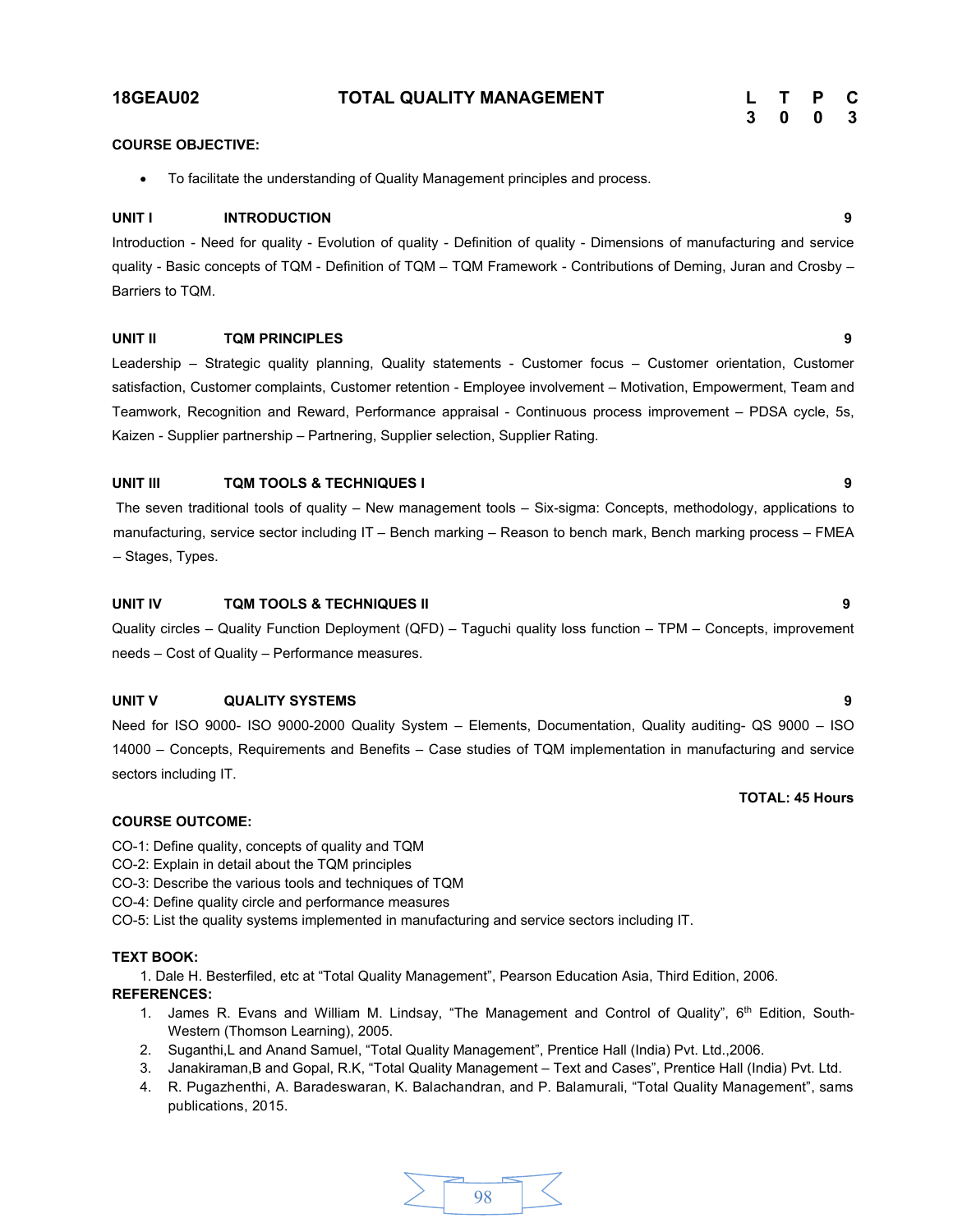# **18GEAU03 QUALITY CONTROL AND RELIABILITY ENGINEERING L T P C**

# **COURSE OBJECTIVE:**

● To be familiar with the various quality control techniques and control charts for variables and attributes

# **UNIT I INTRODUCTION AND PROCESS CONTROL FOR VARIABLES 9**

Introduction, definition of quality, basic concept of quality, definition of SQC, benefits and limitation of SQC, Quality assurance, Quality control: Quality cost-Variation in process causes of variation –Theory of control chart- uses of control chart – Control chart for chart -process capability – process capability studies ovariables – X chart, R chart and simple problems, Six sigma concepts.

# **UNIT II PROCESS CONTROL FOR ATTRIBUTES 9**

Control chart for attributes –control chart for non conformings– p chart and np chart – control chart for nonconformities– C and U charts, State of control and process out of control identification in charts, pattern study.

# **UNIT III ACCEPTANCE SAMPLING 9**

Lot by lot sampling – types – probability of acceptance in single, double, multiple sampling techniques – O.C. curves – producer's Risk and consumer's Risk. AQL, LTPD, AOQL concepts-standard sampling plans for AQL and LTPD- uses of standard sampling plans.

### **UNIT IV LIFE TESTING – RELIABILITY 9**

Life testing – Objective – failure data analysis, Mean failure rate, means time to failure, mean time between failure, hazard rate – Weibull model, system reliability, series, parallel and mixed configuration – simple problems. Maintainability and availability –simple problems, Acceptance sampling based on reliability test – O.C Curves.

# **UNIT V QUALITY AND RELIABLITY 9**

Reliability improvements – techniques- use of Pareto analysis – design for reliability – redundancy unit and standby redundancy – Optimization in reliability – Product design – Product analysis – Product development – Product life cycles.

**Note:** *Use of approved statistical table permitted in the examination.*

# **COURSE OUTCOME:**

- CO-1: Define quality control, quality assurance and control charts.
- CO-2: Describe the process control charts for attributes.
- CO-3: Define sampling and it types
- CO-4: Explain life testing, reliability, availability and maintainability
- CO-5: Describe the reliability design and techniques.
- CO-6: Explain product design, development and life cycle

### **TEXT BOOKS:**

- 1. Douglas.C.Montgomery, "Introduction to Statistical quality control", John wiley, 4<sup>th</sup> edition2001.
- 2. SrinathL.S., "Reliability Engineering", Affiliated East west press, 1991.

# **REFERENCES:**

- 1. John.S.Oakland. Statistical process control", Elsevier, 5th edition, 2005
- 2. Grant, Eugene .L "Statistical Quality Control", McGraw-Hill, 1996
- 3. MonoharMahajan, "Statistical Quality Control", DhanpatRai& Sons, 2001.
- 4. GuptaR.C., "Statistical Quality control", Khanna Publishers, 1997.
- 5. Besterfield D.H., "Quality Control", Prentice Hall, 1993.



# **TOTAL: 45 Hours**

**3 0 0 3**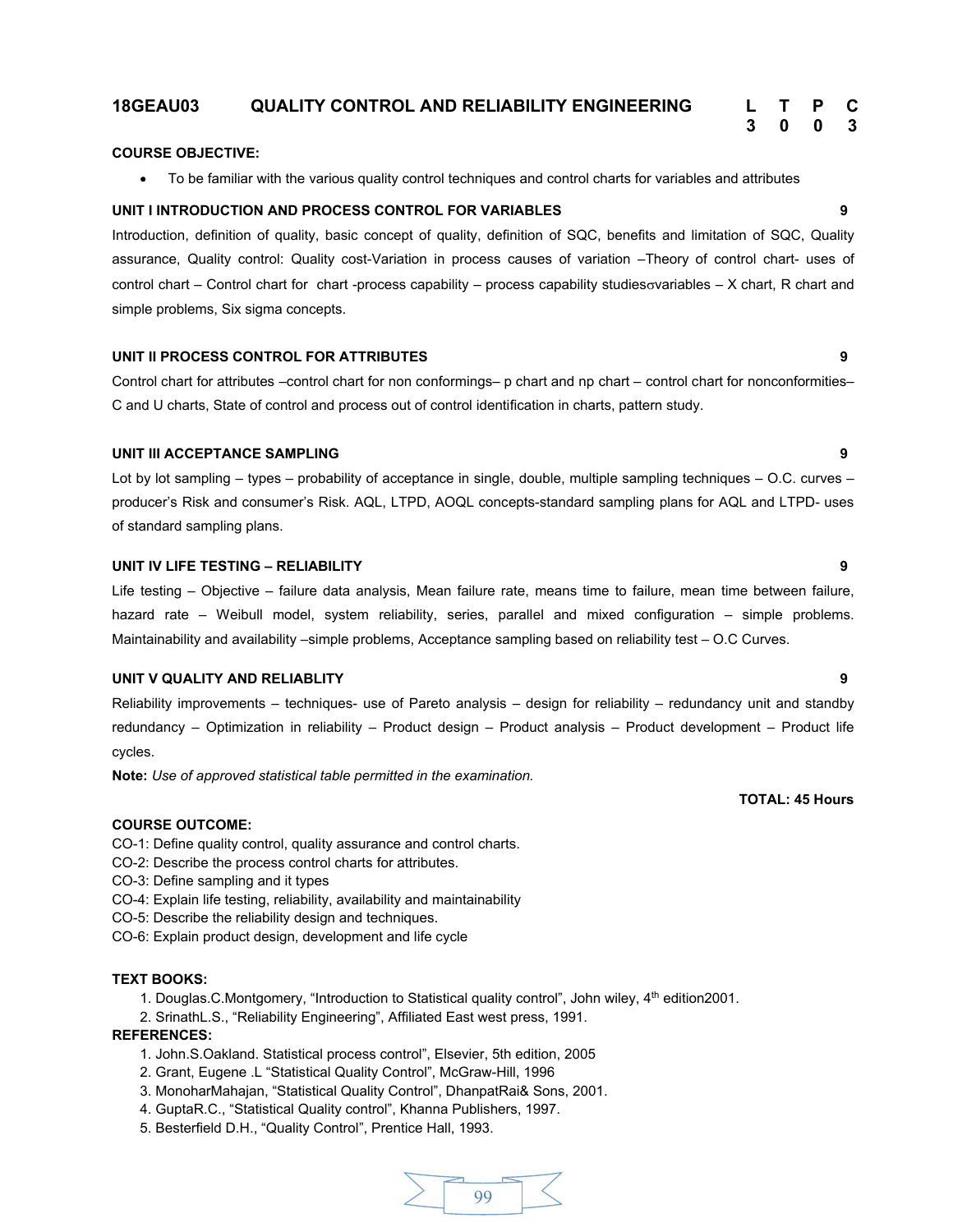|            | <b>18GEAU04</b>                                                                                                         | <b>SUPPLY CHAIN MANAGEMENT</b> |  | 3 | $\mathbf 0$            | P<br>$\bf{0}$ | C<br>$\mathbf{3}$ |
|------------|-------------------------------------------------------------------------------------------------------------------------|--------------------------------|--|---|------------------------|---------------|-------------------|
|            | <b>COURSE OBJECTIVE:</b>                                                                                                |                                |  |   |                        |               |                   |
|            | To be familiar with the various concepts and functions of supply chain management.                                      |                                |  |   |                        |               |                   |
|            | UNIT I INTRODUCTION                                                                                                     |                                |  |   |                        |               | 9                 |
| Obstacles. | Definition of Logistics and SCM: Evolution, Scope, Importance& Decision Phases - Drivers of SC Performance and          |                                |  |   |                        |               |                   |
|            | UNIT II LOGISTICS MANAGEMENT                                                                                            |                                |  |   |                        |               | 9                 |
|            | Factors – Modes of Transportation - Design options for Transportation Networks-Routing and Scheduling – Inbound         |                                |  |   |                        |               |                   |
|            | and outbound logistics- Reverse Logistics - 3PL- Integrated Logistics Concepts- Integrated Logistics Model - Activities |                                |  |   |                        |               |                   |
|            | - Measuring logistics cost and performance - Warehouse Management - Case Analysis.                                      |                                |  |   |                        |               |                   |
|            | UNIT III SUPPLY CHAIN NETWORK DESIGN                                                                                    |                                |  |   |                        |               | 9                 |
|            | Distribution in Supply Chain - Factors in Distribution network design -Design options-Network Design in Supply Chain    |                                |  |   |                        |               |                   |
|            | - Framework for network Decisions - Managing cycle inventory and safety.                                                |                                |  |   |                        |               |                   |
|            | UNIT IV SOURCING, AND PRICING IN SUPPLY CHAIN                                                                           |                                |  |   |                        |               | 9                 |
|            | Supplier selection and Contracts - Design collaboration - Procurement process. Revenue management in supply chain.      |                                |  |   |                        |               |                   |
|            | UNIT V COORDINATION AND TECHNOLOGY IN SUPPLY CHAIN                                                                      |                                |  |   |                        |               | 9                 |
|            | Supply chain coordination - Bullwhip effect - Effect of lack of co-ordination and obstacles - IT and SCM - supply chain |                                |  |   |                        |               |                   |
|            | IT frame work, E Business & SCM, Metrics for SC performance - Case Analysis                                             |                                |  |   |                        |               |                   |
|            |                                                                                                                         |                                |  |   | <b>TOTAL: 45 Hours</b> |               |                   |
|            | <b>COURSE OUTCOME:</b>                                                                                                  |                                |  |   |                        |               |                   |
|            | CO-1: Define logistics and supply chain management                                                                      |                                |  |   |                        |               |                   |
|            | CO-2: Describe the modes of transportation and warehouse management                                                     |                                |  |   |                        |               |                   |

CO-3: Explain the supply chain network design, managing cycle inventory and safety

CO-4: Describe the sourcing and pricing in the SCM

CO-5: Explain in detail about coordination and technology in the SCM

# **TEXT BOOKS:**

- 1. Supply Chain Management, Strategy, Planning, and operation Sunil Chopra and Peter Meindl- PHI, Second edition, 2007
- 2. Logistics, David J.Bloomberg, Stephen Lemay and Joe B.Hanna, PHI 2002

- 1. Logistics and Supply Chain Management –Strategies for Reducing Cost and Improving Service. Martin Christopher, Pearson Education Asia, Second Edition.
- 2. Modeling the supply chain, Jeremy F.Shapiro, Thomson Duxbury, 2002.
- **3.** Handbook of Supply chain management, James B.Ayers, St.Lucle Press, 2000.

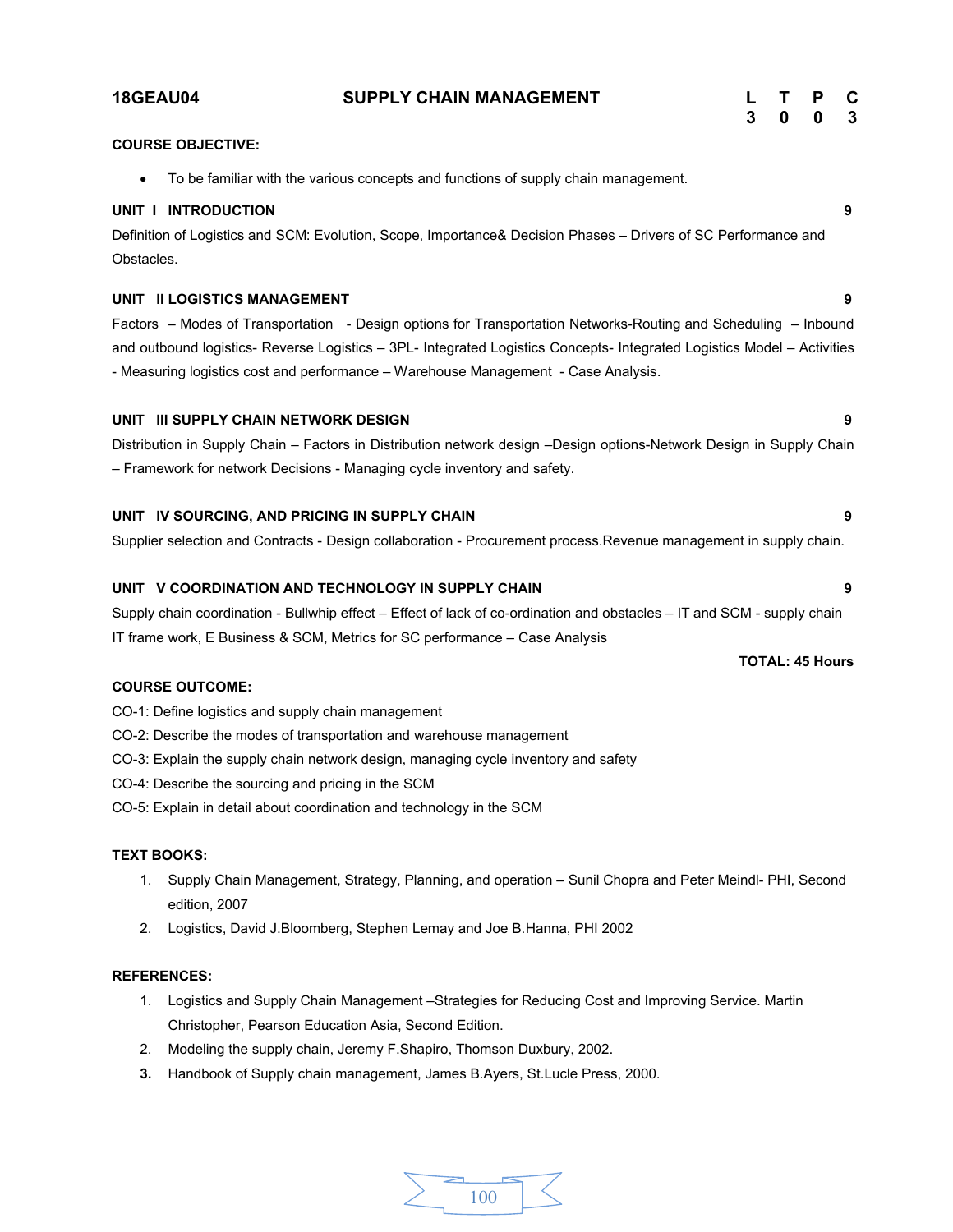| <b>COURSE OBJECTIVE:</b>                                                                     |   |
|----------------------------------------------------------------------------------------------|---|
| To be familiar with the optimization techniques under limited resources for the engineering. |   |
| UNIT I LINEAR MODELS                                                                         | o |

The phase of an operation research study – Linear programming – Graphical method– Simplex algorithm – Duality formulation – Sensitivity analysis.

# **UNIT II TRANSPORTATION MODELS AND NETWORK MODELS 9**

Transportation Assignment Models –Traveling Salesman problem-Networks models – Shortest route– Minimal spanning tree – Maximum flow models -Project network – CPM and PERT networks -Critical path scheduling – Sequencing models.

# **UNIT III INVENTORY MODELS 9**

Inventory models – Economic order quantity models – Quantity discount models – Stochastic inventory models – Multi product models – Inventory control models in practice.

# **UNIT IV QUEUEING MODELS 9**

Queueing models - Queueing systems and structures – Notation parameter – Single server and multi server models – Poisson input – Exponential service – Constant rate service – Infinite population –Simulation.

# **UNIT V DECISION MODELS 9**

Decision models – Game theory – Two person zero sum games – Graphical solution- Algebraic solution– Linear Programming solution – Replacement models – Models based on service life –Economic life– Single / Multi variable search technique – Dynamic Programming – Simple Problem.

## **COURSE OUTCOME:**

- CO-1: Define linear programming, simplex algorithm and sensitivity analysis
- CO-2: Explain the transportation assignment models and network models
- CO-3: Describe the various inventory models
- CO-4: Explain the queuing models, systems and structures.
- CO-5: Describe the decision models and game theory

### **TEXT BOOK:**

1. Taha H.A., "Operations Research", Sixth Edition, Prentice Hall of India, 2003.

# **REFERENCES:**

- 1. Shennoy G.V. and Srivastava U.K., "Operation Research for Management", Wiley Eastern,1994.
- 2. Bazara M.J., Jarvis and Sherali H., "Linear Programming and Network Flows", John Wiley,1990.
- 3. Philip D.T. and Ravindran A., "Operations Research", John Wiley, 1992.
- 4. Hillier and Libeberman, "Operations Research", Holden Day, 1986
- 5. Budnick F.S., "Principles of Operations Research for Management", Richard D Irwin, 1990.
- 6. Tulsian and Pasdey V., "Quantitative Techniques", Pearson Asia, 2002.

# 101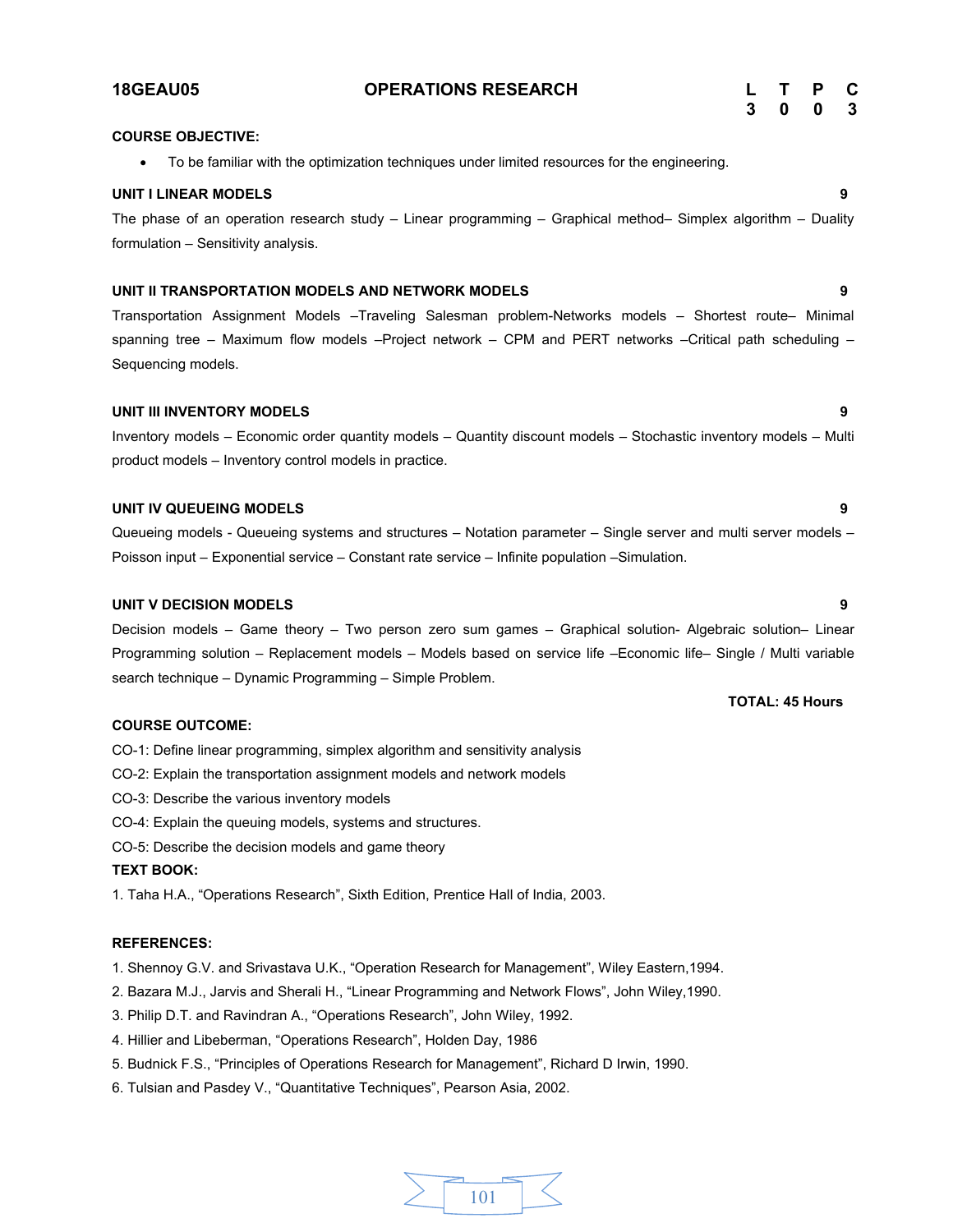# **18GEAU06 ENERGY AUDIT AND ENERGY CONSERVATION METHODS L T P C**

# **COURSE OBJECTIVE:**

∑ This course provides the knowledge about energy audit and energy conservation methods in I.C. Engines.

# **UNIT I ENERGY AND ENVIRONMENT 9**

Introduction - fossil fuels reserves - world energy consumption - green house effect, global warming -Renewable energy sources - environmental aspects utilization - energy prizes - energy policies.

# **UNIT II ENERGY CONSERVATION 9**

Energy conservation schemes - industrial energy use - energy surveying and auditing - energy index –Energy cost cost index - energy conservation in engineering and process industry, in thermal Systems, in buildings and nonconventional energy resources scheme

# **UNIT III ENERGY TECHNOLOGIES 9**

Fuels and consumption - boilers - furnaces - waste heat recovery systems - heat pumps and Refrigerators - storage systems - insulated pipe work systems - heat exchangers.

# **UNIT IV ENERGY MANAGEMENT 9**

Energy management principles - energy resource management - energy management information Systems instrumentation and measurement - computerized energy management - energy Auditing.

# **UNIT V ECONOMICS AND FINANCE 9**

Costing techniques - cost optimization - optimal target investment schedule - financial appraisal and Profitability project management.

# **COURSE OUTCOME:**

CO-1: Describe the energy sources, utilization and policies

- CO-2: Explain the energy conservation in industries and buildings
- CO-3: Describe the various energy developing systems
- CO-4: Explain the energy management and auditing

CO-5: Define the cost economics and optimization

### **TEXT BOOKS:**

- 1. MurphyW.R. and McKAYG.,"Energy Management, Butterworths, London, 1982.
- 2. TrivediP.R.,JulkaB.R., "Energy Management",Common wealth publishers, 1997.

# **REFERENCES:**

- 3. David Merick, Richard Marshal, "Energy, present and future options", Vol. I and II, John Wiley and Sons, 1981.
- 4. Chaigier N.A. "Energy Consumption and Environment", McGraw-Hill, 1981.
- 5. Ikken P.A. Swart R.J and Zwerves.S, "Climate and Energy ", 1989.
- 6. Ray D.A. "Industrial Energy Conservation ", Pergamaon Press, 1980.



### **TOTAL: 45 Hours**

**3 0 0 3**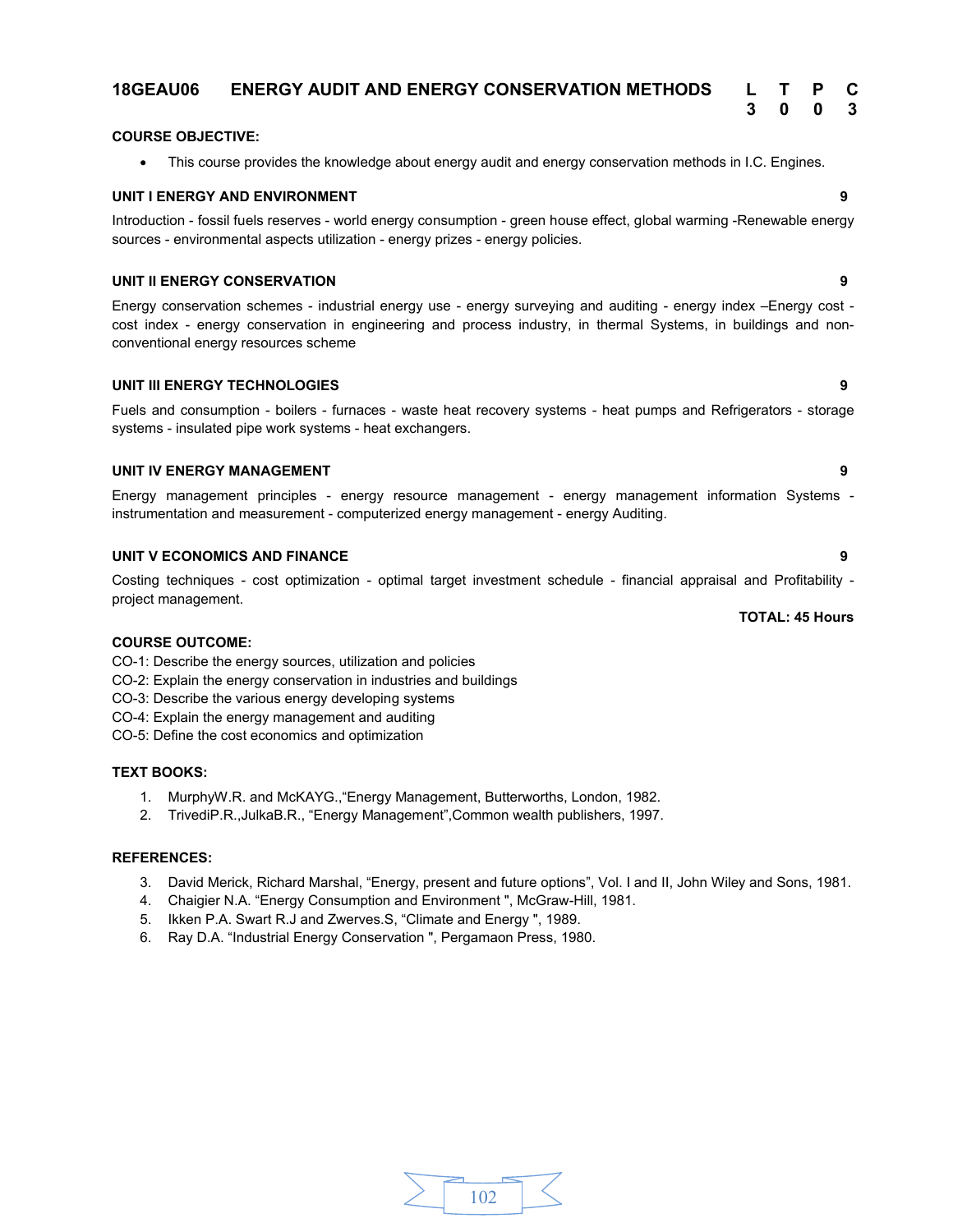# **18GEAU07 ENTREPRENEURSHIP DEVELOPMENT L T P C**

# **COURSE OBJECTIVE:**

∑ To develop and strengthen entrepreneurial quality and motivation in students and to impart basic entrepreneurial skills and understanding to run a business efficiently and effectively.

# **UNIT I ENTREPRENEURSHIP 9**

Entrepreneur – Types of Entrepreneurs – Difference between Entrepreneur and Intrapreneur Entrepreneurship in Economic Growth, Factors Affecting Entrepreneurial Growth.

# **UNIT II MOTIVATION 9**

Major Motives Influencing an Entrepreneur – Achievement Motivation Training, Self Rating, Business Games, Thematic Apperception Test – Stress Management, Entrepreneurship Development Programs – Need, objective.

# **UNIT III BUSINESS 9**

Small Enterprises – Definition, Classification – Characteristics, Ownership Structures – Project Formulation – Steps involved in setting up a Business – identifying, selecting a Good Business opportunity, Market Survey and Research, Techno Economic Feasibility Assessment – Preparation of Preliminary Project Reports – Project Appraisal – Sources of Information – Classification of Needs and Agencies.

# **UNIT IV FINANCING AND ACCOUNTING 9**

Need – Sources of Finance, Term Loans, Capital Structure, Financial Institution, Management of working Capital, Costing, Break Even Analysis, Taxation – Income Tax, Excise Duty – Sales Tax.

### **UNIT V SUPPORT TO ENTREPRENEURS 9**

Sickness in small Business – Concept, Magnitude, Causes and Consequences, Corrective Measures- Business Incubators – Government Policy for Small Scale Enterprises – Growth Strategies in small industry – Expansion, Diversification, Joint Venture, Merger and Sub Contracting.

### **COURSE OUTCOME:**

- CO-1: Define entrepreneur and it types
- CO-2: Explain motivation, self-rating and stress management
- CO-3: Describe the small enterprise and steps involved in setting up a business
- CO-4: Define the sources of finance, loans and taxation
- CO-5: Describe the government policies for small scale industries.

# **TEXT BOOKS :**

- 1. Khanka. S.S., "Entrepreneurial Development" S.Chand& Co. Ltd., Ram Nagar, New Delhi,2013.
- 2. Donald F Kuratko, "Entrepreneurship Theory, Process and Practice", 9th Edition, Cengage Learning, 2014.

# **REFERENCES :**

- 1. Hisrich R D, Peters M P, "Entrepreneurship" 8th Edition, Tata McGraw-Hill, 2013.
- 2. Mathew J Manimala, "Enterprenuership theory at cross roads: paradigms and praxis" 2<sup>nd</sup> Edition Dream tech, 2005.
- 3. Rajeev Roy, "Entrepreneurship" 2nd Edition, Oxford University Press, 2011.
- 4.EDII "Faulty and External Experts A Hand Book for New Entrepreneurs Publishers: Entrepreneurship Development", Institute of India, Ahmadabad, 1986.

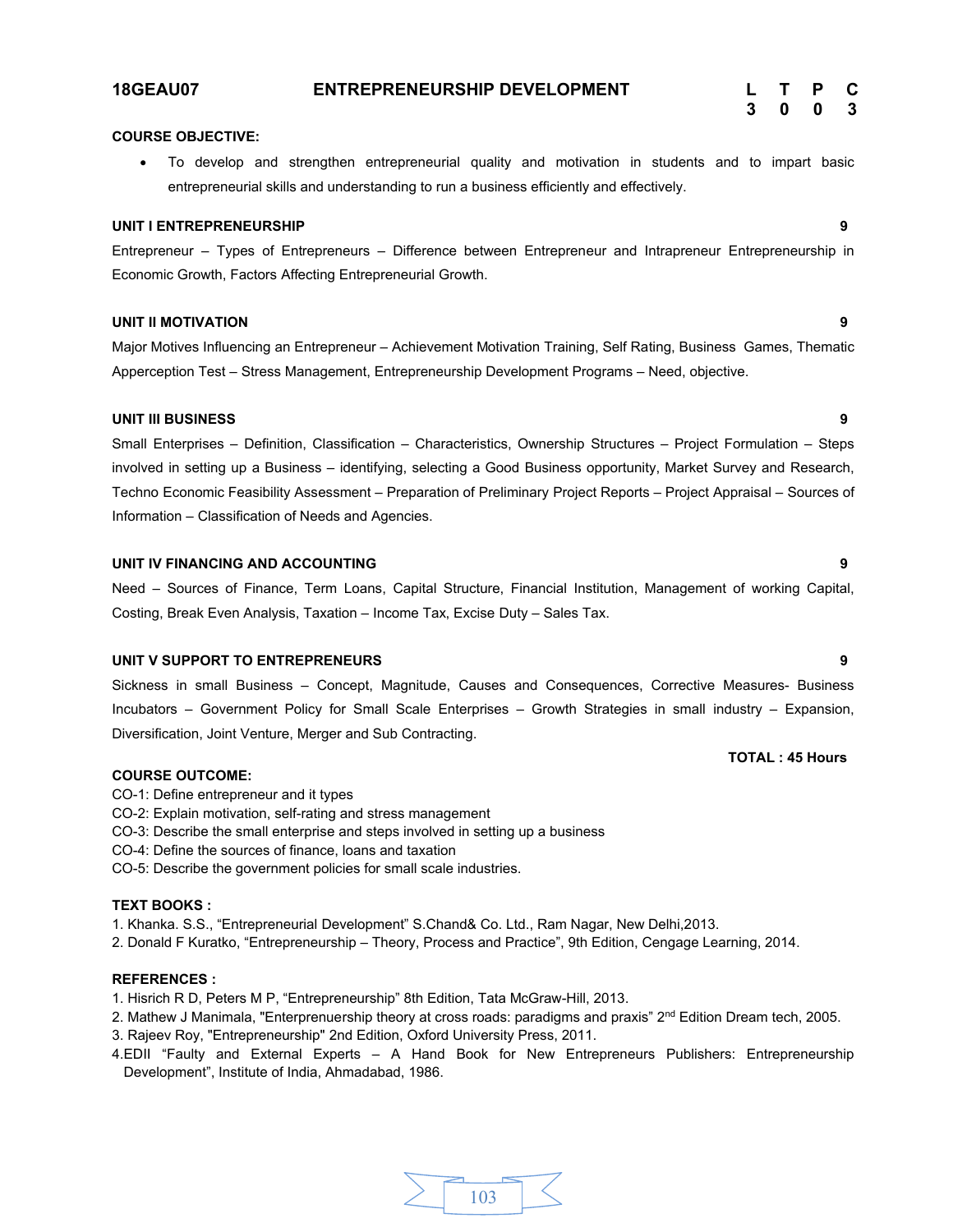### **18GEAU08 VALUE ANALYSIS AND VALUE ENGINEERING L T P C 3 0 0 3**

#### **COURSE OBJECTIVE:**

∑ To provide the basic concepts and features of value analysis and value engineering.

#### **UNIT I CONCEPTS 9**

Introduction – status of VE in India and origin country – impact of VE application – types of values – types of function – function identification on product – function matrix – function analysis – elements of costs – calculation of costs – cost allocation to function – evaluation of worth in VE methodology.

#### **UNIT II TECHNIQUES 9**

General techniques: brain storming – godson feasibility ranking – morphological analysis – ABC analysis – probability approach – make or buy.

#### **UNIT III ANALYSIS 9**

Function – cost-worth analysis – function analysis – system techniques – function analysis matrix – customer oriented FAST diagram – fire alarm – Langrange plan – evaluation methods – matrix in evaluation – break even analysis.

#### **UNIT IV VALUE ENGINEERING IN JOB PLAN 9**

Orientation phase – information phase – functional analysis – creative phase – evaluation phase – recommendation phase – implementation phase – audit phase.

#### **UNIT V CASE STUDIES 9**

Water treatment plant – engineering management, pump component, motor component, wet grinder, automobile, hospital.

#### **COURSE OUTCOME:**

- CO-1: Define value engineering and it types.
- CO-2: Explain brain storming, morphological and ABC analysis
- CO-3: Describe the cost worth and function analysis, evaluation methods and break even analysis
- CO-4: Describe the value engineering in the different work phase.
- CO-5: Illustrate the various case studies for value engineering and analysis

#### **TEXT BOOKS:**

- 1. Mukhophadhyaya A K, "Value Engineering", Sage Publications Pvt. Ltd., New Delhi, 2003.
- 2. Richard J Park, "Value Engineering A Plan for Inventions", St.Lucie Press, London, 1998.

#### **REFERENCES:**

- 1. Larry W Zimmesman. P E , "VE –A Practical Approach for Owners Designers and Contractors", CBS Publishers, New Delhi, 1992.
- 2. Arthus E Mudge, "Value Engineering", McGraw Hill Inc., New York, 1971.
- 3. Army Materiel Command U S, "Value Engineering (Engineering Design Handbook)", University Press of the Pacific, 2006.



### **TOTAL: 45 Hours**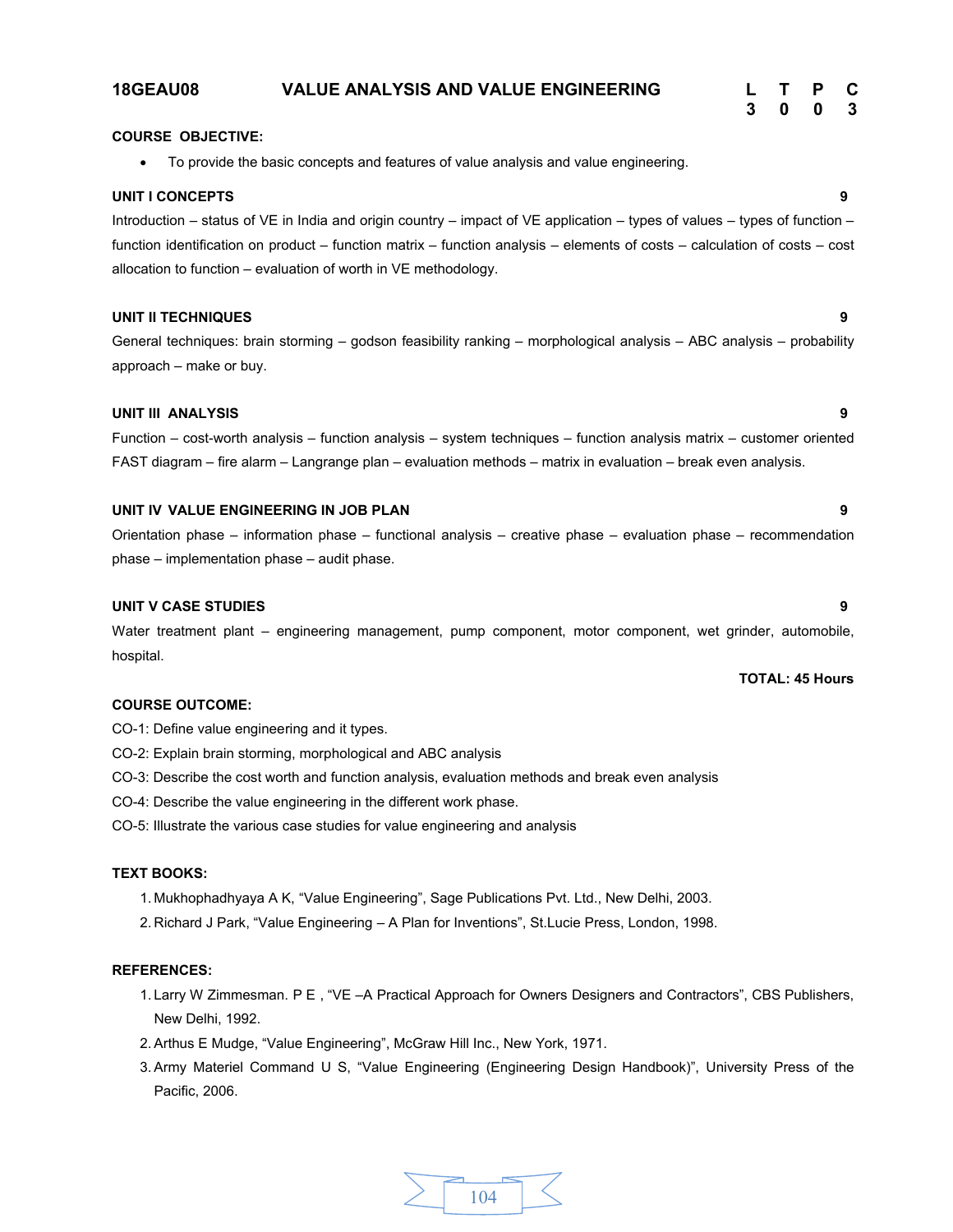#### **18GEAU09 INDUSTRIAL MARKETING AND MARKET RESEARCH L T P C**

#### **COURSE OBJECTIVE:**

∑ To be familiar with the newer concepts of marketing concepts like strategic marketing segmentation, pricing, advertisement and strategic formulation.

#### **UNIT I INDUSTRIAL MARKETING 9**

Nature of Industrial Marketing: Industrial Marketing Vs Consumer Marketing Relational approach to Industrial Marketing- The Nature of Industrial Demand &Industrial Customer. Types of Industrial Products: Major Equipment; Accessory Equipment; Raw and Processed Materials; Component Parts and Sub- Assemblies; Operating Supplies; Standardized and Non-standardized parts, Industrial services.

#### **UNIT II PRICING 9**

Pricing for Industrial Products – Pricing COURSE OBJECTIVE - Price Decision Analysis –Breakeven analysis – net pricing – discount pricing – trade discounts – geographic pricing – factory pricing – freight allowance pricing – Terms of Sale – Outright purchase – Hire-purchase – Leasing.

#### **UNIT III MARKET RESEARCH 9**

Introduction to Market Research, Types of Research – Basic & Applied, Nature, Scope, objective, Importance & Limitations of Market Research. Sources and collection of Marketing Data. Secondary data – Advantages &Limitations, Sources – Govt. & Non Govt. Primary Data – Advantages &Limitations, Sources, Methods of Collection Primary Data – Observation, Mail, Personal Interview, Telephonic Interview, Internet Interviewing.

#### **UNIT IV TECHNIQUES 9**

Market Research Techniques. National readership survey, Retail Store Audit, Consumer Panels, Test Marketing, Research in Advertising Decisions, Marketing Audit, Data Base Marketing, Focus Group Interviews. Sampling, Questionnaire & Scaling Techniques. Probability and Non Probability Sampling, Sampling methods, Sample Design, Questionnaire design and drafting. Scaling techniques like Nominal, Ordinal, Interval, Ratio, Perceptual Map, Semantic Differential, Likert, Rating& Ranking Scales.

#### **UNIT V IMPLEMENTATION 9**

Setting up & Implementation of Marketing Research Project, Steps in formulating Market Research Projects, One project for consumer durables an done for non durables to be discussed.

#### **COURSE OUTCOME:**

CO-1: Define industrial marketing, industrial demand and customer.

- CO-2: Explain the product pricing, price decision, discounts, purchase and leasing.
- CO-3: Explain the market research and it types, sources and collection of marketing data.
- CO-4: Describe in detail about the market research techniques

CO-5: Describe the Setting up and Implementation of Marketing Research Project

#### **TEXT BOOKS:**

- 1. Ralph S. Alexander, James S. Cross, Richard M. Hill, "Industrial Marketing", Homewood, 1967.
- 2. RajendraNargundkar, "Marketing Research", Tata McGraw Hill, 2008.

#### **REFERENCES:**

- 1. Robert R. Reeder; Edward G. Brierty; Betty H. Reeder**,** "Industrial Marketing Analysis, Planning and Control",Prentice Hall, 1991**.**
- 2. GhoshPK,"Industrial Marketing", Oxford University Press, India.
- 3. RamanujMajumdar,"Marketing Research-Text, Applications and Case Studies".
- 4. Donald R.Cooper, "Business research Methods", McGraw-Hill, 2005.



#### **TOTAL: 45 Hours**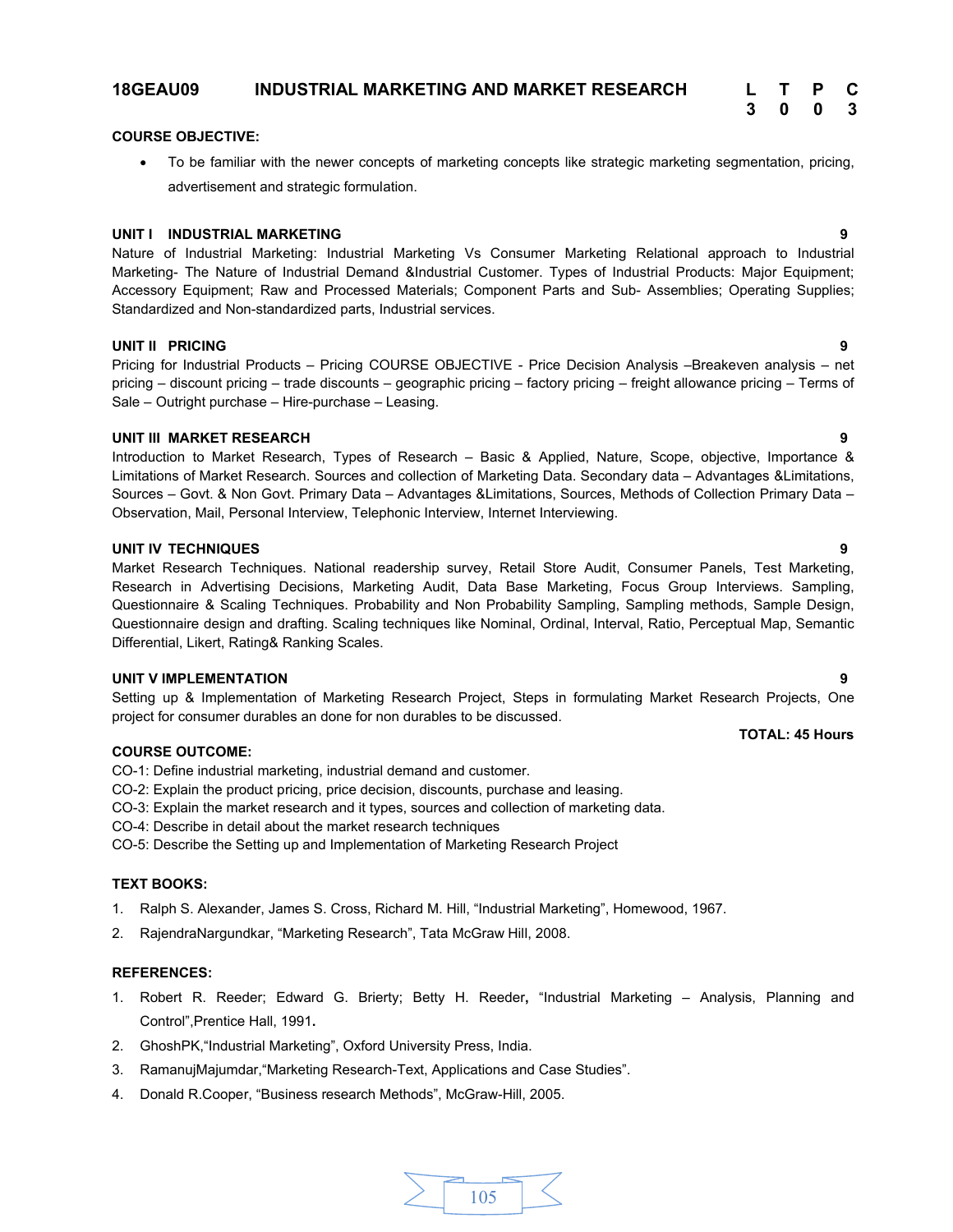#### **18GEAU10 DISASTER MANAGEMENT L T P C**

# **3 0 0 3**

#### **COURSE OBJECTIVES:**

- To ensure that students begin to understand the relationship between vulnerability, disasters, disaster prevention and risk reduction
- To gain a preliminary understanding of approaches of Disaster Risk Reduction (DRR)
- ∑ To enhance awareness of institutional processes in the country and

#### **UNIT I INTRODUCTION TO DISASTERS 9**

Definition: Disaster, Hazard, Vulnerability, Resilience, Risks – Disasters: Types of disasters – Earthquake, Landslide, Flood, Drought, Fire etc - Classification, Causes, Impacts including social, economic, political, environmental, health, psychosocial, etc.- Differential impacts- in terms of caste, class, gender, age, location, disability - Global trends in disasters: urban disasters, pandemics, complex emergencies, Climate change- Dos and Don'ts during various types of Disasters.

#### **UNIT II APPROACHES TO DISASTER RISK REDUCTION (DRR) 9**

Disaster cycle - Phases, Culture of safety, prevention, mitigation and preparedness community based DRR, Structuralnonstructural measures, Roles and responsibilities of- community, Panchayati Raj Institutions / Urban Local Bodies (PRIs/ULBs), States, Centre, and other stake-holders- Institutional Processess and Framework at State and Central Level- State Disaster Management Authority(SDMA) – Early Warning System – Advisories from Appropriate Agencies.

#### **UNIT III INTER-RELATIONSHIP BETWEEN DISASTERS AND DEVELOPMENT 9**

Factors affecting Vulnerabilities, differential impacts, impact of Development projects such as dams, embankments, changes in Land-use etc.- Climate Change Adaptation- IPCC Scenario and Scenarios in the context of India - Relevance of indigenous knowledge, appropriate technology and local resources.

#### **UNIT V DISASTER MANAGEMENT: APPLICATIONS AND CASE STUDIES AND FIELD WORKS 9**

Landslide Hazard Zonation: Case Studies, Earthquake Vulnerability Assessment of Buildings and Infrastructure: Case Studies, Drought Assessment: Case Studies, Coastal Flooding: Storm Surge Assessment, Floods: Fluvial and Pluvial Flooding: Case Studies; Forest Fire: Case Studies, Man Made disasters: Case Studies, Space Based Inputs for Disaster Mitigation and Management and field works related to disaster management.

#### **UNIT IV DISASTER RISK MANAGEMENT IN INDIA 9**

Hazard and Vulnerability profile of India, Components of Disaster Relief: Water, Food, Sanitation, Shelter, Health, Waste Management, Institutional arrangements (Mitigation, Response and Preparedness, Disaster Management Act and Policy - Other related policies, plans, programmes and legislation – Role of GIS and Information Technology Components in Preparedness, Risk Assessment, Response and Recovery Phases of Disaster – Disaster Damage Assessment.

#### **TOTAL: 45 PERIODS**

#### **COURSE OUTCOMES:**

The students will be able to

CO-1: Differentiate the types of disasters, causes and their impact on environment and society CO-2: Assess vulnerability and various methods of risk reduction measures as well as mitigation.

CO-3: Disaster damage assessment and management.

#### **TEXT BOOKS:**

- 1. Gupta Anil K, Sreeja S. Nair. Environmental Knowledge for Disaster Risk Management, NIDM, New Delhi, 2011
- 2. Kapur Anu Vulnerable India: A Geographical Study of Disasters, IIAS and Sage Publishers, New Delhi, 2010.
- 3. Singhal J.P. "Disaster Management", Laxmi Publications, 2010. ISBN-10: 9380386427 ISBN-13: 978-9380386423
- **4.** Tushar Bhattacharya, "Disaster Science and Management", McGraw Hill India Education Pvt. Ltd., 2012.

#### **REFERENCES:**

- 1. Govt. of India: Disaster Management Act , Government of India, New Delhi, 2005
- 2. Government of India, National Disaster Management Policy,2009.

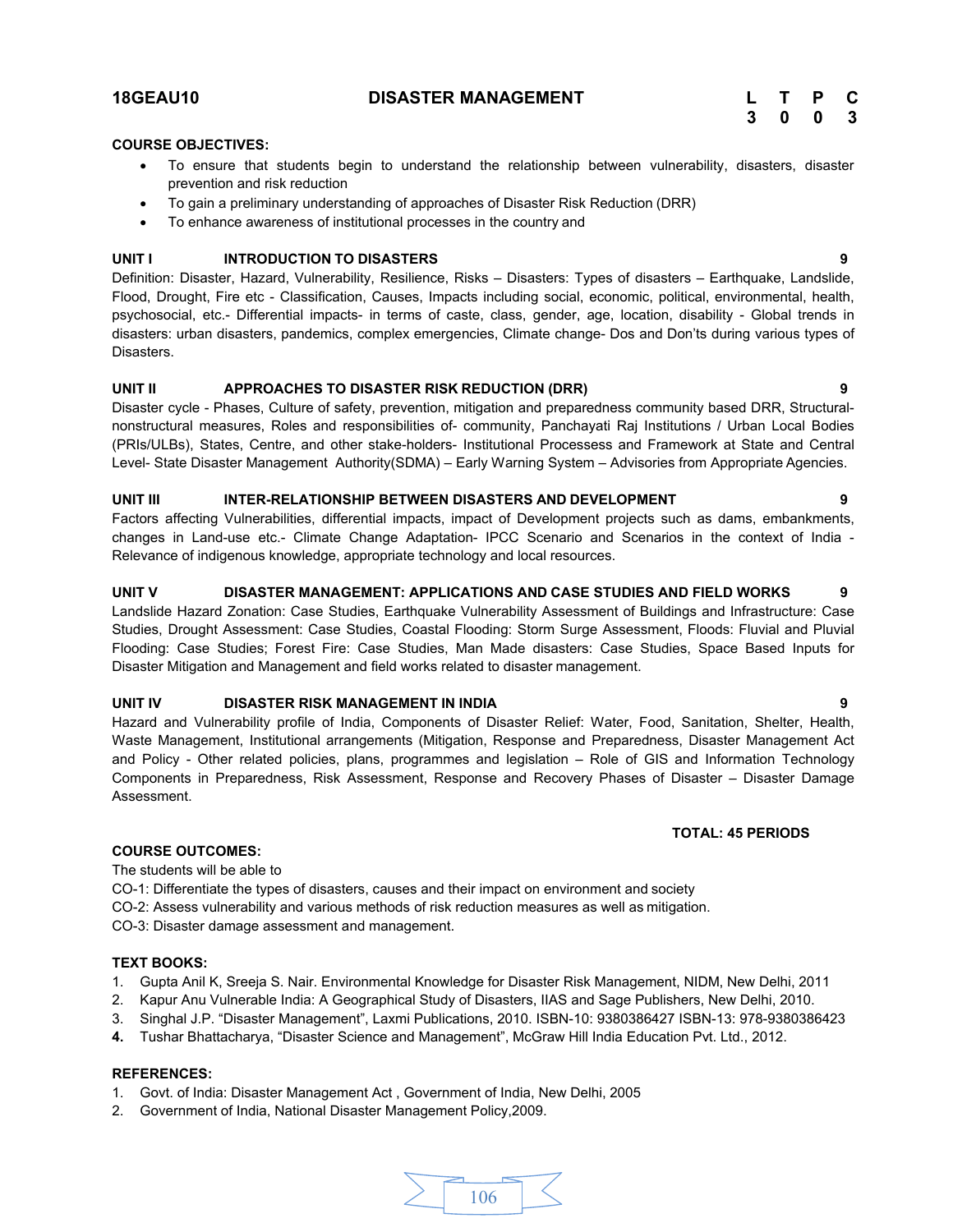#### **18GEAU11 NEW PRODUCT DEVELOPMENT L T P C**

| L | Т | P | С |
|---|---|---|---|
| 3 | 0 | 0 | 3 |

**TOTAL: 45 PERIODS**

#### **COURSE OBJECTIVES:**

● To understand to the basic concepts of engineering design and product development with focus on the front end processes.

#### **UNIT I INTRODUCTION 9**

Need for developing products – the importance of engineering design – types of design –the design process – relevance of product lifecycle issues in design –designing to codes and standards- societal considerations in engineering design –generic product development process – various phases of product development-planning for products –establishing markets- market segments- relevance of market research

#### **UNIT II CUSTOMER NEEDS 9**

Identifying customer needs –voice of customer –customer populations- hierarchy of human needs- need gathering methods – affinity diagrams – needs importance- establishing engineering characteristics-competitive benchmarkingquality function deployment- house of quality- product design specification-case studies

#### **UNIT III CREATIVE THINKING 9**

Creative thinking –creativity and problem solving- creative thinking methods- generating design concepts-systematic methods for designing –functional decomposition – physical decomposition – functional representation –morphological methods-TRIZ- axiomatic design

#### **UNIT IV DECISION MAKING AND PRODUCT ARCHITECTURE 9**

Decision making –decision theory –utility theory –decision trees –concept evaluation methods –Pugh concept selection method- weighted decision matrix –analytic hierarchy process – introduction to embodiment design –product architecture – types of modular architecture –steps in developing product architecture

#### **UNIT V DESIGN AND COST ANALYSIS 9**

Industrial design – human factors design –user friendly design – design for serviceability – design for environment – prototyping and testing – cost evaluation –categories of cost – overhead costs – activity based costing –methods of developing cost estimates – manufacturing cost –value analysis in costing

#### **COURSE OUTCOMES:**

- CO-1: Understand the need for developing new products
- CO-2: Attain the knowledge of creative thinking to develop new products
- CO-3: Familiar with decision making on new product development
- CO-4: Gain the knowledge on new product design and cost analysis
- CO-5: Familiar with the concept generation and selection tools

#### **TEXT BOOKS**

- 1. Anita Goyal, Karl T Ulrich, Steven D Eppinger, "Product Design and Development ", Tata McGraw-Hill Education, 4th Edition, 2009
- 2. Kevin Otto, Kristin Wood, "Product Design", Pearson Education, Indian Reprint 2015,

#### **REFERENCES**

- 1. Clive L.Dym, Patrick Little, "Engineering Design: A Project-based Introduction", 3rd Edition, John Wiley & Sons, 2009,
- 2. George E.Dieter, Linda C.Schmidt, "Engineering Design", McGraw-Hill International Edition, 4th Edition, 2009,
- 3. Yousef Haik, T. M. M. Shahin, "Engineering Design Process", 2nd Edition Reprint, Cengage Learning, 2010,

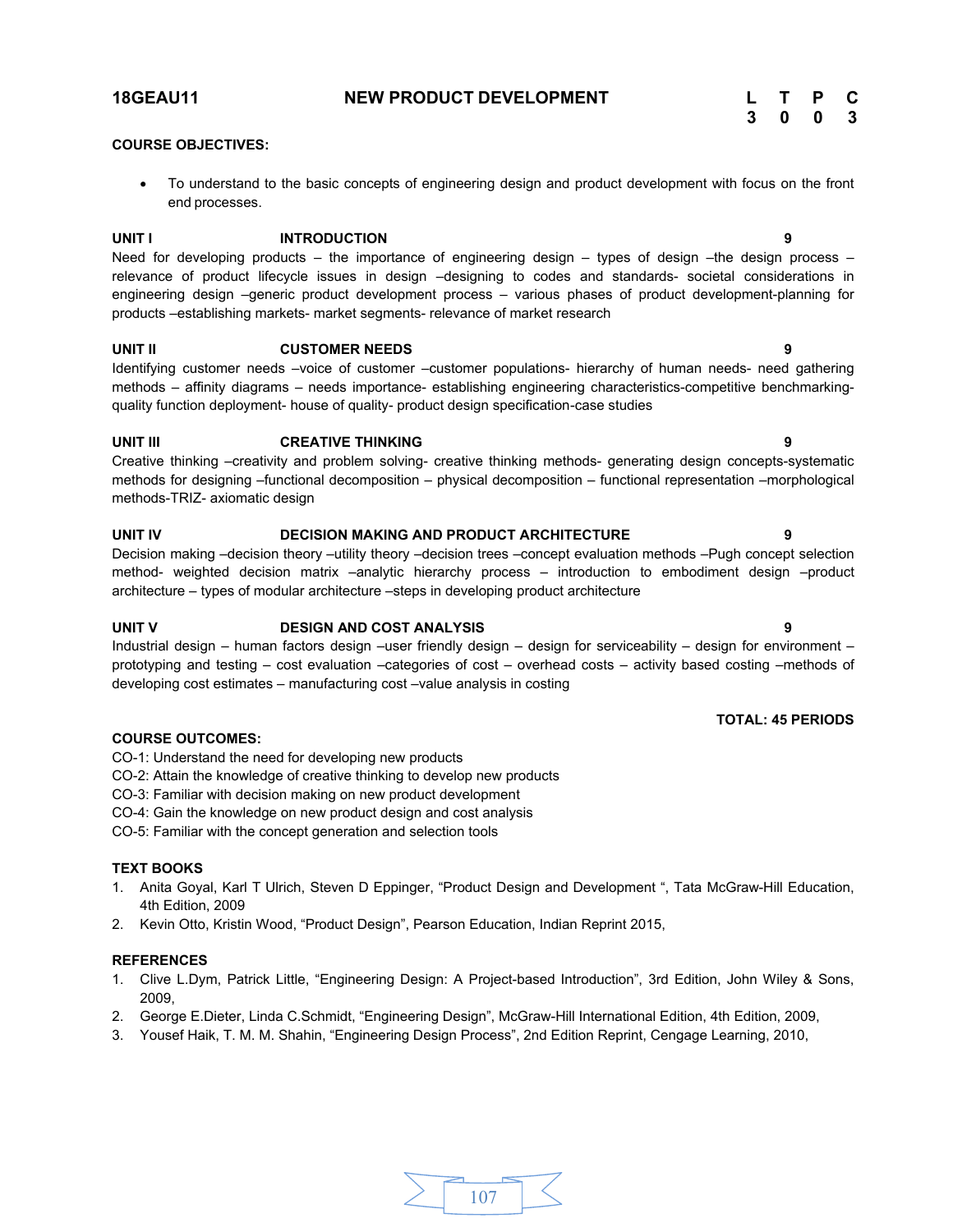# **SYLLABUS Humanities & Social Science Courses**

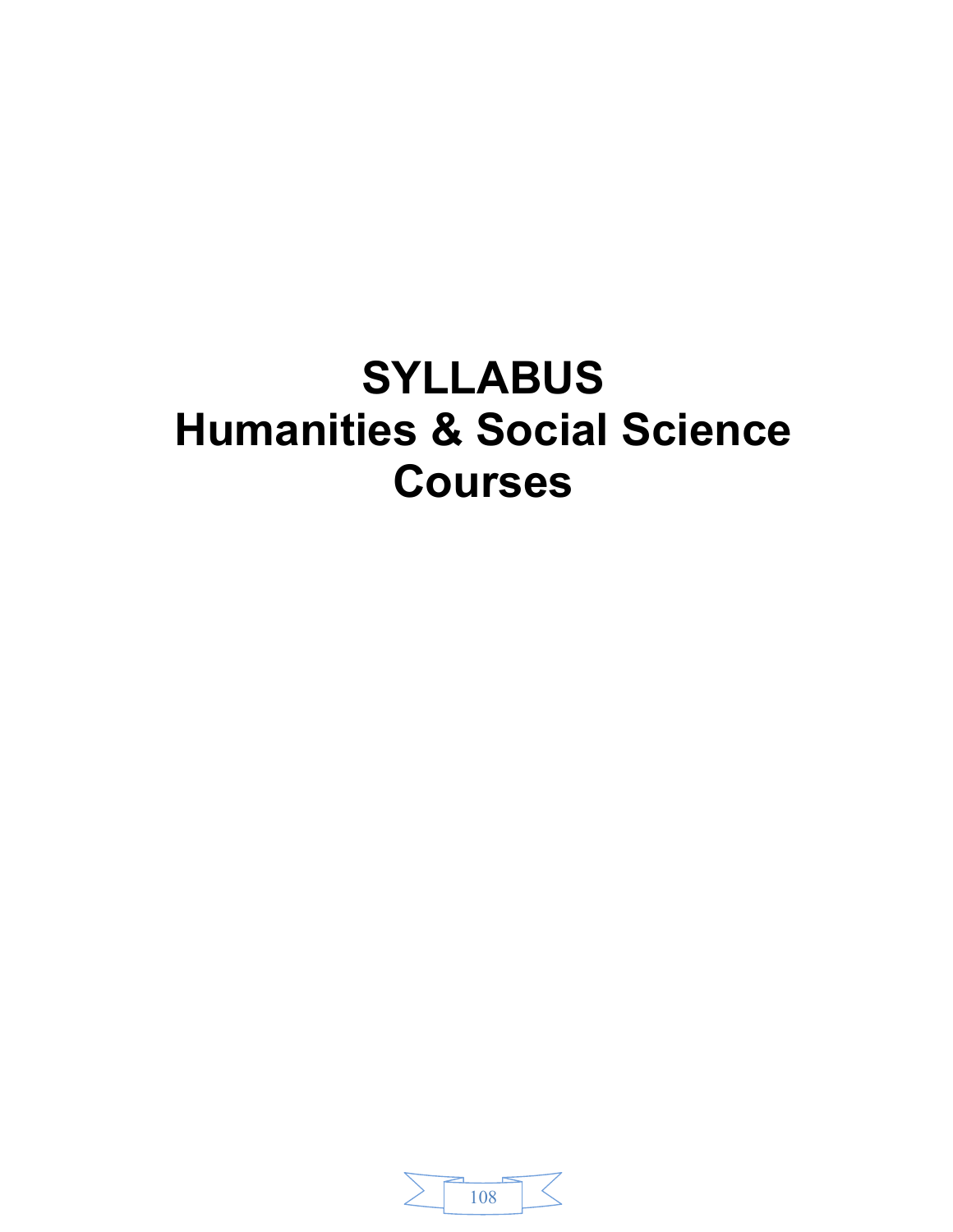#### **18HSPD31 PERSONALITY DEVELOPMENT I L T P C**

# **2 0 0 2**

### **UNIT I SOFT SKILLS I 6** Introduction to Personality Development – Meaning-Features of personality=Dimensions of Personality=Determinants of Personality-Features and Traits- Components of self concept-Barriers-Self analysis

#### **UNIT II SOFT SKILLS II 6**

Importance of Soft Skills – First impression-Work Place requirements-Discipline-Cleanliness-Hygiene-general Appearance--Building Confidence—Concept of Thinking and Usage-Value of Time-Focus & Commitment.

#### **UNIT III SOFT SKILLS IN ACTION 6**

Grooming – Attire – Understanding others- – Stability & Maturity Development – Strength s – Weakness –Opportunitiesthreats -Merits of SWOT Analysis-Components-how to convert weakness into strengths-Goal settings

#### **UNIT IV SELF AWARENESS AND SELF ESTEEM 6**

Definitions-Components of self awareness-Developing Self awareness-Self esteem-meaning-Steps to improve self esteem

#### **UNIT V SELF MOTIVATION 6**

Motivation –Meaning-Techniques of self motivation-Motivation & goal setting – Motivation and emotion – Motivation at work.

**Total: 30 Hours**

#### **REFERENCES:**

.

- 1. Personality Development And Soft Skills---Barun K Mitra, Oxford Publication
- 2. Seven habits of Higly Effective people Stephen R. covey
- 3. Emotion, motivation and Self regulation Nathan C. Hall , McGill University, Canada, Thomas Goetz, University of Konstanz, Germany
- 4. http://www.emeraldgrouppublishing.com/
- 5. Psychology of Selfesteem Nathaniel Branden, Nash (1st edition), Jossey-Bass (32nd anniversary edition

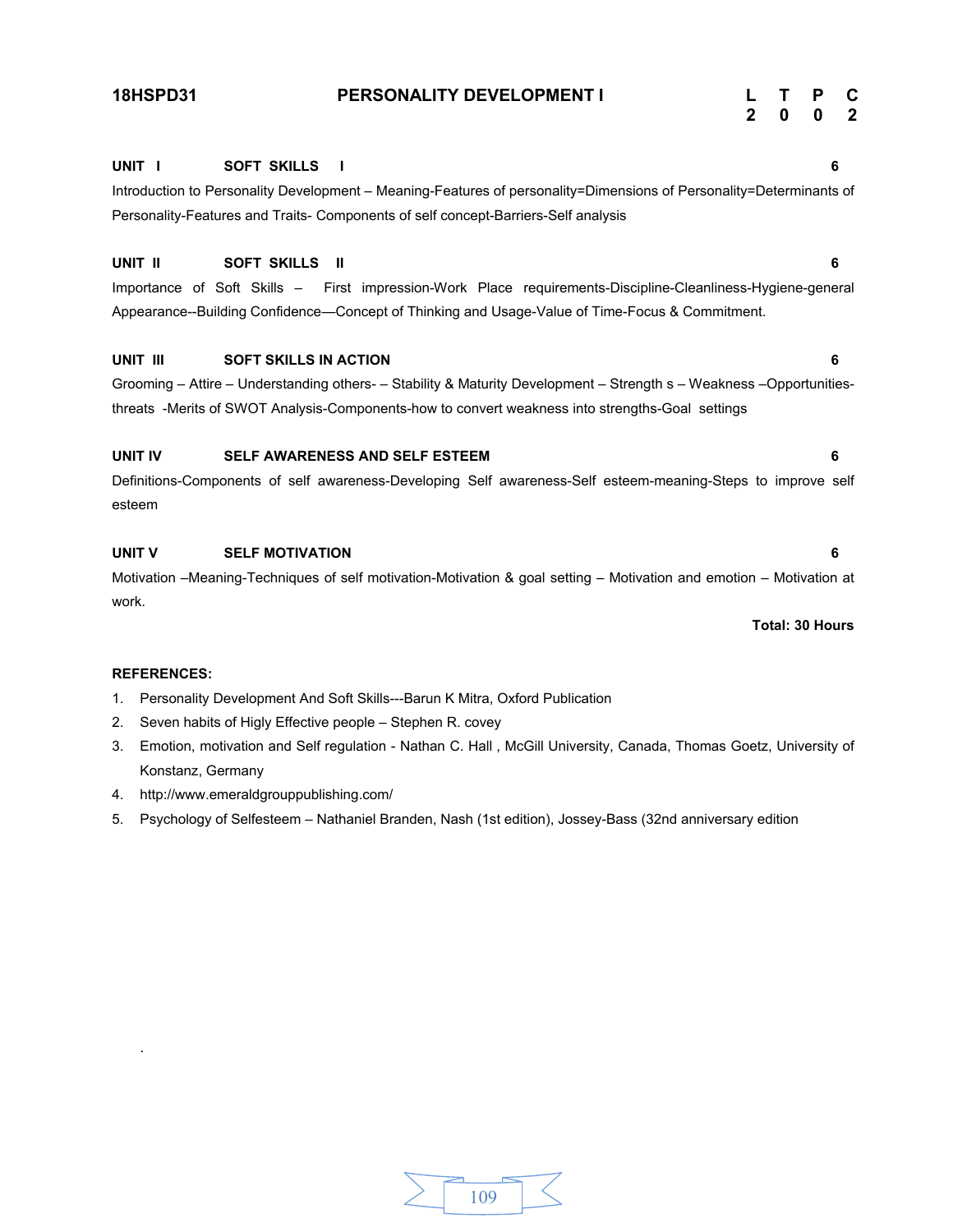# **UNIT I SOFT SKILLS III 6** Basic Etiquette – Email etiquette – Business etiquette – Telephone etiquette – Meeting etiquette – Adjustment of Role & Leadership – Team Management & Development **UNIT II QUANTITATIVE APTITUDE I 6** Percentage – Profit Loss -Discount – Ratio Proportion – Time & Work – Time, Speed &Distancel. Problems relating to ages- Permutation &Combination-Probability **2 0 0 2**

**18HSPD41 PERSONALITY DEVELOPMENT II L T P C**

#### **UNIT III QUANTITATIVE APTITUDE II 6**

Mensuration Clocks and Calendars- Boats-Simple Interest –Compound Interest- Fractions and Decimals – Square roots – Functions.

#### **UNIT IV ANALYTICAL PROBLEMS 6**

Introduction – Linear Sequencing – Seating Arrangements – Distribution/Double Line Up – Selection – Ordering and Sequencing – Binary Logic – Venn Diagrams –Directions.

#### **UNIT V LOGICAL PROBLEMS 6**

Introduction to Logical problems – Cause and Effect – Course of Action – Statement and Assumption – Letter and Symbol series – Analogies.

#### **TOTAL: 30 Hours**

#### **REFERENCES:**

- 1. Personality Enrichment--K R Dhanalakshmi And N S Raghunathan, Margham Publications
- 2. Personality Development --Dr V M Selvaraj Bhavani Publications
- 3. Quantitative Aptitude R. S Aggarwal
- 4. Logical and Analytical Reasoning (English) 30th Edition A.K Gupta

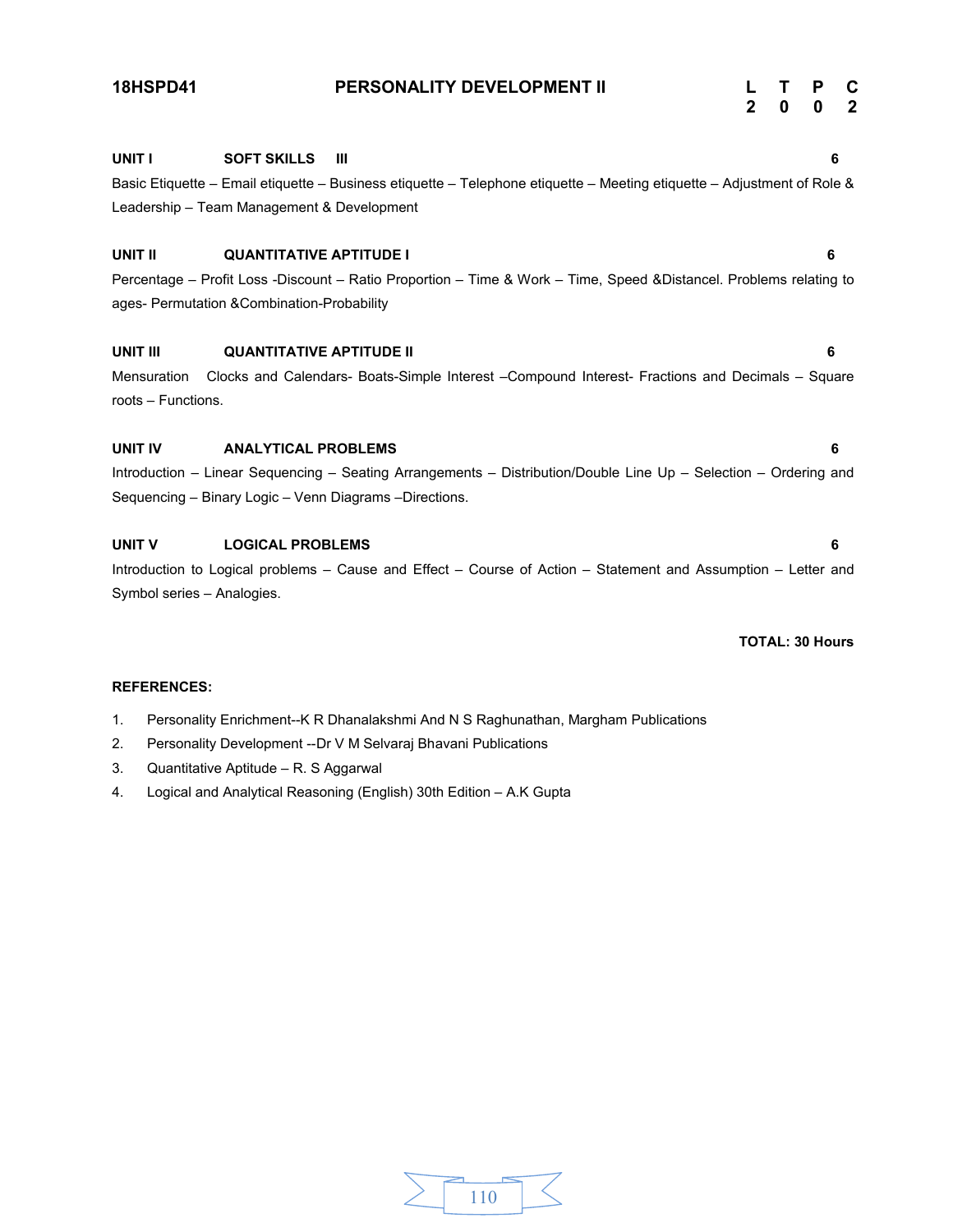#### **UNIT I VERBAL APPTITUDE I 6**

### Phonetics/Neutral Accent/Pronunciation – Speech Mechanism/Mouth & Face Exercise – Vowels & Consonants – Sounds – Syllable and Syllable Stress/ Word Stress – Sentence Stress & Intonation – Articulation Exercise – Rate of Speech / Flow of Speech / Idiomatic Phrases.

#### **UNIT II VERBAL APTITUDE II 6**

Singular/plural-present tense/past tense—genders - Prepositions-conjunctions-Choice of words—simple sentences compound sentences- summarising phrases—Synonyms—Antonyms—Analogies—Similar Words

#### **UNIT III SOFT SKILLS IV 6**

Attitude—Meaning- Features of attitude-Formation-Personality Factors-Types of attitude-change in attitude-Developing Positive attitude.

#### **UNIT IV TIME MANAGEMENT 6**

Definition –Meaning-Importance, Value of time as an important resource- comparison of Time and Money-Circle of influence and circle of control—Definition of URGENT and IMPORTANT—Time Wasters and how to reduce— Procrastination—meaning and impact- 4 Quadrants.

#### **UNIT V TEAM BUILDING 6**

Meaning—Aspects of team building—Process of team building—Types of Teams-Team ethics and Understanding-Team trust and commitment

#### **REFERENCES:**

- 1. Managing Soft Skills And Personality--B N GhoshMcgraw Hill Publications
- 2. Principles and Practices of Management Shejwalkar and Ghanekar McGraw Hill Latest
- 3. Time management for Busy people Roberta roesch, TatamcGraw-Hill Edition
- 4. Personality Development --Dr V M Selvaraj, Bhavani Publications

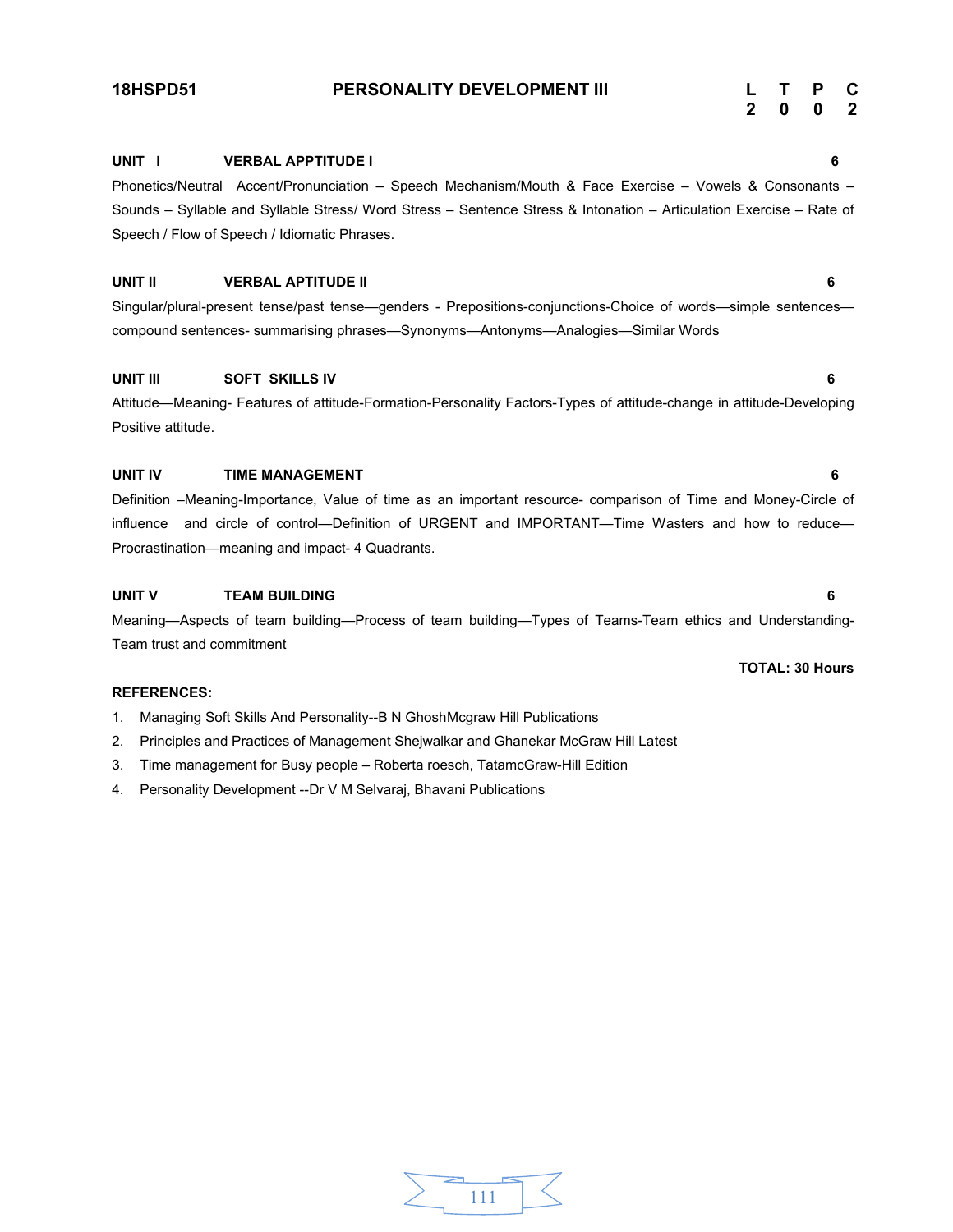#### **18HSPD61 PERSONALITY DEVELOPMENT IV L T P C**

**2 0 0 2**

#### **UNIT I SOFT SKILLS V 6**

Assertiveness—Meaning—Importance of assertiveness- Characteristics of assertive communication-Merits –forms of assertion—Causes of misunderstanding

#### **UNIT II COMMUNICATION SKILLS 6**

Meaning—Elements of communication—Functions of communication—Principles of communication—Formal and Informal communication—Barriers in Communication—Characteristics of good communication—Feedback communication systems.

#### **UNIT III PRESENTATION SKILLS I 6**

Meaning—Importance of Presentation—Concept of 5 w's and one H--- understanding the audience—Types of presentations—How to make effective presentation

#### **UNIT IV PRESENTATION SKILLS II 6**

Use of slide, PPT's. and visuals—Rules for slide presentation—precautions ---seminars and conferences-Steps to eliminate Stage fear.

#### **UNIT V CHANGE MANAGEMENT 6**

Definition – Necessity - Resistance towards Change – 10 Principles of Change Management – Leaders approach – Effective Change management.

#### **REFERENCES:**

- 1. Helping employees embrace change LaClair, J. and Rao, R. Helping Employees Embrace Change, McKinsey Quarterly, 2002, Number 4.
- 2. Who Moved My Cheese by Spencer Johnson published by Vermilion first edition
- 3. Effective Communication. Adair, John. London: Pan Macmillan Ltd., 2003.
- 4. Business Communication Today: Bovee, Courtland L, John V. Thill & Barbara E. Schatzman. Tenth Edition. New Jersey: Prentice Hall, 2010.

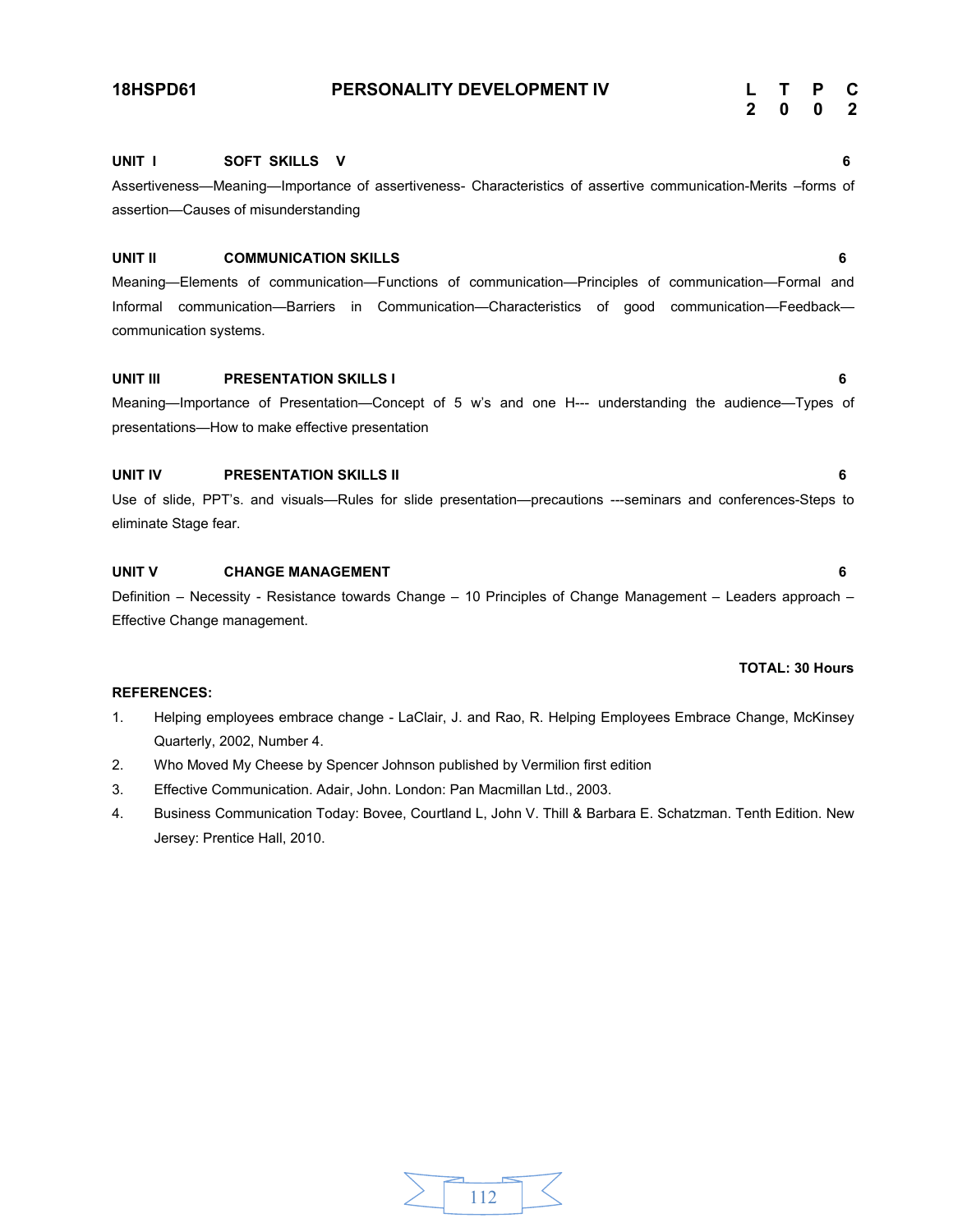NSS: History, philosophy, aims, objectives –Emblem: flag, motto, song, badge- NSS functionaries: Organizational

### **UNIT I INTRODUCTION AND BASIC CONCEPTS OF NSS 6**

### **UNIT II NSS PROGRAMS AND ACTIVITIES 6**

Concept of regular activities- special camping-day camps-Basis of adoption of village/slums, Methodology of conducting survey-Financial pattern of the scheme- other youth program/schemes of GOI- Coordination with different agencies-Maintenance of the dairy

#### **UNIT III UNDERSTANDING YOUTH 6**

structure, roles and responsibilities.

Youth: Definition, profile of youth, categories – youth: Issues, challenges and opportunities - Youth as an agent of social change.

### **UNIT IV COMMUNITY MOBILIZATION 6**

Mapping of community stakeholders-Designing the message in the context of the problem and the culture of the community-Identifying methods of mobilization-Youth adult partnership

#### **UNIT V VOLUNTEERISM AND SHRAMDAN 6**

Indian Tradition of volunteerism-Needs& Importance of volunteerism- Motivation and constraints of volunteerism-Shramdan as a part of volunteerism.

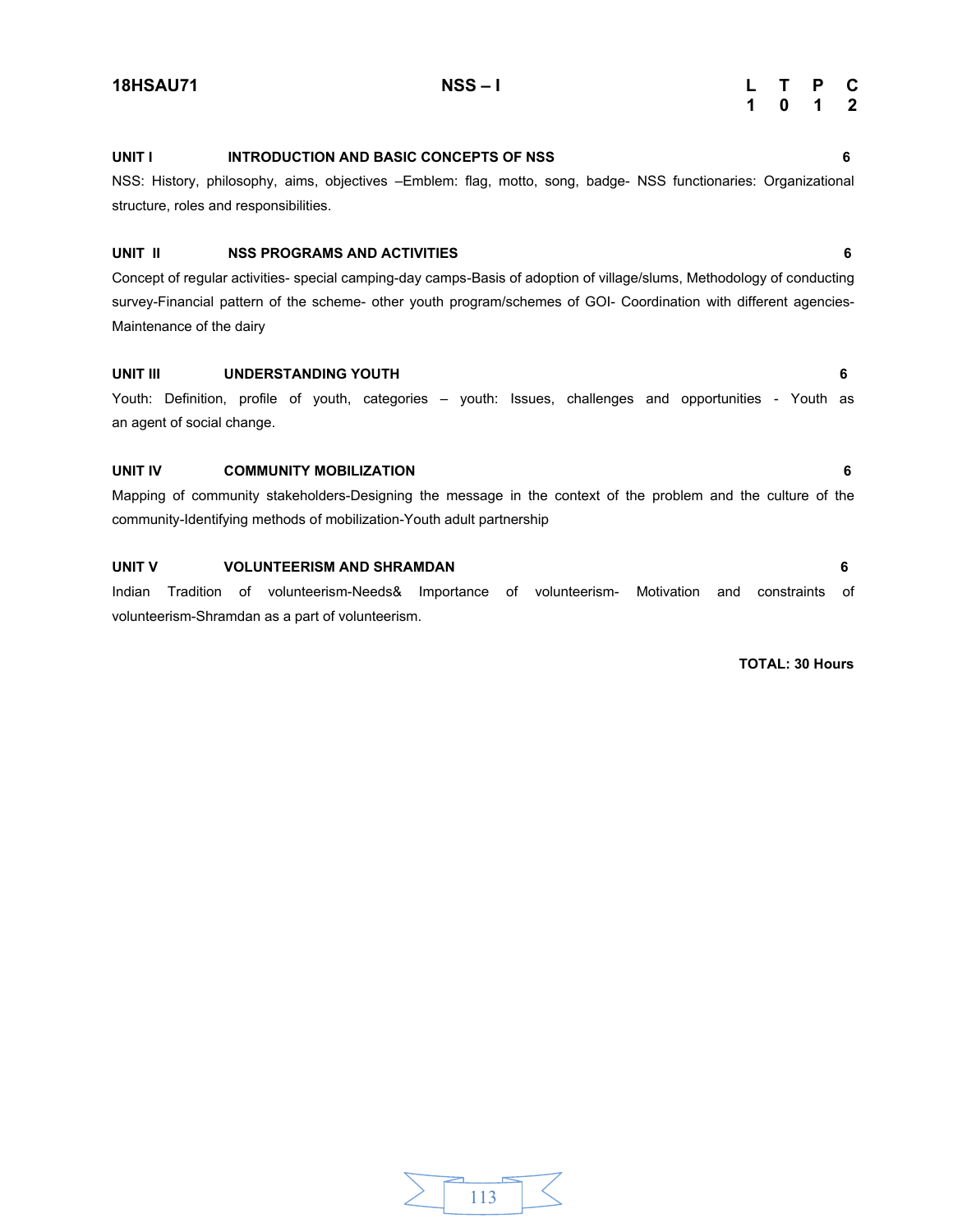| <b>18HSAU72</b>                   | $NSS - II$<br>$\overline{1}$                                                                                                                                    |         | T P C<br>0 1 2 |          |
|-----------------------------------|-----------------------------------------------------------------------------------------------------------------------------------------------------------------|---------|----------------|----------|
| UNIT I                            | <b>IMPORTANCE AND ROLE OF YOUTH LEADERSHIP</b><br>Meaning and types of leadership-Qualities of good leaders; traits of leadership- Importance and role of youth |         |                | 7        |
| leadership<br>UNIT II             | LIFE COMPETENCIES<br>Definition and importance of life competencies-Communication- Inter personal- Problem                                                      | solving |                | 7<br>and |
| decision-making<br>UNIT III       | SOCIAL HARMONY AND NATIONAL INTEGRATION                                                                                                                         |         |                | 8        |
| Indian history<br>Nation building | and culture-Role of youth in peace-building and conflict resolution- Role of youth in                                                                           |         |                |          |
| UNIT IV                           | YOUTH DEVELOPMENT PROGRAMMES IN INDIA<br>National youth policy-Youth development programmes at the National level, state level and voluntary sector-Youth       |         |                | 8        |
|                                   | focused and youth-led organization<br>Conducting surveys on special theme and preparing a report thereof.                                                       |         |                |          |

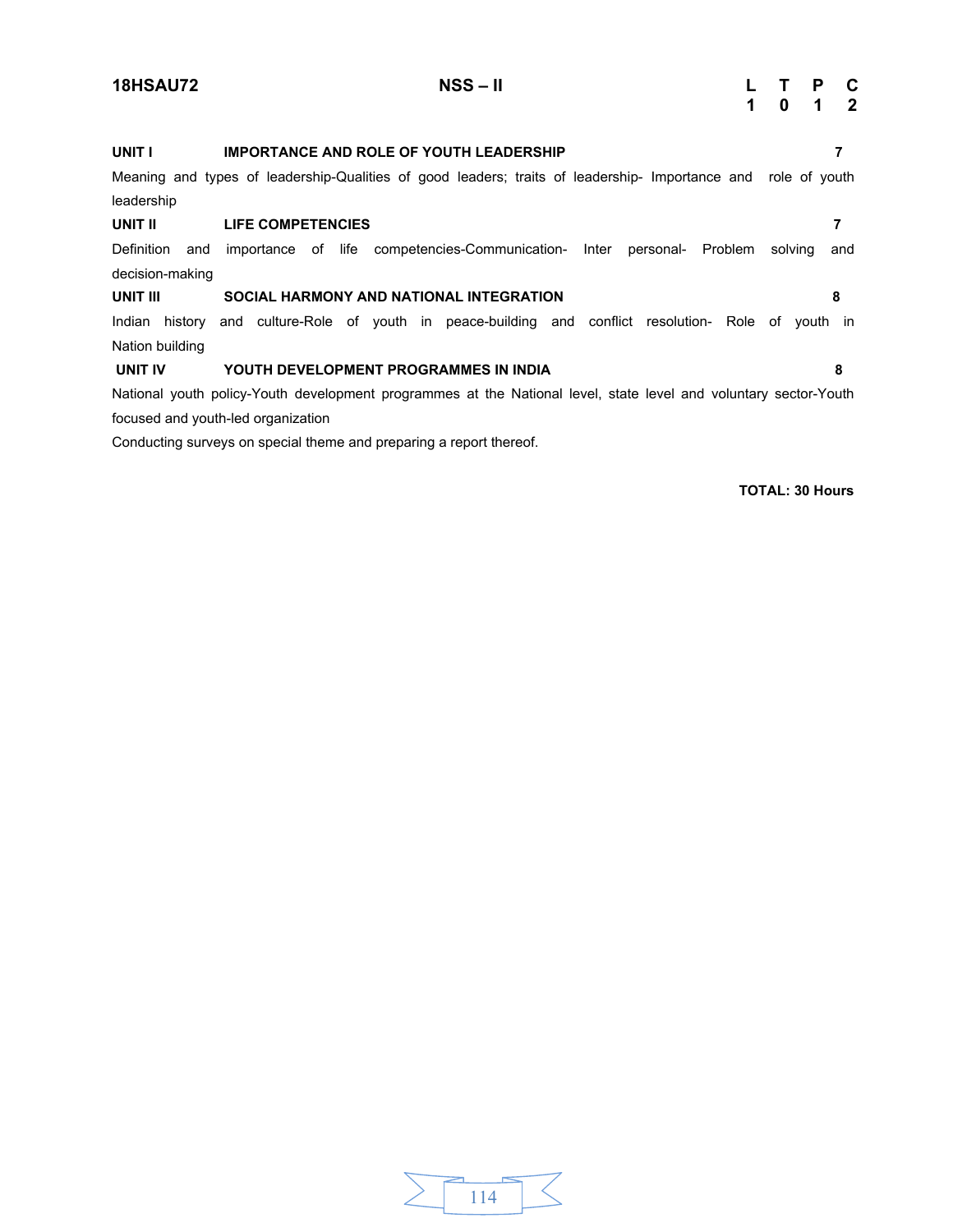#### **18HSAU73 NSS – III L T P C**

| L |   | ۲ | c                |
|---|---|---|------------------|
| 1 | 0 | 1 | $\boldsymbol{2}$ |

| UNIT I   | <b>CITIZENSHIP</b>                                                                                                | 6 |
|----------|-------------------------------------------------------------------------------------------------------------------|---|
|          | Basic features of constitution of India-Fundamental Rights and duties- Human rights- Consumer awareness           |   |
|          | and the legal rights of consumer-RTI                                                                              |   |
|          |                                                                                                                   |   |
| UNIT II  | <b>FAMILY AND SOCIETY</b>                                                                                         | 6 |
|          | Concept of family-community (PRIs and community-based organization) and society-Growing up in the family-dynamics |   |
|          | and impact-Human values-Gender justice                                                                            |   |
| UNIT III | <b>HEALTH, HYGIENE &amp; SANITATION</b>                                                                           | 6 |
|          | Health Education Definition, needs and scope-Food and nutrition- Safe drinking water- water born diseases         |   |
|          | and sanitation(Swachh Bharath Abhiyan)-National Health Programme- Reproductive health                             |   |

#### **UNIT IV YOUTH HEALTH 6**

Healthy Lifestyles-HIV AIDS, Drugs and substance abuse- Home nursing- First aid.

#### **UNIT V YOUTH AND YOGA 6**

Yoga: History, philosophy and concept-Myths and misconceptions about yoga- Different yoga traditions and their impact-Yoga as a preventive, promotive and curative method- Yoga as a tool for healthy lifestyle Preparation of research project report.

| טטו |  |  |
|-----|--|--|
|     |  |  |
|     |  |  |
|     |  |  |

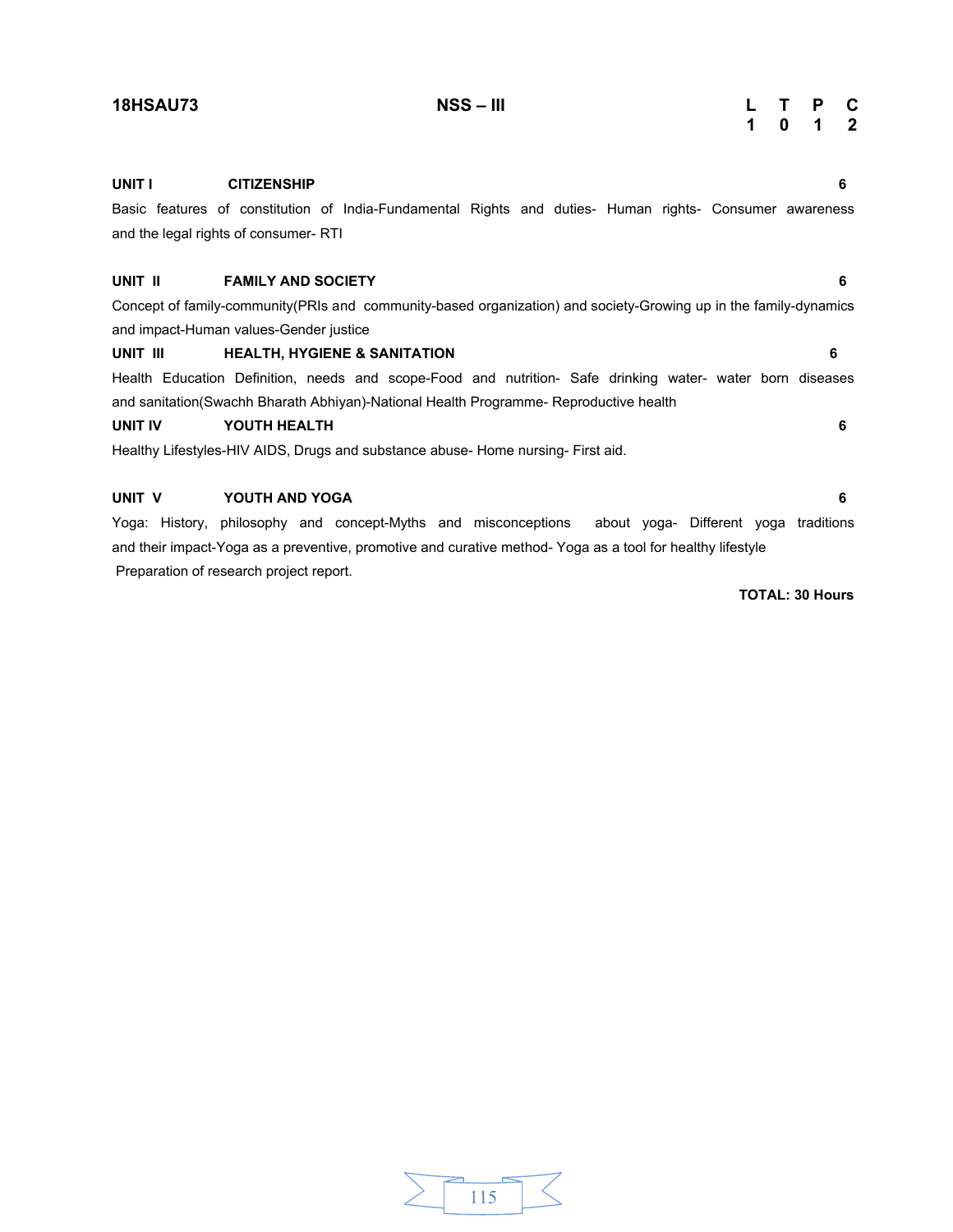| <b>18HSAU74</b> | $NSS - IV$                                                                                                                                                                                          | 1           | 0 | P<br>1 | C<br>$\overline{\mathbf{2}}$ |
|-----------------|-----------------------------------------------------------------------------------------------------------------------------------------------------------------------------------------------------|-------------|---|--------|------------------------------|
| UNIT I          | <b>ENVIRONMENT ISSUES</b>                                                                                                                                                                           |             |   |        | 7                            |
| afforestation)  | Environment: conservation, enrichment and sustainability-Climate change- Waste<br>resource management(Rainwater harvesting, energy conservation, wasteland development, soil conservations and      | management- |   |        | Natural                      |
| UNIT II         | <b>DISASTER MANAGEMENT</b>                                                                                                                                                                          |             |   |        | 7                            |
|                 | Introduction to Disaster management-classification of disasters-Role of youth in disaster management                                                                                                |             |   |        |                              |
| UNIT III        | <b>PROJECT CYCLE MANAGEMENT</b>                                                                                                                                                                     |             |   |        | 8                            |
|                 | Project planning-Project implementation- Project monitoring- Project evaluation-Impact Assessment                                                                                                   |             |   |        |                              |
| UNIT IV         | <b>DOCUMENTATION AND REPORTING</b>                                                                                                                                                                  |             |   |        | 8                            |
|                 | Collection and analysis of data- Preparation of Documentation/Reports- Dissemination of documents/Reports<br>Workshops/seminars on personality development and improvement of communication skills. |             |   |        |                              |
|                 |                                                                                                                                                                                                     |             |   |        |                              |

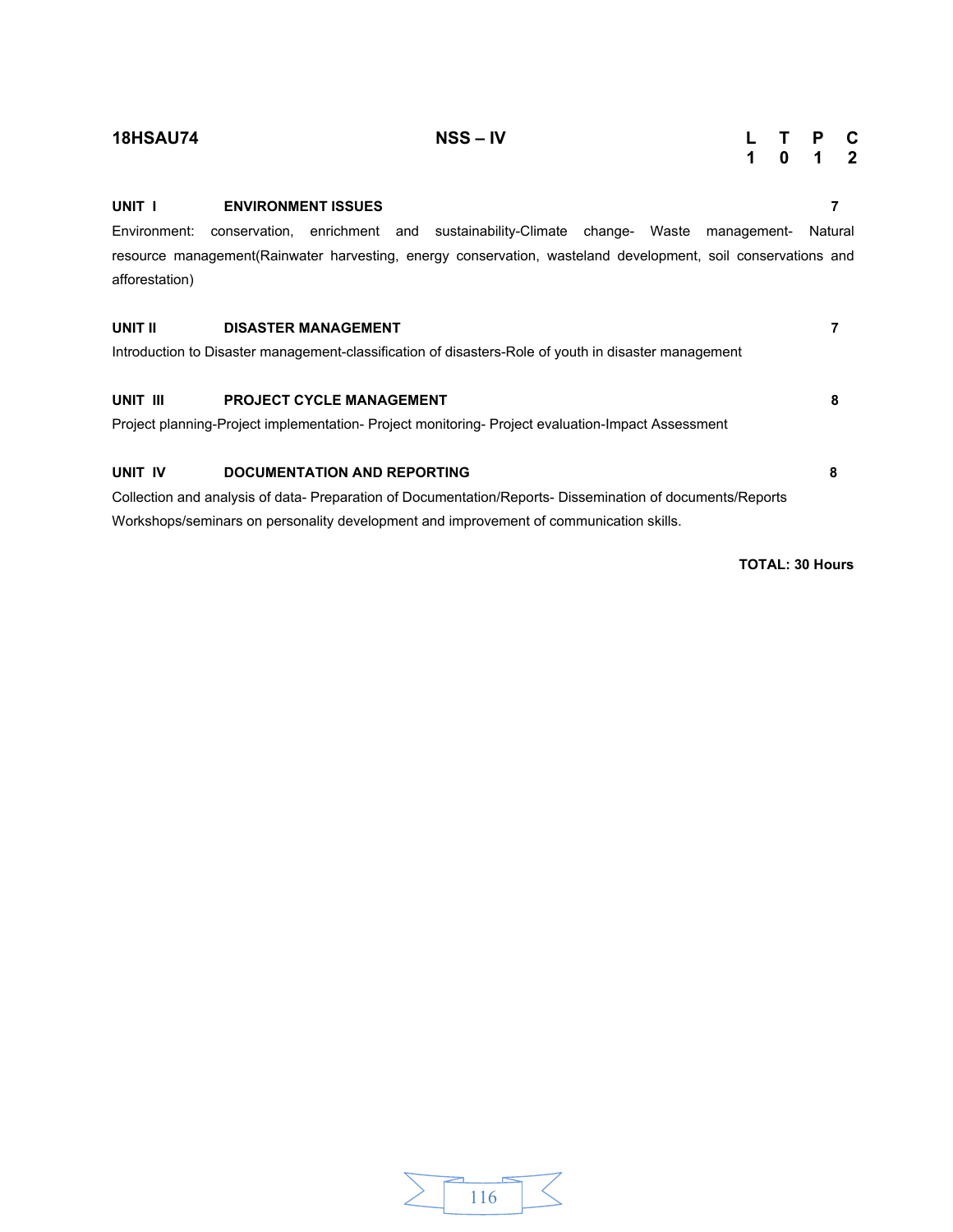### **UNIT I VOCATIONAL SKILL DEVELOPMENT 15 15**

This unit will aim to enhance the employment potential of the NSS volunteers- alternately to help them to set up small business enterprises. For this purpose, a list of 12-15 vocational skills will be drawn up ,based on local conditions and opportunities - Each volunteer will have the option to select two skill-areas out of this list-one such skill in each semester-The education institution (or the university)will make arrangements for developing these skills in collaboration with established agencies that possess the necessary expertise in the related vocational skills.

#### **UNIT II ENTREPRENEURSHIP DEVELOPMENT 8**

Definitions & meaning- Qualities of good Entrepreneur- Steps/ways in opening an enterprise- Role of financial and support service Institutions.

#### **UNIT III YOUTH AND CRIME 7**

Sociological and Psychological Factors influencing youth crime- Peer monitoring in preventing crimes Awareness about Anti-Ragging -Cyber Crime and its prevention- Juvenile justice

**TOTAL: 30 Hours** 

#### **18HSAU75 NSS – V L T P C 1 0 1 2**